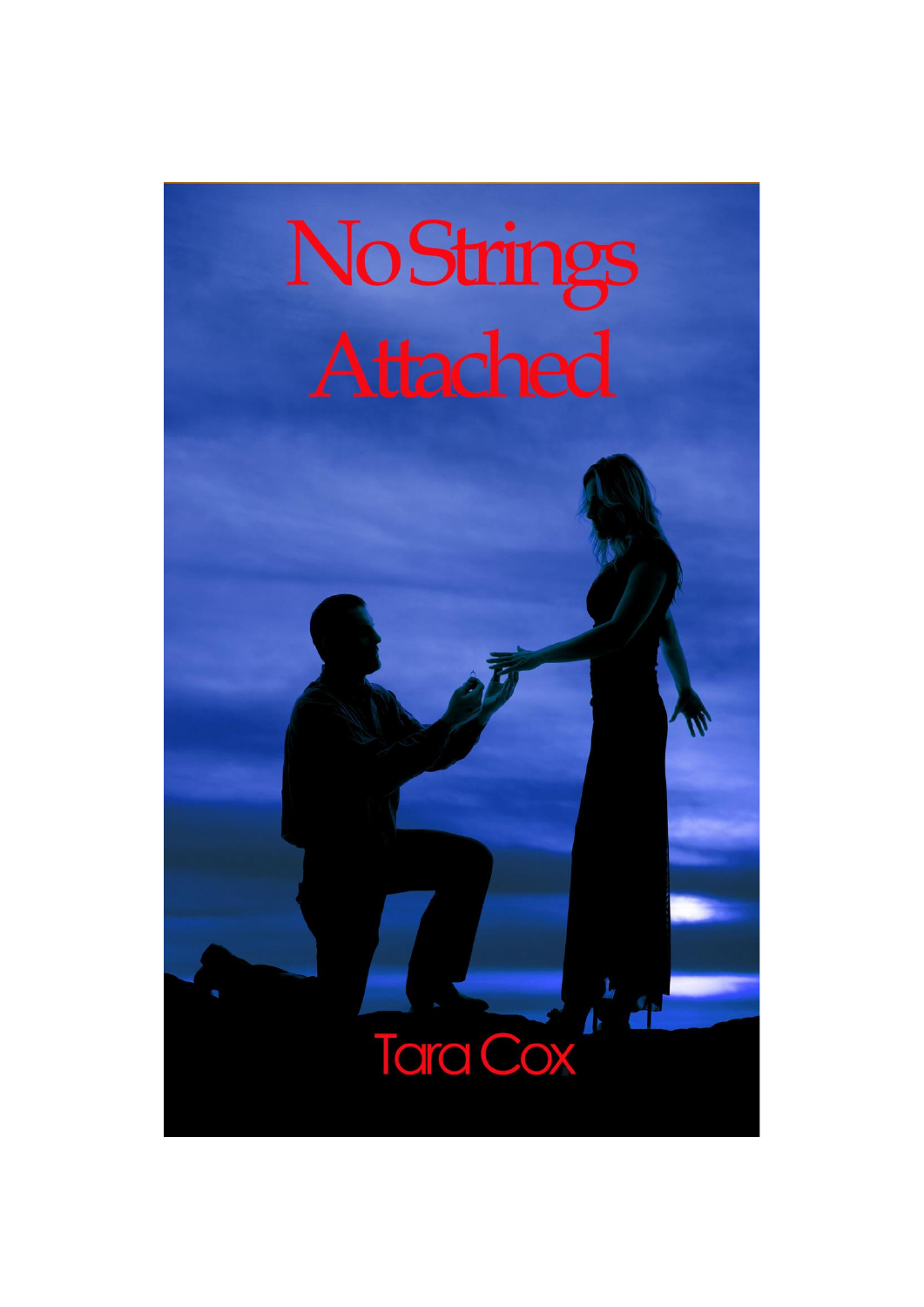#### **Copyright © 2021 by Tara Cox**

This PDF format is licensed under Creative Commons for non-commercial use only.

CC BY-NC-ND 4.0 [\(https://creativecommons.org/licenses/by-nc-nd/4.0/\)](https://creativecommons.org/licenses/by-nc-nd/4.0/)

You are free to:

Share — copy and redistribute the material in any medium or format

The licensor cannot revoke these freedoms as long as you follow the license terms.

Under the following terms:

**Attribution** — You must give appropriate credit, provide a link to the license, and indicate if changes were made. You may do so in any reasonable manner, but not in any way that suggests the licensor endorses you or your use.

**NonCommercial** — You may not use the material for commercial purposes.

**NoDerivatives** — If you remix, transform, or build upon the material, you may not distribute the modified material.

**No additional restrictions** — You may not apply legal terms or technological measures that legally restrict others from doing anything the license permits.

All characters and settings are fictional. Any resemblance to people living or dead is unintentional.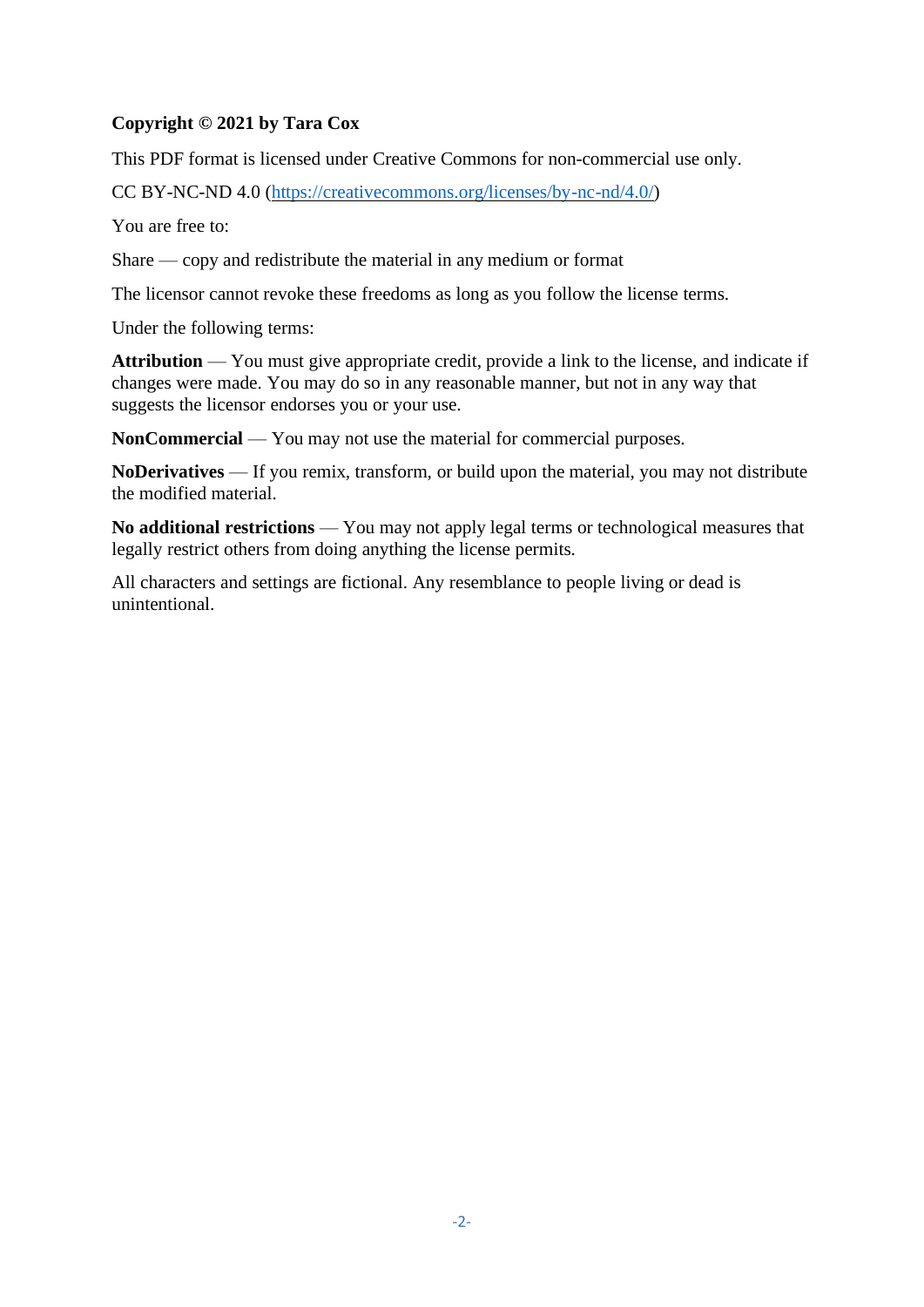#### **Table of Contents**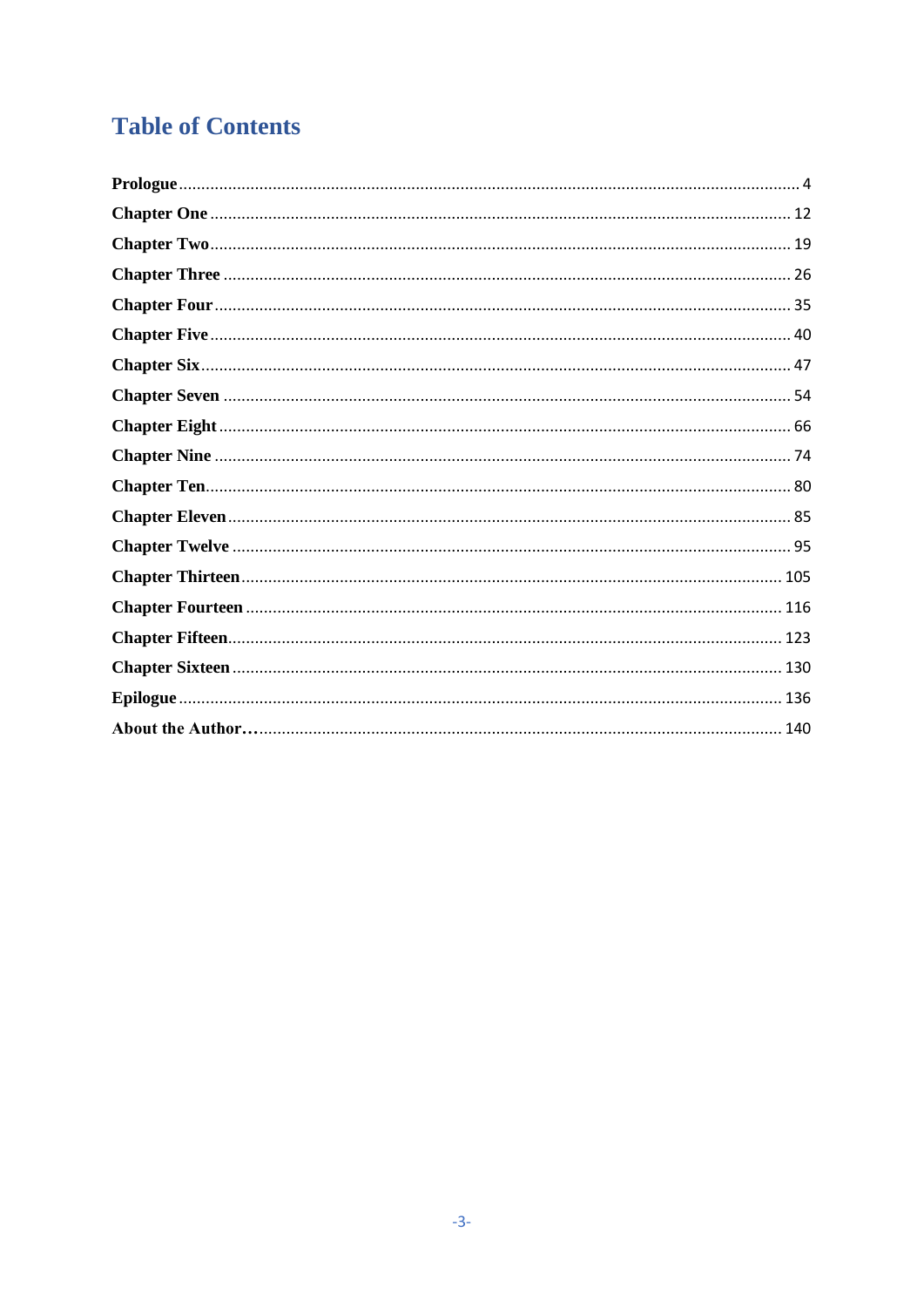#### **Prologue**

<span id="page-3-0"></span>Alicia looked up from her order pad at the Marine. He was the only late-night customer. "Tell you what, since I'm closing up soon, how about I make you a blue plate special?" She saw a frown crease the man's brow, "On the house. My way of showing gratitude for all you do."

The guy was typical United States Marine Corps. She should know; hers was a Marine family. Since they had come to this country in the early nineteen hundreds, the men of her family had proudly served their adopted homeland. Her great-great-grandfather had been a doughboy in World War I. Her great grandfather had served as a US Marine in the Pacific theater. But they had been the lucky ones coming home to their families.

Alicia loaded the plate with a selection of her grandmother's best food. A giant tamale and enchilada, rice and beans, as well as a generous serving of grilled steak and chicken. Marines were always too lean. And this man was no exception.

Her grandmother had already gone home for the night. Alicia had insisted that the woman take it easy this past couple of years since her heart attack. The irony was that Alicia did not come from a large Latino family. She had only her grandmother. Her father was an only child. His dad died in Vietnam before he could give him brothers or sisters.

It was a curse that was to repeat itself when her father died in Desert Storm. When her mother had left a couple of years later, Alicia had begged and pleaded to remain with her grandmother. She had seen her mother only a handful of times over the past almost twenty years.

The buzzer on the industrial microwave went off, and Alicia took the two plates from it using potholders. She used her wide hips to swing open the double doors between the kitchen and the dining room. She smiled as she put the plates on the table in front of the man. "Hope you enjoy it. Just holler if you want more. I've just got some cleaning up to do in the back."

"Thank you, ma'am."

"Alicia. My name's Alicia." She studied him for a moment. Damn, this one was a looker. All-American blond with stunning baby blues that would make any woman's heart race and her panties wet.

He nodded and picked up his fork. Usually, the Marines that they got in this place were overly friendly. More than one had hit on her, which generally resulted in her grandmother coming out of the kitchen with a broom in those arthritic hands. But not this guy. He seemed a million miles away.

Alicia watched him as she cleaned the dining room. Her grandmother had already cleaned the kitchen, so Alicia only needed to put a couple of things in the refrigerator and wipe down the microwave and food prep area again.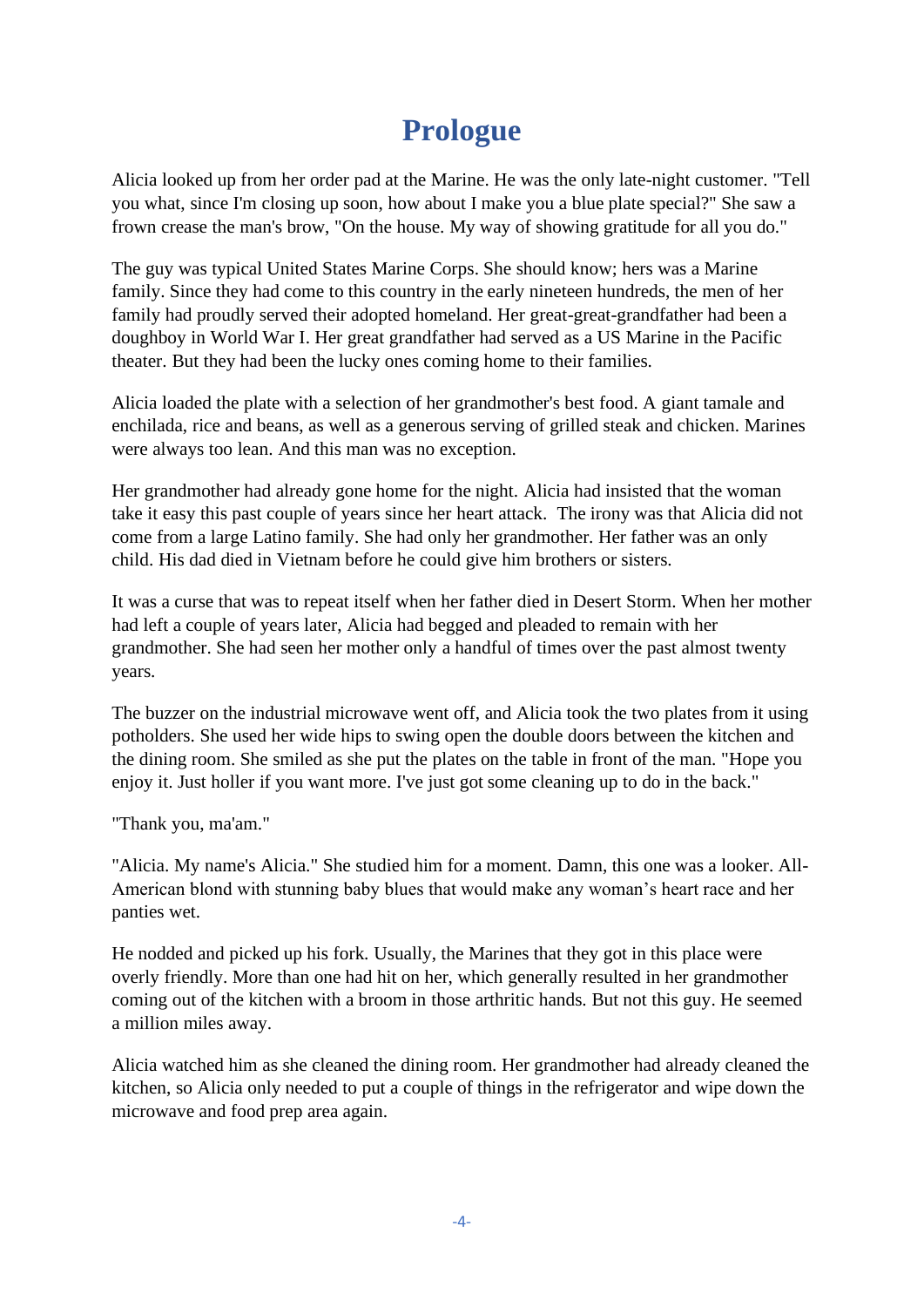The man seemed to enjoy his meal, shoveling large forkfuls of the food into his mouth. But it was evident from his tall, lanky frame that he would burn it off quickly enough. These guys usually did.

As he brought the last forkful to his mouth, she approached the table. "Can I get you anything else? Grandma makes a mean apple pie."

He shook his head and looked up at her. Her heart froze in her chest at the sight of his deep blue eyes, eyes that held such pain she could not breathe. "No, ma'am. It was delicious, though."

Alicia was not usually the chatty type, not one to lead men on. She did her job waiting on them, but unlike the other waitress that had worked for her grandmother for years, she did not flirt. But something about this man reached out to her. "You stationed here?"

"Just home for a few weeks on leave. I'm heading back tomorrow."

She did not need to ask where to. Half of the troops from the Marine base were deployed to the Middle East. They had been for over a decade now.

Every time another one came in the café before deploying, her grandmother would grab the cross around her neck and kiss it, giving thanks that Alicia had been a girl baby and not another boy child to be sacrificed for duty and honor. But they still tried to do their part.

"Leave? How long were you back?" she cleared the table in front of him.

"Six weeks. My wife was killed in a car accident." His voice was completely flat as he said the words, but it explained the pain in his eyes.

"I'm sorry," she murmured.

"Thank you for the food, ma'am. I guess I should head out. Let you get out of here."

Alicia knew that he was right, but something inside of her sensed that there was more to this man's story. "No, a cup of coffee and some pie. Before you go."

He looked at his watch. "I suppose if it is quick, ma'am."

She disappeared into the back once more. She frowned as she put the pie into the microwave and poured two cups of hot black coffee. What was she thinking? Obviously, the man was upset, but they had chaplains and counselors on the base. Surely, he would have spoken to them? But still, her heart pulled her back towards the table.

She put the small plate of pie and a cup of coffee down in front of him. But this time, instead of busying herself with cleaning, she took a cup of her own cup and sat down in the booth across from him. "I'm sorry about your wife. It must be hard."

He shrugged again as he brought a bite of pie to his mouth. His eyes locked on hers as he chewed it, as if he were studying her this time. Her heart skipped a couple more beats staring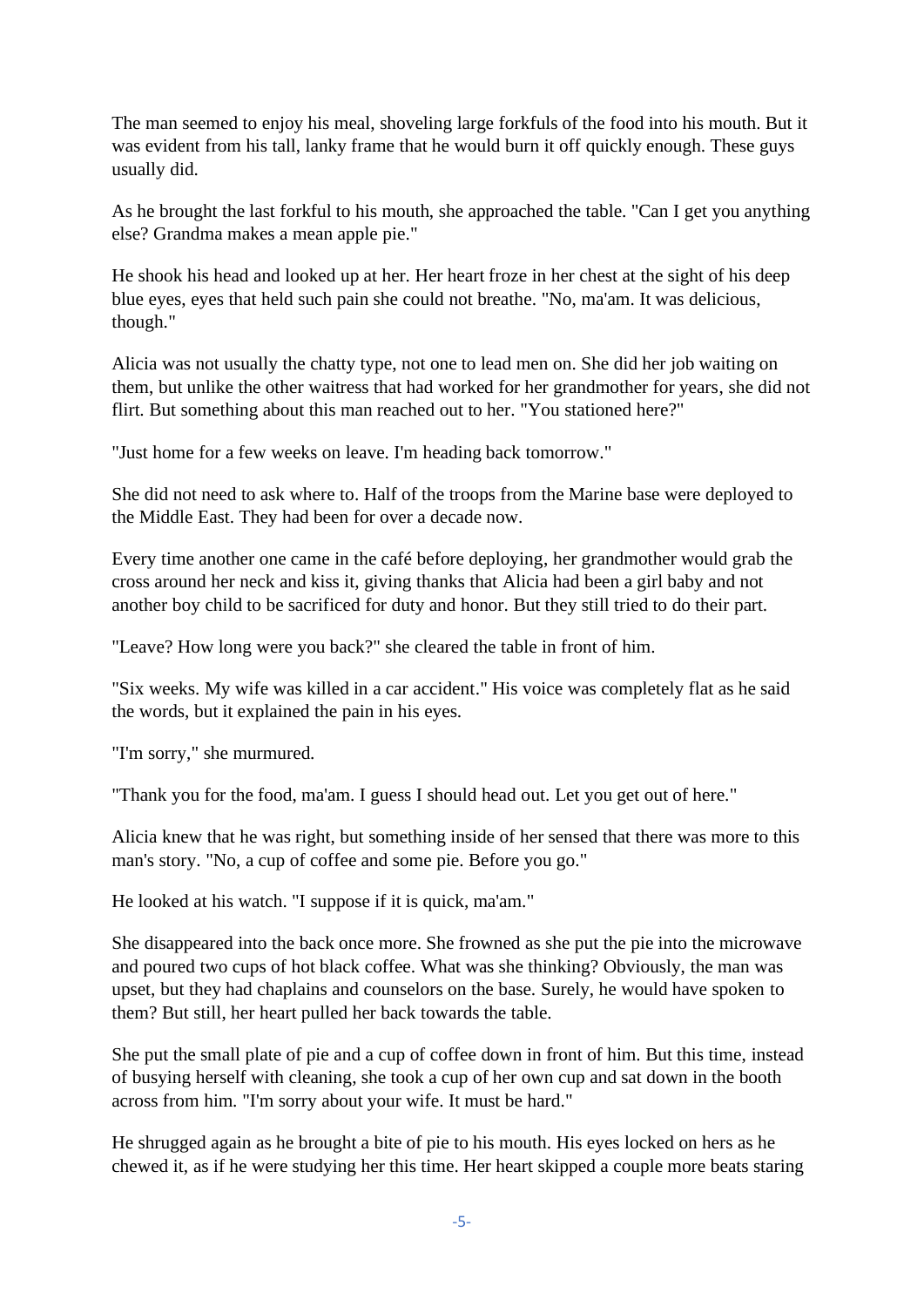into those baby blues. He sighed as he laid his fork down on the plate. He lifted his cup of steaming coffee and took a sip. "Truth is that she was not alone when she was killed. My former best friend was in the car with her. They were having an affair."

Alicia tried hard to mask her shock. She knew that was the reaction the man was trying to elicit from her. That and perhaps pity. Instead, she squared her shoulders and met his gaze. "It happens more often than it should. My mama had replaced my dad before his body was even cold in the ground. My grandmother always felt that she was probably messing around before Daddy died."

He smiled at her and nodded, "Corps family?"

"For as long as we have been Americans, Flores have served this country with pride as Marines. My dad died in Desert Storm. My grandfather in Nam. And the generations before them served in Korea and both World Wars. So yeah, we know the score."

"But not you?"

She laughed, "Grandmother would kill me herself. She says that we have given enough of our men. They do not need our women too."

"Wise woman, your grandmother."

"She is that. So, what now? You're heading back with this chip on your shoulder? I might only be in my second year as a psychology major, but even I know that's not a good combination."

He laughed then, and it echoed around the empty diner. "You'll make a damned good shrink. I've had my head shrunk by the best, little lady, and they could take lessons from you." He lifted another bite of the pie to his lips as he studied her some more.

When he had finished it and drank more coffee, he stared down at the table. "Truth is that I went into Hollywood tonight. Thought I'd get drunk and find a prost-," he paused and looked up at her. "A pro to drown my sorrows."

"I take it; it didn't work."

He shook his head, "None of them appealed to me. Just made me sick to my stomach, actually."

She shrugged this time, "Maybe what you need isn't that kind of comfort."

He laughed again, "Lady, I just spent nine months high and dry only to discover my best friend was screwing my wife. I've got at least another six months without a real woman. Oh, trust me, that is the kind of comfort I need."

"I meant maybe you don't want it from someone you have to pay for the pleasure. Maybe you just need some simple no strings attached fun with someone you like," she stared into those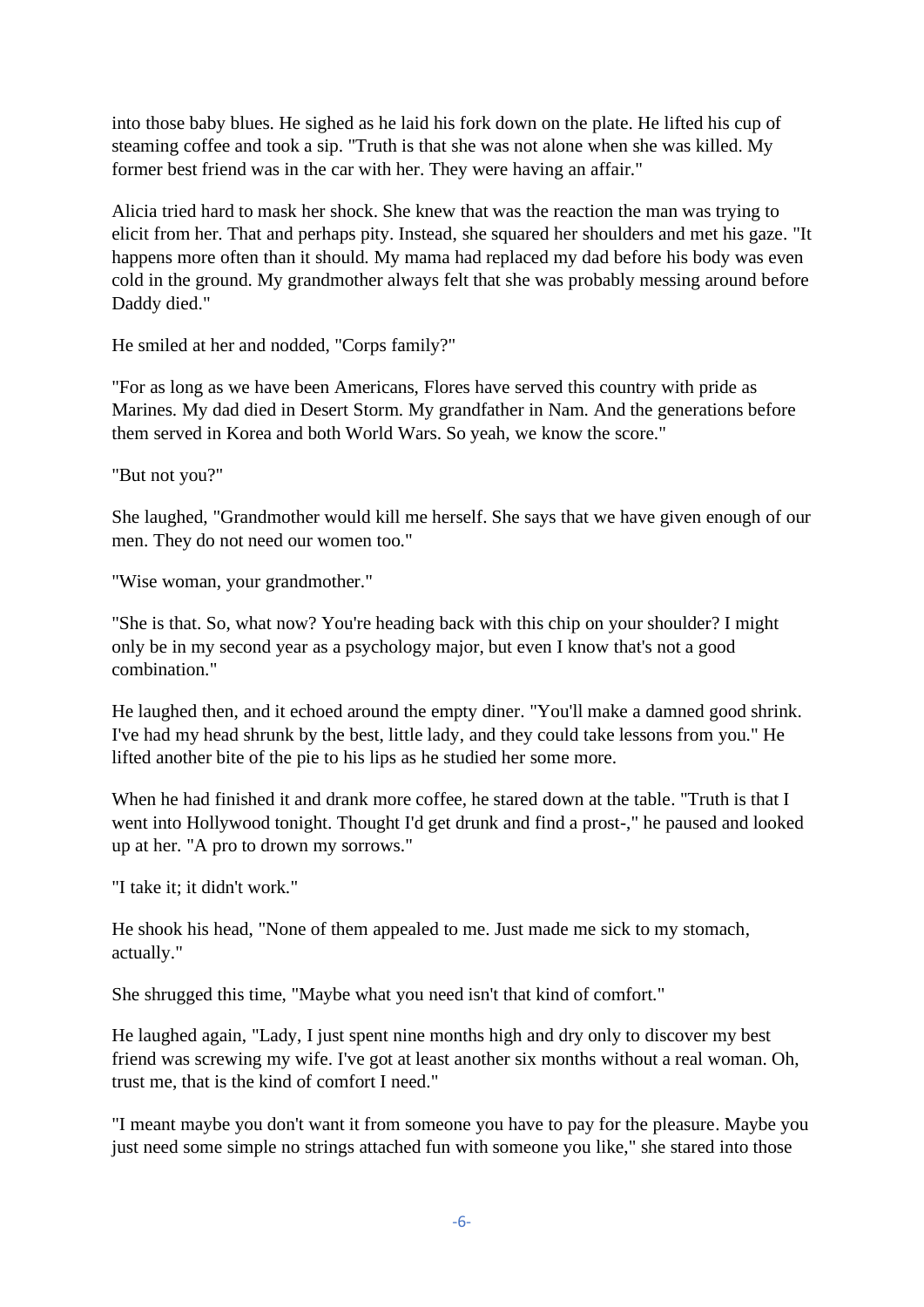deep blue pools. Even she was questioning her sanity. This was so unlike her. And if her Abuelita ever found out… It did not bear thinking about.

"Oh, honey, there are always strings attached."

She laughed this time, "Not always. Sometimes two adults can screw without head games or emotions."

He frowned at her, "I can't believe I'm even having this conversation with you. You look like white picket fences and mini-vans, a half dozen kids, the dog, and probably a cat or two."

She laughed yet again at how accurately he had painted the picture of everything she wanted most in life. And one thing she knew: that picture did not include a Marine. As her grandmother said, the family curse ended with her.

Still, from the moment this guy had walked into the diner, there had been something about him that called to her. Something that set her tummy tumbling in a way that it had not in a very long time. Well, honestly, never. She wanted him. If only for this one night.

"So, if you planned on hooking up with a pro, I take it you bought the condoms already?"

She watched as he sputtered into the coffee, but he nodded. "Then just let me cash out, and you can walk me home, jarhead."

She stood up from the booth, but this time instead of just picking up his empty plate, she leaned over to give him a view at her decent B-cup breasts.

He frowned for a moment before shrugging once more. "Don't look a gift horse in the mouth, my grandmother always said."

"Well, those ain't my mouth, and I'm no horse," Alicia pronounced with an extra swing of her round bottom in the tight jeans.

"No, ma'am. That you are not," he stood up.

It took Alicia twice as long as it should have to count up. She kept losing track every time she glanced at the man waiting by the door. He was staring out into the chilly desert night. She was sure that his mind must be as confused as her own.

This was not like her. Oh, she was no flowering virgin, not that she wanted her grandmother to know that. But she had lost her virginity in high school to her steady boyfriend, and over the past few years, she had slept with a few more guys.

But casual sex was not her style. The no strings attached that she boasted to this man would be a new experience for her. If she could go through with it. Yes, she was attracted to him. More so than she had been anyone. But still, as he accused, she was white picket fences and commitment. It was the way she had been raised. And this no-strings thing was an anathema to her.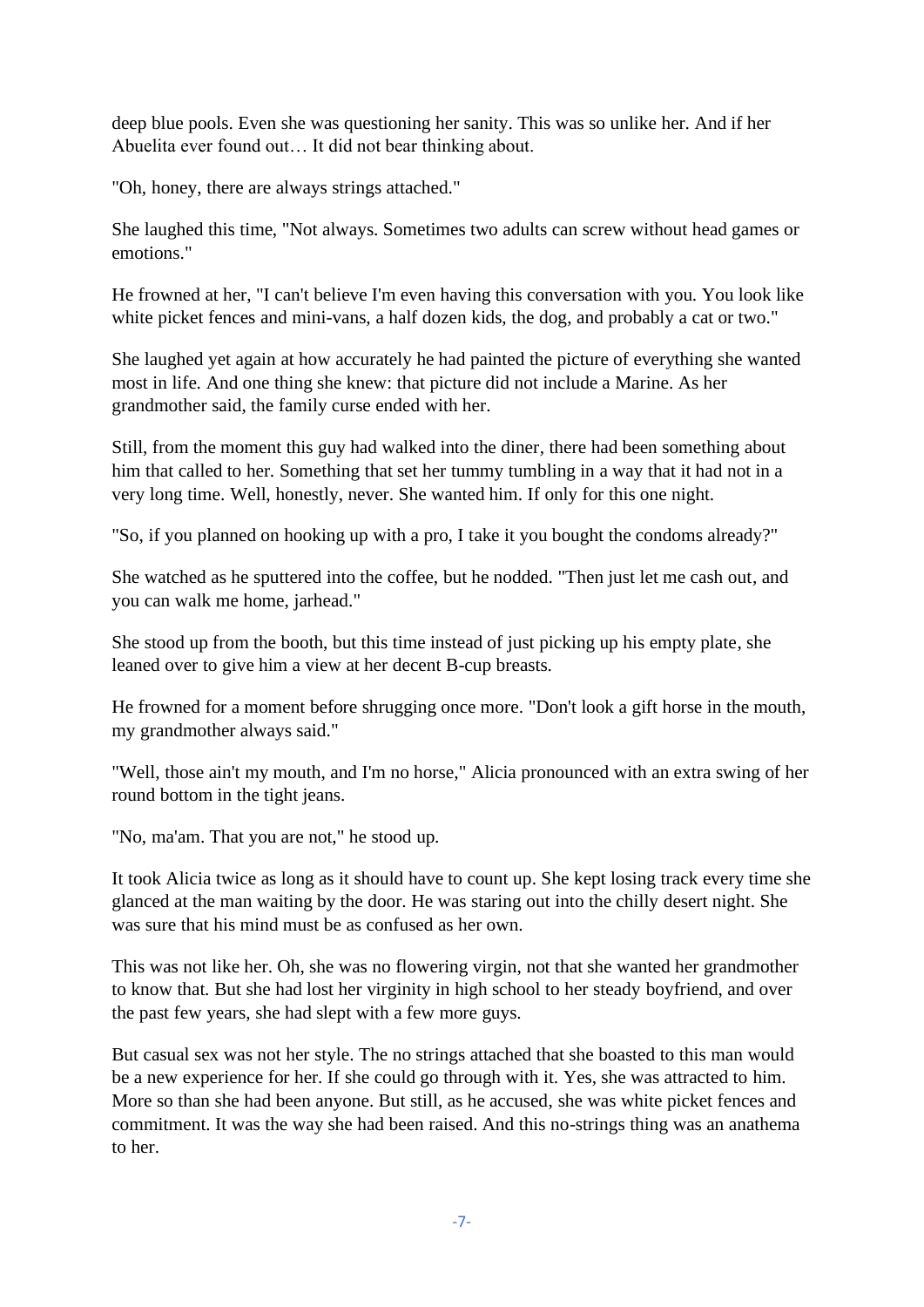She stuffed the deposit slip into the bag with the cash and zipped it up. She tucked it inside her coat and walked over to where he stood by the door.

"Don't tell me you do that when you're alone?" he frowned with obvious concern.

"The bank is just a couple of doors down, and this is a small town."

Alicia reached up and brushed a kiss across his lips. "But thanks for caring." She meant it too. Somehow it took the sting out of the whole no strings thing.

Then she realized that she did not even know the man's name. She debated that as they walked outside. She fumbled with the lock until it clicked into place and then motioned with her head towards the bank a couple of doors down the main street.

Should she ask? It was scandalous to make love with a man whose name you did not even know. Not make love. Have sex, no strings attached sex. And wasn't a name the thinnest of strings? If she knew his name, wouldn't she be tempted to scour the local news for information about him? She dropped the bag into the night deposit and turned towards him.

"My apartment is just over there," she motioned across the street to a block of townhouses. He followed her in silence. Alicia debated it all again. When she looked over at her companion, his hands were stuffed into the pockets of his jeans; his shoulders slumped over.

As they stood in front of her door, he straightened, "Thank you, ma'am, for the dinner and the pie. And your nice offer, but this is probably a terrible idea."

"Probably, but don't you think you at least owe me a goodnight kiss?" Her newfound boldness spoke before her mind could argue its boldness. But she could not imagine living another fifty or more years without having tasted those lips at least. Were they are soft as they looked?

"I suppose it is the least I can do, ma'am."

His large hands encircled her upper arms. Her skin seemed to catch fire even through the rough denim of her jacket. She looked up into those deep blue eyes that appeared darker under the dim light of her porch lamp. She watched as his Adam's apple bobbed up and down nervously.

He lowered his head, slowly closing the distance between them. "Thank you, ma'am," he whispered against her lips.

She could smell the rich black coffee and the sweetness of the apple pie, but there was something else too. Something totally and entirely masculine, something that beckoned for her to taste its sin, just this once.

As his lips moved softly over hers, she took a single step forward into his arms, pressing her body against his. She moaned softly when she felt the hard ridge in his jeans brush against her thigh. He groaned like a wounded animal, and then his tongue surged into her mouth. His grip on her upper arms tightened until it was almost painful, but it was the most intoxicating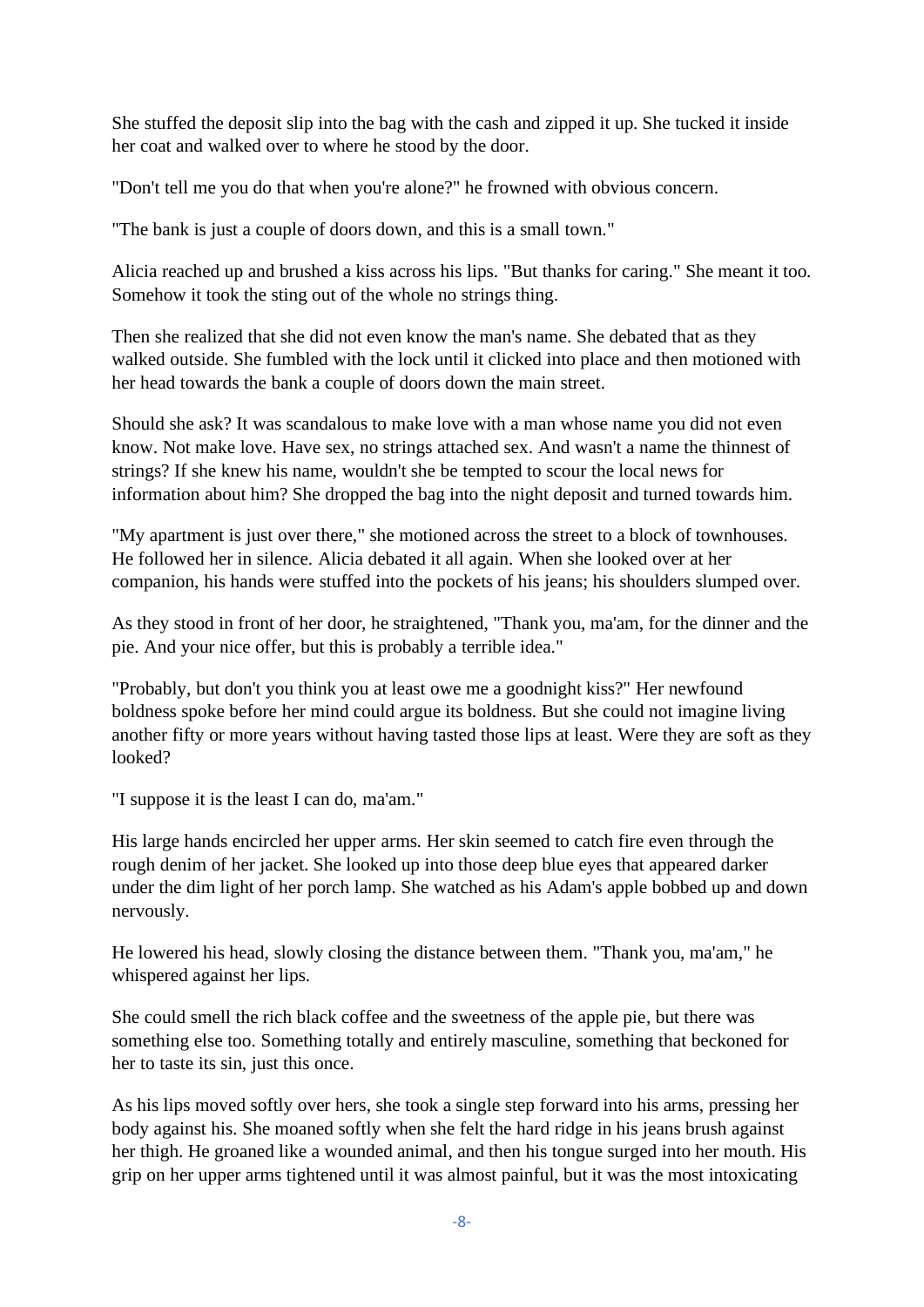thing she had ever felt. Their tongues danced with one another for several long moments until he reluctantly drew back.

"I should leave," he whispered as he looked into her face.

"But you won't," she smiled as she flicked the key in the lock of her front door. Without looking back, she stepped inside her apartment. She did not bother to turn on the lamp, enough light filtered through the open curtains to illuminate their way to the bedroom.

It was not until she heard the door softly closed behind her that she was confident he had followed. She sighed. She would consider later why she would have been so disappointed if this man had left.

"Follow me," she smiled into the darkness, thankful that he had not. It was only a few short feet down the hall to her bedroom, but the walk had never felt so long as her mind once more fought the conventionality of a lifetime.

She was glad that the door was open. An impediment might have been enough to send both of them running. As it was, she reached back and took his hand, almost dragging him into her inner sanctum. Like the living room, she had left the curtains open when she went to work earlier, and the full moon shone through, lighting their way to her double bed. The brightly colored Mexican blanket was more muted in the darkness.

She pulled him down on top of it with her as their lips once more sought and found the perfect erotic rhythm to keep the doubts at bay. She practically shot off the bed when she felt his hand cup her right breast through her t-shirt. She moaned into his mouth as he found her nipple and pinched it between his thumb and finger. "Please," she heard the throaty whisper when he pulled back from the intense kiss for a moment. Who was that sexy siren, she thought.

"Yes, ma'am," he whispered as his lips trailed hot, wet kisses down the side of her throat as his other hand brushed up the inside of her thighs until it cupped her heated core. Her hips had a mind of their own as they arched up into his caress as he rubbed her through the rough material. Then his hot mouth found her hard nipple; his teeth bit lightly at it through her shirt and bra. She cried out, but not in pain.

His fingers found the button of her jeans and tugged so hard that she was afraid he would tear it off. Then she heard the loud sound of the zipper in the quiet of their little world without any rules. When she felt his calloused hand push inside her pants to cup her wet womanhood, her legs fell open even more.

Then his fingers were inside of her, pushing harder and deeper than anyone ever had. And she was flying, racing to the moon, sailing through the darkness as the stars rushed past her closed eyes. "Oh god," she cried out as her hands gripped his shoulder for an anchor in the turbulent seas. She had never felt anything like this before, as her orgasm went on and on.

She felt something sliding slowly down her legs, but her endorphin flooded brain did not register that it was her jeans until she saw him toss them across the room. Then those rough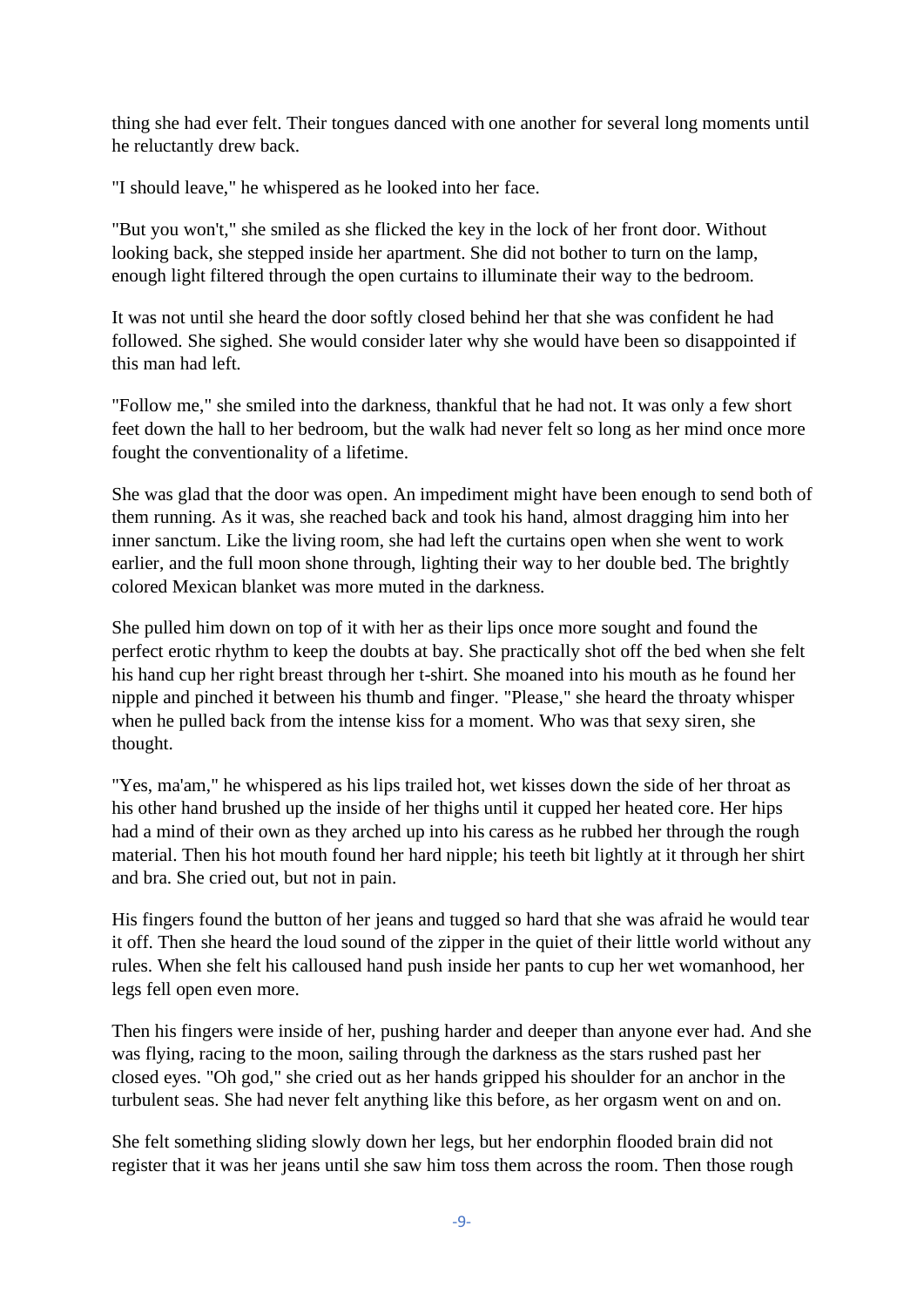hands were tearing and pawing at her shirt. She lifted her head to allow him to pull it off, taking her bra with it. Then she was naked. Naked in her bed. With a strange man. A man whose name she did not even know.

If that other Alicia would have balked at the idea, this new sexy siren found her hands tearing at his t-shirt as impatiently as he had torn at hers. His own hands were already working on his belt buckle and jeans. She managed to tug his shirt off just seconds before he pushed his jeans down to land on the floor.

Then his hands were all over her. Skimming her stomach and heating a trail to her firm breasts as his mouth captured her nipple and suckled. The sensation was even more intense without the thin barrier of her shirt and bra. She was whimpering and moaning, rubbing against him like her grandmother's gato as she felt the tension coursing through her once more.

He must have felt it, too, as his hand once more spread her thighs open. This time instead of pushing deep inside of her core, his thumb found the hard nub at the apex of her mound. It circled the throbbing button, coming closer and closer to it but not actually touching it until she cried out, "Please," once more.

Then he stroked it hard and fast as three of his thick fingers plunged inside of her wetness. She arched up as his teeth bit into her nipple. It is not possible, she thought, as once more she surfed the universe. Her orgasm rolled on for all eternity as her body tightened and spasmed from her toes to the top of her head that felt it would explode at any moment.

She heard something tearing, and suddenly he was on top of her, covering her as he pushed inside of her. She sucked in a deep breath and willed her body to relax a bit. He was larger than her other lovers had been, thicker too. It did not help that she had not had sex since her grandmother's heart attack over two years ago. But none of that mattered. She had to have this man inside of her. Had to feel all of him. Know all of him.

When he would have pulled back, slipped away perhaps, her nails sank into the firm flesh at his sides, no love handles for this man. This perfect lover. This aberration. She held him to her, drew him deeper as she arched her hips up to meet his thrust. He groaned out this time, "So fucking tight."

He was inside of her then, pushing deep. Hard and fast. Pounding mindlessly. It was what they both wanted, what their bodies demanded on this mad rollercoaster ride through the stars. She cried out just as she would when plunged down the ride at the fair.

Her body exploded yet again, and this time it was more intense because the frantic way her lover was moving inside of her told her he was with her this time, every step of the way, every twist and turn, and he followed her, took her on the ride of a lifetime.

She was gasping for breath, her whole body replete, limp, and exhausted. She could barely lift a finger as she felt him collapse on top of her. She smiled and closed her eyes as she felt him shift to the right, taking the bulk of his weight off of her. But their legs and lower bodies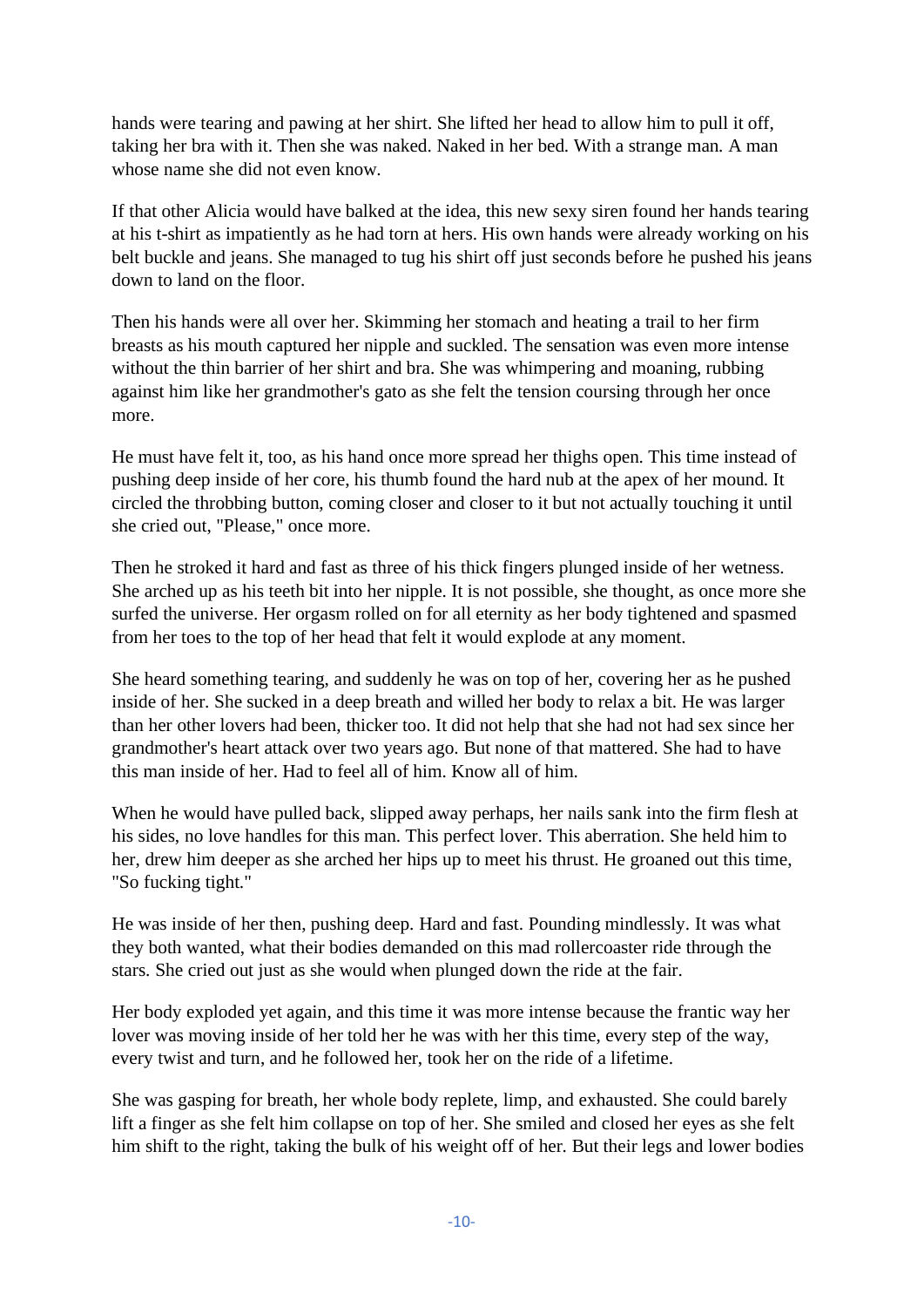remained intimately locked. She wanted to say something. Tell this man how spectacular it had been. But words would not come.

His breathing slowed, and she found her hands caressing his broad shoulders. She looked over at his handsome face, relaxed now in sleep. She memorized each line and plane. She knew this was a dream. A once in a lifetime experience, and she did not want to waste a moment of it.

But her body was too satiated. After a long day on her feet and then the stellar releases of her orgasms, it was impossible to fight slumber forever.

They woke twice more in the night. Alicia was shocked that each seemed to be better than the last. As she fell asleep in his arms that last time, she promised herself that she would ask his name in the morning. Perhaps exchange numbers and emails. See where this thing might go.

But she awoke to the shrill sound of her alarm. The sun was pouring into her bedroom, revealing the stark truth of daylight. She was alone. Her mystery man was gone. Disappeared into the desert. She swallowed back regret and gloried that for once, she had dared to grab life and hold onto for the most exhilarating ride of her life.

"Thank you, jarhead," she whispered as she stretched her naked body. She ached in the most delicious of ways as she stood and walked to the shower. Time to face another day, but she knew that she would relive it all again that night. In her dreams. In the bed that she had shared for one instant with the man of her dreams.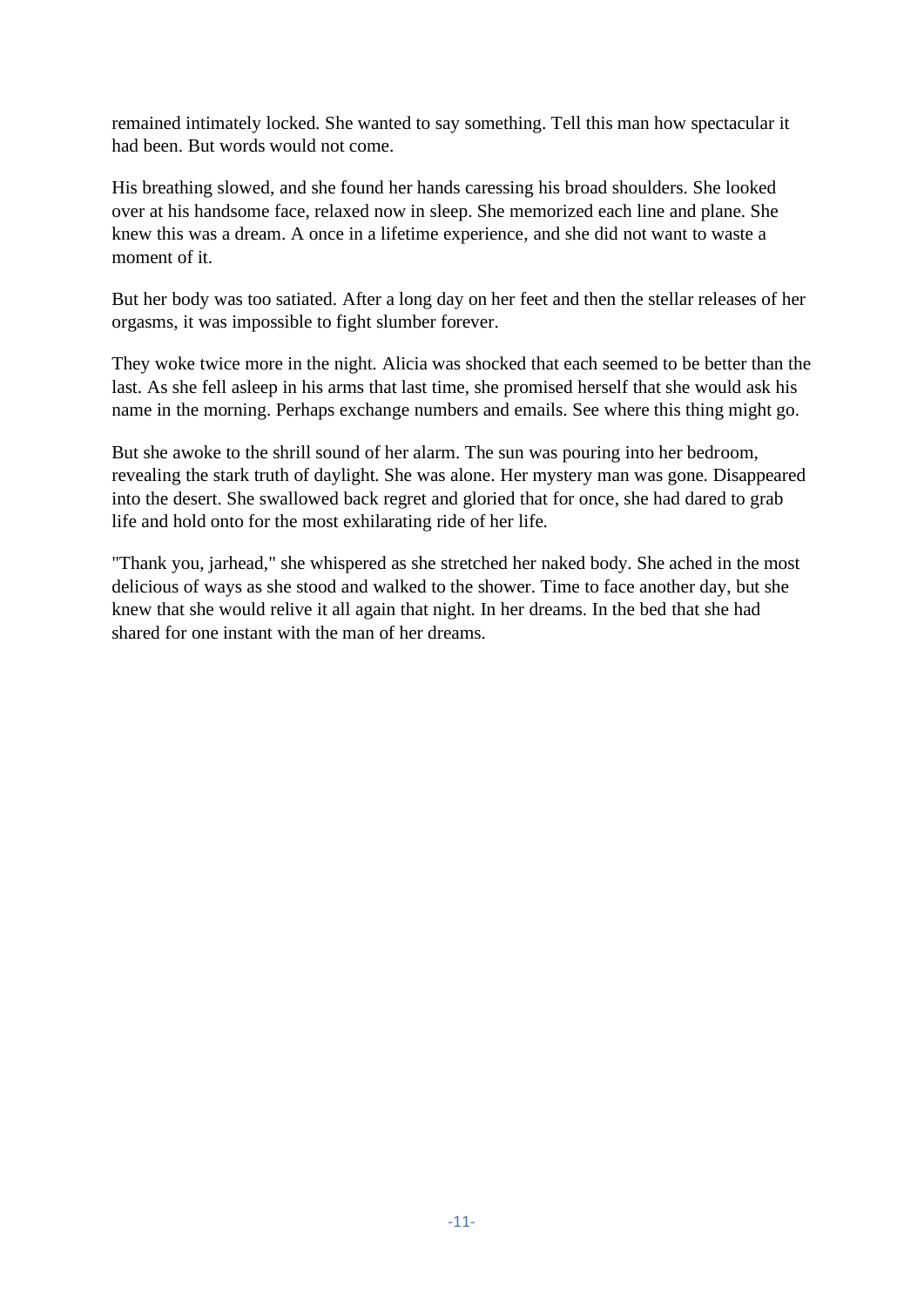## **Chapter One**

<span id="page-11-0"></span>Jon Tyler stood outside the small diner. What was he doing here? It had been seven years. Seven hellish years. A nightmare that he would never awake from. The constant pain in his neck, shoulders, and upper back a continuous reminder of what had happened, what he had become. A monster. Worse than any Hollywood creation. This latest trip to the VA hospital was yet another memento.

So, why was he here? He was incredibly glad to see that the place still existed. With the economic downturn, too many small businesses were failing. He did not want to examine too carefully why it should matter so much to him that this one had not.

But he knew. He knew the truth. This was the last place that he had known even a modicum of happiness. That night had been burned into his charred brain. He had relived it tens of thousands of times over the past seven years.

Not that he thought he would catch a glimpse of her. Alicia. She would be long gone now. A shrink somewhere. Maybe even helping fucked up people like him, but he was beyond all help. Why he kept going was beyond him. But something inside him refused to die, as his friends had that night.

He might have turned then and fled from the memories of what lay on the other side of those glass doors. Except that a young couple, another Marine and his girl, practically pushed him through them. He adjusted the hood of his jacket, making sure that his face was covered entirely.

She looked up from behind the cash register and smiled. His heart stopped. Came to a complete standstill. "Ya'll take a seat. I'll be right with you as soon as I finish up here."

The couple slid into a booth by the window. Jon's heart accelerated as the young Marine reached across the table to grab the hands of his lover. He could only Hope that their course was happier than his had been.

He almost turned and left then. But she looked up at him, "Have a seat at the counter. Alison will get you some coffee while I take care of them."

Was it curiosity that made him stay? What was she still doing in this place? What about that psychology degree? Jon was not sure, but once more, that indefinable something compelled him to follow her order.

He alternated, staring into the darkness of that cup and sneaking glimpses of her light. She took the couples' order as she had his that night a lifetime ago. She smiled and joked with the other waitress and cook as she placed the order. The other woman took off her apron and left a moment later.

When Alicia returned to take his order, Jon panicked. Not that there was any chance this woman would recognize him. That IED had made damned sure that not even his own mother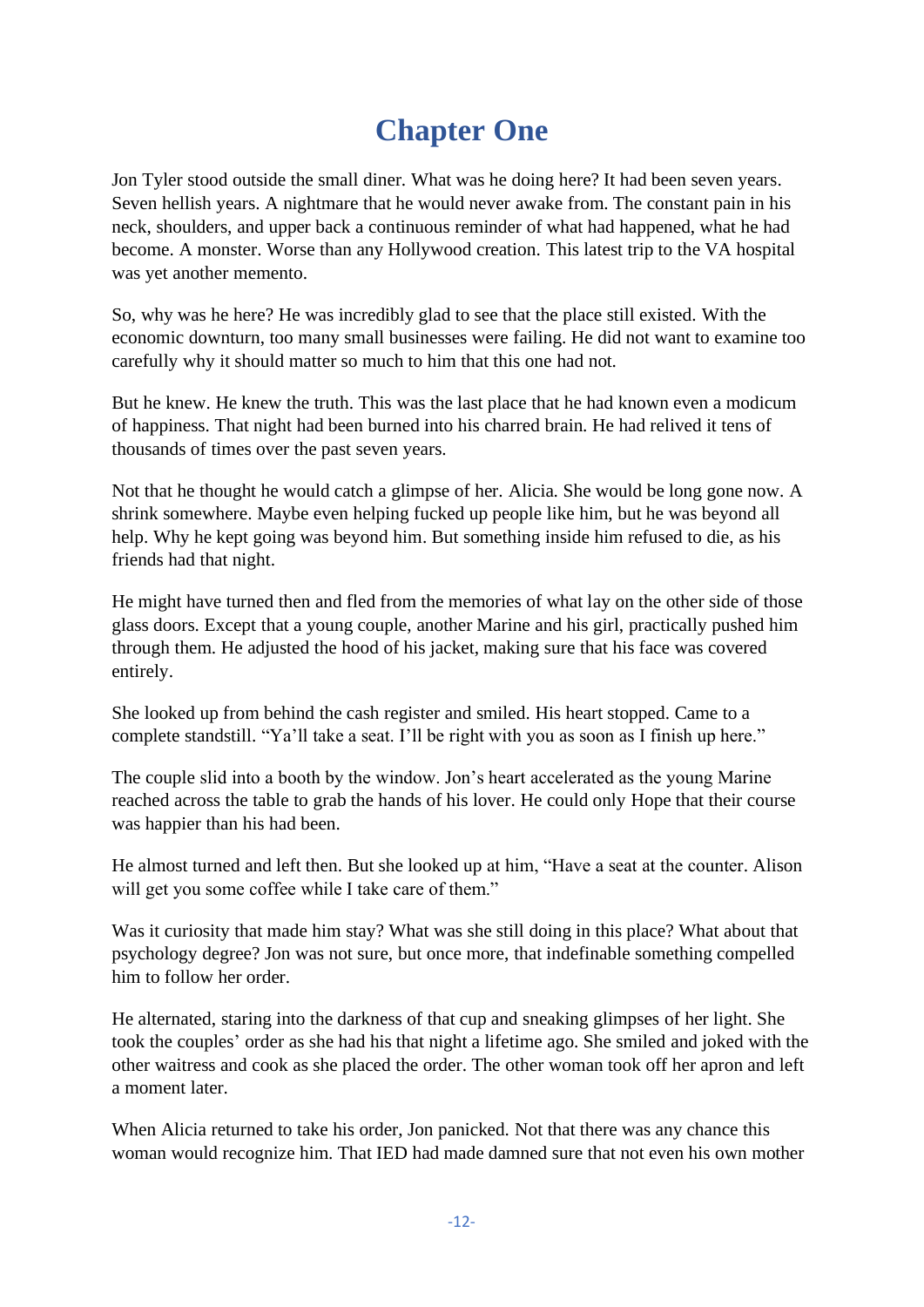could do that. Even his voice had been changed by the tight burn scars that constricted his throat, lowering his voice.

He kept his head down as he placed his order — apple pie. It held precious memories. Her smile radiated, filling some dark reaches of his mind, "Always a good choice."

He knew that she would have stayed and chatted. At three o'clock, the diner was practically empty, just the young couple, what appeared to be a homeless man, and himself. He dropped his head further and brought the cup of coffee to his lips to forestall any conversation. But his brain screamed a million questions, wanted to know all the answers, especially that allimportant one: what was she doing here?

Jon could not bring himself to take the risk. That night and this woman was his one perfect memory. If he knew the truth, it might shatter that illusion.

So, she turned her attention to the homeless man. "What else can I get you, Steve?"

Her smile was just as bright for this man that most would ignore and many would condemn. His chest tightened, and it had nothing to do with another spasm of the muscles constricted by the scars that covered half of it.

"Thank you, ma'am. But I'm good. How much do I owe you?"

She turned and grabbed a broom from the corner, "The sidewalk out front could use a sweep if you have the time."

The man nodded, and Jon would have sworn his eyes clouded over as he took the broom and disappeared out front.

She went back to the kitchen to collect the couple's order but managed to smile as she passed him. His eyes were riveted as she chatted with the couple, ensuring they had everything they needed.

Then she turned her attention to him once more. How he had craved her attention that night. How he had savored those memories for the past seven years, replaying each and every one of them over and over again in his darkest moments. He was determined to catalog each movement, each word, and add these too to his precious cache.

She poured more coffee into his cup and brought the pie, steaming hot with a scoop of vanilla ice cream. Jon need not have worried about deflecting the conversation that he was sure to follow as a tiny whirlwind of energy and joy blew through the door, followed closely behind by the other waitress.

"Mama, mama," the little girl squealed in delight as she propelled herself at the woman he loved.

Yes, somewhere in the darkness of the past seven years, Jon had come to accept that in a single night, he had fallen helplessly in love with a woman he would never have. Why else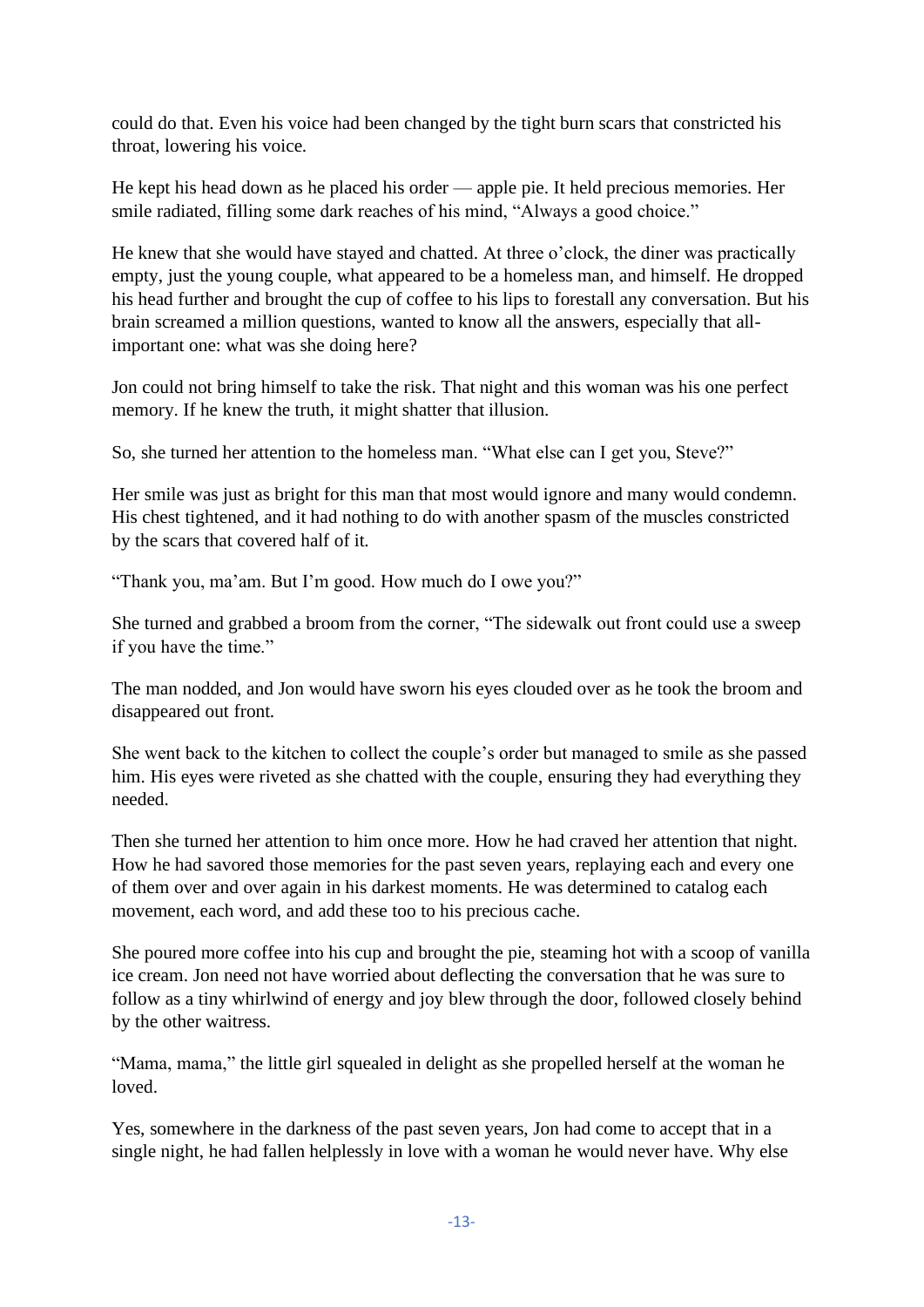would those memories that sustained him? Her face that he had seen in that split second, which had determined life and death for a dozen men.

As his chest tightened even more, he told himself that he should be happy for her. As he said to her that night, she was white picket fences, a half dozen kids, a cat, and a dog. But the lump in his throat told him it was not that simple. His heart filled with jealousy at the lucky bastard who had given her what he never could.

"How was school, Hope?" She beamed at the child as she returned the embrace.

His mind drifted back to what it felt like to be wrapped in those arms, drawn close to her warmth.

"Bene, Mama. It was good. Can I have ice cream?"

Jon chuckled at the normality of it. As much as it pained him, this was what she deserved. Whatever had become of that other dream? Did it really matter? She obviously loved and adored this little person with sandy blond-brown hair and warm brown eyes like her mother's.

Alicia looked at the clock on the wall, "I suppose one scoop won't spoil your appetite for dinner. Do you have any homework?"

"Si, Mama. I have a story to read."

The door opened, and the homeless man sheepishly entered, holding out the broom. "All done, Miss Alicia."

"Steve!" the little girl squealed with almost equal delight as she had with her mother. As before, she ran and embraced the man, mindless of his dirty clothes.

It seemed that Alicia had named her daughter well. Hope definitely applied to this child, as much as it did her mother.

Alicia smiled as she brought two bowls of ice cream from the back and motioned for the man to take his seat again. "Hope has some homework, a story she needs to read. Do you have the time to help me out a bit more? Let her read it to you?"

The man nodded, "Anything for the two of you, Miss Alicia."

She fussed a bit more as she got them settled at the end of the counter. Jon was glad that his hood allowed him to observe without being noticed. The years had been good to the woman. She looked almost the same as she had that night. Perhaps her breasts were a bit fuller, maybe from having children. He should definitely not imagine how they would overflow his hands now.

The young couple smiled as she approached their table. They declined the pie and settled the bill instead. She cleaned their table. Jon watched her every move. He stored all of them for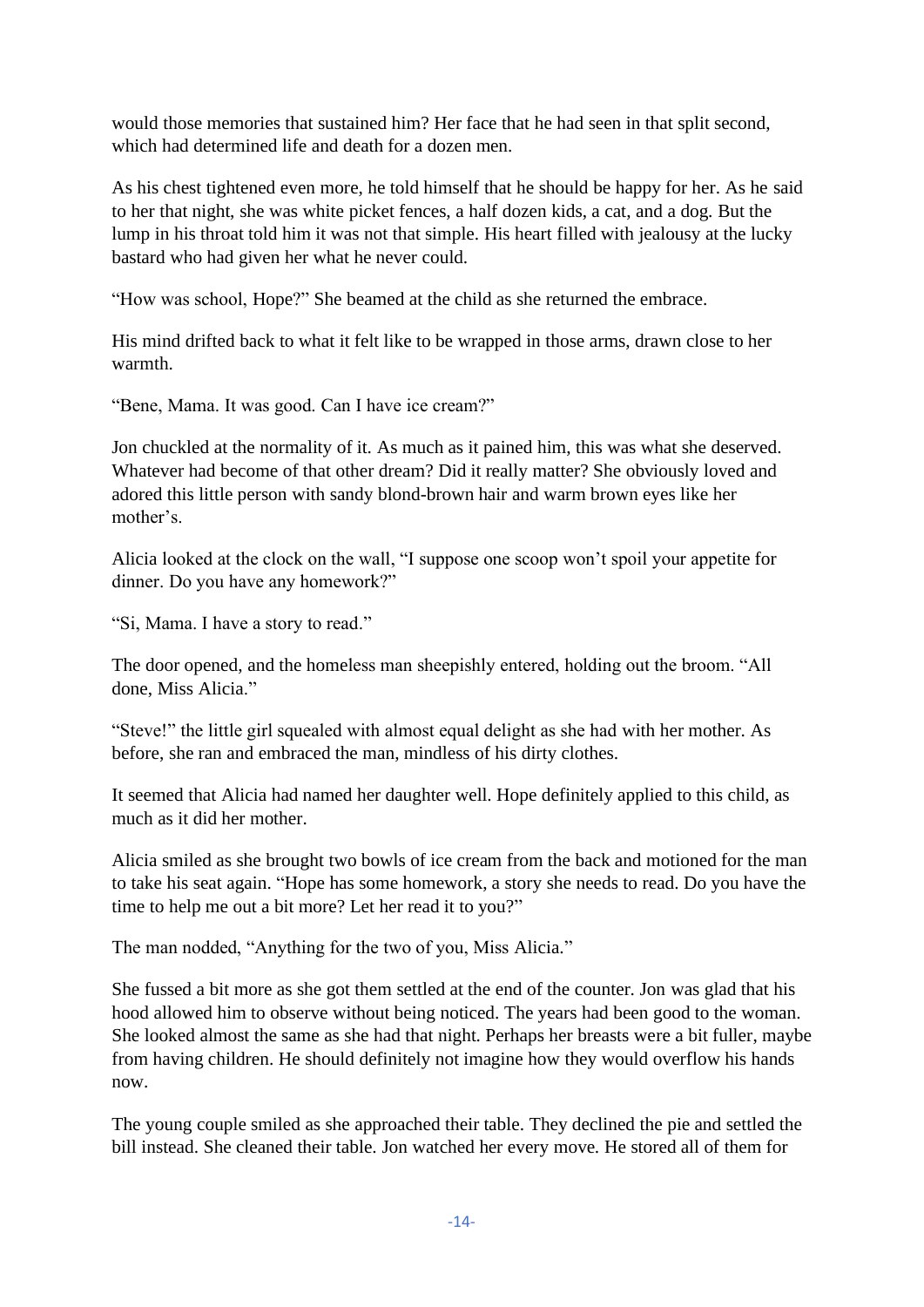later - when he was alone once more. Alone as he always had been. Except for that one precious night.

He half-listened as the child read the book to the homeless man. The duality of his emotions warred in his mind and heart, joy that she had the life she was meant to have and deep-seated jealousy of the faceless, nameless man who had given it to her.

The story ended, and Alicia hugged her daughter, praising her efforts, as she thanked the homeless man.

"I better be going, Miss Alicia."

"Where are you staying tonight, Steve?"

"Oh, you know, wherever I can find."

Jon watched as she reached into the pocket of her apron and drew out something, pressing it into the man's dirty hand. "For all your help today."

The man shook his head, "No, Ma'am, you do enough for me as it is. Always feeding me." Tears streaked down his unwashed cheeks, "Heck, treating me like a human being. Letting me spend time with your little girl like I was normal."

"You are a human being, Steve. A hero. And the food, well, that's just our way of showing our gratitude for all you did, jarhead."

Jon could not breathe. It was a familiar feeling. Sometimes he woke in the night, the scar tissue around his larynx tightening to the point he could not get air past it. But this was not that. Those words, so similar to the ones she had first spoken to him that night.

He looked at the man in a new light. A brother. A Marine. Like too many of their kind, adrift and lost. Unable to adjust to civilian life, come to terms with the things they had seen and done over there. She saw that. She and her daughter.

Jon's eyes burned. Once upon a time, the tears would have gathered in them. Now he relied upon eye drops to avoid further damage to them. Not that it would have mattered; the hoodie would have covered any tears as it did the scars that had changed him.

"Does it hurt?" The tiny soft fingers brushed his cheek.

Jon thought of how her mother had caressed his cheek all those long years ago. How had he not noticed that the child had moved behind the counter? She was standing practically in front of him, staring at his scarred visage.

He had been so lost in her that his usual alertness was muted. Good thing his life and the lives of his men no longer depended upon his senses. Not that they had done him or them any good in the end.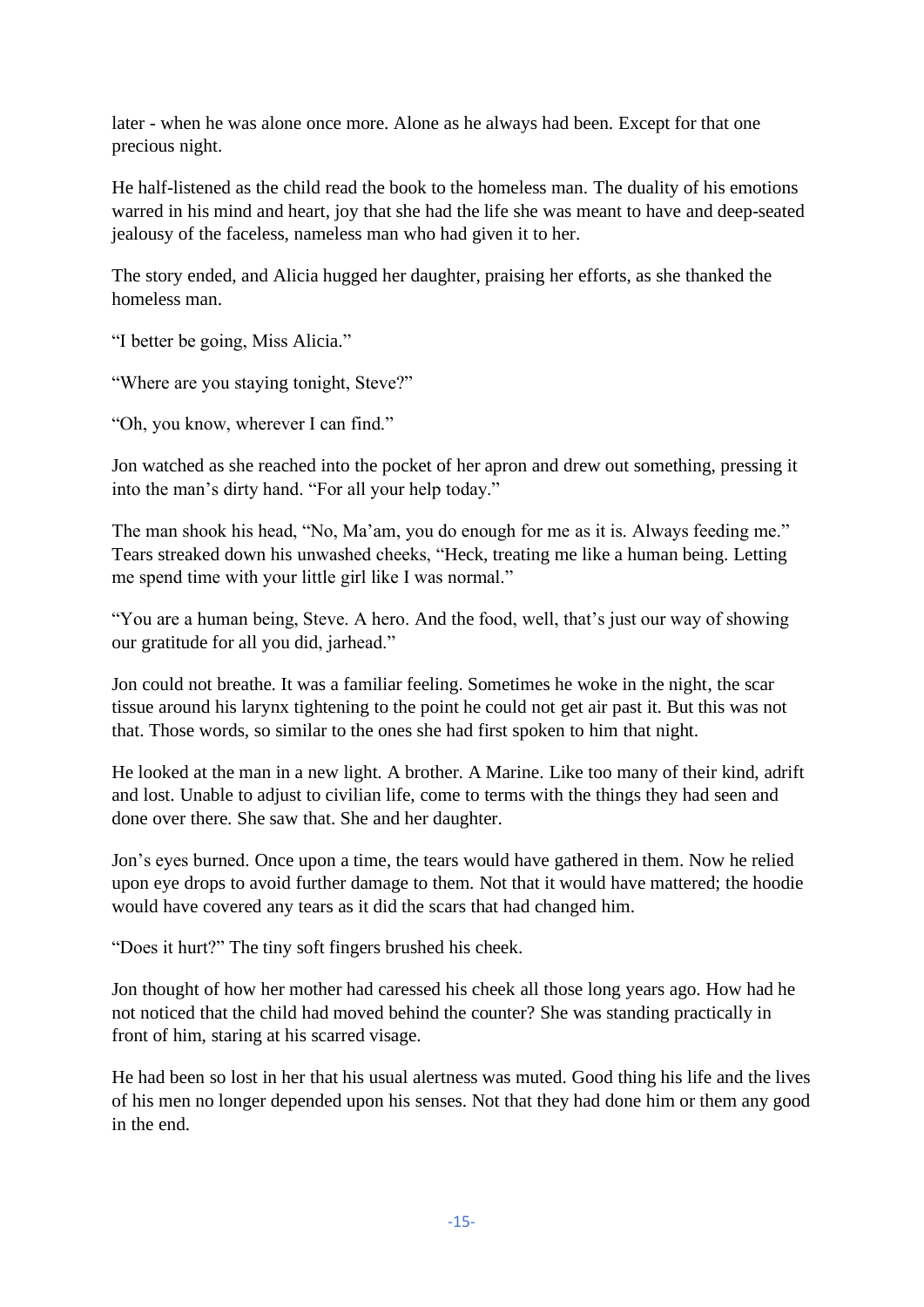How did he answer her question? You did not tell a child - every minute of every day for five years. Some truths you hid. Instead, he did his best to smile, an action that on the rare occasions he attempted caused a slicing pain to shot to his brain.

It was not just the pain, though. He knew that what passed for a smile now was more frightening than one of those B-grade horror movies. But this child did not run screaming as others had.

"Some times," was the half-truth he settled upon.

Jon heard the tinkling of the bell. Noticed that Alicia had let the man out. She, too, saw belatedly that her daughter was conversing with a stranger. She came to stand behind the little girl, her hands on the tiny shoulders. "Hope, you know better than to bother customers."

Turning to him, "I'm sorr-…"

The words died on her lips as for the first time she looked at him. Really saw him. What he had become. Jon felt his heart stop. His worst nightmare was fulfilled. He saw the fear in the eyes of the woman he loved.

\*\*\*

The words froze on her lips. Alicia's heart stopped. Her worst nightmare or perhaps fondest wish was fulfilled as she stared into those blue eyes that she could never, would never forget.

His scars barely registered. Her mind was on a far different track than the injury that must have caused such damage to her once handsome lover.

No, her thoughts were centered on the tiny scrap of humanity that stared up at her. Her daughter. Their daughter. How did you introduce a child to her father? How did you tell a man he had a daughter? After seven years? What did a mother do?

How many nights had she lain awake, especially in those long months of her pregnancy, after her grandmother's death, when she had felt so all alone in this world, overwhelmed. How many nights then had she dreamt of this moment? But whatever words that younger self had said in those dreams fled her now?

Fear gripped her. The fear that only a mother can know. The fear of losing her child.

Oh, she knew it was not that simple. She would not actually lose her daughter. The man would never go so far as to demand full custody of the child she had never told him about. Would he? Would he even recognize paternity? After all, they had been so careful that night to use protection.

Heck, even she had not realized she was pregnant until well into her second trimester when her tummy began to bulge. She had dismissed the tiredness, loss of appetite, and occasional nausea as nothing more than stress and grief following the loss of her Abuelita. She had been both shocked and overjoyed when that little stick turned blue.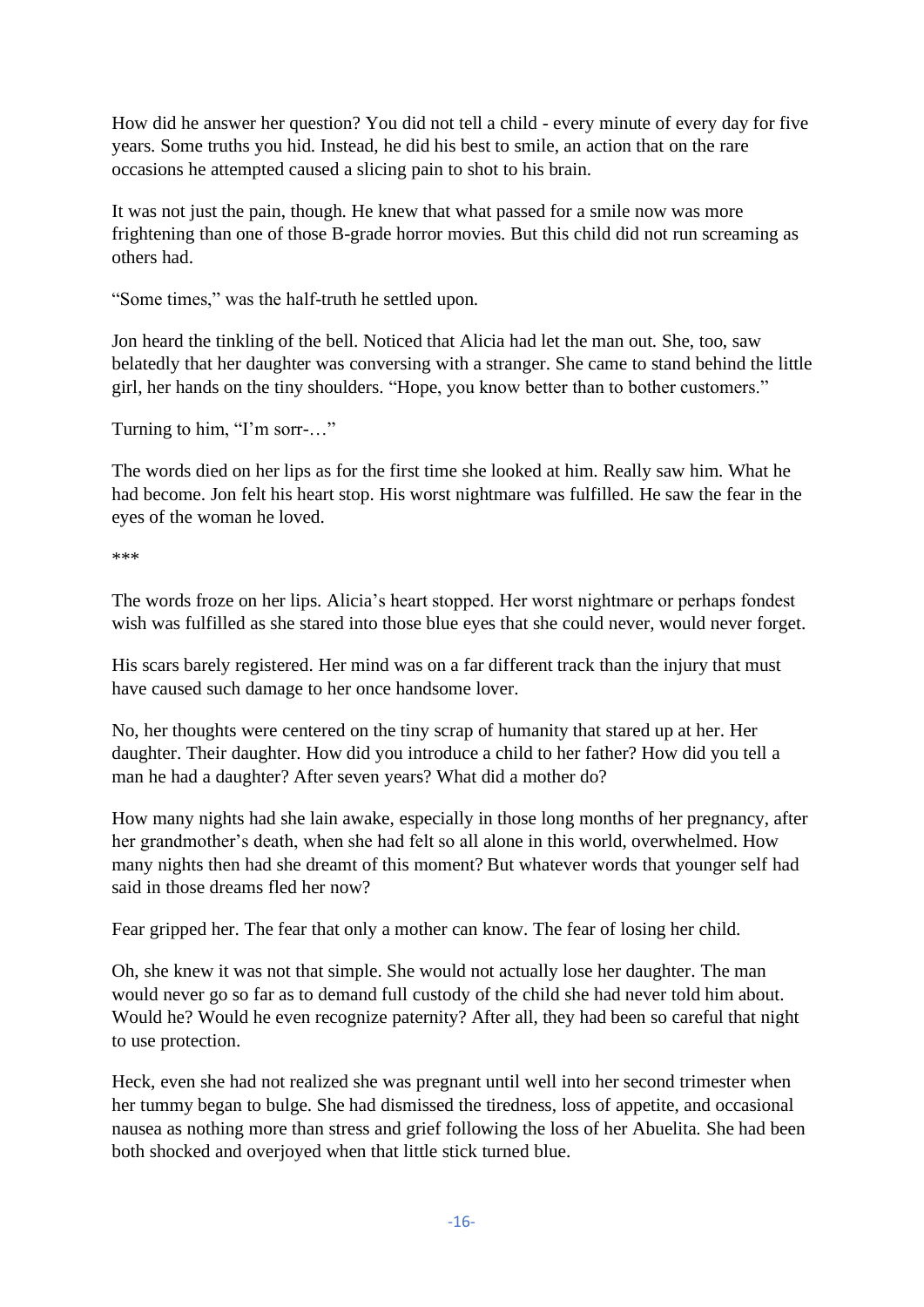The child had been such a blessing. When she felt at her lowest, utterly lost and alone, with no family other than the mother that had swooped in following her grandmother's death, suggesting that Alicia sell the diner and move in with her family.

But Alicia had known. It was not some re-ignited sense of motherhood that drove the woman, but the money — the chance to profit from her daughter's loss. Even then, Alicia had been tempted. She could transfer her studies to UCLA, live with her mother, and make a fresh start.

That little stick had changed it all. Given her life purpose. It was as if her Abuelita and perfect lover had conspired to keep her safe. She had told her mother of her pregnancy, watched the look of shocked worry on the woman's face. She was unsure which of them was more relieved when she announced that she would keep the diner and stay here.

She had quit university. Between the diner and pregnancy, she did not have enough energy for anything more. Crawling into bed, the bed they had shared that night, exhausted, hugging her growing baby as she fell asleep.

But that was the past. And her present was held in those blue depths and the little girl in her trembling hands. Her future uncertain.

Alicia forced a reassuring smile, "It's okay, sweetie. I'm sure he understands. Why don't you go home with Alison? See if DeShawn has levelled up yet? I'll be home in time to tuck you in as always."

Her daughter nodded as she turned back to her father, "I Hope you feel better soon."

Alicia barely contained her tears as she nodded towards her friend and employee, who followed her orders despite the questions and concern in her eyes. Alison quickly bundled her daughter out the door to the house down the street. It had been her grandmother's, but like this place was hers now. Alicia said a silent prayer to the woman.

Then she turned back to the man at the counter. What she would give for just a few moments of her Abuelita's practical wisdom right now. It all came down to – what now?

Did he recognize her? Did he suspect that Hope was his child? What do you say to the perfect lover who returns after so long? Obviously, his life had changed as much as hers. What was the right thing to say or do now?

Alicia closed her eyes and prayed for wisdom as she picked up the towel and began to wipe down the counter where Hope and Steve had left their bowls. She snuck glances at him as he pushed the pie around his plate and took the occasional sip of coffee.

The scars marred the handsome face that she had studied as he slept that night. She supposed they would frighten or disgust some people, make most others uncomfortable. But that was not what upset her.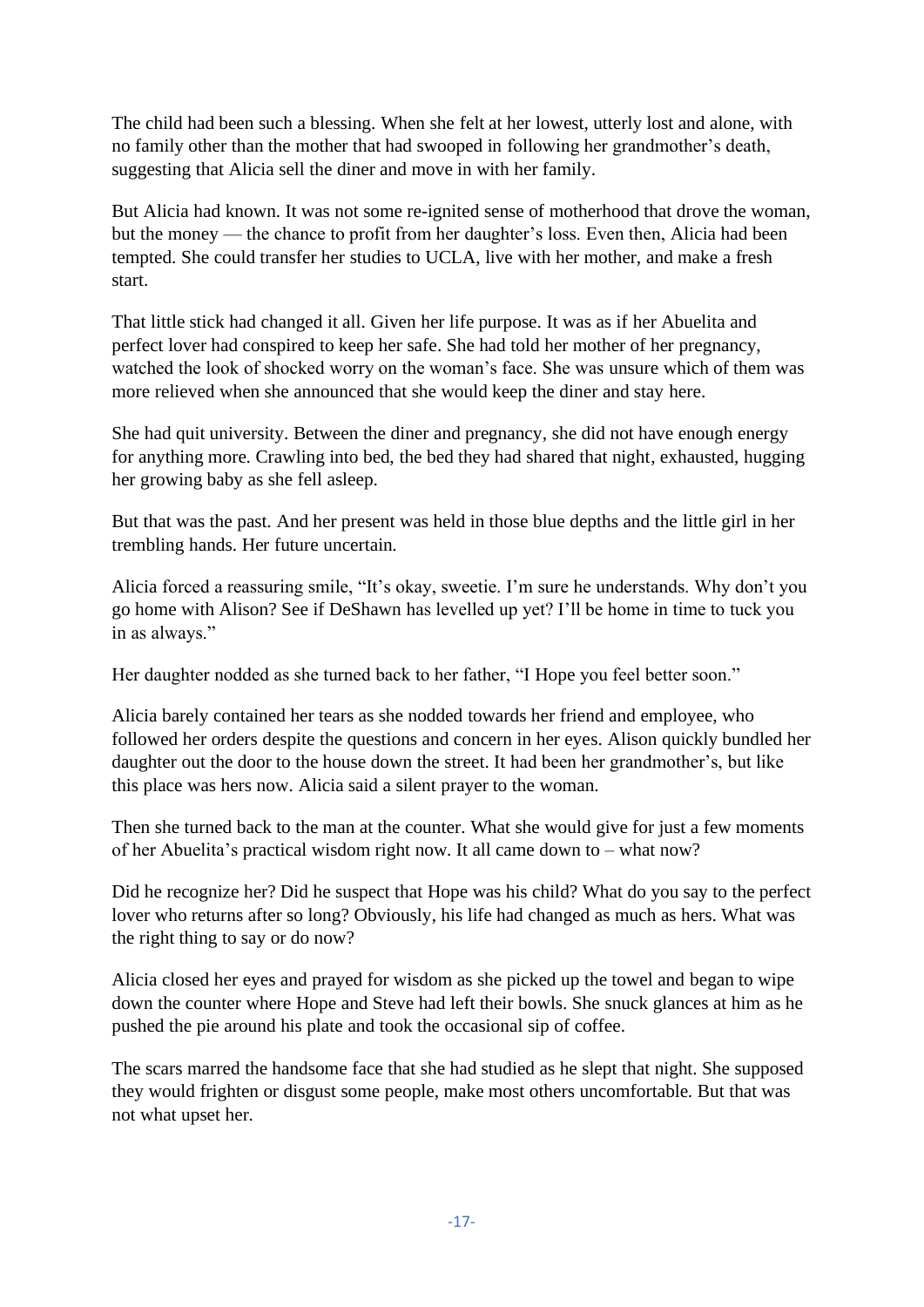It was what she should do now that continued to plague her as the man pushed the plate away. The man? The father of her child. The perfect lover. The only man she had been with in close to a decade. And he was still - the man.

Would he forever be nothing more? He looked up and asked, "What do I owe you?"

Before she could stop them, the words burst from her lips, "It's on the house. My way of showing gratitude for all you did."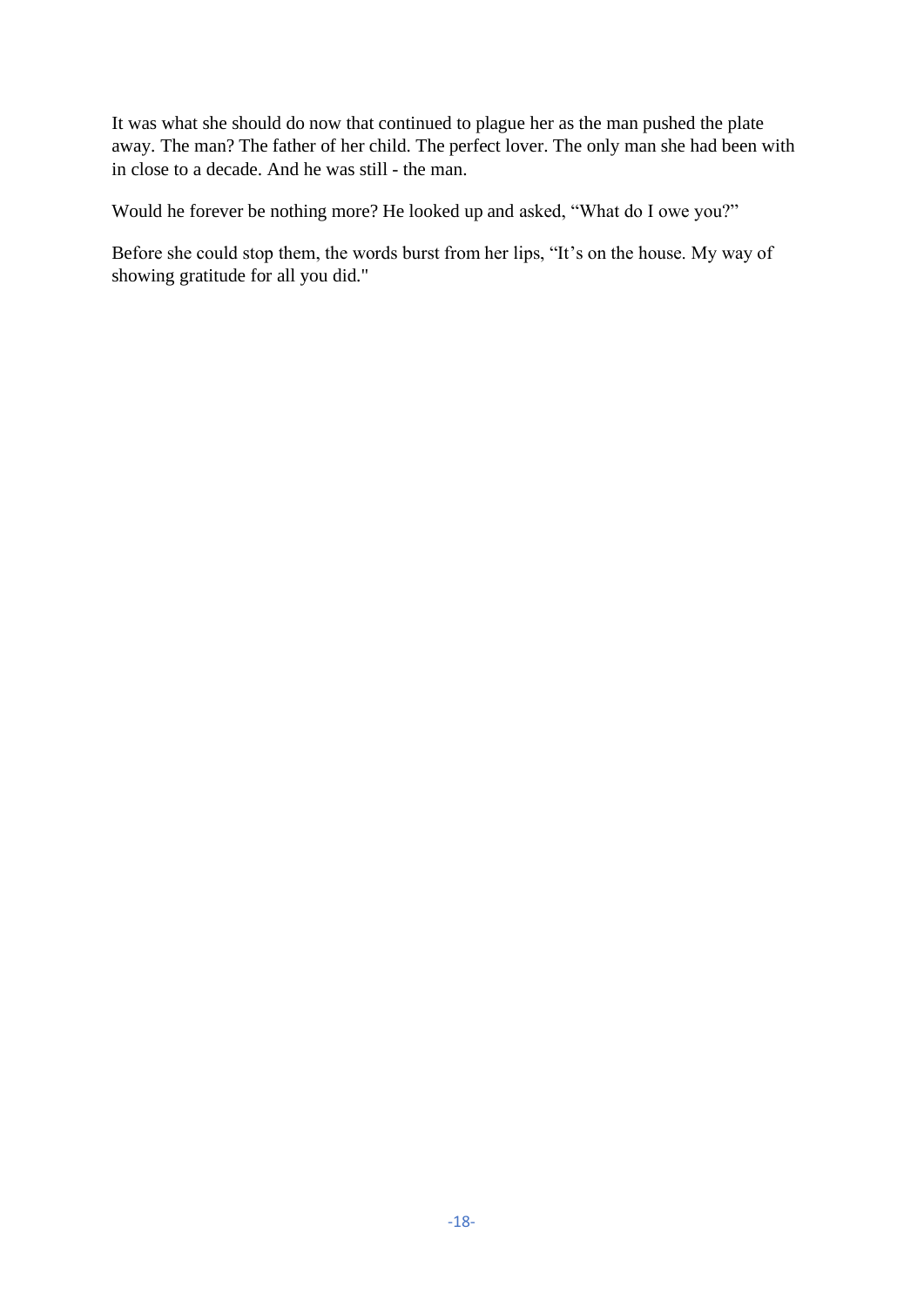## **Chapter Two**

<span id="page-18-0"></span>Jon wondered once again what he was doing back here. He had been thinking the same thing every day for the past week. But something kept him here. From that first visit, her cryptic remark as he left had played on his mind. Her words were exactly as they had been that night. Had she somehow recognized him? But that was impossible.

That IED and the fire that had rampaged through their SUV, killing his men, and turning him into the monster he saw in the mirror when he dared to look, had destroyed everything of the man he had been that night. Besides, she had said something similar to the homeless man, hadn't she?

But she had no way of knowing for sure that he had been a Marine. He had said nothing of his purpose in being in this town. So, why had she said that? Perhaps, though, she merely assumed. The extent of his injuries, this town that was home to little other than cacti, desert snakes, and the Marine base around which it had grown up, she could have, must have, put two and two together to come up with four. That was the only explanation.

Still, he could not put that doubt from his mind. Could not bring himself to walk away again as he had that night. Snuck out in the dark, left her sleeping, he had dared not look into the depths of those warm brown eyes one more time. He knew women lied; his wife had proved that. But something in those eyes had made him want to toss aside that lesson, to believe in love again. It was silly, ridiculous.

He had succumbed in the end, though. Her face, those eyes were what he saw as the heat and flames licked the skin from his flesh. Were his last thoughts as he lost consciousness. And the first when he awoke. Over the months and years of pain, they kept coming back to him at his lowest moments, when he would have given up, curled into a ball, and begged for the blessing of death that had been his mens'. He had known then that she had wormed her way into his heart that night, woven some magical spell of love and Hope.

Hope, that was the other thing which kept him here. Over the past week, he had put a couple of pieces of the puzzle together. He had made friends with Steve, his homeless Marine comrade, and with the other waitress, Alison, too. He had tried to be subtle with his comments and questions, how lucky Alicia's husband was to have her and such a beautiful little girl. What he discovered raised more questions than they answered.

For the woman, he would have sworn, was white picket fences, mini-vans, a half dozen kids, and pets, there was no husband. There had never been. She was a single mother. And try as hard as he dared, neither Steve nor Alison would betray the identity of the child's father. If they even knew.

He had lain awake nights in his cheap hotel room, pondering that. The math worked. He had pumped the little girl herself for her age. Six, she had beamed — a big girl, in first grade now.

But they had been so careful that night. Hell, he remembered thinking that he would have woken Alicia to make love to her one last time before he left. Except the three-pack of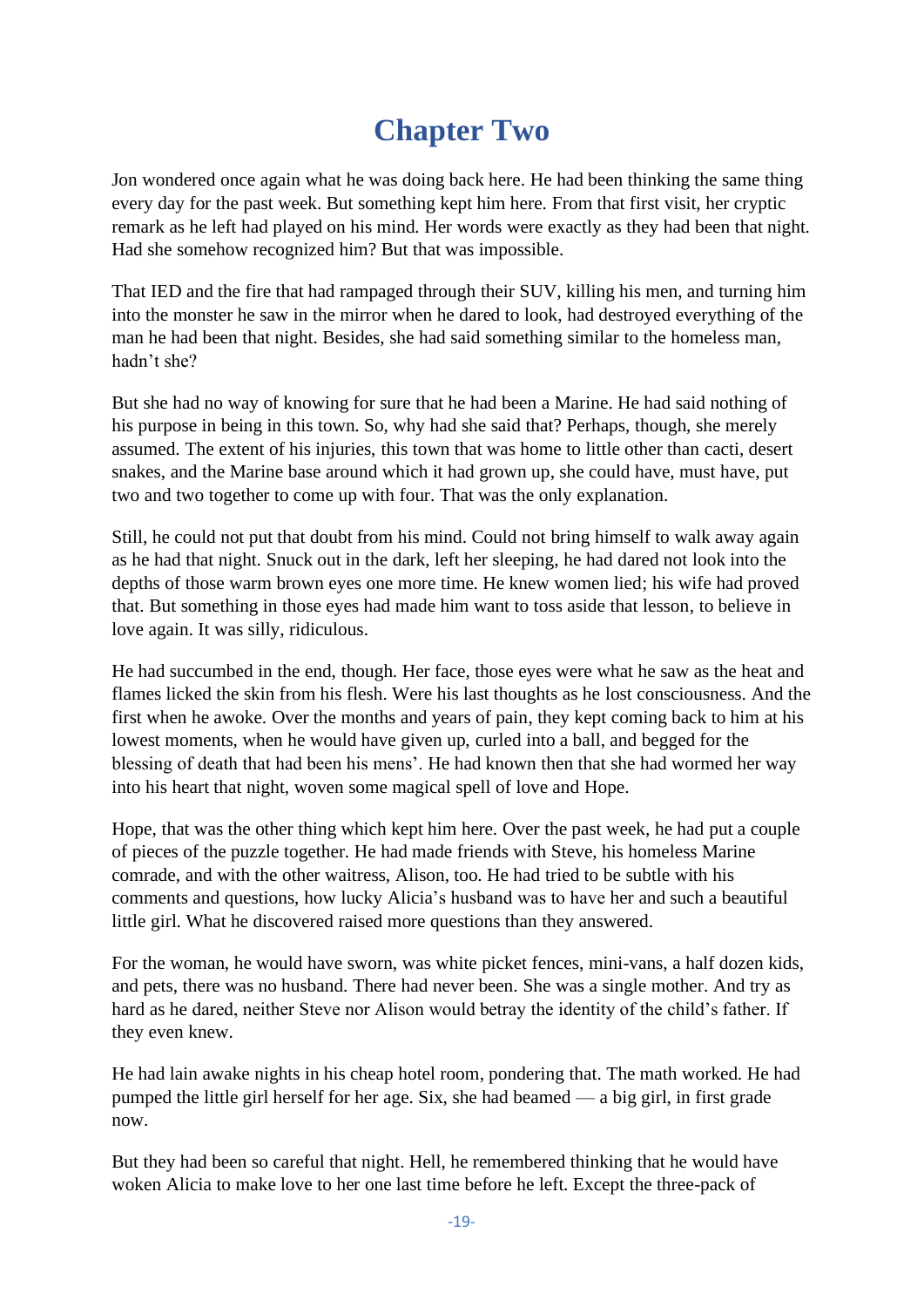condoms was empty. Sure, technically, he knew condoms were not one-hundred-percent. Was it possible?

He had tried to convince himself that he was not the only Marine Alicia 'comforted.' Her words, 'no strings attached,' would have attested to that. Except for the tightness that wrapped about his hard cock that night and the look of innocence in those eyes at the magical wonder of the heights to which they soared. He would bet what was left of his miserable life that the woman was not loose with her favors, as his mother would call it.

So, where did that leave him? A week in this hell hole that held too many memories, most of them bad, and Jon was no closer to having his answers than he had been the day he walked back into this place. His hand hovered on the metal handle.

He should just leave. Go back to his hotel room, pack what few things he had brought with him for what was supposed to be a quick check-up at the VA, arrange the online car service, cross the desert, and get up that mountain he called home. The place he had made for himself. His refuge. The one place where he need not worry about hoodies to cover his scars, the stares of others, the whispers, the looks of pity, or fright.

He turned. And that whirling dervish of energy and yes, Hope, ran straight into him. "Jon, Jon," she chorused as if she had known him all her life, as if he were once more the man he had been, as if he were her…

Her little arms wrapped about his waist, "I have a new story today. Can I read it to you? Please?"

He looked up to the frightened and shocked face that had filled his dreams for seven long years. Though that was not the look, it wore in his fantasies. Alicia was quick to hide it, though, just not fast enough for the man that had once relied upon his senses and powers of observation to keep him and his men safe.

The look that replaced it was not much better, certainly not the one of blissful contentment that he had left on it that morning. It was polite, even a warm smile. But it was tight, and if you looked closely, that smile did not reach the depths of those warm brown eyes.

"Hope, I'm sure that Jon has other things to do. Maybe DeShawn will have some time after practice today, or perhaps Steve will be back. But I promise if they aren't, I'll listen before the dinner rush," she smiled at her daughter.

Alicia lifted a nervous gaze to him, "I'm sorry. I know that Hope can be a bit overwhelming at times."

He shook his head. Hope had not been overwhelming. She was a welcome distraction. Something that had been woefully missing in his life for a very long time. Something that he wished with all his battered heart was indeed his to hold onto for more than a brief story.

"It's no bother, Ma'am," was all he managed to say as he held open the door for them, then followed them inside.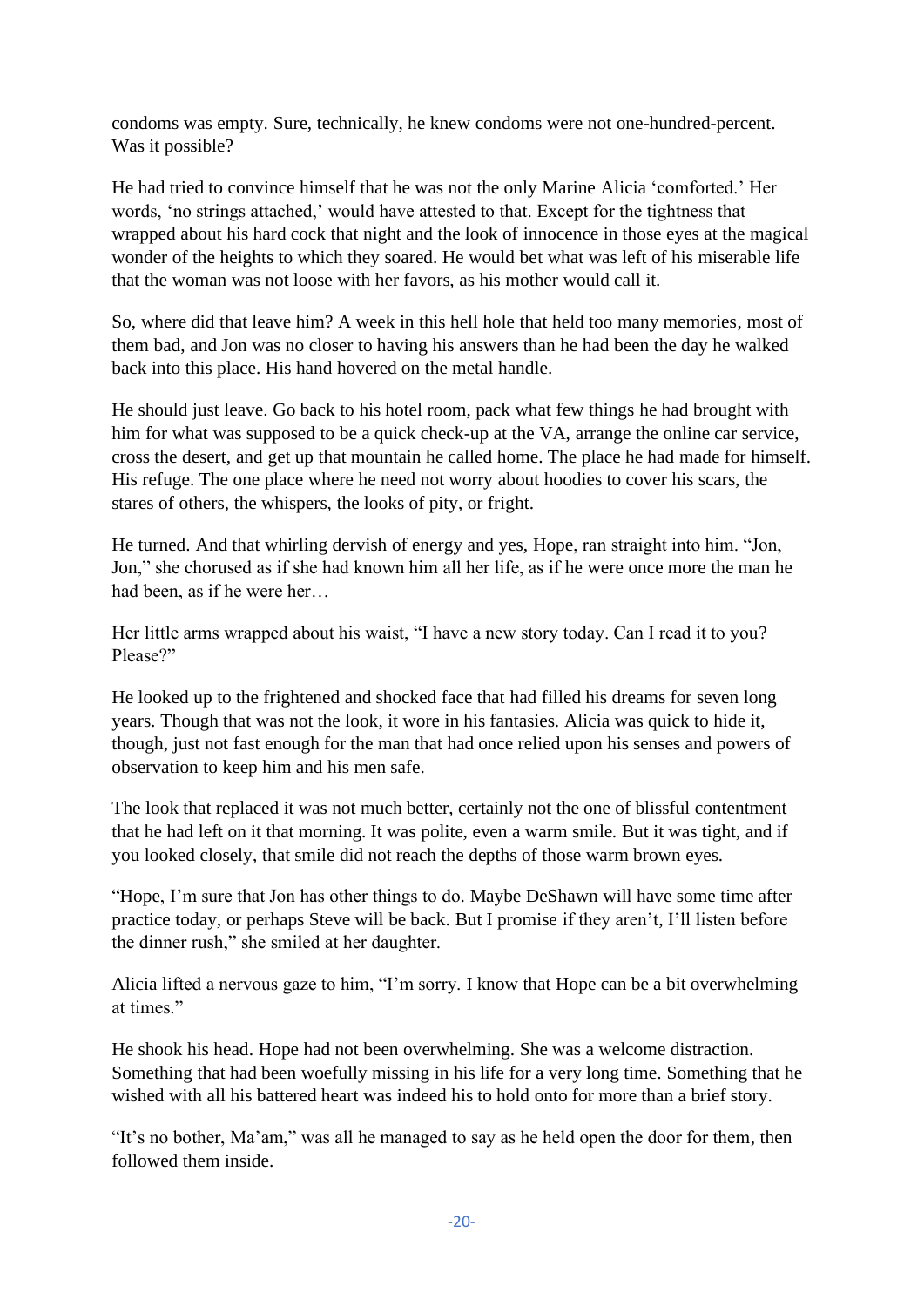Alicia peeked around the partition that separated the kitchen from the dining area. The sandy brown head bent over the book, so close to the scarred one of her father. Her throat tightened. Keloid, contracture, hypertrophic; over the past few days, Alicia had learned more about burns than she ever wanted to know.

If she had felt his pain that night, the pain of betrayal and loss, it was nothing compared to all he must have endured over the years. Almost certainly still did and always would. Her heart ached.

And now this. The sheet of paper trembled in her fingers.

"Are you okay?"

Alicia turned and tried to smile at her best friend and employee. Alison had been such a blessing. After her grandmother's death and discovering she was pregnant, she had not known what she would do.

To compound that, the waitress that had worked for them for years had suddenly stolen three days' worth of deposits, over five-thousand dollars. If the loss of money were not bad enough, Alicia had been only weeks from giving birth. How would she keep the diner open without a waitress? What would she and the baby live on while she recovered?

Then, one afternoon, this woman and her two sons had come in. Although they were big boys, even then, their mother had insisted they order from the children's menu. She had only water. While the children grumbled and fought, Alicia had piled plates high with far more food than a child's portion. She had added a third plate to the order. When she had taken the tray laden with her best to the table, the woman had cried and smiled weakly at Alicia.

As the boys demolished the food, the woman had snuck away, supposedly to the bathroom, but she had sought Alicia out. "Thank you for all that food. I'm sorry, but I can't afford to pay anymore than what I ordered. I'm so sorry.." She had burst into tears.

Over a cup of coffee and apple pie, while her sons enjoyed their own dessert with extra ice cream, Alicia had drawn the woman's story out. She was fleeing an abusive husband. But their car had broken down only a couple hundred miles into the cross country trip to the brother that had reluctantly agreed to take them in.

With no money to pay for car repairs or even the tow truck. Alison was out of options. There was no way her brother would send the money, and if she called her husband to get them, well, it did not bear thinking about. To make things worse, they had not eaten since breakfast that morning.

Alicia had empathized with the woman. Her hand covered her baby bulge as she thought of all she would do for this little one. She had offered Alison and her sons the spare rooms at her Grandmother's house. Even though she could have used the money, she had not been able to bring herself to sell the house that had been in her family for generations.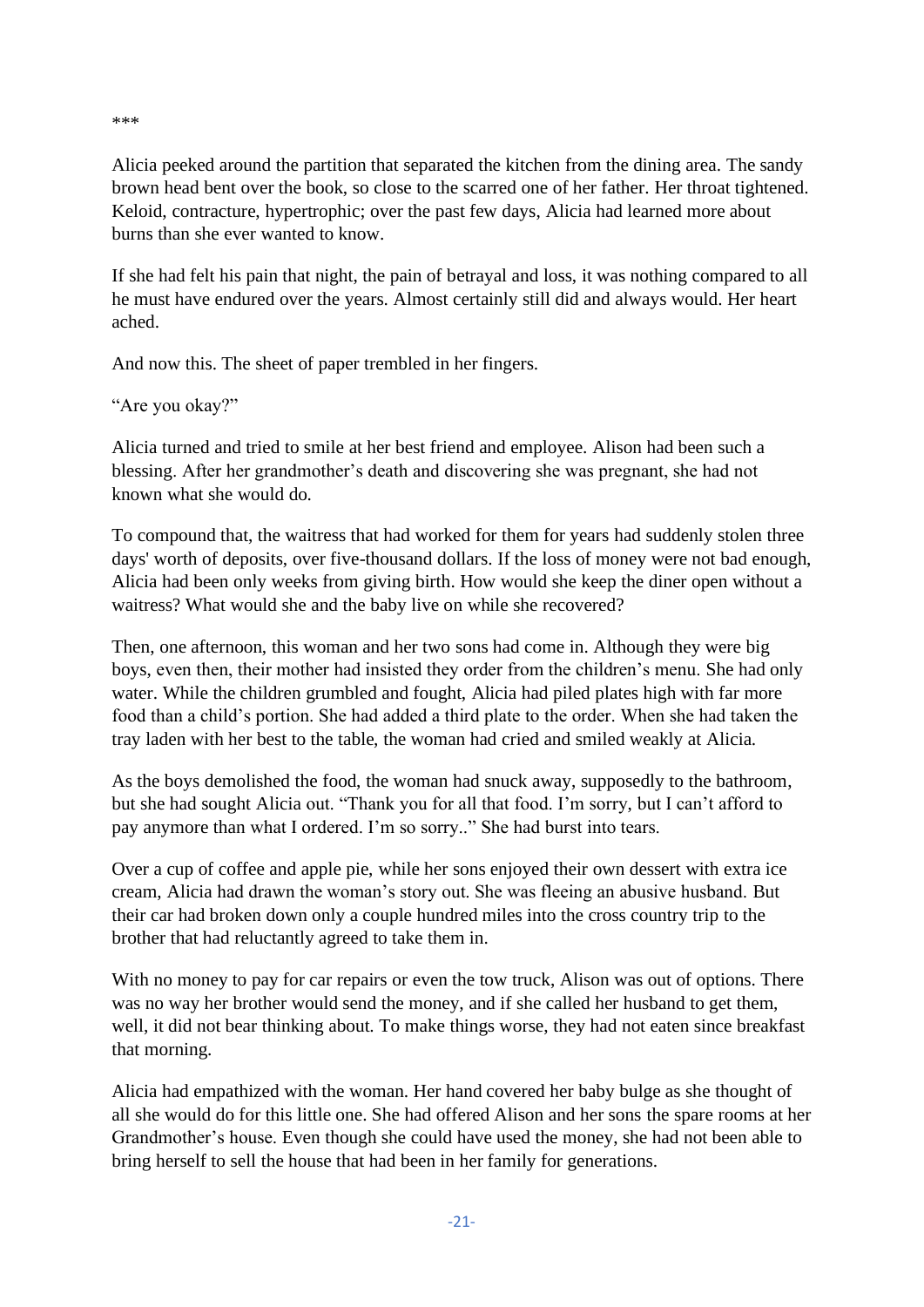Instead, she had given up her apartment and moved into it. But it was three bedrooms, and she only used one. There was plenty of room for them. Alison could work as a waitress until she had the money to fix the car and a little extra for gas and hotels.

That was over six years ago, and they had never left. Well, Damien, Alison's oldest son, was away at college now. And his younger brother, DeShawn, would soon be graduating and going away as well. The two single mothers and their children had formed an odd sort of family, Alicia supposed. Supporting one another.

But obviously, it had not been enough for Hope. She handed the paper to her friend as the tears ran faster down her cheeks.

Alison glanced at it for a moment, then wrapped her arms around Alicia. "We both knew they were missing a man in their lives. Sure, Damien and DeShawn had their coaches, but it was not the same as a father. And as much like big brothers as they have been to Hope, it isn't the same."

Alicia wiped the tears with the back of her hand as she sniffed, "Yeah, I know. Just look at how she has always gravitated to Steve. When he goes off drinking like this, she is lost."

Her friend nodded, "He'll be back, sweetie. Hope is good for him too. Without her, the man would probably never be sober." She tilted her head towards the dining area, "And besides, this time, at least, she has a distraction."

Alison's words were meant as comfort, but they burned into her soul. What would her friend say or think if she knew that Jon was the no-string-attached lover that had gifted her with Hope?

The women had become like sisters; there were no secrets between them. Alison knew of that one perfect night, and Alicia knew the messy details of Alison's decade-long marriage to the professional athlete whose occasional abuse had escalated as his career faded. But Alicia had not told her friend the truth about this new 'regular.' The time had just never seemed right, and it was not now either.

"I better start cleaning up. You want to take Hope home and get her ready for bed, please?"

Alison stilled; her gaze seemed to search Alicia's face for a long moment before she wrapped her in a warm embrace. "As I said six years ago, I'm here for you anytime, in any way, for as long as you need me. You know that, right? I can never repay what you have done for the boys and me."

Alicia wrapped her arms around her friend, returning the hug. "You don't owe me anything. You never have. I'm the one in your debt. I don't know what I would have done if your car hadn't broken down that day. How would I have kept this place going? Who would have shown me how to change diapers or breastfeed? And I sure as hell would not have survived two days of back labor without your support. I love you; you know that, right?"

Alison chuckled, "Well, not the good kind. We have both been missing that for a long time. But as much as I love you too, neither of us swings that way. Might be nice if we did..."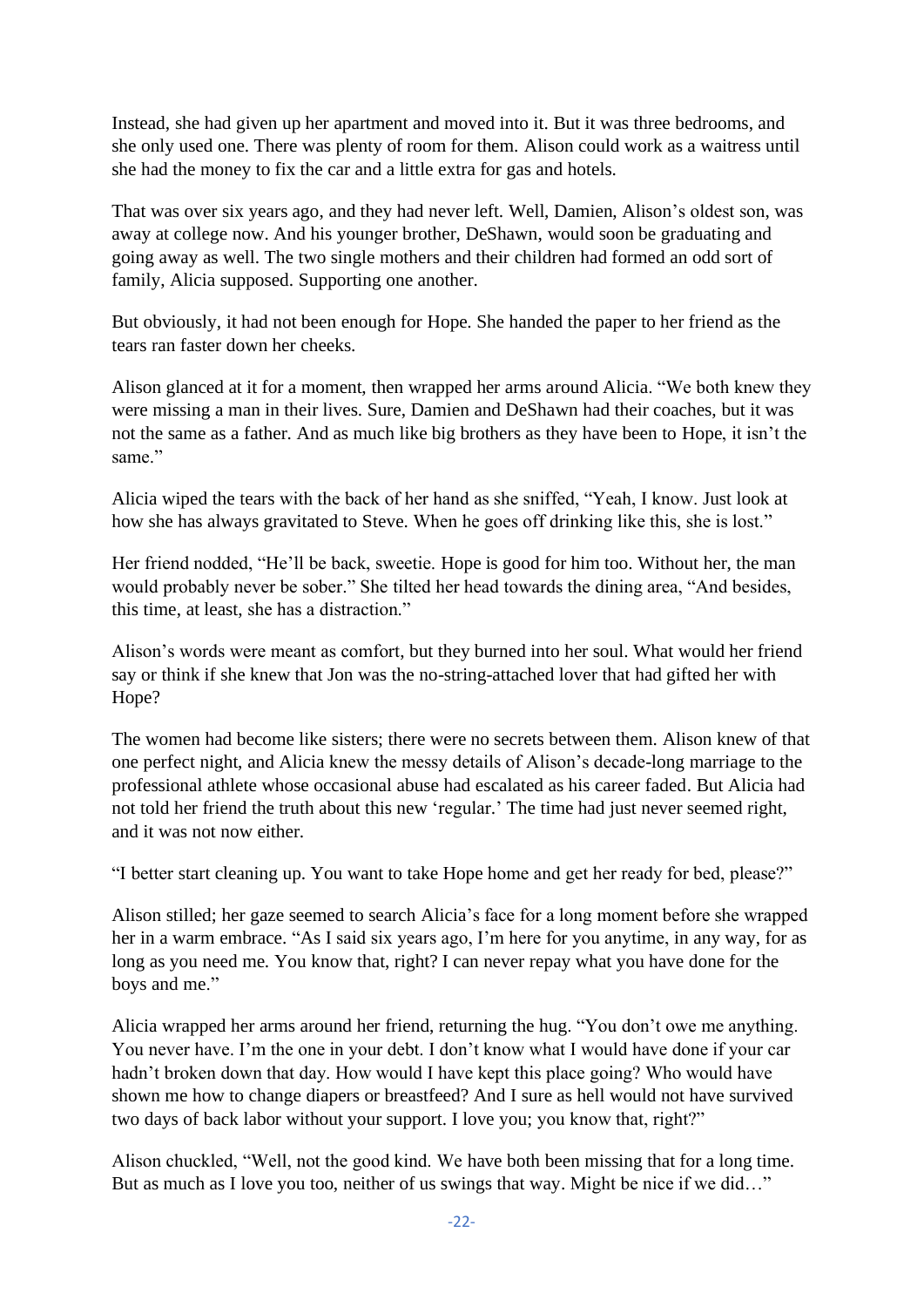Alicia drew back. She had sensed some change in her friend for weeks. Some restlessness, unease perhaps, but lately, she had been so caught up in her own mess that she had not given it much thought. "You okay, Ali?" she used the nickname that she rarely did.

"Yeah, I guess. It's just that with Damien gone and DeShaun leaving in a few months. Well, you have a few years before you have to face an empty nest."

"You always have a home here. Hope and I still need you."

"Yes, but this is a reminder that our kids need more than we can give them, isn't it?" Her friend held out the paper for her. "I'll kidnap her away from our new customer and take her home. See you once you close up here."

She brushed a kiss against Alicia's cheek and squeezed her shoulders, "We'll figure it out. We always do."

Alicia nodded and smiled, trying to fake the confidence she did not feel as she stared again at her daughter's incomplete homework assignment.

\*\*\*

Jon knew he should have left long ago. He had been here for hours. His early dinner long since finished. He had eaten two pieces of pie as an excuse to remain. He remembered the taste of the pie that night. He remembered everything about that night. Whether this was as good as that had been, he would never know. His sense of smell and taste was deadened by those flames too.

He watched her clean up the dining area, refill the condiment containers, and wipe down each chair and table just as she had that night. The cook had left over half an hour ago. Alison had taken Hope home a couple of hours earlier.

Jon knew where they lived. He had felt like some stalker as he followed her that first night. Of course, he had excused it as a need to protect Alicia. She still did not have better sense than to take the nightly deposit to the bank all alone.

He had expected her to cross the street to the row of apartments where they had gone that night. But instead, she had continued down the main street. It was a good ten or fifteenminute walk to the quiet street with its scattering of a handful of non-descript single-story brick houses. The woman should have driven. It would have been safer. So, he had taken to guarding her each night. Of course, she did not know that.

She had moved on to cleaning up behind the counter. Her actions practiced as if she had done it a million times. Perhaps she had. He knew so little of her life. Had nothing to go by except a single night in her arms and the furtive glimpses of the past few days.

She lifted the coffee pot and walked towards the booth where he sat. Without a word, she poured the remnants into his cup. He expected her to go back to her cleaning. Instead, she took a seat across from him. She put the coffee pot down on the table next to her. Her hands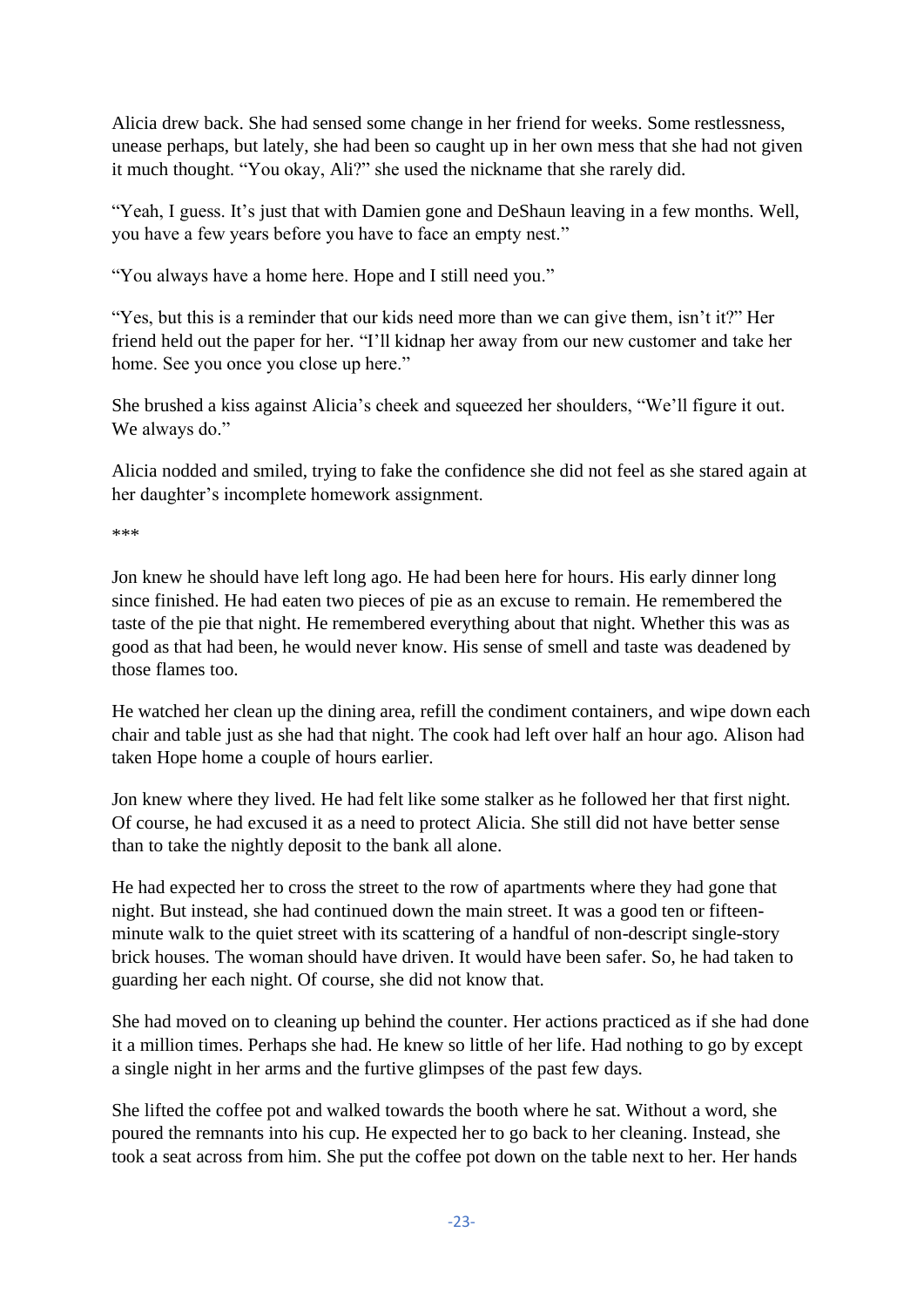clasped in front of her. Her eyes were downcast. Long moments ticked by. Jon did not know what to say. Neither, it seemed, did she.

When she shifted, Jon thought she might rise and go back to her duties. But she reached into the pocket of the white apron she wore and pulled out a piece of paper. She did not even glance up at him as she unfolded it and placed it on the table in front of him.

"I was called to the school today."

He saw tears slip from the corners of her eyes. He ached to kiss them away but reminded himself he had no right. The only thing he could do was listen. If she needed someone to share her burdens with, it was the least he could do.

"I've tried so hard. Most of the time, I think I'm doing a pretty good job with her."

Words of reassurance were on his lips, but before he could utter them, she continued, "Then something like this happens. And I know there are somethings I can never give Hope, holes in her I can never fill. I should have known that. I grew up with those same holes, made up the same fantasies."

She finally looked up. Those brown eyes that had filled his dreams were brimming with unshed tears as others coursed down her cheeks. "But this time, there is something I can do. It may not be much. And I certainly have no right to ask you this."

Whatever she wanted, he would do. Anything to halt those tears that ripped his heart apart as much as that explosion had his body, mind, and life. She had only to tell him what she needed. He would do it somehow. But Jon was not prepared for her next words.

"I know I promised you no-strings-attached. And this is a helluva string. But please, please, I beg you, for Hope's sake," she pushed the paper closer to him.

For the first time, Jon looked down at it. The words across the top burned into his brain – Family Tree.

"I promise I won't draw you any deeper. I mean, Jon is a common name. Hope, hell, I don't even know your last name. Shit, I don't care, don't even bother with it. Whatever you can  $do.$ "

She shook her head as she tried to draw the paper back. Jon's unscarred right hand covered hers, captured the form beneath.

"I'm sorry. This was a bad idea. I don't know what I was thinking. This isn't your problem. Forget I said anything."

Alicia rose from the table and ran into the back of the diner, leaving him alone to stare at the half-completed paper. Her words, their unstated meaning, echoed in his scarred mind as he read the first line - Guadalupe Hope Flores.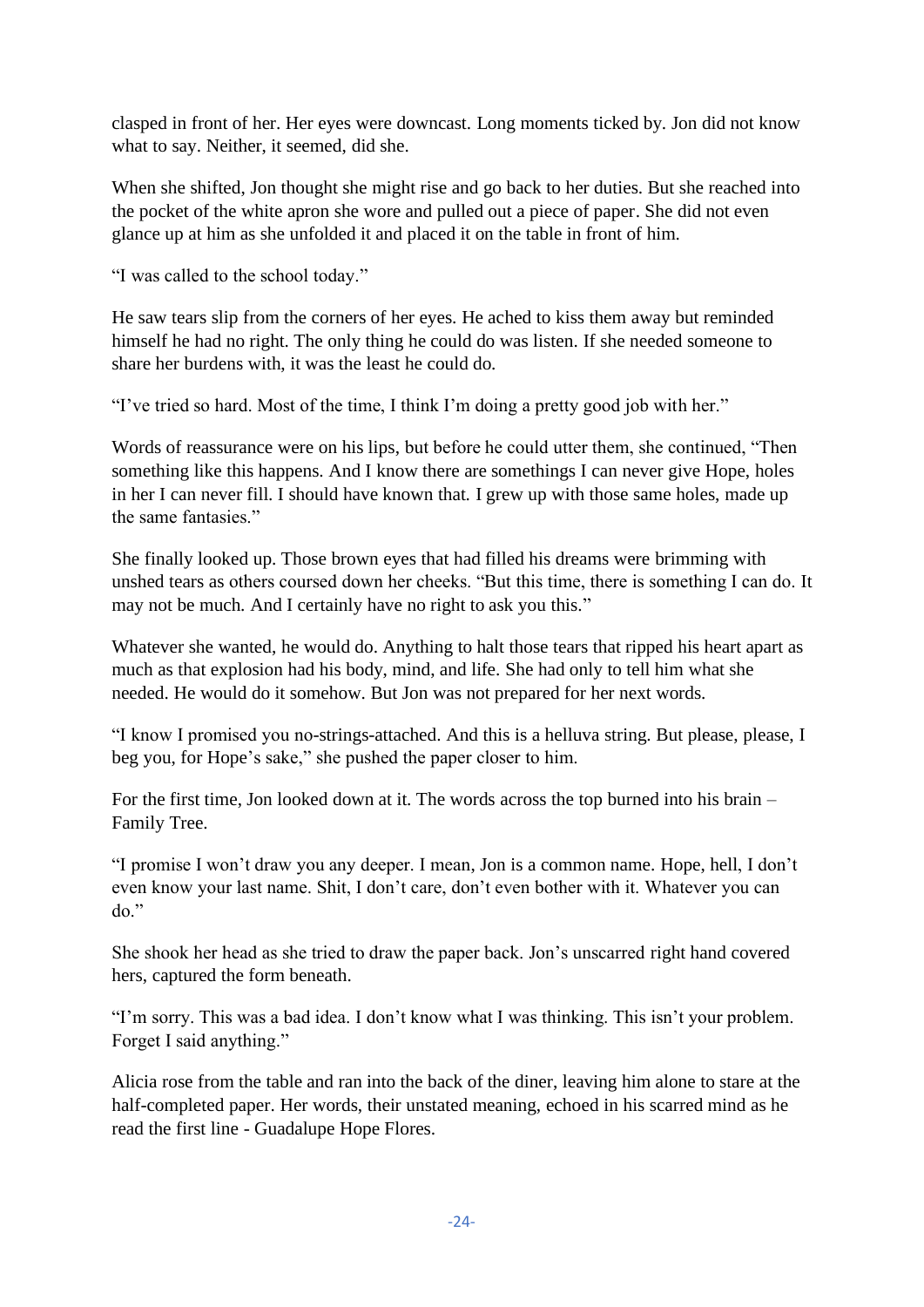Above it, in a child's scrawl, Alicia Maria Flores. The two rows above that were complete, but the other side of the sheet was blank. Well, not exactly empty. They were marred with the raised scars of dried tear stains. Were they Hope's tears or Alicia's? Maybe both.

Jon folded the paper and put it in his pocket as he placed a wad of bills under the coffee cup. He needed to think. He needed fresh air. And to walk.

Even though the thought had crossed his mind, hell, it had taken up residence in one of its endless dark corners, nothing had prepared him for this. For the reality of what it all meant. He had a daughter. A child that needed him. No one had needed him for five years. Not since the day he had let his men down.

So, what are you gonna do about it, jarhead? That was what he needed to walk and think about.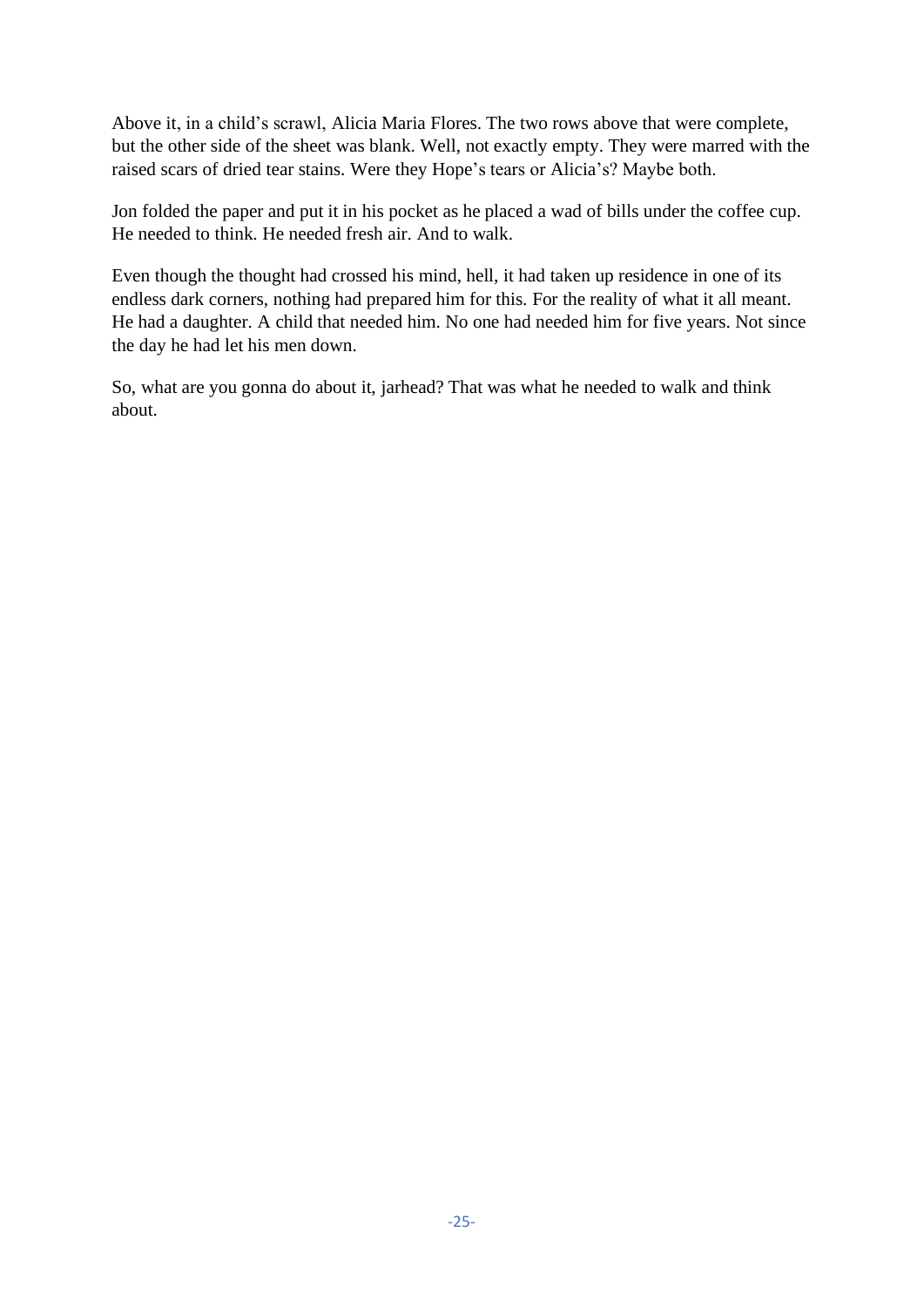# **Chapter Three**

<span id="page-25-0"></span>Alicia forced a smile once more as she slipped into Hope's room. "Hey, sweetie, are you ready for bed?"

The huge crocodile tears in her daughter's brown eyes tore her heart out of her ass. All she could do was crawl into bed beside Hope and hold her tightly. She understood exactly how the child felt. How many times had she stared at old photographs of the father she barely remembered or listened to Abuelita and tried to create memories of the man? Her daughter did not even have that.

Well, she did not know that she had memories of her father. Alicia was not sure what she had been thinking. About Hope, of course. But what had possessed her to do something as foolish as telling the man the truth? What had she expected? Certainly not that expressionless silence.

But that did not matter at the moment. Hope did. Her daughter was all that had counted for the past seven years, all that would for the rest of her life. And damage control was the order of business now.

"Miss Mandy was right, precious. Times are changing. Families are not just Mommies and Daddies anymore. That was what she wanted all of you to learn."

Her daughter stared up at her, "But I hurt you, Mama. I disappointed you."

When the school had called, Alicia was terrified. Hope was the model pupil, so the only possible reason was illness or an accident. She had rushed from the diner, leaving Alison in charge. But when she arrived to find a red-eyed and perfectly well Hope in the classroom alone with her teacher while the others were out at recess, she had not known what to think.

When Mandy explained the homework assignment and her daughter's outburst in class, the disappointment she felt was not directed at her child but at herself. The young teacher had apologized to them both.

With her hand on her burgeoning belly, she explained that this assignment was intended to help the children see that the nature of family was changing. That while most children still had a Mommy and Daddy, often they did not live together. Others had two Mommies or two Daddies. Of course, Hope was not the only child of a single parent in the class. It was just that the others had been able to complete the assignment.

Mandy had tried to point this all out to Hope and the others, but Alicia knew Hope felt things more intensely. She always had. And she knew the high price that came with that gift.

She slipped into bed beside her daughter and drew Hope close. Alicia kissed the top of her sandy-blond head, a legacy from her father.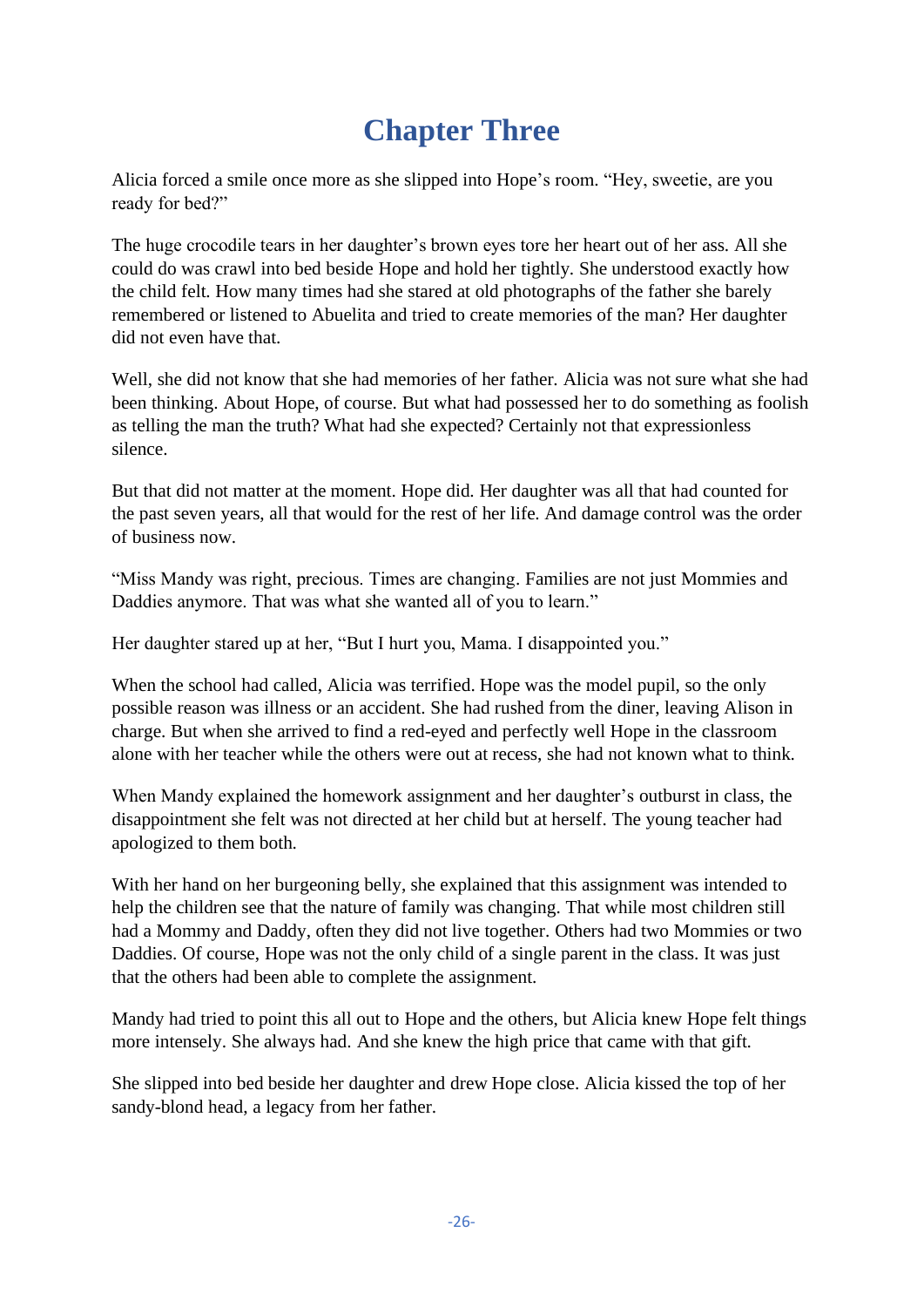"We have a wonderful family, sweetie. Not only do we have each other, but there is Alison, Damien, and DeShaun. Even Steve. So, what if our tree does not look like other peoples. It is a tree that we planted, grew, and watered ourselves. Not one that we inherited."

"And Jon, too, Mama. You forgot that he is part of our family now." Her daughter brushed the tears away with her hands as she beamed with new understanding.

What would her daughter think if she knew the truth? How much Jon actually belonged on that tree? How much he truly was family? Would Hope be angry with her for keeping that from her? How could she possibly explain the ridiculous notion of no-strings-attached to a child? Could she ever forgive her? Or would Alicia lose the one thing that mattered most to her?

What would happen if her revelation had run the man off? How would Hope manage the betrayal? Her daughter missed Steve on those occasions when he lost his battle with the bottle. When he was gone for days at a time, first in drowning, whatever ghosts haunted him, then in shame. Alicia was never sure whether it was hunger or some need to belong that always drove the man back to the diner. But she knew that Hope smiled and hugged the homeless man tighter each time.

It was too late to think of those things right now. As Abuelita always said, you cross those bridges when you come to them. "You need to get some sleep now, precious. Have you brushed your teeth?"

The child nodded, "And read your story?"

"Si, Mama, DeShaun listened to me read Madeline."

"And said your prayers?"

"I waited for you, Mama."

Alicia was about to begin the nightly ritual when a knock at the door interrupted them. Who could it possibly be this late at night? "I'll be right back, sweetie."

\*\*\*

Jon stared at the door. He should not be here. How was he going to explain knowing their address? He had spent the past hour walking, trying to come to terms with the truth that had only been a vague dream, a remote possibility. Until tonight.

He did not doubt Alicia. She was not the type of woman to lie. That much he knew. It was not as if she had anything to gain either. She was not demanding seven years of back child support, as she should. All she had asked was some information.

Granted, he had had to call his mother for some of it. He always zoned out when the woman began to groan on and on about the illustrious Tyler family history. He had been dragged as a child to too many Daughters of the Alamo meetings. While the first bit about his parents,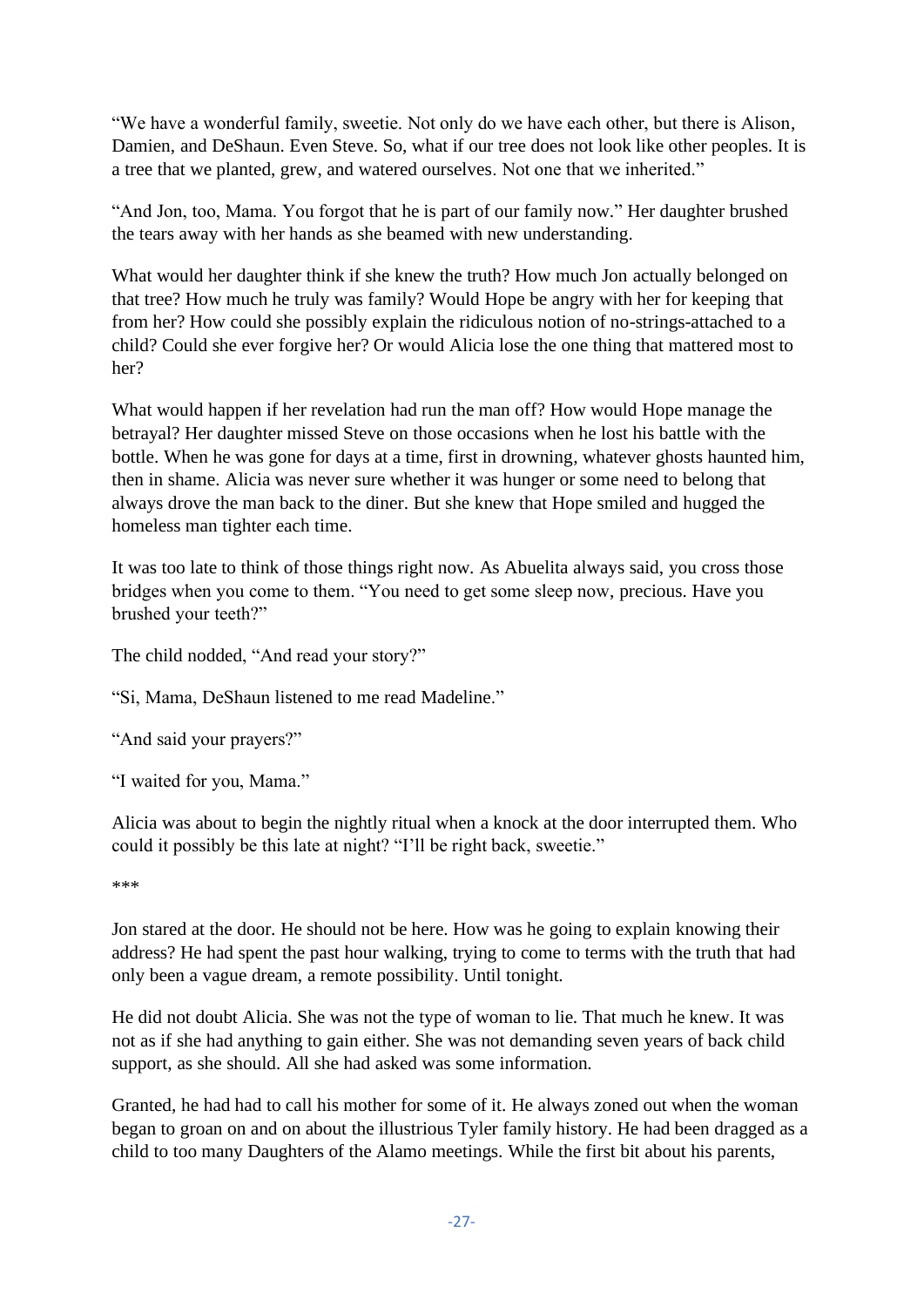brother, and sister was easy enough, the rest about long-dead grandparents and greatgrandparents was not.

He was about to turn, go back to the hotel, and do he had no idea what, when the door opened. Her eyes were swollen. He had done that to her. How many other tears had she shed alone over the past seven years? How many other crises had she been forced to handle on her own? Jon's throat tightened at the thought.

Before she could ask questions, demand to know how he knew where they lived, he held out the scrap of paper. "I'm sorry. It took me a while. I had to call my mother for most of it."

She nodded her head in silence. Her trembling fingers grasped the paper like it was a treasure map.

Whether she would have thrown it back in his scarred face or screamed and yelled in anger, perhaps even called the police on him as a stalker, he would never know. That tiny whirlwind of Hope rushed out of nowhere, dancing and singing, "Jon, Jon!"

His child, his daughter. How had he not seen it before? Yes, she had her mother's warm brown eyes, her skin a light olive denoting generations of mixed blood, and her more golden blondish-brown curls several shades darker than the blond he had once been. Before the fire singed it all away. It was also several shades lighter than her mother's rich brown with faint auburn highlights. He could almost remember how soft Alicia's hair had felt between his fingers that night. But it was there. The shape of her tiny mouth, nose, and even those eyes was Tyler too.

"Mama was putting me to bed. I have school tomorrow."

Was there a slight pout on her lips? Had he been the cause of her pain as well as her mother's? He wanted to wrap her in his arms, tell her how very sorry he was, promise her she would never hurt again. But he did not have that right.

Not yet, anyway. They needed to talk. He and Alicia. Because if she thought he was going to buy that no-strings-attached line again, she was wrong. He should not have that night. No, this little girl was so much more than a string. She was a tie that bound him to the woman he loved. A living, breathing memory of the one perfect night in his long, fucked up life. And he was not walking away from that.

It was another chance at life. He had already been given a second one, surviving what few men did, what his men had not. So how many opportunities did a man get?

"Oh, I'm sorry. It's late. I should have known. I just stopped by to give your mother something. I'll let you get to bed." He was rambling. He wished he had that paper back, something, anything to do with his hands. Instead, he placed them behind his back. There was nothing at-ease about his stance, though.

Hope reached for his hand. It was not the first time she had touched him over the past few days. But it was the first touch of his child. His child. The words still seemed surreal in his mind. He smiled as he treasured the knowledge and her warm touch.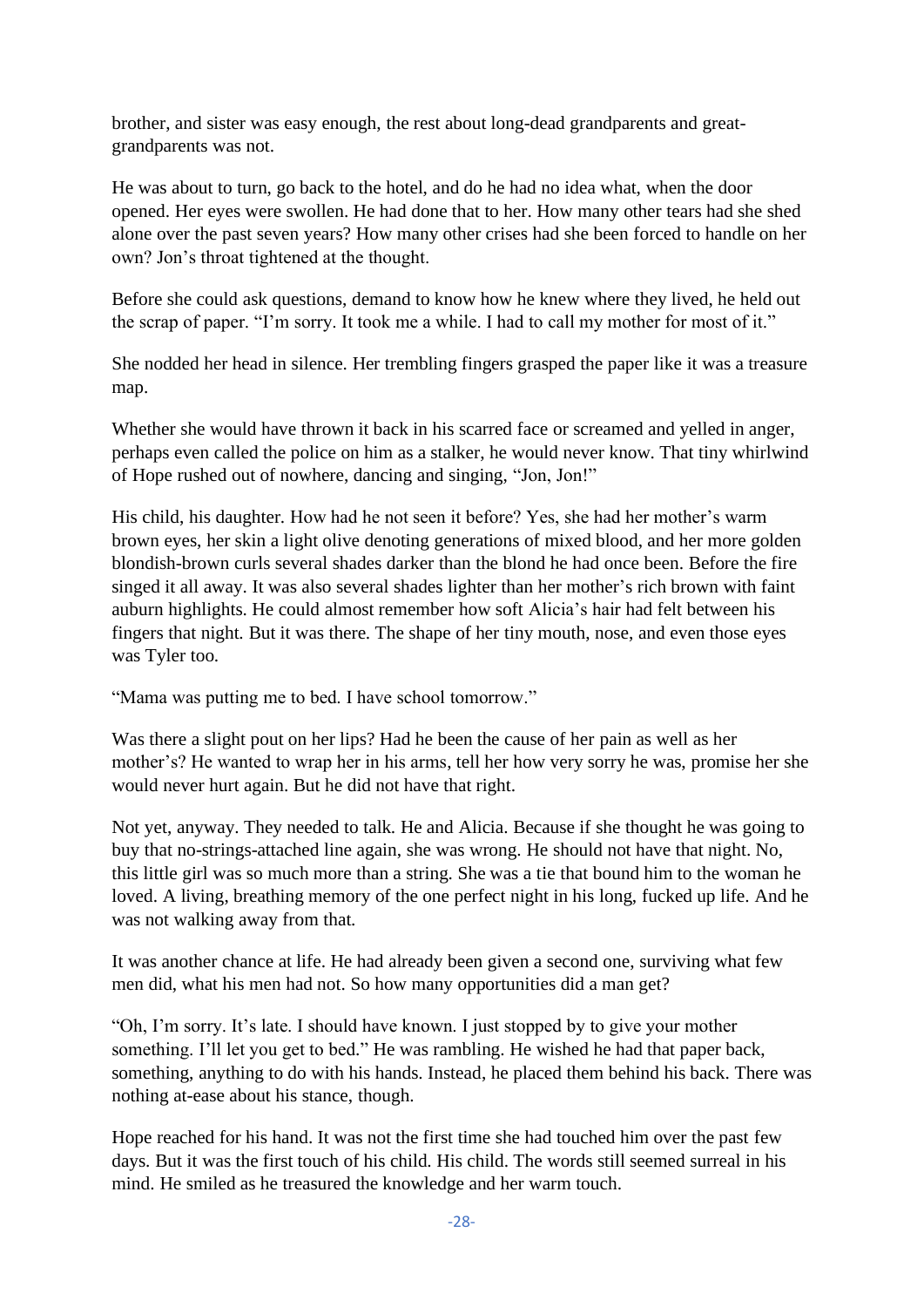"Mama, can Jon help me with my prayers tonight?"

He heard the sharp intake of breath, looked up into her face before she could mask the pain, saw more tears gathering in her eyes. "I'm sure Jon needs to get home, sweetie."

But he had no home. Perhaps he never had. And while he was hardly the type for prayers, not even when he had thought he was dying, it was not some god whose name he called, but hers, Alicia's. Still, if there was such a thing as prayer, his was for the chance to be there for his child and her.

"Por favor, Mama. Please. It won't take long. I promise to go straight to sleep," his child pleaded, looking from one of them to the other. Jon smiled, imagining the trouble she could cause with that look in the years to come. How many disagreements they would have over this one.

But right now, this was the argument that mattered most to him, "I don't mind. I'd love to help Hope with her prayers."

He watched the movement of her throat muscles, the way that her knuckles turned white on that sheet of paper as she nodded her head. But she had nodded it, given her permission for these precious moments with his child.

Hope took his hand and drew him past her mother, down a small hallway, and into some pink nightmare of fluffy unicorns and princesses.

\*\*\*

Alicia was left standing in the living room, holding Hope's homework assignment. The paper shook as she read – Jonathan Edward Tyler. The other names did not matter. After seven years, she knew his name. The man who had given her one perfect night and Hope. Her nostrings-attached lover.

But this piece of paper boded other questions. The most pressing of which was: what now? Obviously, this changed their no-strings deal. But how? What was he doing here? How did he even know where they lived?

Oh my god, a strange man was in Hope's bedroom saying her prayers with her. Not a strange man, but her father. While she was relegated to waiting outside. Alicia could count on one hand the number of times she had missed Hope's prayers. Usually, when she was ill. But things were changing.

Why had he come back? What had drawn him to the diner that day? And why had he stayed? Had he suspected even before she told him? Oh, why had she told him at all? What was she thinking?

Alicia folded the paper and wiped the tears that had begun to fall again with the back of her hand. There was only one way to find out the answers to her questions. They needed to talk.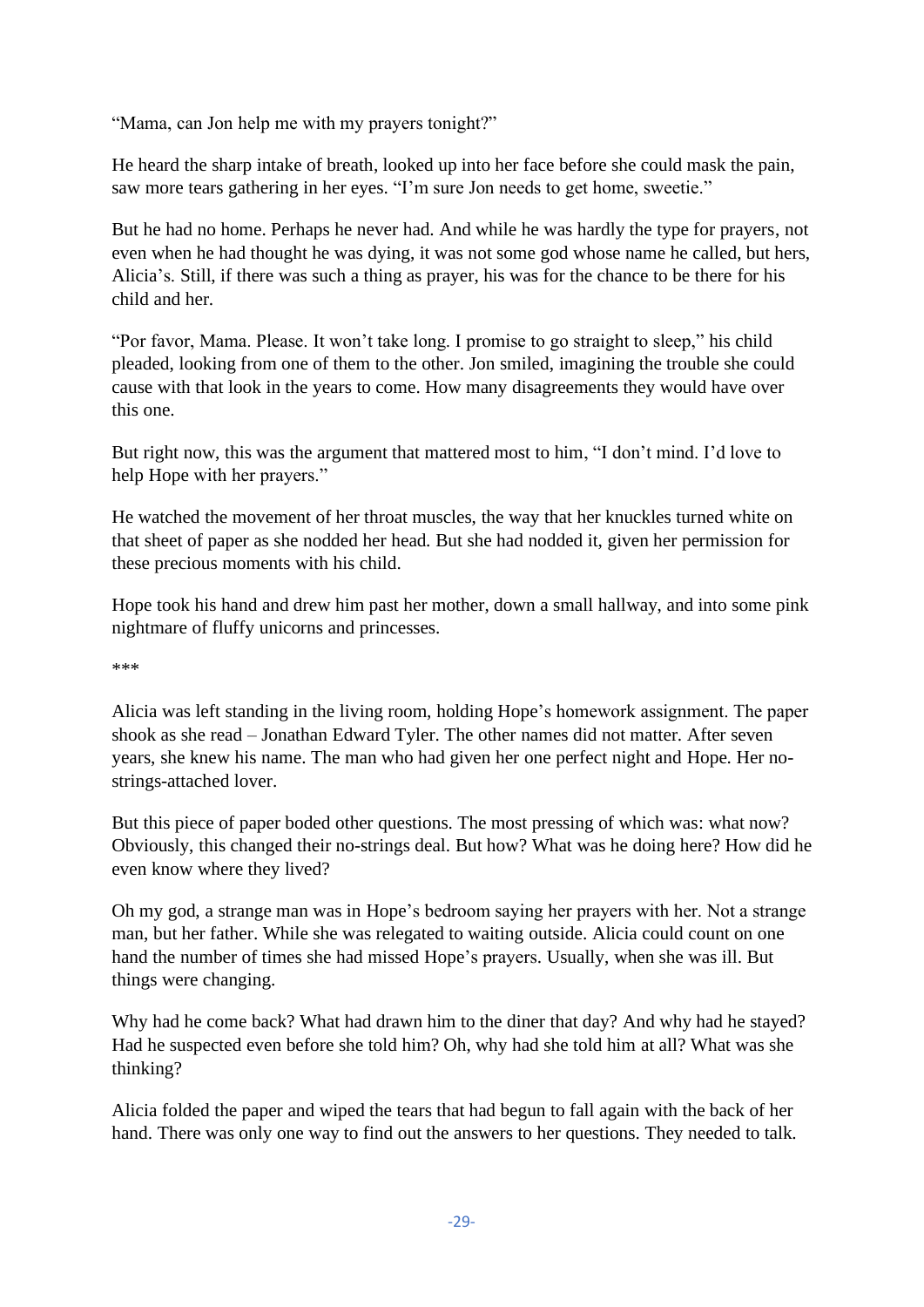She walked down the hallway to her daughter's bedroom. They knelt on the floor. It was usually her there beside Hope. But tonight, it was her father. Alicia studied the man. With his eyes shut, she would not recognize him.

The lower right half of his face and neck was barely scarred, but the rest of his face, head, and neck was covered in shiny, red, and silver ridges. His mouth was drawn down on the left side; his nose and left eye misshapen. The top of his head that had been covered in the short blond hair of a Marine high-and-tight was instead a road map of those scars.

"…and god bless my new friend, Jon, too. Make him all better the way Mama does me when she kisses my boo-boos. Amen."

Those blue eyes looked up, caught, and held her gaze. She felt the heat rise into her cheeks at having been caught staring.

But it was not the way he thought. She would never, could never, pity him. He had survived. He had survived his wife's betrayal and death, and he had survived this too. He was strong. A strength she saw reflected in their daughter.

"Okay, young lady, it is time for bed now," she did her best to be stern.

"Yes, Mama." Hope smiled as she touched her father's shoulder, "Thank you, Jon. Can I read you another story after school tomorrow?"

He smiled, though the left side of his face mainly remained an immovable mask of those shiny red scars. "Nothing would make me happier, Hope. But your Mama is right. It is time for bed."

Her daughter nodded and stood up. Alicia would have sworn that her heart was in a vise, and the screws turned as their daughter leaned over and placed one of her special kisses on the worst of the burns that covered her father's left cheek. She had never been prouder or more frightened in her life.

Alicia's nice, comfortable world was changing fast. Too fast. Just as it had that night. This man seemed to be the harbinger of change in her world. And what that meant this time was uncertain. But one thing was for sure, she needed to find out. They needed to talk.

"Buenos noches, Hope. Jon and I are going out for a walk for a bit. But you can call Alison if you need anything." This was not a conversation they could risk having their daughter overhear.

"Si, Mama. Buenos noches, Jon."

"Goodnite, my little angel," that smile was broader as he stood up. His unscarred right hand brushed the hair back from her face. "I'll see you tomorrow. I promise."

Her daughter smiled and turned over, closing her eyes and cuddling her favorite pink fluffy unicorn.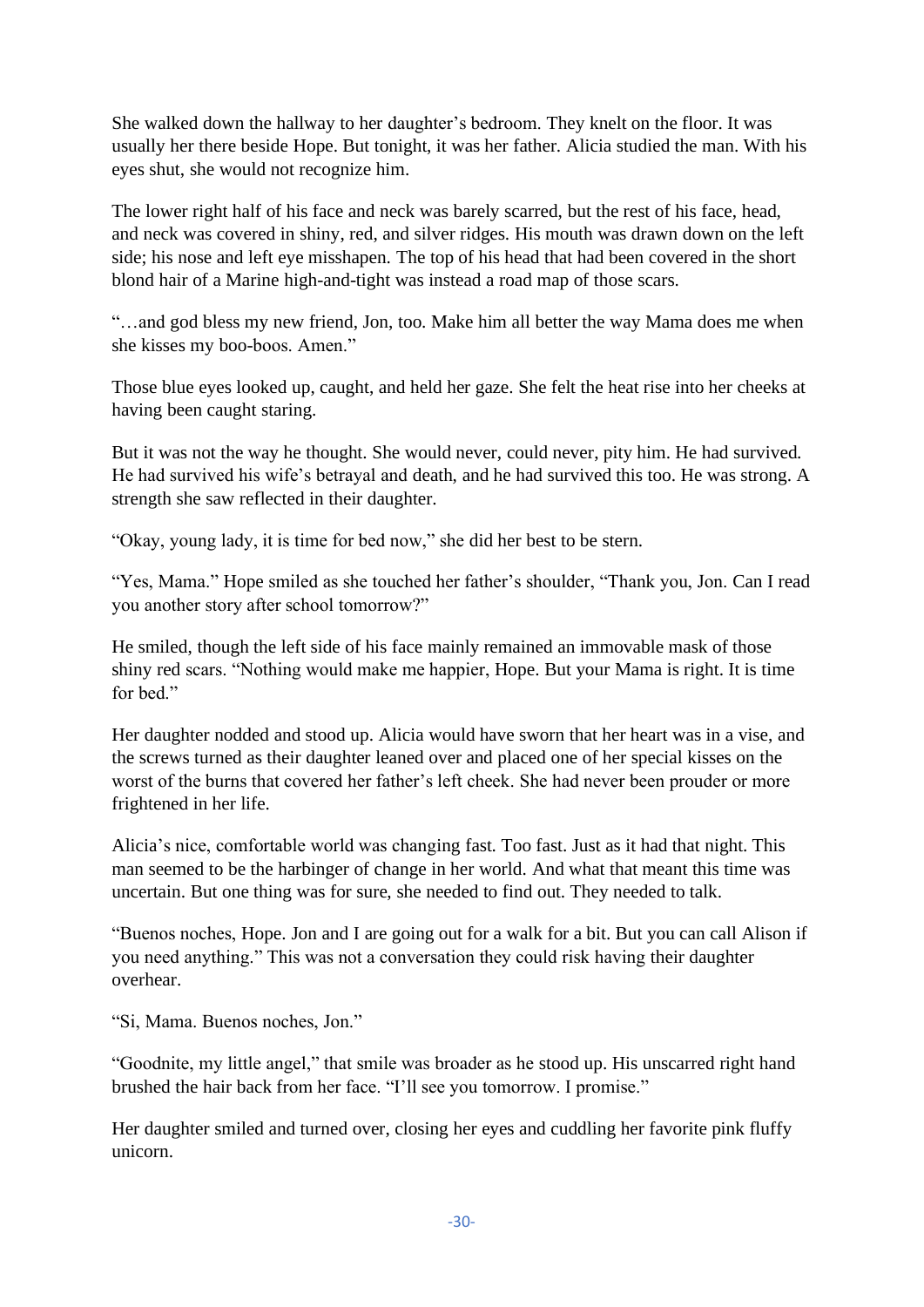Alicia turned off the light switch. She knocked on the door across the small hall. Alison opened it, her tablet in hand. "Hey, sweetie. Is everything alright?" The woman looked over her shoulder.

"Yes. Jon and I are going for a walk. Will you keep an ear out if Hope needs anything."

"Of course," the gentle squeeze of her friend's hand told Alicia more than her words.

"I'll be fine," whether she was trying to reassure Alison or herself, she was not sure.

She nipped into the third bedroom, only long enough to grab the jacket that hung on the back of the door. DeShaun was still out with his friends, so the attic addition was empty. Alicia did not dare look at him. She just assumed that he followed her as she walked down the hall. She walked through the living room and out the door.

It was only when the cool desert night air hit her that she shivered. It was not from chills; her jacket warded those off. But the enormity of the situation had finally caught up with her. "What now?"

\*\*\*

Jon kept his hands in his jacket pockets. As usual, the hood covered his scarred head and much of his face. "I was hoping that you could tell me."

Silence was Alicia's only response as they walked on for several minutes. They walked not back towards town but further into the cold, barren desert.

Cold, barren desert was an appropriate metaphor for his life. A childhood of being the Tyler that was expected of him, always in the shadow of his father and older brother. Only at A&M and in the Marines had he managed to break free. Even then, he had floundered, uncertain of who he was or what he wanted. His marriage had been a disastrous attempt to be his own man – with the wrong woman. Duty was all he had left, and he failed at even that, losing all of his men in the process, good men. The past few years had been survival. Recovery was impossible.

Only twice in his life had he ever felt complete, whole, a man. And both of those were with this woman. He knew that it was impossible for Alicia to love someone like him. If he had been a bitter fuck up that night, he was a monster now.

But the truth was he did not want to walk away from them. Either of them. That sheet of paper proved that his daughter needed him. Wanted a man, a father in her life. And while he did not condemn Steve, in fact, he could more than understand the power of pain that sent a man running for the bottle. He did not want a homeless man playing stand-in daddy to his child.

"I want to be her father — a real one. Not just a name on some paper, Alicia." The words were out before he could consider their ramifications.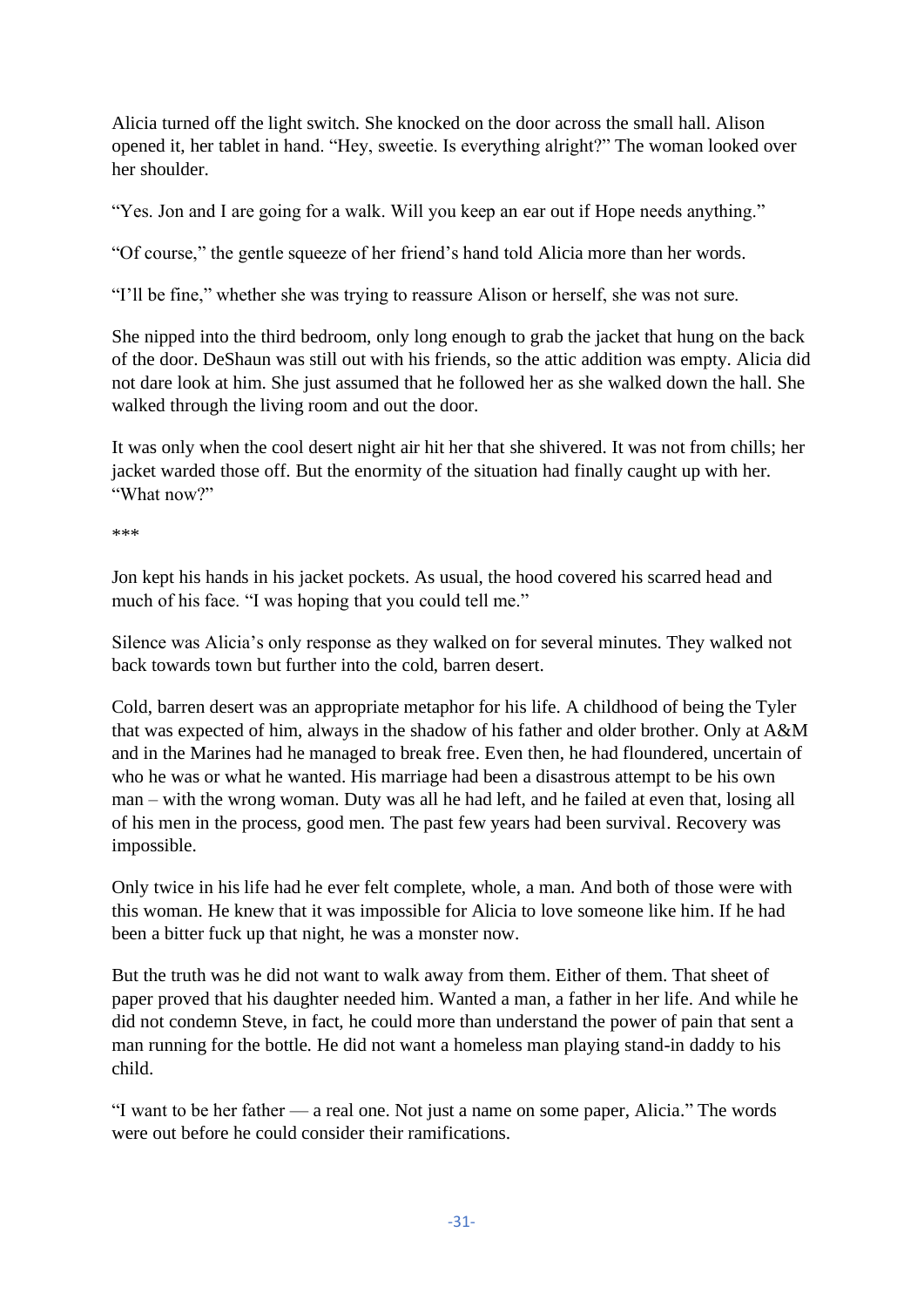She sighed and turned to face him, "I don't know whether I'm relieved or terrified. I know how Hope feels. I grew up with only old photographs of my dead father. I am still never sure if the few memories I have of him are real or just my imagination and Abuelita's stories."

She looked down at the ground as she rubbed her hands on the front of her jeans. "That damned homework assignment only made me face the fact. I can't be both mother and father to my daughter."

"Our daughter, Alicia. Ours." Jon knew that he was pushing her. That all of this was too new. He had only just reappeared in her life. Wounded and scarred beyond recognition. Not just physical ones either, but unseen wounds that went far deeper.

But he knew this was his only Hope. The only thing that made life worth living. She was the only thing that ever had. That one precious night in her bed was the best memory of his life. And even if he could never have her again. He could be there for his child…and for her. Even if that meant the 'friend zone.'

She smiled weakly as she nodded, "Our daughter. So, what are we going to do about it? How are we going to tell her the truth? Six-year-olds don't understand no-strings-attached?"

Jon was not sure he did either. "I think I told you there was no such thing."

Alicia laughed, and it rang out across the desert darkness, bringing light and joy that he had not felt in a very long time. Jon found a new purpose. If he never made this woman moan beneath his touch and loving again, he would make her laugh like that, and often. He would lighten this load that she had carried for so long all alone.

"I guess you were right."

"What a woman admitting that a man was right? Don't ever let your sisterhood hear that." Her answering smile and nod of her head made him smile. That warmth that had been missing for most of a lifetime spread in his chest.

"Enjoy it. I can't promise they are words you will hear often. Especially when it comes to Hope," she stopped and looked up. "Do you know what I felt tonight? When she asked you to say her prayers with her?"

Jon shook his head. Uncertain where this was going. This question, or this situation. But he knew he needed to be here. With them. And he would do whatever it took to make that happen.

Her voice was rough as she chuckled, "I was jealous. Jealous because Hope's father was taking my place."

"I'm not trying to take your place, Alicia. You're a fucking amazing mother. You know why I say that?"

She shook her head.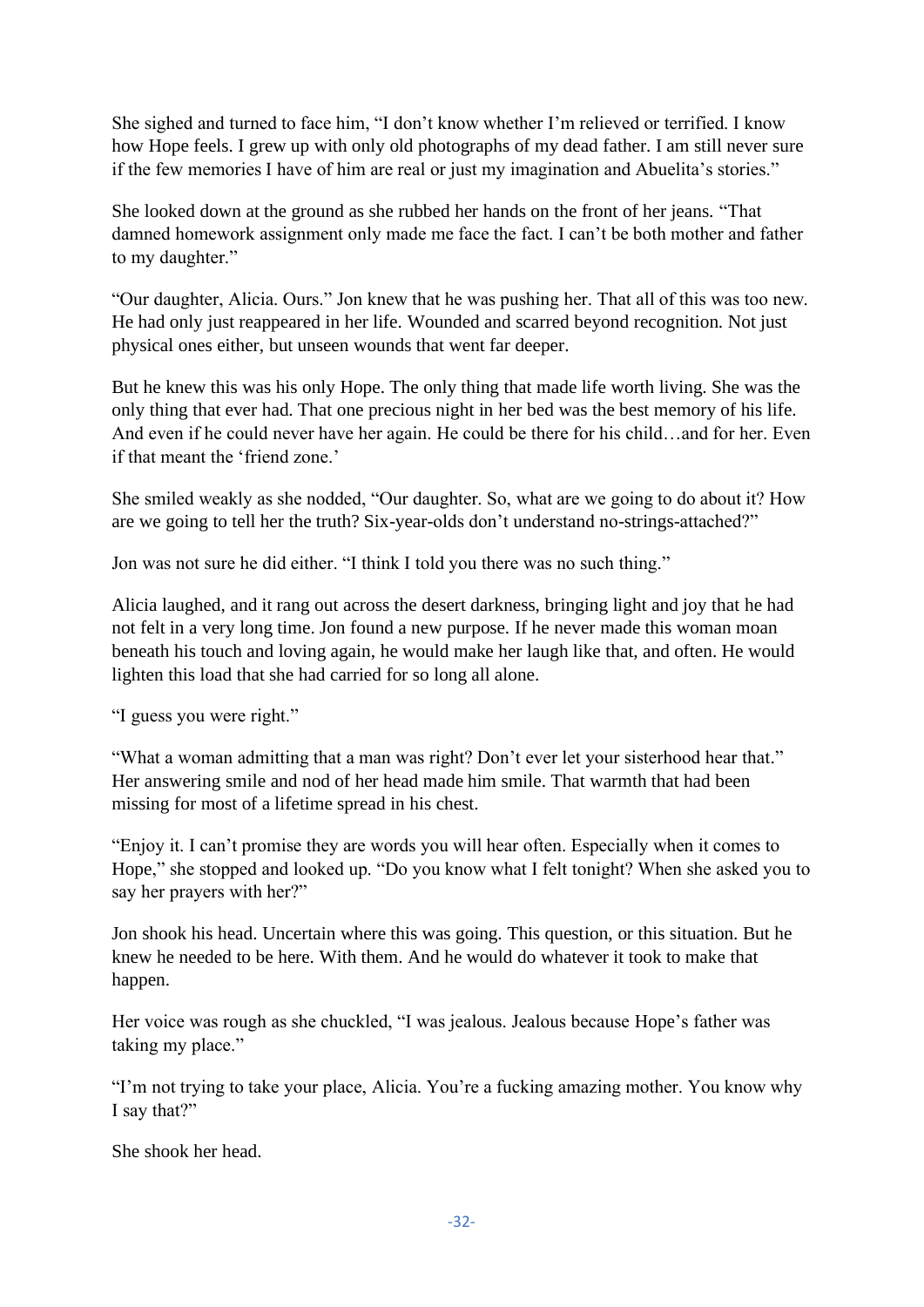"Do you know how many kids scream or cry or run or, worst of all, stare when they see my face? But not Hope. Sure, she stared, but it was not the same. And when she asked me if it hurt, it was like something exploded inside me."

He wasn't sure what made him do it. He knew he had no right. That he should not have dared. But it just seemed so natural to reach for her hand, to draw it into his. It felt so fucking right. Like the world was, for this moment, a beautiful and wonderous place.

"Maybe it was Hope. You named her well, sweeth…" Jon stopped himself. The words hung in the cold air frozen between them.

He dropped her hand. He would not let how he felt about this woman complicate an already difficult situation. "I'm not trying to take your place. I admire you. The job you have done with her. All alone. I'm sorry about that. If I had known…"

She stared off at the moon, "That is my own fault. You know I made the decision not to ask your name that night. When I first found out I was pregnant with her, I regretted that. Then I decided that it was some sign. That she was some miracle, some gift from a god, I don't even believe in. My purpose for going on after Abuelita died."

"That's how I feel now, Alicia. Like meeting that little girl was some fucking miracle. One I don't deserve but can't turn away from. I just want a chance to get to know my daughter. To be a part of her life. Even if I don't have that right, don't deserve it, please don't take that from me. Don't take that Hope."

It was Alicia that reached for his hand this time. But she reached for his left hand, the one missing two fingers, covered in scars so deep that they constricted movement. The one that he might still lose.

He tried to draw it back, to hide it. But she would not let him. His throat tightened, and his eyes clouded over with unshed tears. How like her mother their daughter was. Neither afraid of the scars that even he hated. His badge not of survival but failure. He knew he did not deserve either of them. But he always had been a selfish bastard. And this time, he wanted so desperately to hang onto the Hope that they brought back to his life.

"I would never do that to you. Or to Hope. I meant what I said; I remember exactly how she feels. Most of the other children have a Mommy and a Daddy, even when they don't live together. But not having a father leaves this huge hole, especially in a little girl's heart."

He squeezed her hand, as much as that hand was capable of anyway. "I'm sorry." Jon was not sure if he apologized for not being there for her and his child until now. Or for the depth of pain half-hidden in the ghost of Alicia's past.

"So, we're back where we started. What now? How do we tell our daughter that you're her father?"

"Do we have to? I don't want to hurt her or you. And like you said, no-strings-attached won't make any sense to her. She already likes me. Couldn't I simply step into her life like Steve has? Be there for her - and you, if you need anything."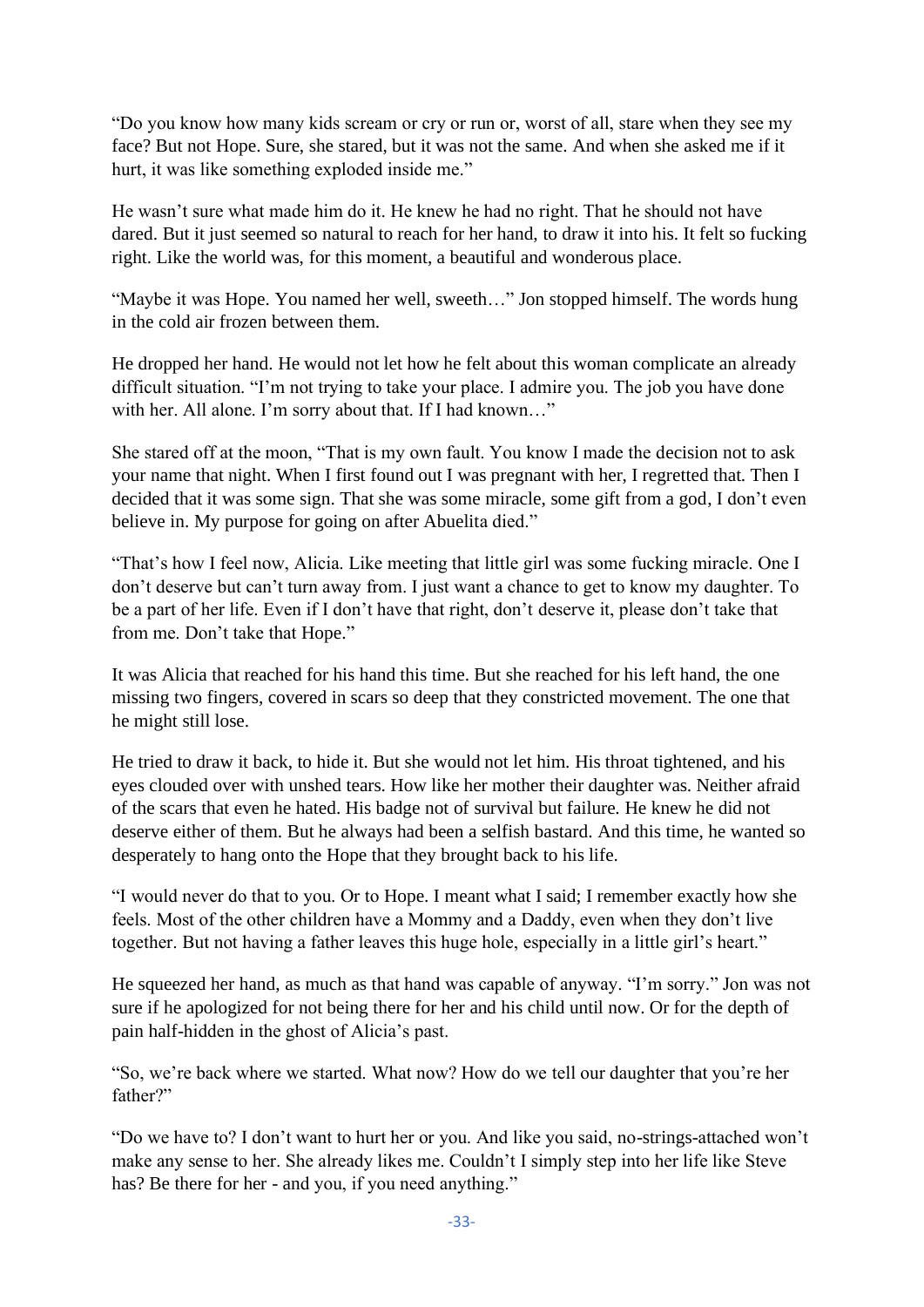While the solution he offered was so much less than what Jon wanted, he knew it was more than he deserved.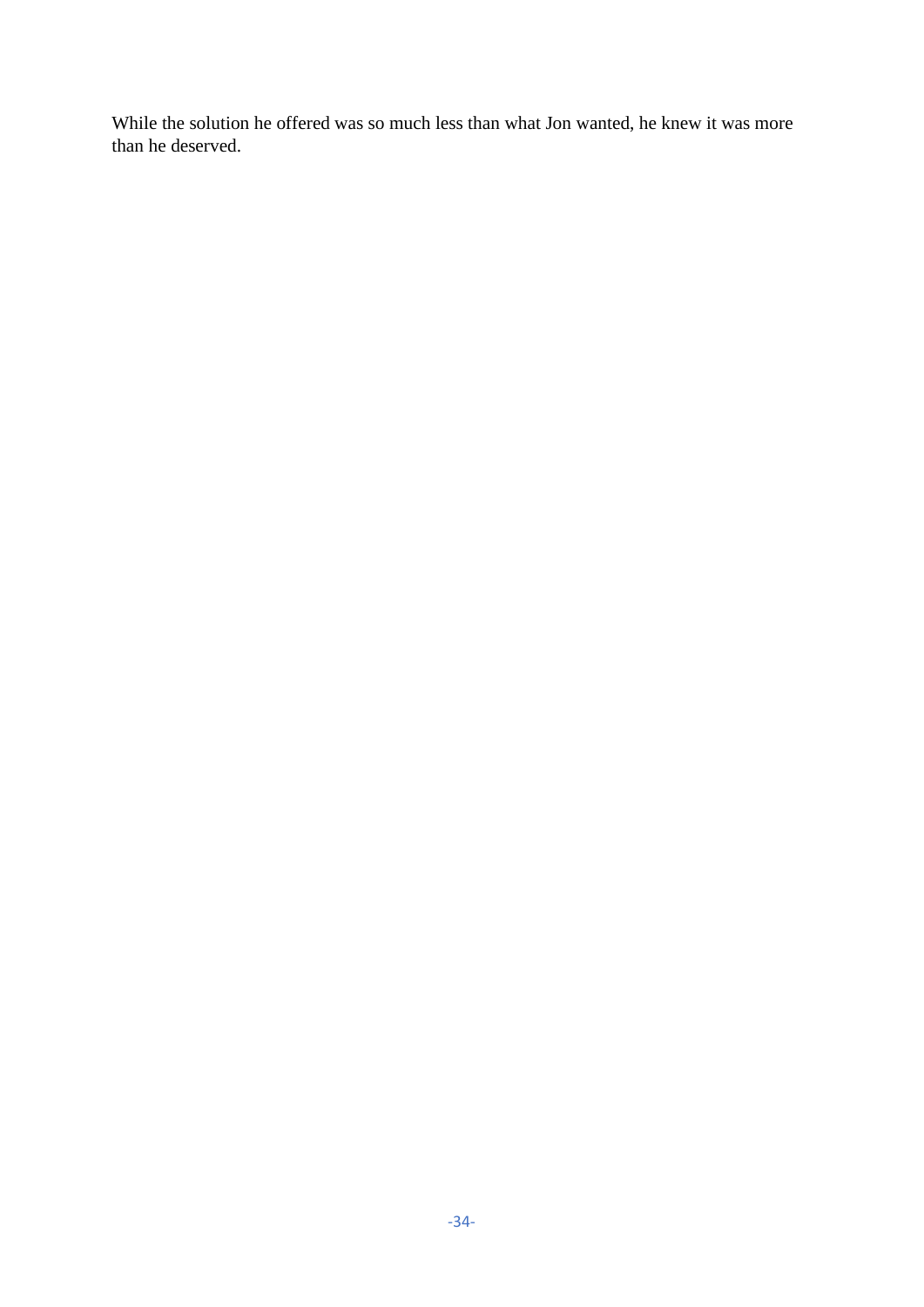## **Chapter Four**

<span id="page-34-0"></span>Alicia wanted to accept his offer. It hid her sin. And if she were honest, it kept this man around. In Hope's life, yes, but also in hers. And somewhere since that afternoon, when she stared into those eyes that she had never forgotten and never would, Alicia had realized that she wanted that. Each day she had sighed with relief when he walked through the door at the diner. Each day she watched the clock, wondering if this would be the day he disappeared from her life as he had that morning. Without a goodbye.

But she knew that it was not enough. Not for her daughter. She did not need another 'male role model.' He had those - Damien, DeShaun, Steve, teachers, and others. She understood what Hope needed was a father, a Daddy, a Papa. Someone that she knew would always be there.

"Marry me?" The words were out of her mouth before they had even registered in her brain.

"What?" He drew his hand back, and she felt bereft. Not just the rejection of her proposal, but her.

"I'm sorry. I suppose that was stupid," she lied to cover her hurt. "It's just that I do know how Hope feels. She doesn't need another Steve, even one who won't go off for days and abandon her for the bottle and drugs. She has male role models. What she needs is a sense of belonging. Someone that she knows is hers. That she has ties, commitment to. She needs a father."

She barely breathed as she plunged further into her story. "Obviously, she has that. I do not doubt that you want to be that to our daughter. And maybe if she were older, this would be easier."

She chuckled at the thought, "But explaining a no-strings and no names liaison even to a thirteen or sixteen-year-old might not be as easy as it sounds. So, how else do we tell her that you're her father? What story do we make up? What lie do we tell Hope?"

She knew that she was rambling. Speaking her thoughts aloud before they took root, or she could examine them. It was something she usually only did with Alison. And often not even then. Alicia had learned to guard her heart. From the painful death of her father, the rejection of her mother, to winning and keeping the love and approval of her Abuelita, the only person she had left.

But this was new. Raw. Even that night, this man had made her feel things she had never imagined. Something that not even her steamy romance novels alluded to. Or perhaps it was that words could never capture the vulnerability she felt.

"I guess we are back to 'what now.' We know that Hope needs a father; you want to step into your natural role as that father. But how? How, Jon? How do we tell our little girl that you're her Daddy?"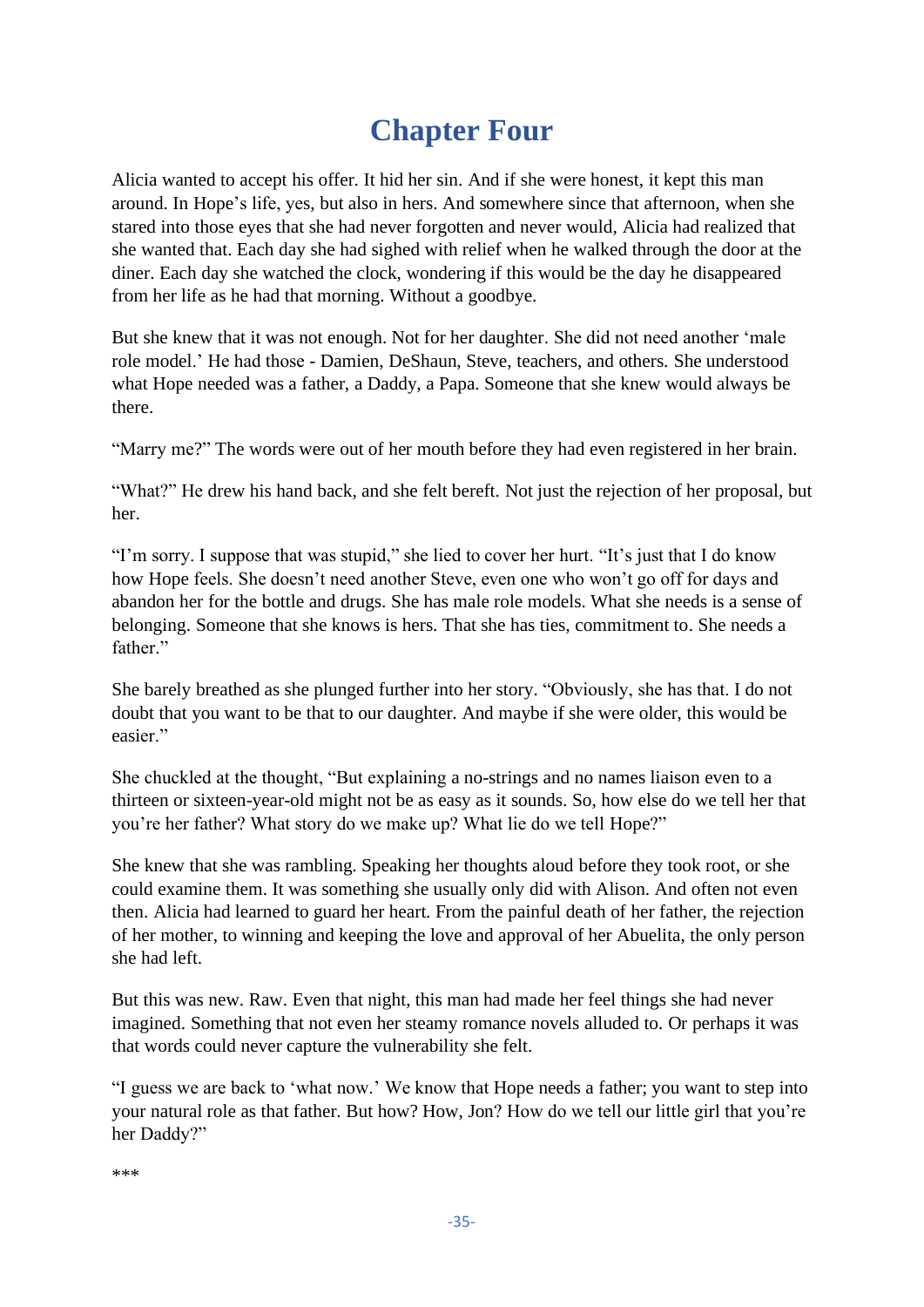Jon forced his mind away from the images that danced through his head. That had sprung from his seemingly fertile imagination like Athena from Zeus's forehead. Pictures of their family. Hope, a confident, laughing, content little girl secure in two loving parents.

And her, Alicia writhing beneath him as she had that night. Her moans filled his mind and soul to overflowing. Her body ripening again. He had missed so much. Hope's first kick. Her birth. Had she been an easy baby? Or had she had colic, whatever that was, as his mother complained he had? Her first word was certainly Mama; she used it often enough now. What would it have felt like to hear Da-da for the first time? Her first step? All of that was gone. But in his mind, there were others — other babies.

Jon bit back bile, swallowed the pain as he realized what bothered him most, what held him back from accepting her proposal, from jumping for the golden ring that she held forth so casually. In his mind, in those dreams, he was whole. It was not the scarred shell and halfman in that imaginary family photo. It was not a mangled hand that rested on Alicia's round tummy. It was the handsome Marine he had been that night.

That was why he avoided mirrors. Not even years of therapy, not just the overworked, overburdened, and often burned-out ones at the VA either, but the best that his parents' money could buy. Not even they could help him to accept what he saw each time he looked in a mirror.

No, while his daughter might accept him as he was, he could never live a lie with her. See pity in Alicia's eyes. As much as his soul might cry out and long for those dreams, that tiny ray of Hope, he could not settle for crumbs from the table of the woman he loved. It would kill whatever little spirit remained in his scarred shell of the man she had once known.

"I don't know." He sighed as he released the last visage of that impossible dream. "What have you told her about her father?" He forced his mind to the realities of the situation.

"You might not believe this, but nothing. Absolutely nothing. Until this damned homework assignment, Hope never asked. Alison's ex never had anything to do with her sons. And a couple of her other friends from kindergarten had single moms too. So, I guess it just never occurred to her to ask."

"And when she did? I'm assuming she did for this assignment."

Alicia dropped her head, her hands once again rubbing along her jeans. "Not really. She never showed me the paper," Jon heard the pain of that admission in her voice. "She did ask about her father a couple of nights ago, but I changed the subject. I know that was wrong, but I could not lie to her. And I didn't know what else to do."

'Could not lie to her.' The words played in Jon's mind too. Did he want to build his relationship with his daughter on lies? But Alicia was right - the truth was not for the ears of a six-year-old. A desperately lonely and broken man accepting whatever comfort he could find in the arms of a stranger, angel though she be. It might make a good Penthouse Letter, but not an appropriate introduction to your child.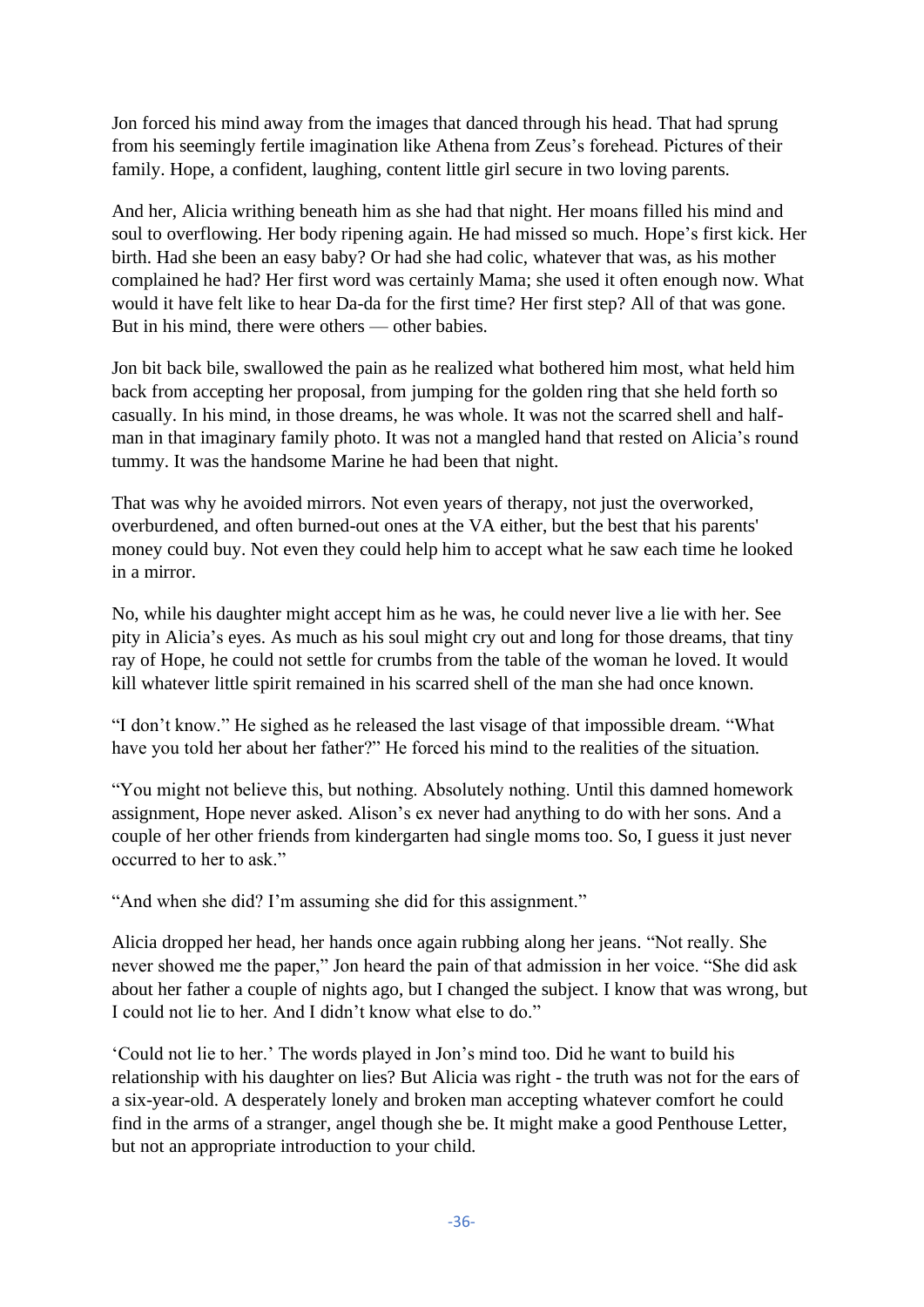They were back to where they began. 'What now?' How could he be the father he wanted to be to his child, the father she so obviously wanted and needed, without lying to her?

Jon examined her proposal from a new perspective. It was clearly the way out. But could he do it? Could he marry the woman he loved only for their child? Could he live with her day after day, night after night, wanting something he could never have? What choice did he have? Hell, maybe this was some new torturous punishment for his failings as a man and a commander.

"How would it work? This marriage, I mean. I'm assuming it is in name only." He tried desperately to hide the pain and self-loathing from his voice. To keep it casual, as if it were not the most crucial question of his fucked up life.

\*\*\*

Alicia looked up; in the moonlight, the scars danced across his cheeks. Her fingers ached to trace them, to soothe away the pain, to repeat their daughter's first question to her father. Does it hurt?

But even in his seeming acceptance of her proposal, she felt the rejection. She stayed her fingers as she forced words from her mouth. She was sure that she was rambling. Thinking aloud once more. Disjointed meanderings of her mind because her heart was broken by the cold of this man's words.

"I don't know. I guess we shouldn't rush things too quickly. Do you live around here? Maybe continue as we have for a bit. You could ask me out, I guess would be the first step."

It sounded so mundane. So normal. A date. A first date. With the father of her six-year-old daughter. It was not the first time in the past seven years that Alicia had felt the shame of the situation. She knew that Abuelita would have been so disappointed in her. Love her, yes. Support her, for certain. But she knew that the woman who had raised her would have been terribly hurt and disappointed by the situation.

But then she had never had to face that reality. Her grandmother, her beloved Abuelita, had died the night that Hope was conceived. The truth was that her body might even have been cooling while Alicia lay beneath this man. Enjoying her one perfect night.

It was another layer of her guilt. Though she never made a habit of checking on Abuelita after closing, something her grandmother had resented during her convalescence. Alicia still blamed herself for not checking sooner, not until after the breakfast rush.

Another truth was – she did not regret, was not ashamed of, what happened that night. Her one perfect night with this man. The daughter that had given her life purpose and Hope when she was lost in her grief. No, she was not ashamed of her child or the one time in her life that she had taken a chance.

But that was not true either. She was taking a chance now. Perhaps an even bigger one than that night.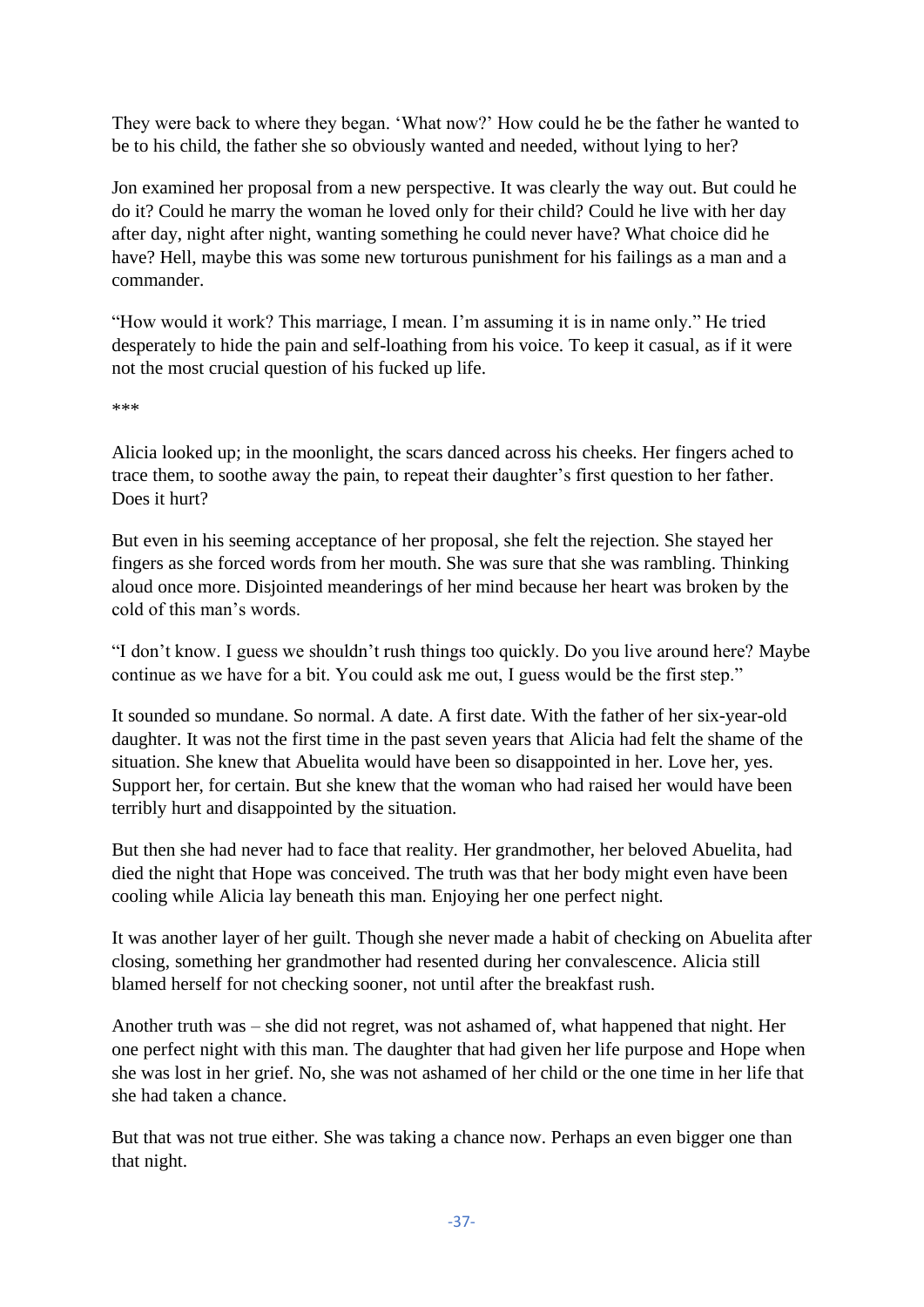What did she want? His words from that night rang in her mind - picket fences, half-a-dozen babies, a mini-van, a dog, maybe even a cat. And she wanted them with this man. Some part of her knew even then that was what she wanted.

But hearing the pain behind his question, Alicia knew it was more about what she could have than what she wanted. Her brow furrowed as she realized it was not rejection that she heard but fear. She remembered how he had tried to draw his hand back when she had taken it earlier. How he almost always kept the hood of his jacket up. Oh, it was fear of rejection, but his, not hers, that stood between them.

The biggest chance of her life, the biggest risk was – could she make this man understand she still wanted him? Scars and all. Was she up to the task? Or was she setting herself some impossible task like Sisyphus pushing the boulder up the hill only to have it roll back down again? Would she be crushed under it? Did she dare take that risk? Or did she play it safe?

She had not played it safe that night. And she had the most beautiful, wondrous daughter to show for it. So, while the risk might be soul-crushing, the rewards were worth it.

Alicia stepped forward, closing the distance between them. She reached for his hand once more. This time she made a conscious choice to grab his injured left one. She lifted it to her breast and held it there as her other hand pushed the hood back from his head, the scars gleaming even more like silver threads in the moonlight.

"Is that what you want, Jon? A marriage of convenience? In name only? Because make no mistake about it, I won't have Hope seeing her Mama and Papa sleeping in separate beds or rooms."

She lifted her face, stood on her tiptoes as she brushed a soft kiss on the left corner of his mouth that was drawn down.

"Don't you want me anymore?" She moved closer still, her hips plastered against his. She smiled as her tongue traced along the ridges of his lower lip. The hard bulge she felt against her answered her question better than words could. "This marriage will be very real, Jon."

She took a risk, releasing his hand. Hope sprang anew when he did not move it from her breast. Her hand cupped that bulge in his jeans. She stopped toying with the seduction, found that she was the spider caught in her own web. Her lips covered his mouth. She forgot the scars, the pain, the risks she was taking. The moment her lips took his - she was home.

He tasted just the same. She had missed the taste, the feel. What would he think if he knew that not only had she not made love to another man since that night, she had not even kissed one? Her hand wrapped about his shoulders and neck, drawing him deeper into her web. She felt him resist for a moment.

Then he took control, and she was lost. Just as she had been that night.

\*\*\*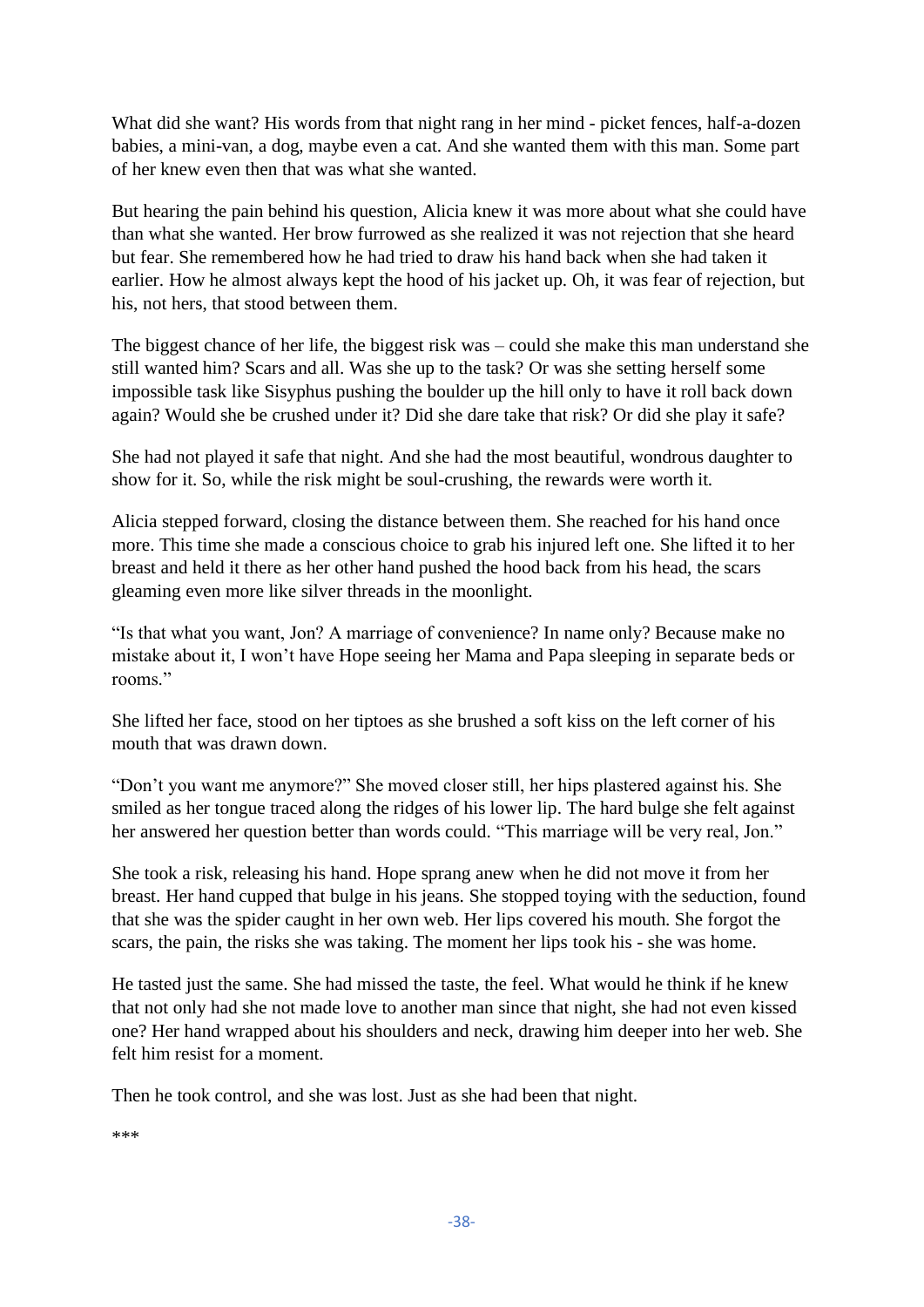Jon was lost in the feel of the woman he loved. He could remember the taste and smell of her still. Even as his mind drowned in her words, his body could not fight her allure. He took control. He did what he had ached and dreamed of doing for seven long years.

His tongue danced against hers. His hands roamed her body that Alicia offered so freely. He moved his injured left hand to her bottom. While his right took its place, cupping and kneading her breast. It was not as much about shame as it was sensation. He wanted to feel, truly feel it all. And the sense was dulled in what remained of that mangled appendage.

Her breasts were fuller. Gone were the pert B-cups. What overflowed his palm was soft, ample, and most definitely a C. Was that the result of her pregnancy? Had she breastfed Hope? That fertile imagination, he never realized he had, drew the picture in vivid, liveaction color. His cock hardened even more at the thought.

When her hand covered the front of his jeans, cupped his hard length, he almost came. He did roar into her mouth and grind shamelessly into her touch. He was a fool. He wanted this woman. He always would.

But why, his mind screamed. Why would a woman like Alicia ever look at someone like him? That thought was more effective than an icy cold shower. It allowed him to step back, break the kiss, and take control.

"Why, Alicia?"

He studied her stunned features. She was breathing as erratically as he was. Those magnificent tits that he had held in the palms of his hand a moment before were heaving. Her lips were swollen. Her hair mussed, falling about her face in soft tendrils from the ponytail. He longed to touch it. To drew this woman back into his arms and never let her go. But...

"I won't be some pity fuck." The vitriol of his words shocked even him. And the look of pain that crossed her pretty face stung his soul. He wanted to reach for her, apologize, take the words back. But he could not. They were the truth. And he needed her to understand that.

He had survived his mother's social climbing, her constant diatribes reserved for her imperfect son. He had survived his wife's and best friend's betrayal. Hell, his body, if not his mind, had survived the blast that claimed six of his best men.

He could not marry her, sleep in the same bed with the woman he loved, night after night, and make love to her because she felt sorry for the poor, scarred, lame Vet. He might not have much pride left. As much time as he has spent in those damned open-backed hospital gowns, his dignity was long since gone.

But he could not do what she asked. He could not live with her pity. He shook his head, "I'm sorry, Alicia. But there must be another way."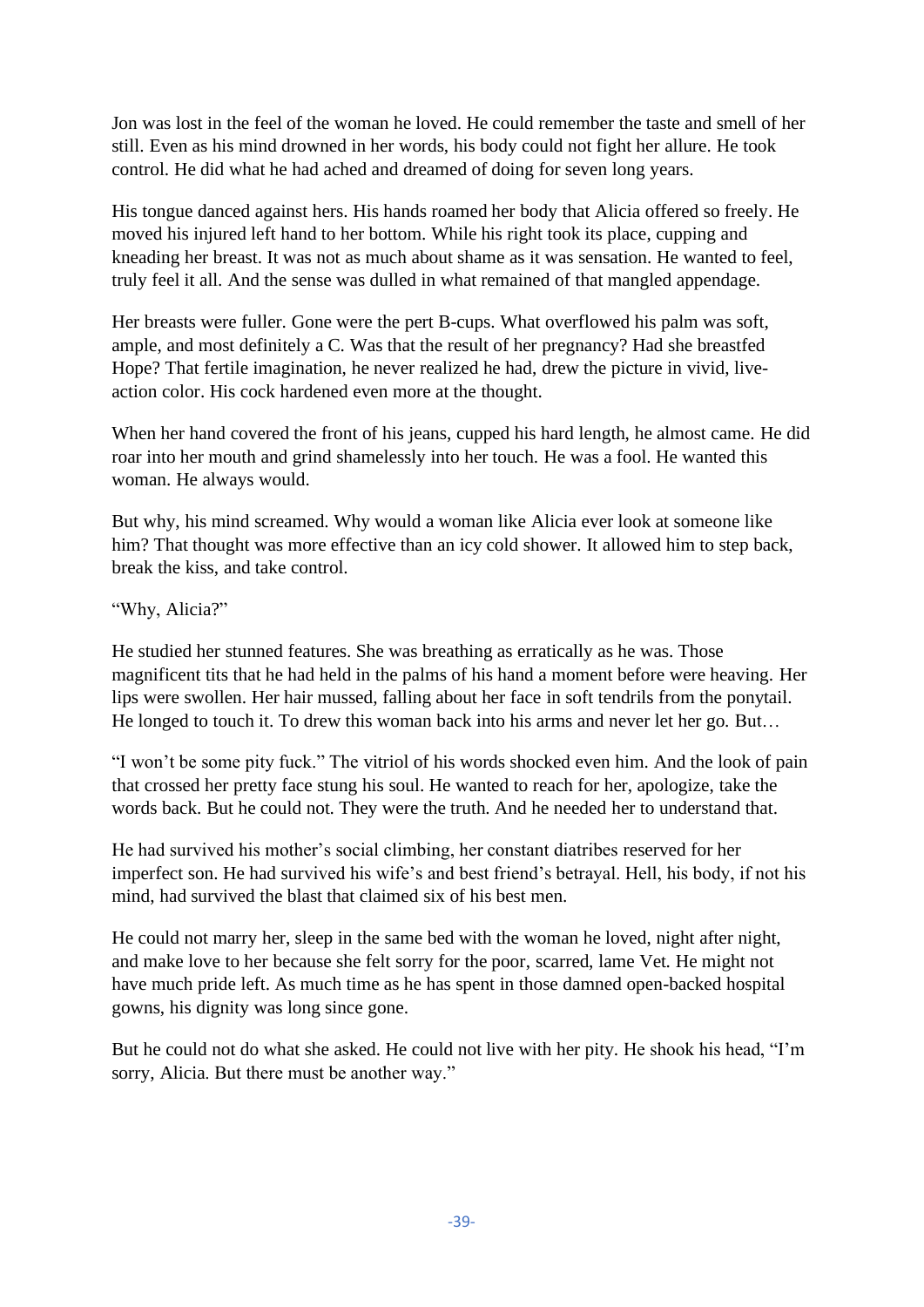## **Chapter Five**

Alicia choked back tears as she watched them, two heads bent over the book. One sandy brown curls and the other a road map of red and silver scars. In the two weeks since that night, Hope had not missed a day reading to her father. Jon continued to come to the diner every afternoon, always after the lunch rush. He was there to greet Hope, chatting with her for a couple of hours, then slipping away when Alison took the little girl home.

The trouble was they were no closer to a solution. Hell, Jon avoided the subject when she tried to bring it up. She had discovered that he was staying in the chain motel down the street. He lived a few hours away in the mountains across the state line. He had only been in town for one of his regular check-ups at the VA hospital that first time he came to the diner. Even before she had told him that he was Hope's father, something had kept him here.

Alicia was getting more confused by the day, perhaps the moment. The very thought of Jon returning to his home frightened her. It was not just that Hope had come to depend on him in a way that she never had poor Steve.

The homeless man had reappeared the day after their walk in the desert. She had almost not recognized him. Not only was he clean, but shaven and wearing new clothes as well. It seemed that he had found work rather than spending the past few days in the bottle again. He was helping a widow out around her ranch.

He had brought another pink fluffy unicorn for Hope. He had smiled as she raced through the door, sing-songing his name. He had stayed for pie and a story before explaining to her daughter that he would not be around as much since he had a job now. Her daughter beamed and hugged the man that, for a time, had filled the hole in her little heart.

Alicia had thought that perhaps Fate once again had taken a hand in their lives. While she was incredibly happy for Steve and Hoped that this time he indeed did manage to get back on his feet, it also meant that the way was cleared for Jon to take a more prominent role in their child's life. But as she had tried to tell him that night, Hope needed more than another male role model, a couple of hours every afternoon, and someone to listen to her read.

'And you? What do you need? What do you want?' That voice had been getting louder in her mind these past few days. What did she need? She had not been with a man since that night. Seven years was an incredibly long dry spell for anyone. And since that kiss in the desert, the toys in the drawer next to her bed, and her fingers simply were not up to the job. Even when she did resort to them, it was his face that filled her fantasies, that fueled her orgasms.

Of course, it had been him that she had fantasized about for seven years. Her one perfect lover. But it was different now. It was not that handsome Marine with his high-and-tight and sad blue eyes that had sent her soaring these past few nights. It was him – the scarred and profoundly wounded man whose kisses had been like coming home that night.

But his words echoed in her mind: 'I won't be some pity fuck.'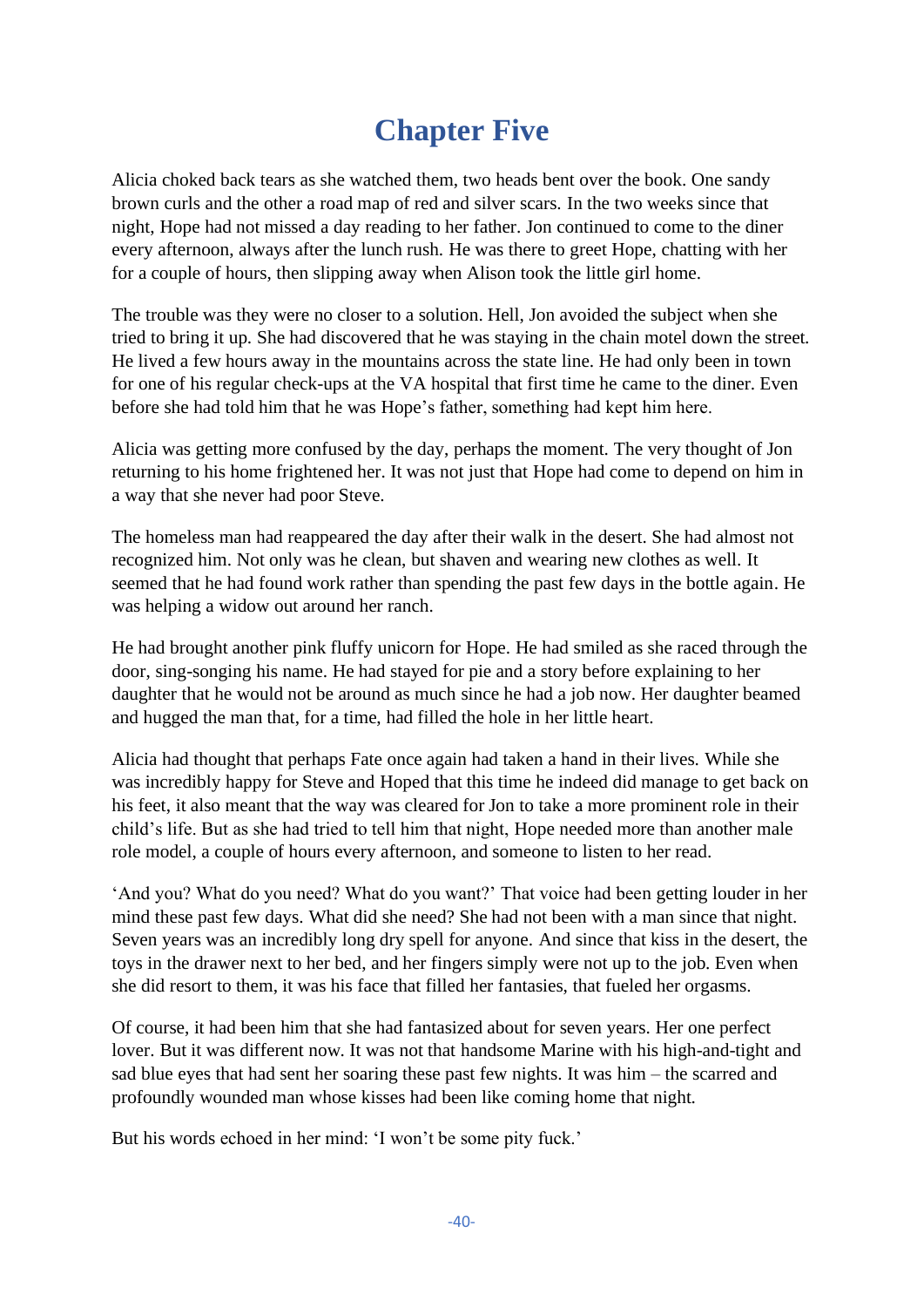Alicia felt her nipples harden within the confines of her utilitarian white cotton bra. They were almost painful as she watched him smile, that lopsided one that she had come to love. Love? Was that it? Had she fallen in love with the father of her child? Or had she been in love with him all along?

But the wounded warrior sitting patiently with their child was no fantasy. He was very much a real man. One whose scars went deeper than skin and muscle. She had known it that night. What for her had been a perfect lover, who had given her a surprise gift to cherish, had even then been a wounded man, trying to escape the betrayal of the people he cared about in her arms and bed.

His words that night only confirmed how much worse those wounds had gotten over the past seven years. Unlike the scars that covered his head, face, and neck, the ones to his pride were open, suppurating, and festering wounds.

He had taken her genuine attempt to seduce him as pity. And the truth was she had neither the experience nor confidence to try again.

It left them at a stalemate. None of them got what they needed. Hope still lived with the Daddy hole as Alicia had come to think of the bond she shared with her daughter. She had only traded one male role model for another. Jon was alone in a crappy motel. And she was so sexually frustrated that she had gone through a pack of batteries and risked carpal tunnel. Still, she wanted him.

She swallowed the pain and brushed away the tear that had escaped its prison. She forced a smile and turned back into the kitchen to oversee the finishing touches in preparation for the dinner rush in an hour.

\*\*\*

Jon swallowed the lump that seemed to be perpetually lodged in his throat these days. As much as he loved spending time with his daughter, it was not enough. Not enough time. And certainly not enough to simply be her friend. Another male role model, as Alicia had called it.

He hated to admit it, but she had been right. It was not enough for Hope either. He saw that now. In the days since Steve had reappeared, only to say goodbye, he had seen how the child reluctantly transferred her Hopes and dreams to him. But he could tell that she feared he too would abandon her.

Nothing was further from his mind as he listened to the story. This one tore at his heart. The tale of a Daddy monkey frustrated with his child for doing all the wrong things. Things that children do: throwing things, jumping, and swinging.

How many times had he gotten into trouble with his mother the same way? Except this Daddy monkey apologized for yelling as his Little Monkey. He knew that Marianne Buford Walker Tyler never would.

Jon longed to be different. To be like the father in her story. To wrap this miracle of Hope in his arms. To hold her tight and never let her go. To whisper, 'I love you, little monkey' in her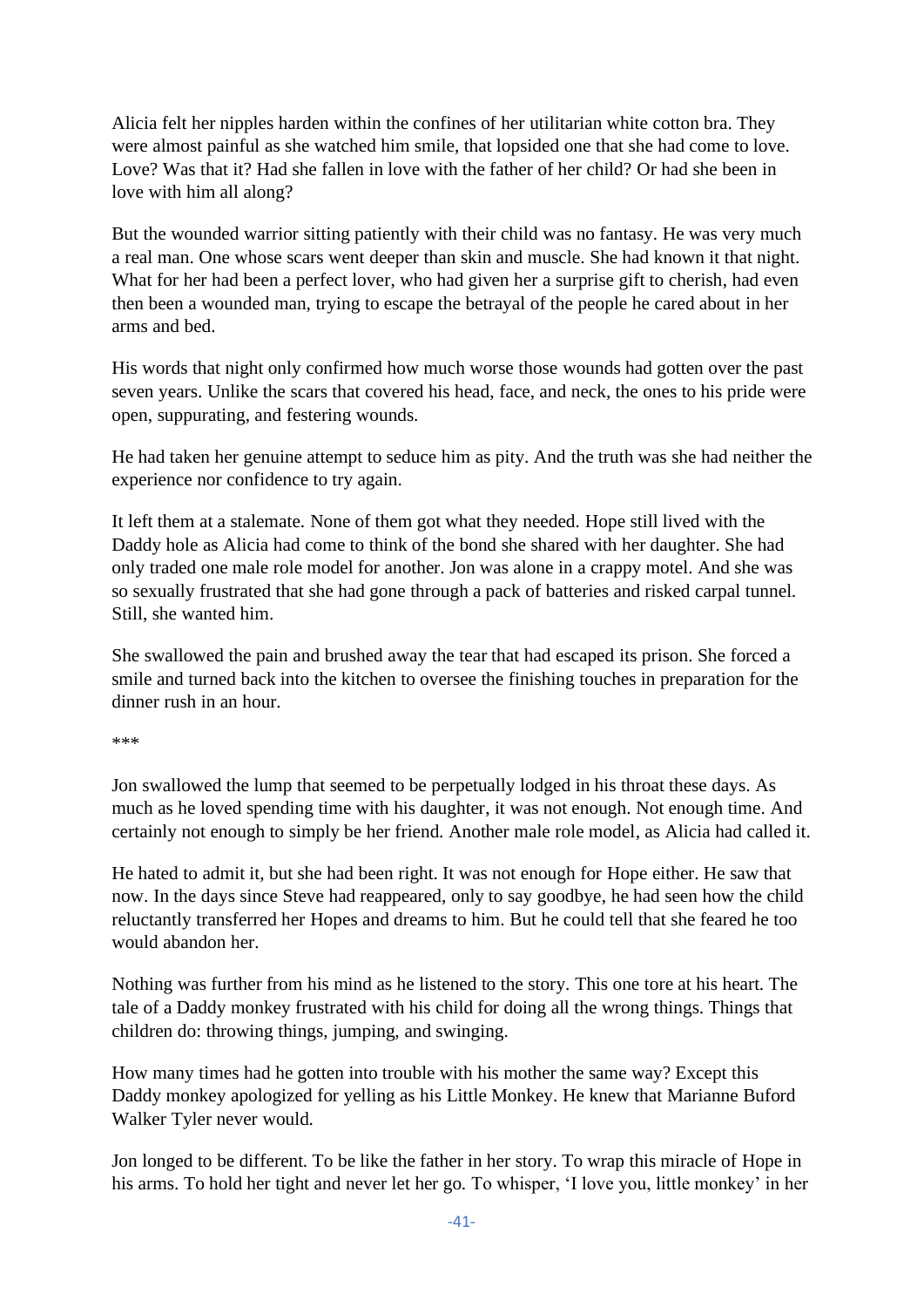ear. To hear more of those nightly prayers. To tuck her in at night and wake her in the morning. He wanted to be more than just Jon. He needed to be her father. Her real father in more ways than simply the blood running in her veins.

He had turned the situation over and over in his head for two weeks. There was not much else to do in that tiny motel room. Even his morning runs in the desert were consumed with the dilemma. Well, not entirely.

He snuck a glance at the woman half-hidden by the kitchen door. She consumed him in other ways. Even just sitting here next to his daughter, that brief glimpse was enough to get him half hard. For two weeks, his libido that he had thought almost dead had flared to life like a wildfire flamed by the wind from the embers of a cold campfire. His good right hand was in nearly as much pain as the mangled left one from overuse. And still, he was unsatisfied.

It was her touch that he craved. Her kisses. The feel of her lush body writhing against his as it had that night. The night that their child was conceived. And that night under the blanket of stars in the cool desert air haunted his dreams. He wanted her. Fuck, he needed her.

As many times as he ran the situation through his head, he still could not come up with a winning battle plan. Like that other time. Sometimes there was simply no way out. That was how he felt now.

He could not walk away from his child. Not now that he knew her. Knew how very much she needed him. How much he needed her. Wanted her.

But this male role model thing was not working. It was not what Hope needed. Or what he wanted.

They could not tell a six-year-old child that she was conceived during a 'no-strings-attached' one-night stand. No matter how perfect that night had been. Or the fact that even before he knew of his child's existence, the strings of love had woven about his heart, drawing him back to this place and her.

Alicia? She was right about something else too. He could not imagine being married to her in name only, a convenience. Not when he had ached for years for just one more of her touches. A single kiss. That night in the desert had fueled and flamed the love that had seen him through his darkest hours. Added new memories to the ones that he held so sacred.

No, the only thing that made sense, the only solution that was open to him, was to marry the woman he loved. So, why did that feel like he was walking into another ambush? He had been the lone survivor of the last one. But he was not sure he could bear this one.

Pity-fuck. Could he live his life knowing that the only reason she married him, that she stayed with him, that she shared his bed was their child?

Because he knew the truth, no matter what she said, she was just being nice. Compassionate and understanding as she had taught their daughter to be.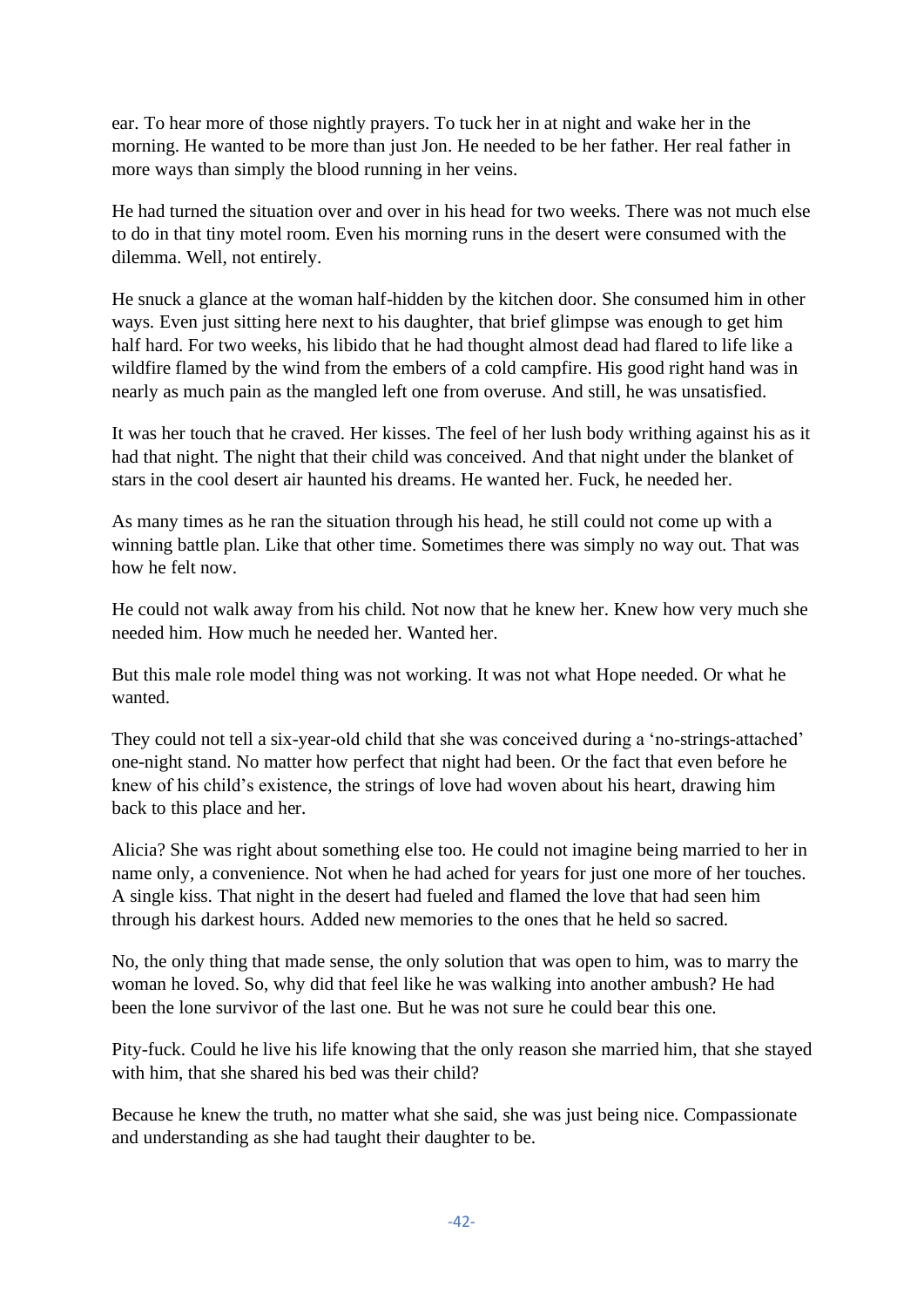And he was glad for that, in both of them. It was indeed a quality that was woefully lacking in this world. But it was no reason to share a man's bed. Well, not one that he wanted from her anyway.

The story was over. It had been over for a couple of minutes. Hope sat as quiet as he was, seemingly as lost in thought too. It was the first time he had not seen that smile on her beautiful face. "What wrong, sweetie?"

He would do anything to see that smile back. His heart ached, and the blood pounded in his head. Hope looked up at him with those same warm brown eyes of her mother, glazed over with unshed tears this time.

"Mama and I are invited to Miss Mandy's wedding." His daughter paused, "Commitment ceremony she said was the right name."

Jon frowned, uncertain who Mandy was or why she called it a commitment ceremony instead of marriage. "Why is that a problem, Hope?"

"I don't want to go. All the other kids will be there. Miss Mandy and her partners are celebrating love, she said. She says that is what is important. And Mama says that family is the people we choose. But everyone else will be there with their Mamas and their Papas, and I don't have one."

Jon watched those gargantuan tears spill from the corners of her eyes. For the first time, he gave in to the need to wrap his arm around his daughter. He drew her close as he sought words for the jumbled thoughts in his head - like a jigsaw puzzle with pieces missing.

He remembered what Alicia had said that night. That Hope had never even asked about her father until recently. That she had other friends from single-parent families. So something did not make sense. What had changed? Logic and his instincts told him it was something more than a homework assignment and a commitment ceremony that was troubling his daughter. But what? And how did he find out?

"All of them?" Jon tried to keep it simple.

The tears sped up as she shook her little head. The curly waves that were so like his own before the burn scars or high-and-tight cuts danced about her face. "I guess not."

His gut told him that he was onto something, "Then what does it matter if it is just you and your Mama?"

"Cause Amy will be bringing her new daddies. She has two of them. It's not fair. I don't even have one."

Her innocent words ate at his soul as she pulled from his embrace and rushed over to Alison. "Take me home, Ali," he could barely hear her whispered plea.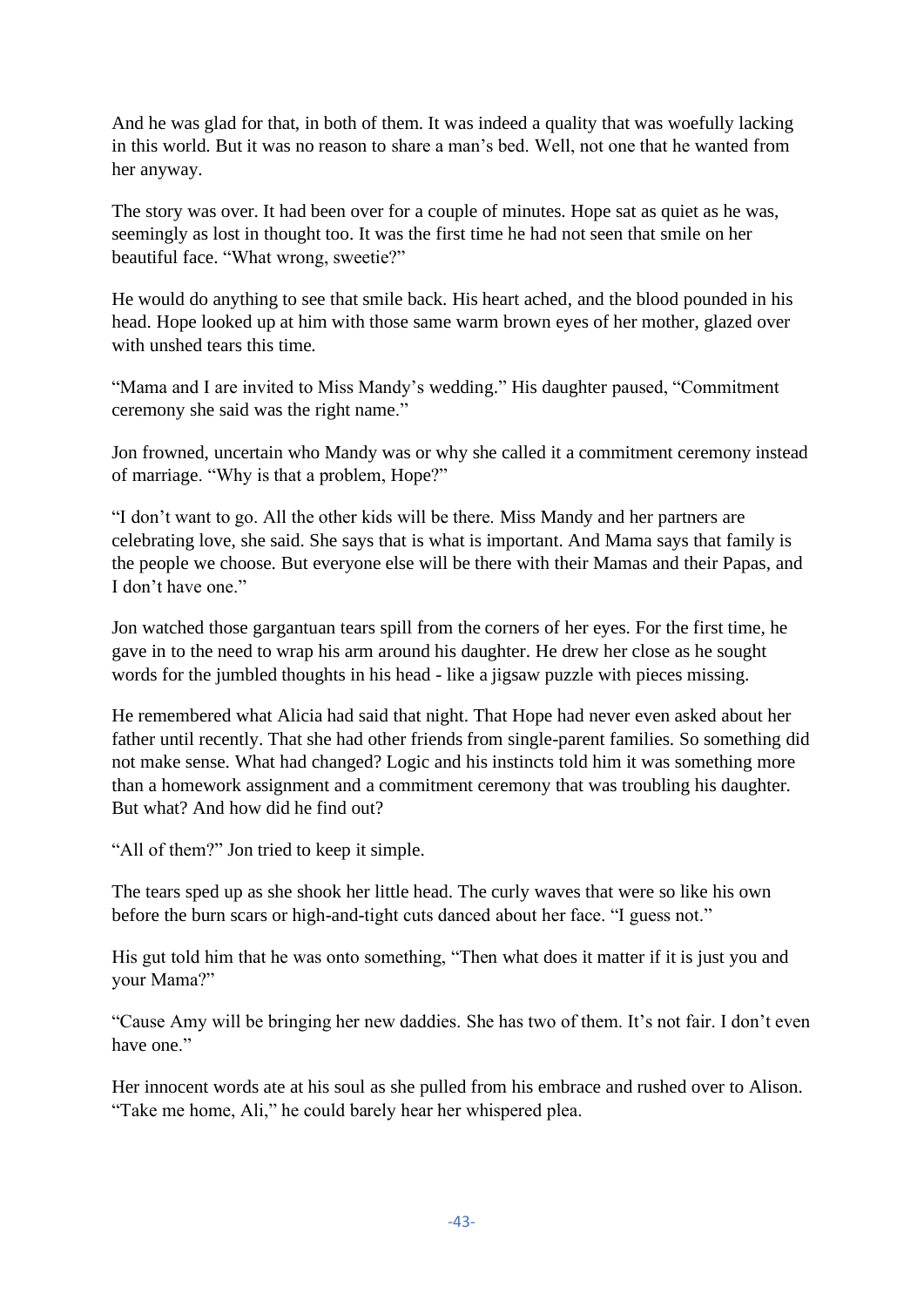The waitress finished pouring another cup of coffee for the only other customer this time of day, an elderly gentleman whose wife had died a few months back that sought what human contact he could find at the diner most days.

The woman smiled and nodded as she turned towards the kitchen, "Alicia, I'm taking Hope home now. I'll stay with her until DeShaun gets home from practice. I should be back before the worst of the supper rush."

Alicia came through the swinging door that separated the kitchen from the dining area. She frowned as she looked at their daughter, "What's wrong, baby? I thought you were reading to Jon."

Their daughter nodded but kept her head down, "I finished the story. I want to go home now."

A deep frown creased her forehead as Alicia stared over at him. He nodded as she turned her attention back to their little girl, "Okay, if you're sure. I'll be home in time for prayers, I promise."

"Alright, Mama," Hope whispered as she took Alison's hand and practically dragged the woman out the door.

Alicia checked the older man's cup, smiled at him, and said something that Jon was not paying close enough attention to hear. His thoughts were all over the place. Most of all, they had walked out that door with his daughter.

She had the coffee pot in her hand as she took a seat across the table from him, just as she had that night. "What happened? I thought things were going good with you two."

"Who the hell are Mandy and Amy? What the fuck is a commitment ceremony? And how exactly does a child have two fathers?"

\*\*\*

Alicia was not sure whether to laugh or be angry at Jon's outburst. She compromised on a light chuckle as she poured more coffee in his half-empty cup and tried to answer his questions.

"Mandy is Hope's teacher. She is having a commitment ceremony with her partners and has invited all the children and their families."

"As for Amy, she is Hope's best friend. She has been since nursery. Her mother, Kacey, was a widow. You know the score, another Marine KIA."

She sighed as she looked down at her trembling hands. "A couple of months ago, Kacey became involved with her husband's best friends. Seems they felt duty-bound to take care of them." She chuckled nervously, "Well, perhaps a bit more than duty was involved."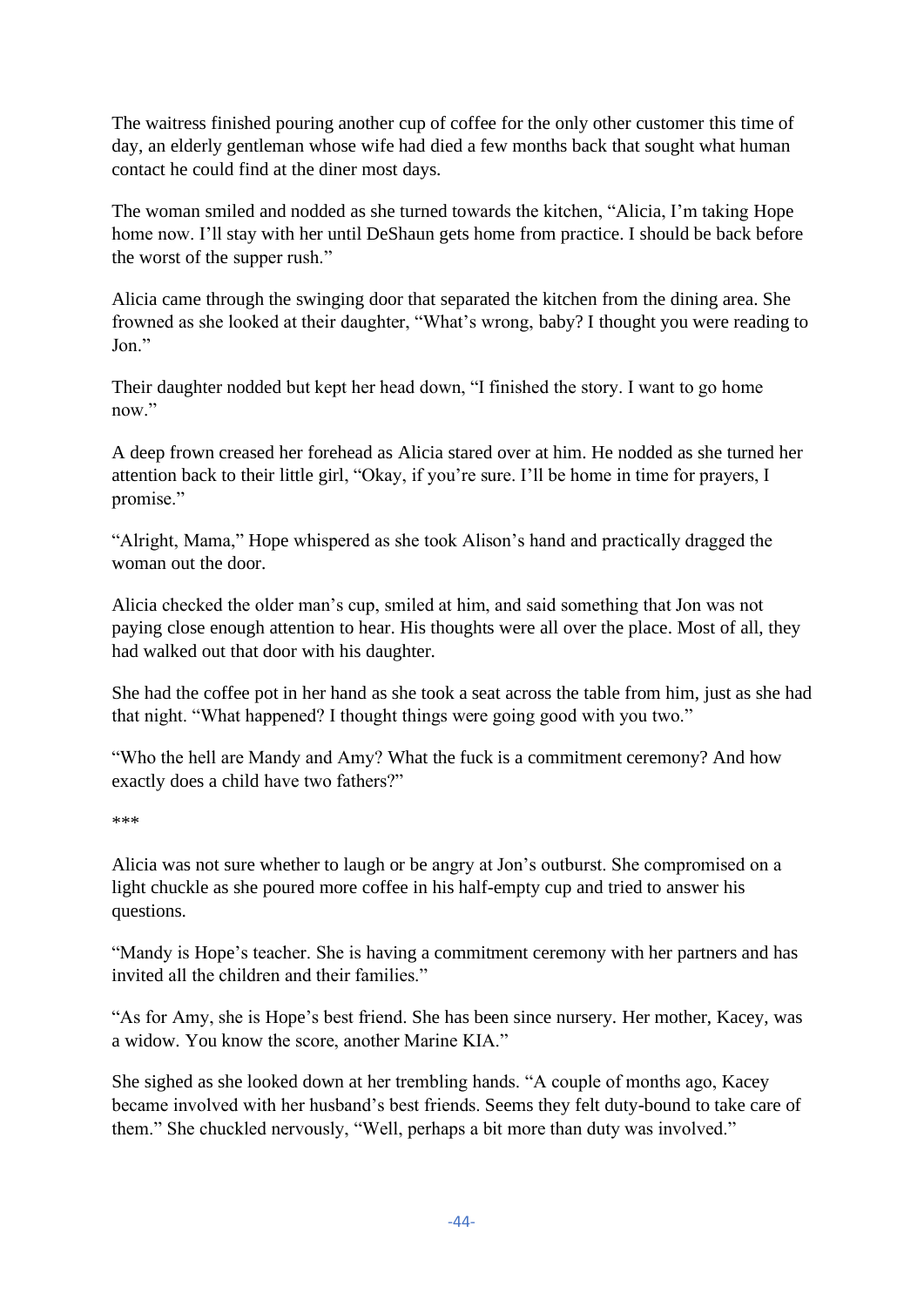"Why? Why do you ask? What did Hope say?" It was strange and painful. She had always been the one that Hope came to. Now, it seemed the secrets between her and her daughter were growing. And the biggest secret of all sat across the booth from her.

He sighed as he brought the cup to his lips. The silence stretched out between them as he drank. When he looked up, his words rocked her world. "Does your offer still stand? I guess the proposal would be more accurate?"

Alicia drew air into her oxygen-starved lungs. How much time over the past couple of weeks had she spent thinking of new ways to convince him that marriage was their best option? Whatever had happened with Hope seemed to have done the trick. "What happened, Jon? What did Hope say? What changed your mind?"

He stared at the cup, avoiding her gaze. His good hand toyed with the handle while he kept the damaged one hidden in a pocket on the front of another of those hoodies he favored. "You were right. Hope does need more than another male role model in her life."

He lifted his head slowly, met her stare. "It's more than that family tree homework or her teacher's wedding or whatever the fuck. Sorry, I know I shouldn't cuss. But my daughter just told me that her best friend has two new daddies. And that it isn't fair when she doesn't have one. My head's sort of screwed right now."

Alicia let out the breath that she had not been aware she was holding. "So, that's it. Hope does not get worked up very easily. She never has. Alison told me she was the easiest baby she had ever seen. I've been wondering what happened. Why, so suddenly, she was curious about her father."

"Now, I understand. Hope is probably missing Amy too. They used to spend loads of time together after school. Kacey works for the District Attorney. She has a pretty restrictive nineto-five job and still brings work home once Amy is in bed. So, it was just natural for the girls to come here. Between Alison, me, and DeShaun, we had it covered."

"But Chris, one of Kacey's new partners, enjoys picking her up after school now. He likes spending time with his new little girl. He's invited Hope a few times, but maybe seeing Amy with her new daddy just made things harder for her? Damn, why didn't I see what was going on? I feel stupid. A good mother would have figured it out and known how to help her child."

His hand covered hers on the table, "Don't you dare say that again. You're a great Mom. You've raised a helluva kid all by yourself. No thanks to me."

His eyes, those blue lakes that she could never, would never, get out of her mind or soul, held her gaze. "And you did know what to do. I was just a jerk for not seeing it. So, does the proposal still stand? Will you marry me?"

Alicia knew she had no other choice. For Hope's sake, she would say yes. But her heart ached. This was so much less than what she wanted, had dreamed of, all her life. She nodded her head, "Yes, the offer still stands."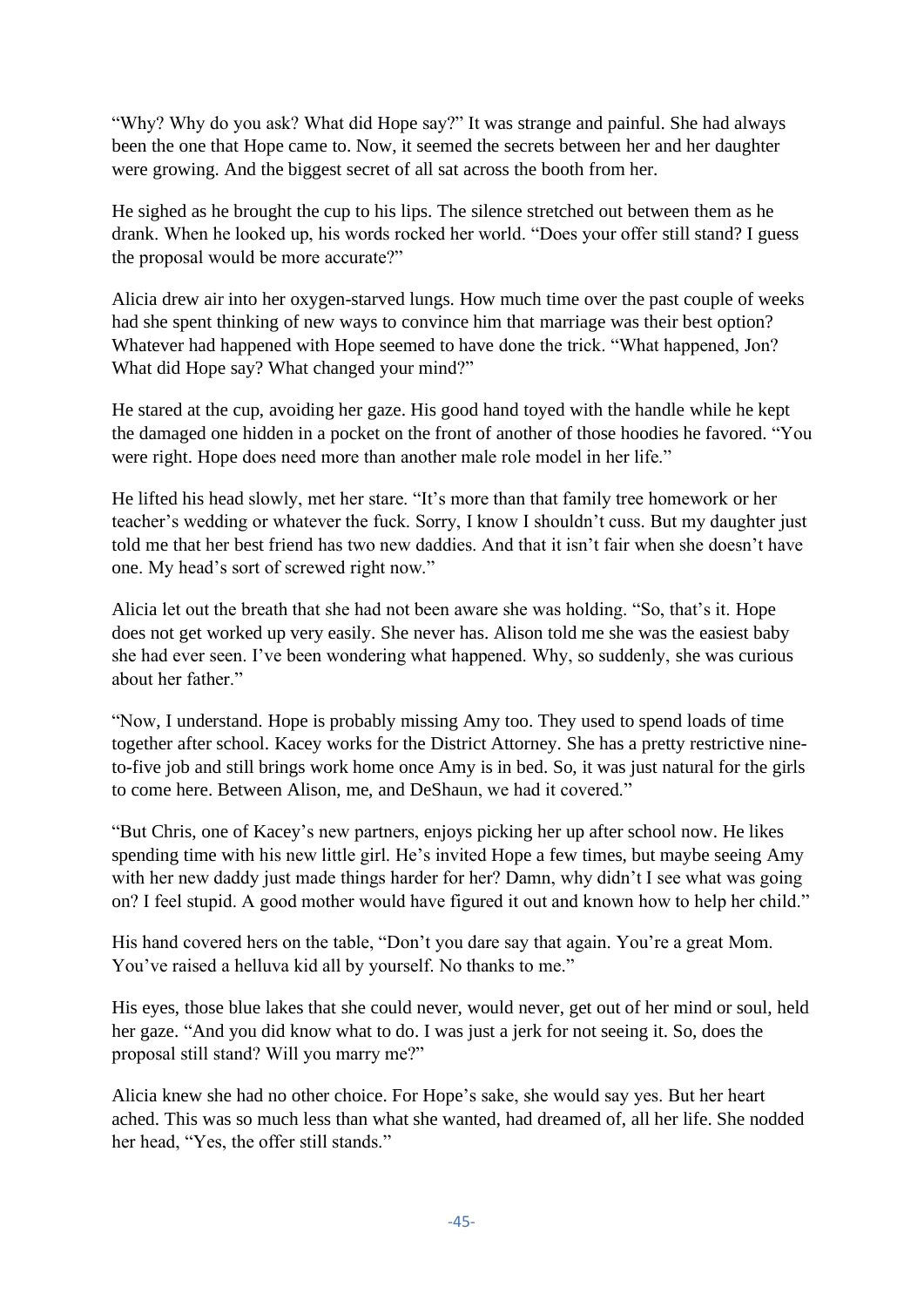She was unsure where she found the courage, but she wrapped her fingers through his as she spoke. "But let me be clear, all of the offer. This will be a real marriage. Do you understand that, Jon?"

\*\*\*

Jon looked down at their hands, entwined on the table. Looking at those hands now, you would never know. But if it were his other hand? How could Alicia, any woman, actually want him as a lover?

Sure, the essential bits for making love had been untouched, at least by those flames. The scars covered his head, neck, and about half of the left side of his chest and back. Thirtypercent of his body, the doctors had said. But that was more than enough. The burns and scars had endangered his airway and constricted his movements.

That did not even consider the psychological damage of looking like a walking nightmare, a character from some horror movie. And that was what was fucking his head in, right now. How could he be any kind of husband and father when he preferred hiding out on the side of a mountain? Even when he was forced to be around people, he always wore hoodies, even in the middle of summer. He hid in plain sight.

Why couldn't she see that? Take what he could offer, stability and money, and let the other just be. But was that he wanted? To be her husband and deny himself her soothing touch, those sweet kisses, the sanctuary of her body? He was so confused. He had not felt this way since waking from the induced coma. Disoriented. Uncertain.

But he wasn't, not really. This was the best option for Hope. The only one they really had. "I understand"

She smiled - Alicia actually fucking smiled. "Good, then you can escort Hope and me to Mandy's commitment ceremony this Sunday."

Panic flared at her words. "What? No! No, I can't," he stammered.

"Yes, yes, you will, Jon. Because it is what our little girl needs."

He shook his head, "No, no, it isn't. Do you want her bullied at school? Your daddy is Freddy."

Alicia stood up, hands on her hips, as she pointed at the door. "If that's how you feel, if you're only interested in being her daddy when it is convenient or easy for you, then there's the door. We made it this far without you. I'll find some way to handle this one too."

She turned and walked away, back into the kitchen. Leaving Jon alone with his thoughts and her words.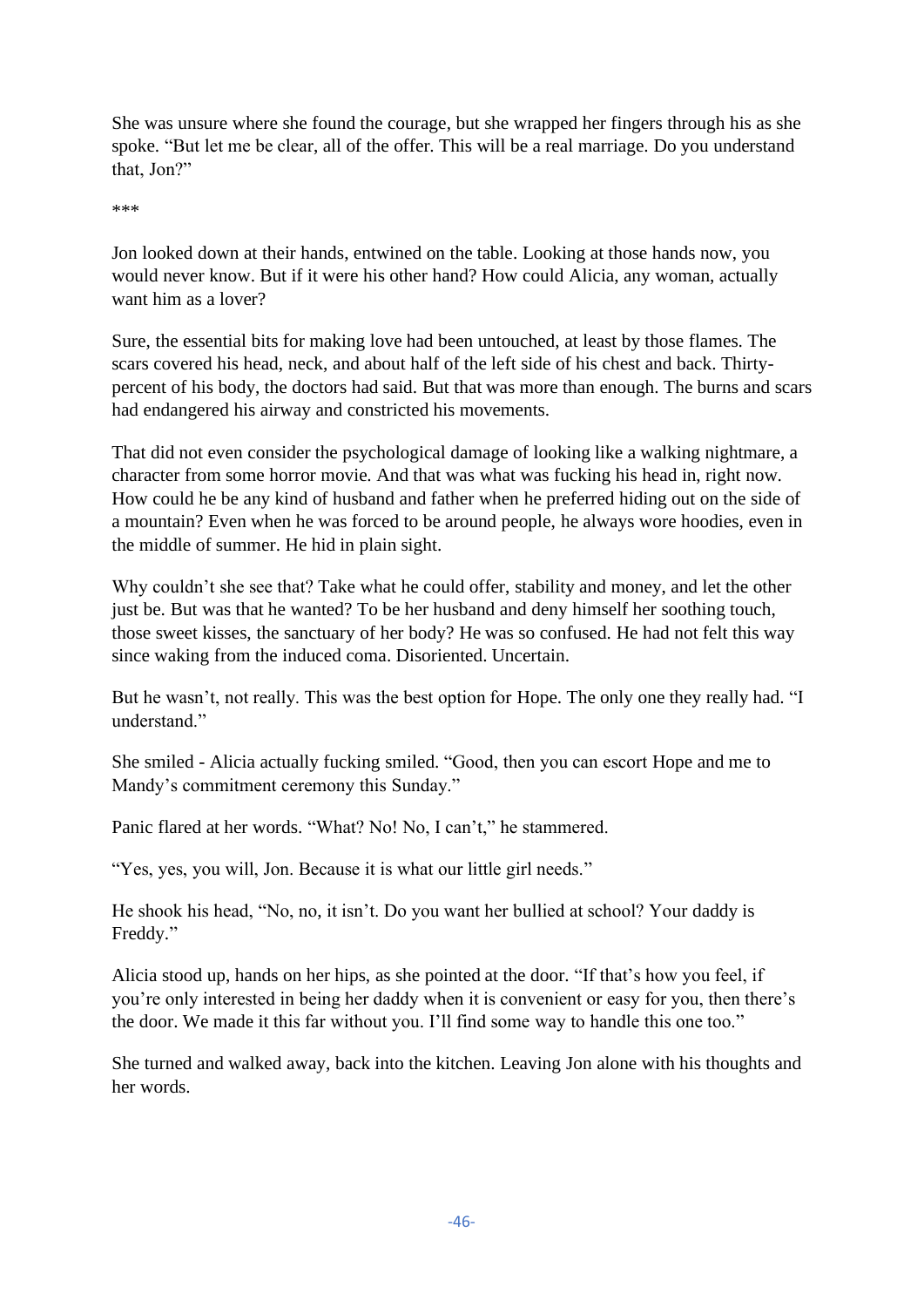## **Chapter Six**

Alicia was confused. She had spent the whole night and most of the day in her thoughts, mulling over their conversation. And she was no closer to coming up with a solution to their situation. The bottom line was that as much as Hope wanted and needed her father in her life, Jon's pain and insecurities could ruin it all.

She wanted, needed, to help for Hope's sake as much as his. And her own. But she had no idea how to reach him, to get through to him. But she might know who could.

"Alison, since the lunch crowd is over, would it be okay if I took a break? Today, I'd like to pick Hope up from school myself."

"Of course, suga'. But what do I tell your secret admirer when he arrives?" her friend teased.

"Tell him that I'm picking our…" Alicia caught herself. She had not yet confided the secret in her best friend and savior. But right now, she did not have the time to explain the messy details. "That I'm picking Hope up from school."

Her friend nodded with a frown creasing her brows. "Sure. No problem."

"We'll talk later, I promise." She felt guilty for not confiding in the woman earlier, but she did not dare risk Hope overhearing at home, and the diner was not an appropriate place for such a conversation either. She promised herself she would make the time for the truth, though.

Alicia rushed to the school; she barely made it as the bell tolled. She looked around the waiting throng of parents. He was easy to spot. Not only was he one of the few dads in the queue, but his wheelchair stood out in the crowd. She pushed her way through, excusing herself with nods and smiles to the people she knew.

"Chris, can we talk?" She got right to the matter.

The man with the greying hair around the temples and deep lines in his forehead and around his mouth looked up at her. "I was taking Amy to the park today. Do you and Hope have time to join us?"

She nodded as she caught sight of their girls holding hands as they came out the door. "I'll make time. I need your advice about something."

"Sure, you know that Noah and I will do anything we can for you and Hope. We owe you so much for being there for our girls when we couldn't be." He frowned, drawing those lines down at the corners of his mouth. "Well, when I had my head so far up my ass that I wouldn't, might be more accurate."

It was her opening, "That is what I need to talk to you about."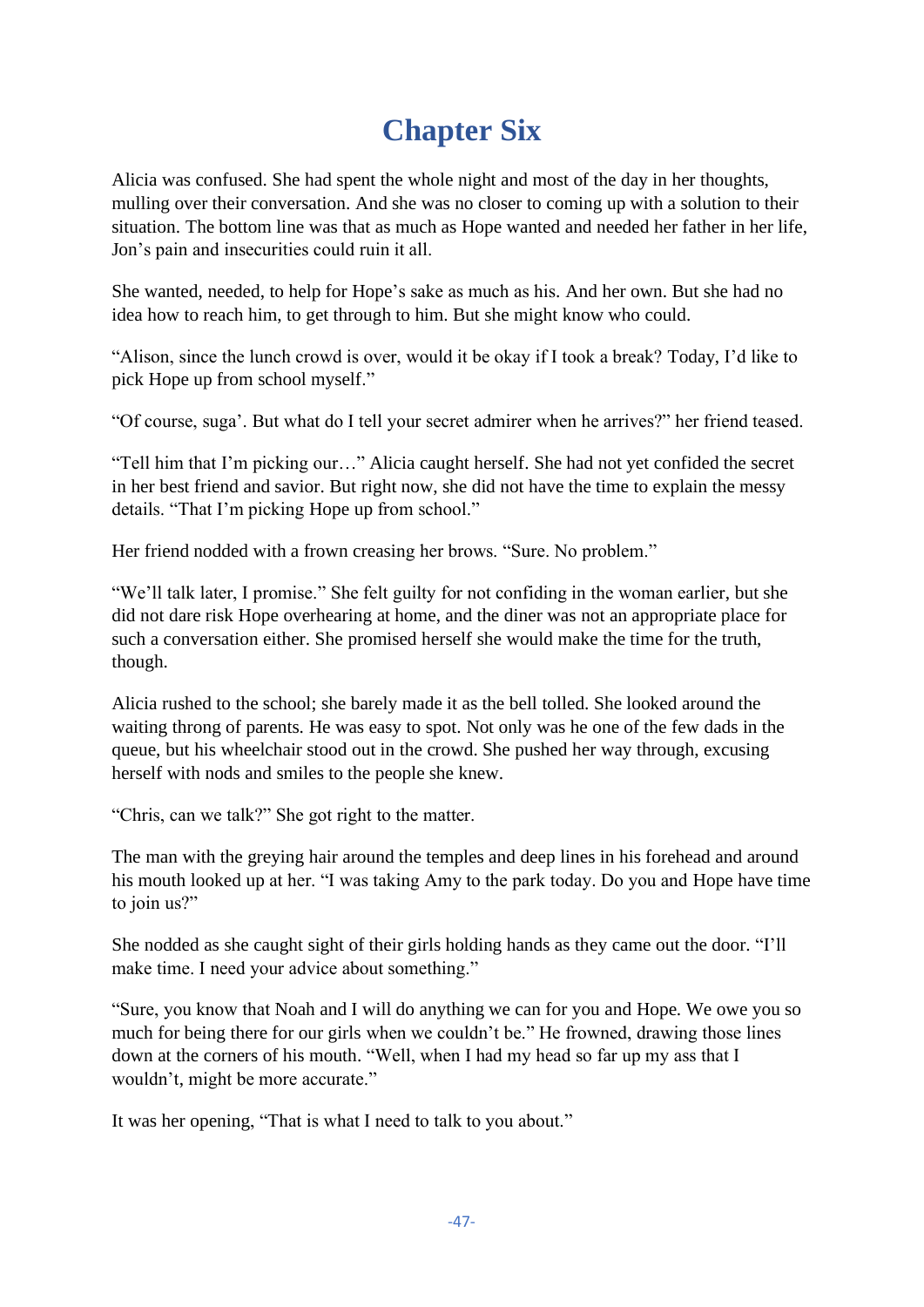He nodded as their daughter's joined them. "Let's get these girls an ice cream before we go to the park," the man's face was completely different in the presence of the little girl that Alicia supposed was his step-daughter, if such labels mattered. Looking up at her, "We'll talk while they play."

The girls danced ahead merrily as Alicia considered how to begin her tale to this man that she barely knew. But he was the one person that might understand what was going on in Jon's mind, that might be able to offer her some insight and Hope. She had to take that chance.

\*\*\*

Jon was nervous. Worried might be a better word. He had been here for over an hour. Not only was there no sign of Hope yet, but Alicia was not around either. Had she given up on him? Did she truly mean what she said yesterday?

If so, where did that leave him? He was not on Hope's birth certificate. He had only Alicia's word. Would that be enough to take her to court? Hell, what was he thinking? Would he even do such a thing? It would bring Hope right into the middle of the very mess they had wanted to avoid.

But he could not walk away. Hope needed a father. And the truth was he needed them. Both of them.

"Hey, suga, care for more coffee?" Alison smiled.

"Sure," at least nursing another cup would give him an excuse for staying a bit longer. Though, it would soon be the dinner rush. He was usually long gone by then. Too many people, too many curious stares. Of course, Alicia had usually sent Hope home by then also. Where could they be?

"Alicia should be back soon. She picked up Hope at school today. Said there was someone she needed to talk to," Alison seemed to read his mind.

He frowned at her words. They raised as many questions as they answered. And he certainly was in no position to grill this woman for answers. "Thanks. I was just worried…"

He could not explain more. While this woman and Alicia were close, he was not sure if she knew. Knew that he was Hope's father. "Thanks."

The woman took the seat across from him, just as Alicia had the day before. He Hoped this conversation went better. "You know, since Damien went away to college, and now Steve has found a job and place to live, that little girl could use a good man in her life."

Her eyes searched his scarred face as if she could see into his soul, which was even more damaged. Would she find him as lacking as Alicia had? Where did that leave him?

"I mean, she has my other son, DeShaun, but even he will be going away to college next year. He is even talking about spending the summer riding his bike across America." The woman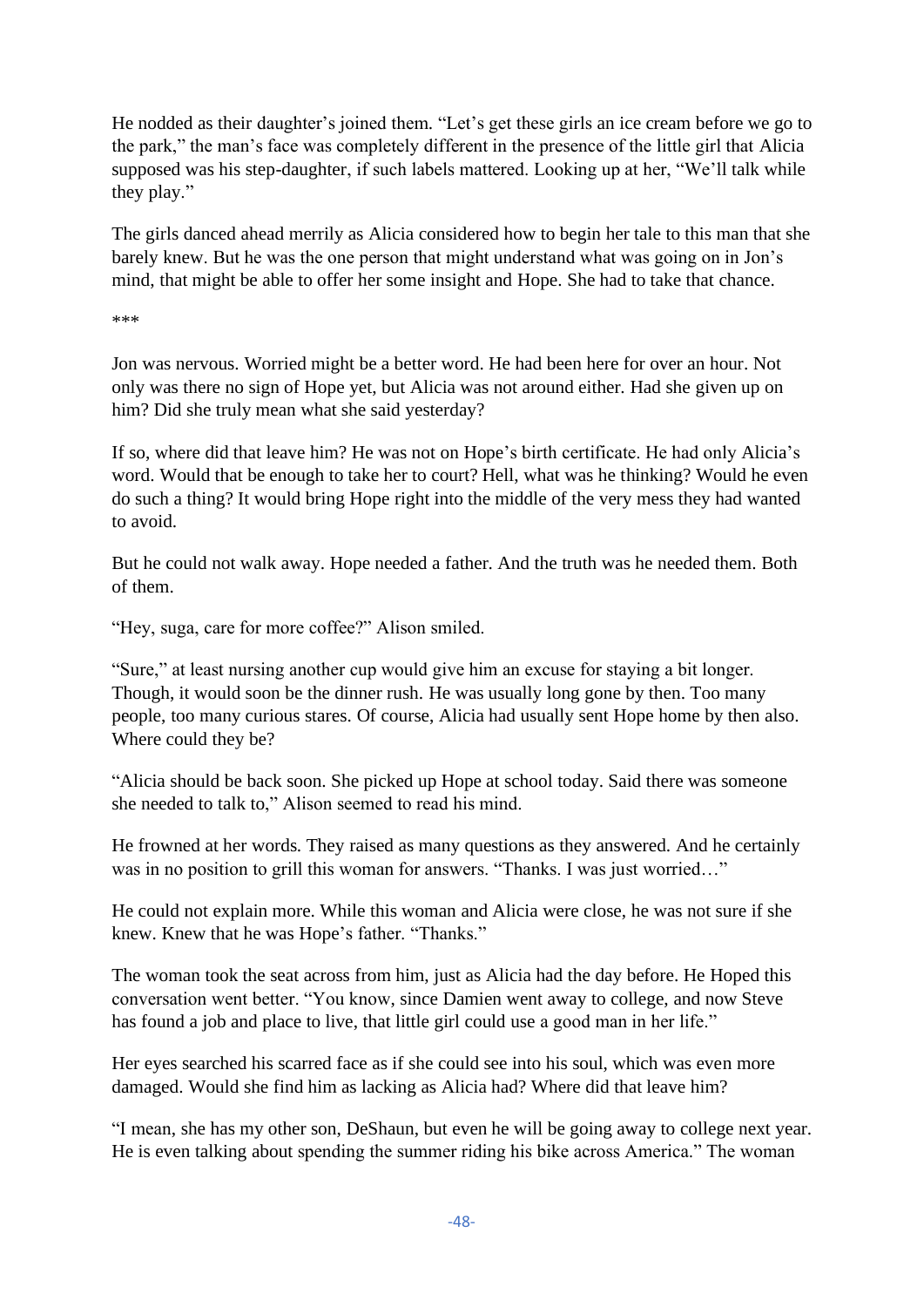shook her head, "I guess I'm just trying to say they need someone. Someone who is going to be there for them." Her eyes met his, "Long term."

If the woman only knew how long term he wanted things to be. But the time for that might have passed, and another dream might have died.

"Jon," her sing-song voice, laced with such excitement, filled his heart with light. For the moment, he cast those doubts aside as Hope raced across the diner and wrapped her little arms about his neck. His daughter buried her face in his hoodie. And for the moment, the whole world was right.

Until he looked up at her mother's dark scowl. "Sorry, Alison, I know we're running late. The dinner rush will be starting soon, and I'm afraid neither of us has time to run Hope home."

"That's okay, Mama. I can stay right here with Jon. I won't get in your way. I promise," their daughter pleaded.

"Maybe DeShaun could pick her up?" Alicia ignored her pleas.

Alison shook her head, "He has a late practice today. Big game is Friday."

Alicia sighed; it was laden with her frustrations. Worse yet, she had neither spoken to him nor even looked his way.

"It's fine. Hope is right. She can stay here with me," the words were out of his mouth before he had considered the fact that meant he would be forced to endure hours of those stares he did everything he could to avoid.

"I guess there is no other choice. I'm sorry for the inconvenience, Jon."

It was on his lips to say that his daughter could never be inconvenient, but instead, he just shrugged her words off and turned his attention to their child. "So, what have you been up to today, little lady?"

"Mama and I went with Amy and her daddy Chris to the park after school. We even had ice cream. I got chocolate. Do you like chocolate?" Hope beamed as the women turned towards the kitchen, preparing for the rush that would start shortly.

Jon smiled at his daughter, "Who doesn't like chocolate?"

"Amy. She prefers strawberry. But I like her anyway."

Jon chuckled at the simplicity of the little girl's words. She was pulling a book from her bag as the door opened, and a dark-haired little girl about the same age raced towards them. "Here, Hope. You forgot your sweater."

A wheelchair glided through the doors with a man, perhaps in his late thirties. The man looked towards Alicia, "We thought she might need it. The nights can get pretty chilly."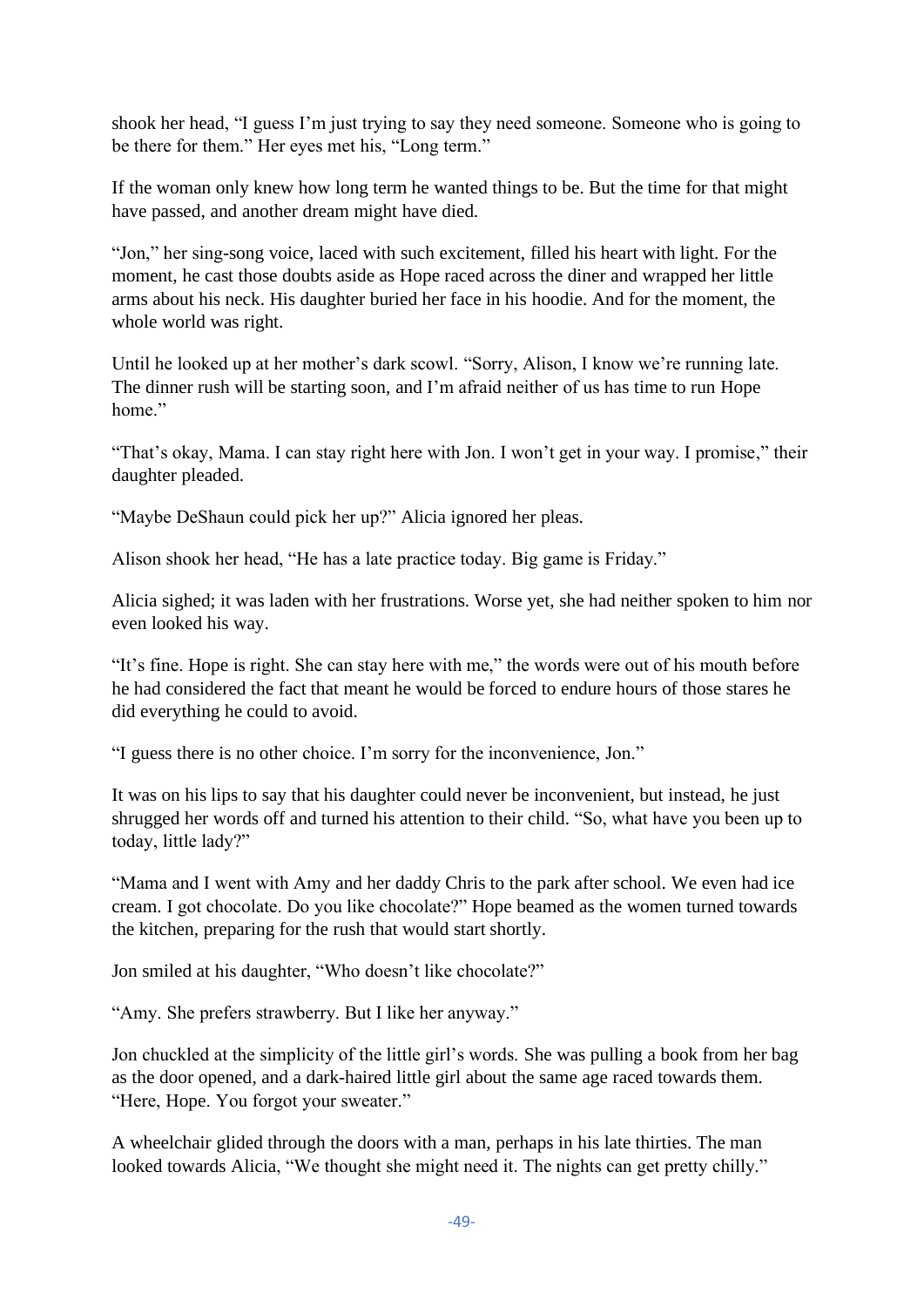Alicia smiled at him, "Thanks, Chris. I completely forgot that she had been wearing one today."

"It's cool. We kinda got distracted with our conversation," the man smiled at her with a familiarity that caused jealousy to boil in Jon's veins. Who was this man? And what had he been talking to Alicia about?

"It's not a problem. I thought I might treat Amy to dinner out anyway. Kacey is working late, and Noah is out on maneuvers this week. So, it is just us. And I hate cooking for just two. Besides, the diner beats fast food or pizza. At least for me."

"Great. It's on the house," Alicia smiled at the stranger. And that green monster bared its teeth, though Jon held it back. Barely.

"No way," the man argued as he wheeled his chair closer to the table where Jon sat across from the two little girls who were engrossed in their own conversation.

The man held out his hand, "Chris, Chris Bennett. And that's my daughter, Amy. She and Hope have been friends since nursery. You have to be Jon. Alicia was telling me about you."

Jon's mind raced with a myriad of confusing thoughts. What had Alicia told this man about him? And why was it obvious who he was? Because Hope was sitting with him? Or because of the scars? And why would she mention him at all?

"Have a seat," Jon replied, hoping his voice did not sound as gruff as he thought.

The man laughed and waved his hand at the wheelchair. "I bring my own these days. It is one good thing; I never have to worry about finding a place to sit."

The other little girl looked up and laughed, "Daddy, you're so funny." Then she bent her head back over the book that the girls were examining so closely.

Jon was at a loss as to what to say to the man. But Chris did not seem to share the problem, "I was paralyzed in the same firefight that Amy's dad was killed in."

He opened his mouth to say 'sorry' then thought of all the times that he had resented those words when others said them to him. Instead, he just nodded.

"I spent the next eighteen months at the VA rehab center wallowing in self-pity and anger while our friend Noah finished out our tour of duty."

As the man stared at the little girls, his features lost their jovial façade. "I completely forgot the promise we had made to Thomas. Until Noah dragged my sorry ass back to the real world."

"Daddy, you have to put more money in the swear jar." Amy looked up for a moment from the coloring page that the girls had found in the bag and moved on to when they tired of the book.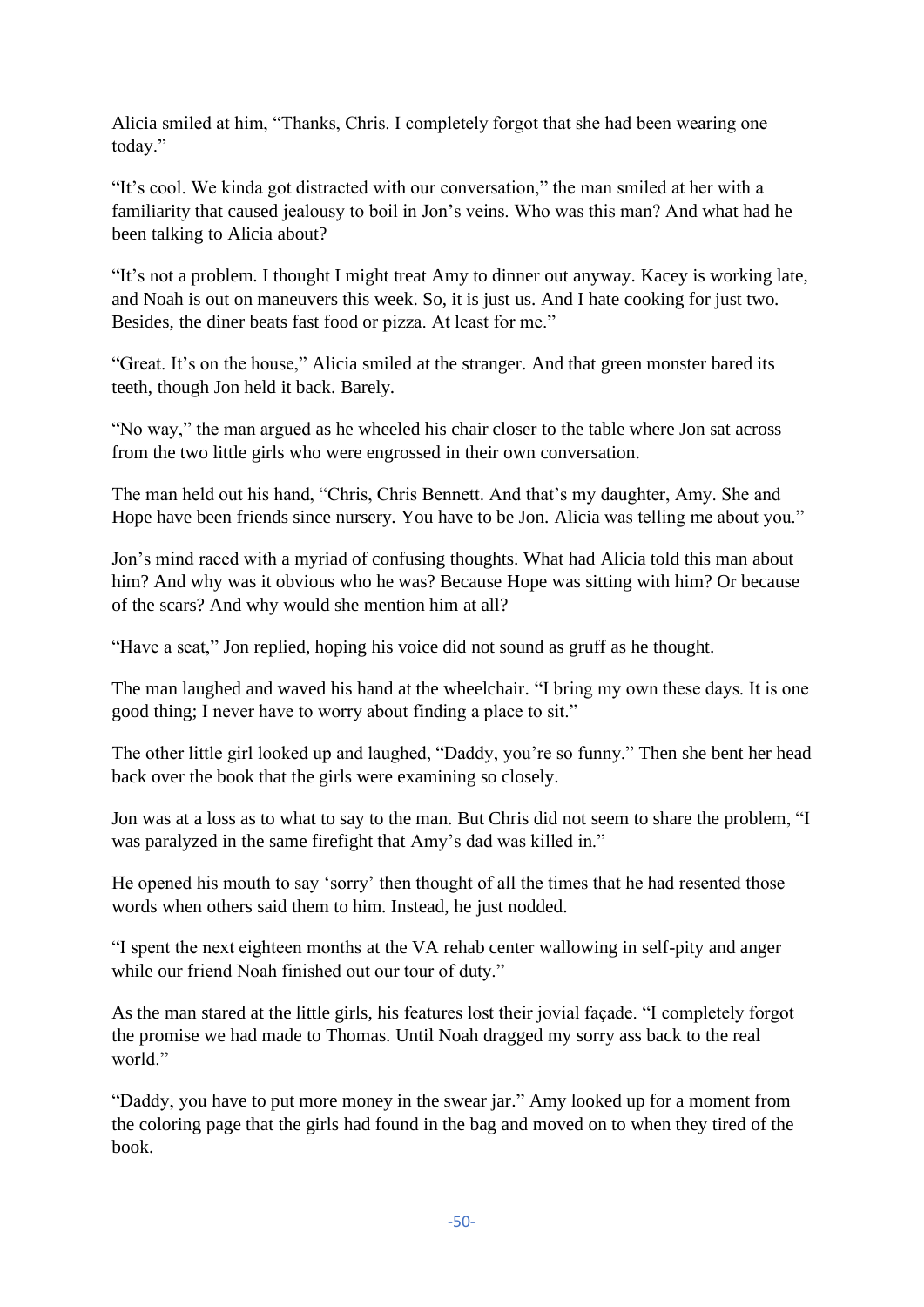"I won't tell Mommy about the ice cream if you don't about that word," the man conspired with a smile.

"Deal," the child held out her hand.

They all laughed, and the girls turned back to their coloring. As the man watched them, his look was not the joking one it had been earlier. "That little girl, Kacey, they were just what I needed to bring me back from the world of the living dead."

He met Jon's gaze, "But I almost missed it. I almost lost them both. And it would have been my fault. My pity party almost cost them their lives."

Jon heard the pain in those words. He felt it to his soul. Alison brought them food. A wide variety of dishes and they all began to divide it up as the girls laughed and talked. The men, too, shared secrets.

\*\*\*

Alicia was incredibly nervous. This was not how she planned it. Sure, she had sought out Chris's guidance. His help in understanding the pain, fear, and self-doubt that seemed to eat at Jon. But she had not expected the man to show up here. To spend over two hours talking and laughing with Jon like they were old friends. What was he saying to him? How much did Chris share with him about her concerns?

She had tried to catch snippets of their conversation every time her duties brought her close to their table. She had used the coffee pot on more than one occasion to seek the men out. She had checked in on Hope every time that things slowed down. The trouble was, for a Wednesday night, the diner was bustling.

It was almost eight before the crowd began to thin out. Amy had fallen asleep in Chris's lap, and Hope was leaning against Jon, her own eyelids drifting downward, too. It would be another half an hour before she could spare Alison to take her daughter home.

Chris smiled at her as she approached with that coffee pot. "No more for me, thanks. I need to get this little girl home and into bed. Kacey is going to have my head already for keeping her out this late on a school night."

He turned to Jon, "Think about what I said." He maneuvered the chair towards the door, "And I'll see you both on Sunday."

Alicia watched him negotiate the door. Sometimes she would hold it open for customers, especially the elderly, but she knew how much Chris valued doing things for himself. So she held back. As he disappeared through it, she turned back to Jon. She wanted so desperately to ask what Chris had meant for him to think about.

But before the words were out of her mouth, Hope's head practically fell into her father's lap. "I'll have Alison take her home."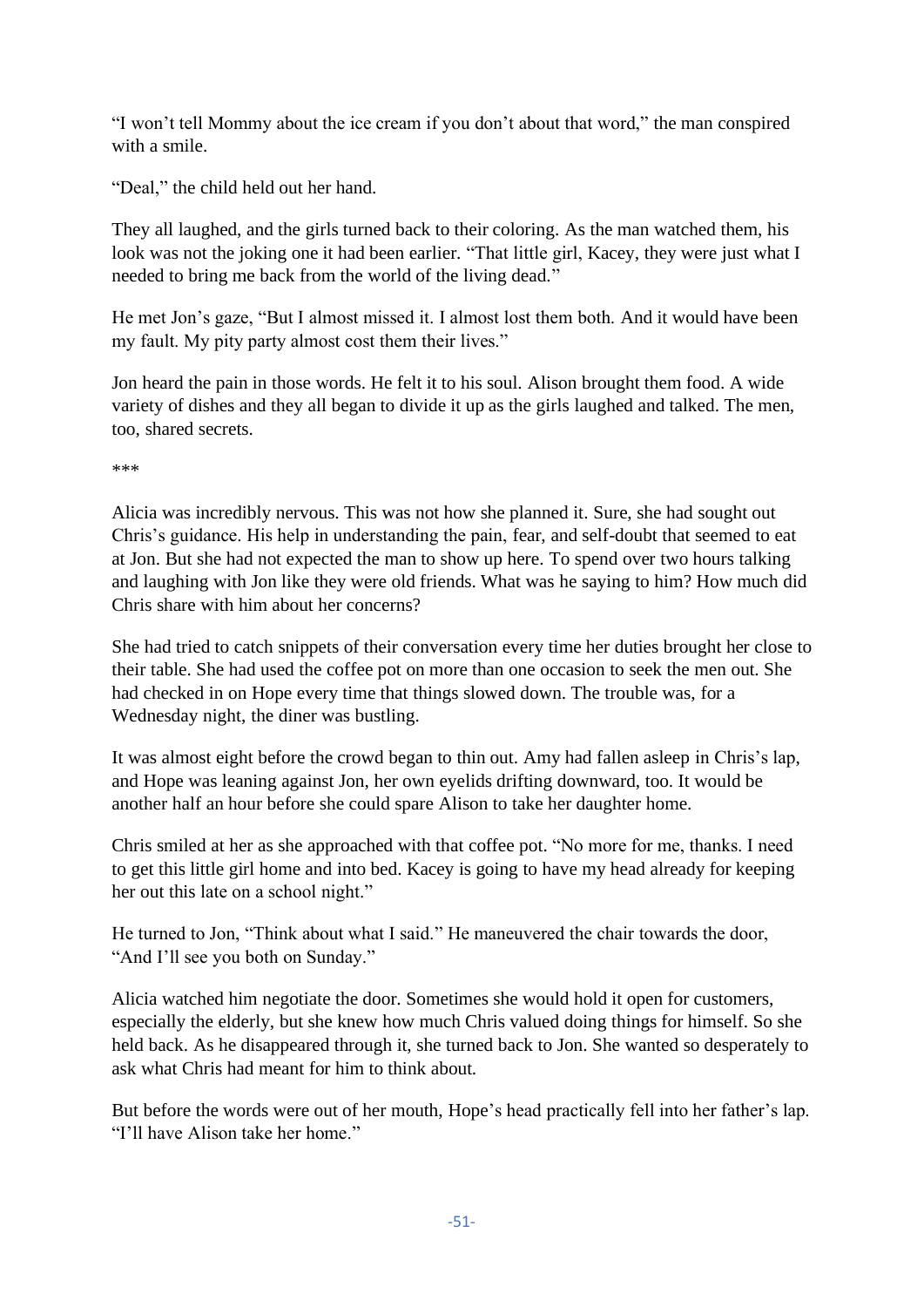He shook his head, "It's okay. I don't have anywhere to be. We can wait here, and I'll see you both home when you're done."

Alicia pondered his suggestion. While she desperately wanted more time with him, she would take as much as she could get, Hope really should be home and in her bed where she could sleep more comfortably.

She considered the dilemma as she finally reached into the pocket on her apron. She pulled out her house keys and passed them to him. "Take her home and put her to bed. Alison and I might be a bit later tonight. This place is a mess."

Jon looked as if he would argue. While the burn scars restricted his facial movements, making it harder sometimes to read these things, Alicia felt like she was beginning to recognize quite a few of them. "Please," she added. "It would be a big help."

He gave her that lopsided grin, the mostly unmarked right side of his mouth turned up in the familiar way that it had that night, even if the deeply scarred left side twisted like that twofaced character from the movies. "Alright. Anything I should know? Do I need to bathe her? Where are her pajamas?"

She shook her head, "I think we passed all that an hour or so ago. If she wakes up, she can show you where her nightgowns are. And remind her to brush her teeth. But something tells me she is out for the count."

"So, take her shoes and socks off and tuck her under the covers. It'll probably be a couple of hours before I can get home. If you need to leave, let Alison's son DeShaun know. He'll keep an ear out for her."

He shook his head as he looked down at their little girl, "As I said, I got nowhere to be. At least nowhere that matters. I'll see you when you get home."

For some reason, those words rang in Alicia's mind for the rest of the night as she and Alison cleaned the diner and prepped for the breakfast rush the following day. How right they had seemed - to know that Jon would be waiting when she got home seemed so incredibly right.

\*\*\*

Jon brushed a stray strand of curly light brown hair off his daughter's face. Alicia had been right, of course. Hope had barely stirred as he awkwardly pulled back the blankets with his good hand while somehow managing to keep hold of his precious cargo with his damaged left one. She had not even roused when he slipped off her shoes or socks.

He hated to admit it, but some part of him wished that she had. He remembered that first night, the joy of listening to her read a bedtime story. He craved more of those memories. A lifetime of them. But if he was going to make those with his child and her mother, then Chris had given him lots to consider tonight.

For the past five years, since he awoke in that hospital bed in excruciating pain, he had drifted through life. Time would be more accurate. He had not lived, just existed. More than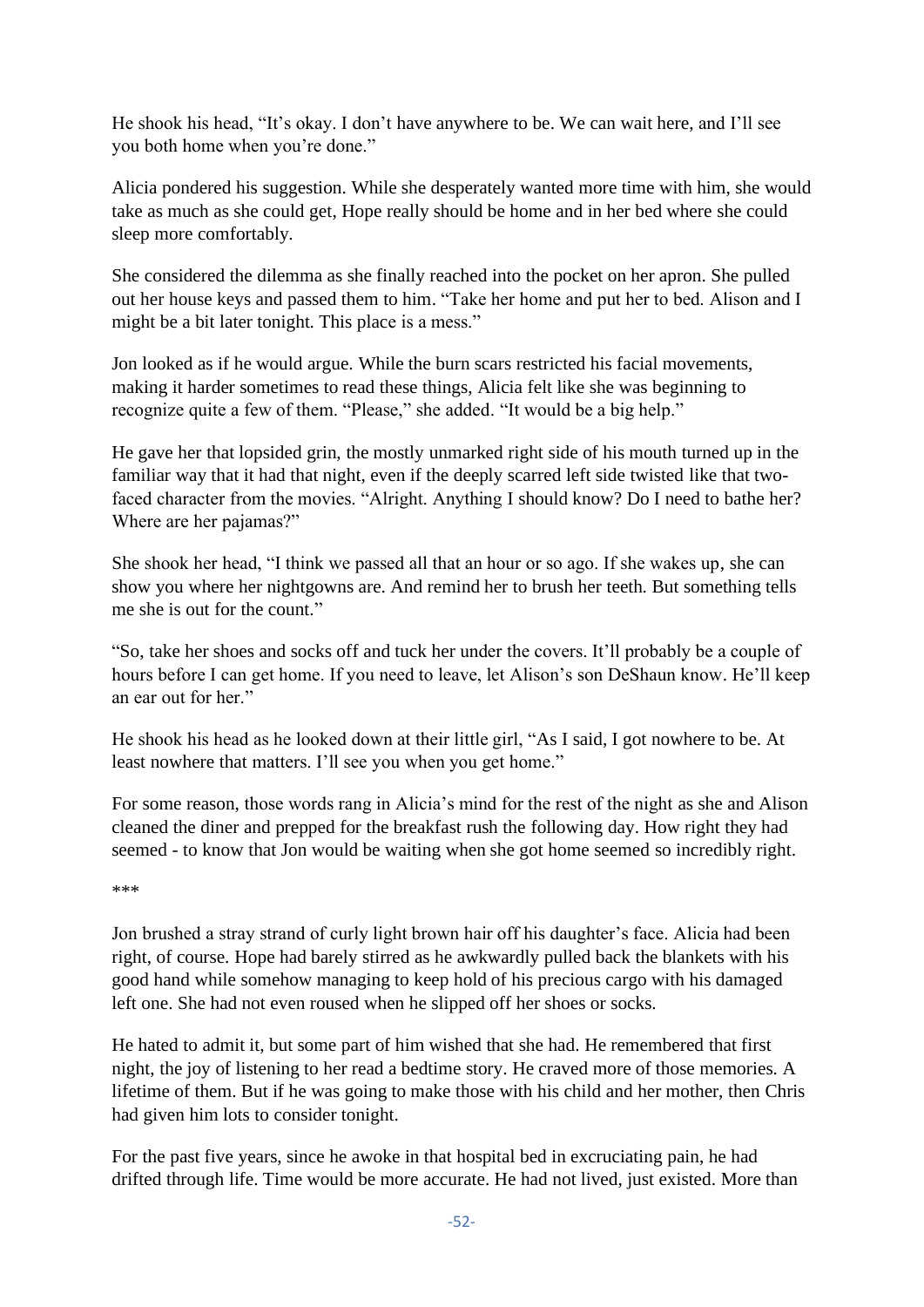once, he had considered the alternative as well. When the pain or the memories became too much, once he had even counted out the pills. But something had stopped him at two. Was that something Fate? God? Whatever the fuck had decided that he should live while other good men died.

He took in each nuance of his little girl in repose. Was this the purpose? Did, as Chris said, she need him? Was she the reason that he had lived? Not that they had been free to talk with both their daughters listening in. But the man had undoubtedly hinted at it. His new friend had certainly given him lots to think about tonight.

Jon was glad that they would have time alone tomorrow to speak more frankly. They had planned to meet for coffee, then pick the girls up from school and take them to the park again. Would Alicia be okay with that? Had he been a bit presumptive? Jon did not know where he stood with any of this. But he sure as hell knew where he wanted to.

He bent over and placed a kiss on his daughter's forehead. His daughter? Just the words made his heart soar and gave his mind the Hope after which she was named. He most definitely knew what he wanted. And it was not just to be a father to his child.

He stood, and with a final glance at the little girl, he turned off the lights and slipped down the hallway. He paused at the door next to it. He wanted to slip inside. To strip off his clothes and fall into her bed. But it was too soon. He was not ready for that any more than Alicia or Hope were. But the memories of that one night when their daughter was conceived beckoned to him.

Would it be as good? Probably not. He swallowed back the bile at the thought of being naked with another human being, a woman, especially her. Even if the essential bits were unmarred from the blast, the scars that covered his head extended down much of his back and almost halfway down his chest as well.

But by far, his biggest worry was his damaged left hand and arm. The doctors continued to debate whether or not it would be better to amputate it. They believed that he would have more functionality from a prosthesis than the damaged limb, missing a finger and thumb. But he was just not ready to make such a final decision.

Walking into the dimly lit living room, Jon was not sure what to do. He felt like he was invading her privacy, being here alone. It made him uncomfortable. In the end, he sat down on the sofa and pulled out his phone. He smiled at the message from her, had everything gone okay, she would be home as soon as she could. He responded, reassuring her that all was well. He checked the news on his feed.

Jon leaned his head back. His mind raced with all that had happened these past few weeks all the decisions they needed to make. And the possibilities for the future. The truth was - he did not want to leave. He did not want to go back to that lonely hotel room. As his eyes drifted closed, his dreams filled with all the could-bes.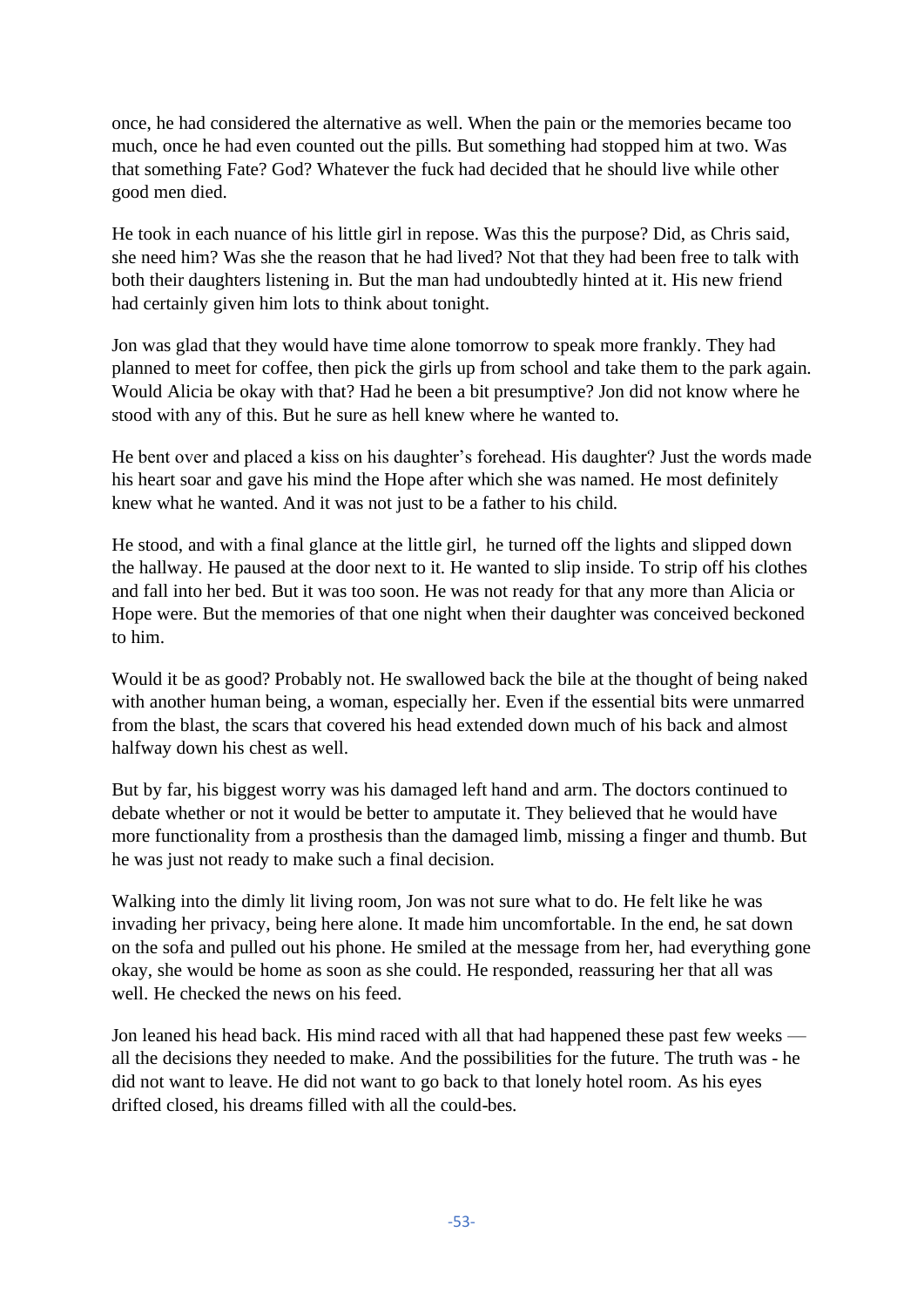## **Chapter Seven**

Alicia knew this was her chance. The first one that she had had in the weeks since Jon showed up and perhaps the last one she would have for who knew how long. Of course, Alison knew the truth about Hope's father, the no-strings-attached Marine that had miraculously appeared on the very night that her Abuelita died and disappeared before dawn. But how did she tell her the truth?

The kitchen was clean. She had sent Carlos, her night cook, home half an hour ago. It was only the two of them as they scrubbed down tables, put up chairs, and refilled all the condiment bottles, ready for the morning.

Alicia jumped when Alison placed her hand on her shoulder. "Go ahead, spill it. Whatever has been bothering you lately. I think I know, anyway."

She shook her head as she looked into her friend's compassionate blue eyes. "Think you know what?"

"Jon is Hope's father."

The words hung like specters in the silence. Alicia grasped the back of the chair she had been cleaning. It was all that kept her standing. She should say something. But no words formed in her addled brain. She could not even move her head that was weighed down like lead.

Alison smiled and pulled out the chair behind her. She guided Alicia into it. "It was the only thing that made sense."

Alicia finally found the strength to nod at her friend.

"So, what are you going to do about it? When is the wedding? DeShaun will be finishing high school in six weeks. You know he wants to spend the summer traveling before college starts in the fall. I'll move on when he does."

That broke through the fog; Alicia shook her head, "No, this is your home, Alison. It has been for seven years. And this does not change that."

Her friend, who at forty-five could easily pass for thirty-something, smiled wanly. "It does, Alicia. You need a fresh start. A chance to form a family. Hope needs her father."

Alicia reached across the table; her hand covered her friend's as she heard the pain in those words. "You know, your car breaking down here was the best thing that happened to me."

Her friend forced that smile as she looked up into her eyes. "I don't know what we would have done without you."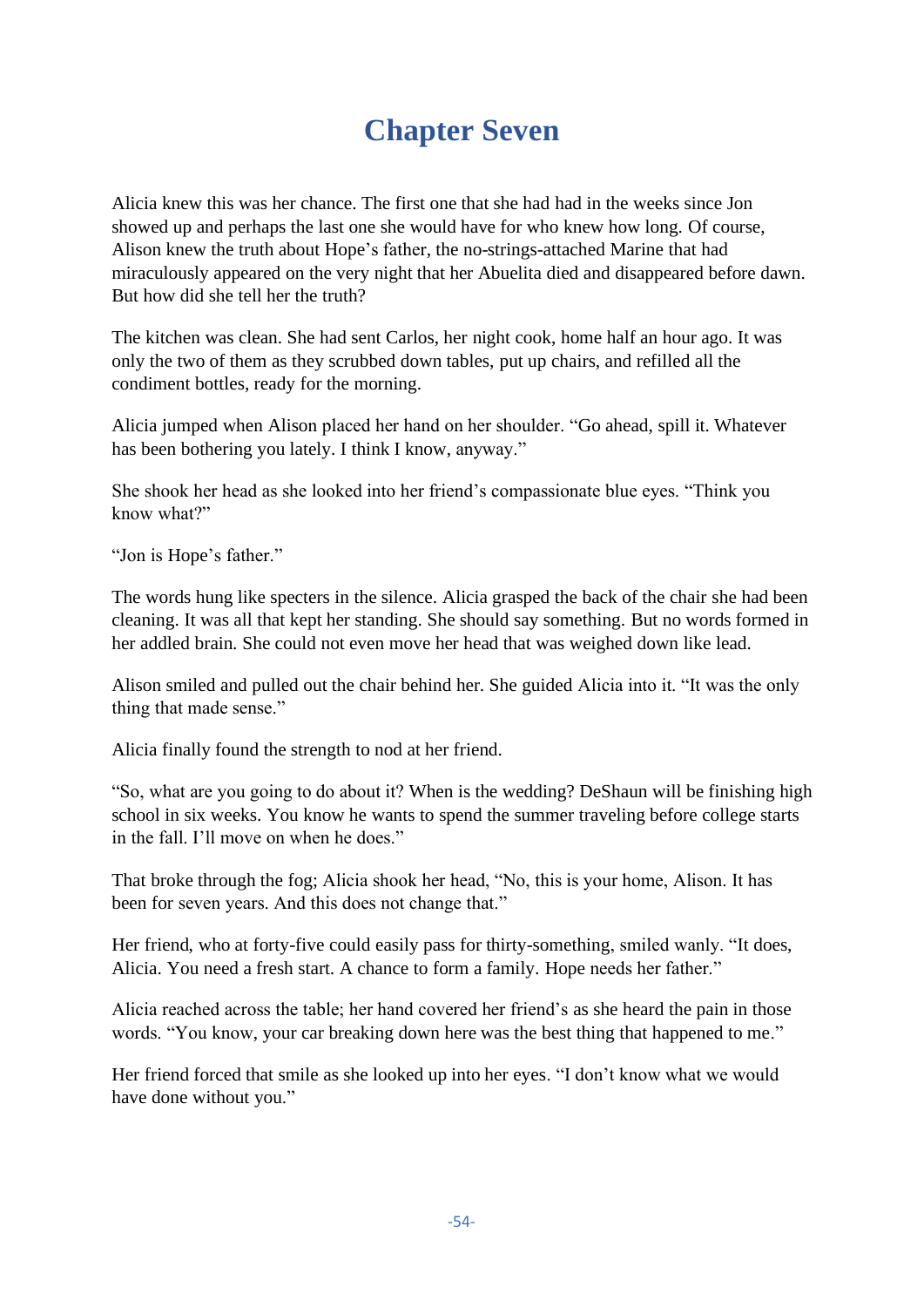She squeezed Alison's hand tighter. "Or I, you. I could not have kept this place running those last few weeks of my pregnancy and right after Hope's birth. And without this old place, how would we have survived?"

"You're my friend, more than an employee. Hell, you're more like a partner. So, no more talk about you leaving. We'll figure something out. Just like we did when Hope outgrew my room, and we had to remodel the attic for the boys."

"Alicia, this is a man. Hope's father. You need your space. Some privacy. Maybe DeShaun and I should move out now?"

"No, no way. Besides, I don't even know what's going to happen."

Her friend chuckled, "You're going to get married. You're gonna burn up the sheets with your still plenty hot Marine. You're gonna make more babies. Give Hope a half dozen brothers and sisters, for sure." She turned her hand over and squeezed Alicia's instead, "You're going to live happily ever after."

Alicia felt the tightness in her throat as unshed tears burned her eyes. "It isn't that simple."

Alison gave her a lop-sided grin that somehow reminded her of Jon. "Of course, it isn't. Nothing worth having ever comes easy in this life. But it is what is going to happen. I know these things. I promise."

How could she make her friend understand? Hell, she did not understand herself. She had practically thrown herself at the man who had been her fantasy lover for seven years. And he wanted a marriage in name only.

"I wish. But even if, you don't have to move. I mean, I'm hoping that Jon will move into my room."

"What do you mean, 'hoping'? Of course, he will. Once you're married, that is."

Alicia shook her head as she lost the battle with those tears, and they slipped down her face. The story just poured out then. The two women, united by the bonds of friendship and single motherhood, sat together as they had over so many other challenges for the past seven years. They sat and talked. Talked until Alicia began to see a way forward, until she was filled with Hope for a new beginning.

Only one thing still bothered her. No matter how much she argued with her friend, she could not get her to agree to stay. In the end, Alison had dropped her head and whispered, "I can't, Ali. I need to move on."

Her friend lifted her head then and met Alicia's gaze with tear-filled eyes. "I have had this feeling for months. That when DeShaun left, I needed to as well."

She squeezed Alicia's hand again, "But I was worried about you. How you would manage without me. I mean, like you said, this is more than just a waitress job. Who would pick Hope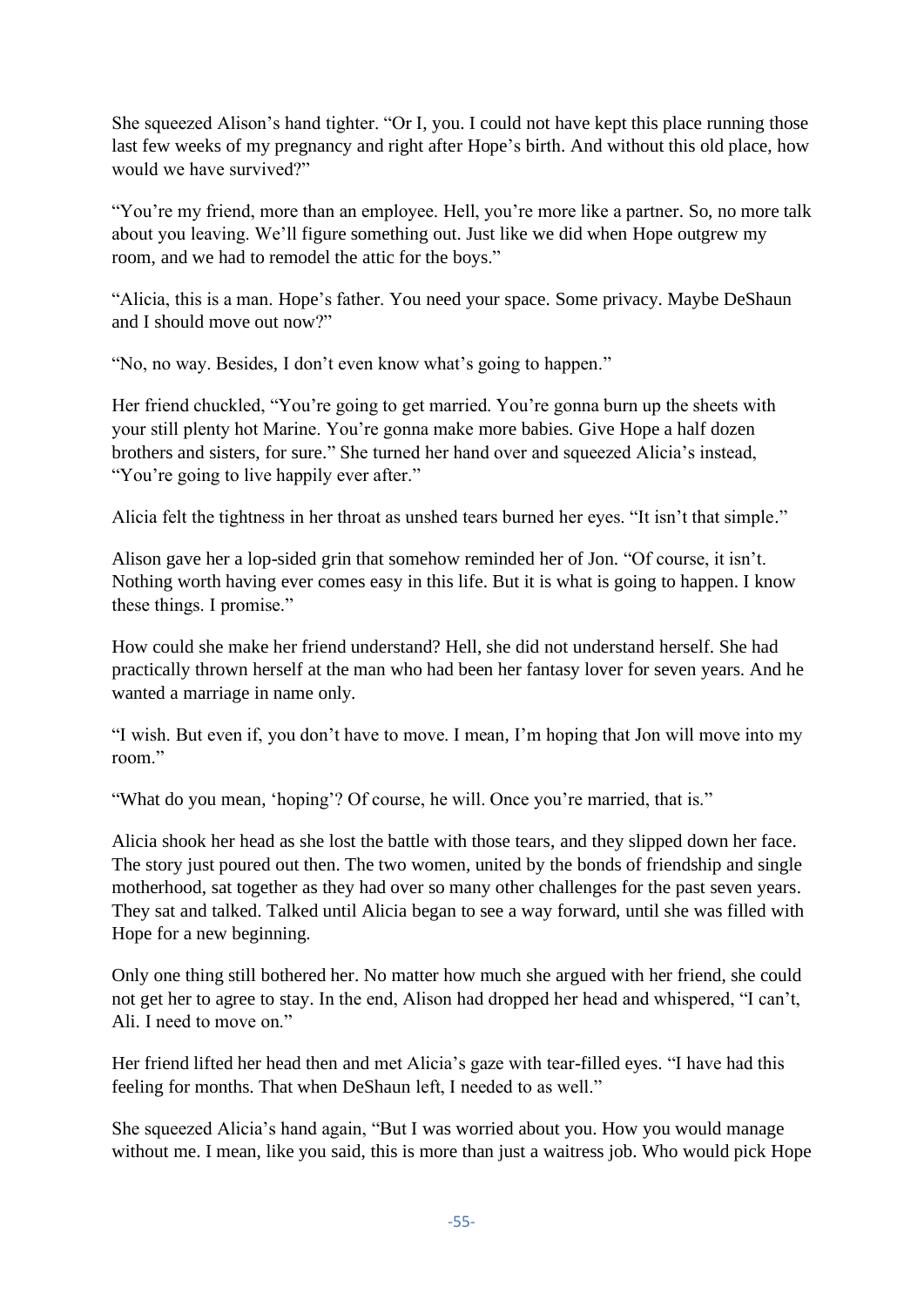up from school? Who will take out the spiders when you scream? Who would listen when you need to talk and hug you, tell you it's all going to be fine?"

"Yeah, well, I'm still not sure that Jon is up to the job."

"He will be. I know it."

"So, you say, but I'm not convinced. Besides, it won't be the same. I'll still need my best friend. Hell, you're the big sister I always wanted."

"And you have been a miracle for the boys and me. When I left Derrick, it was on blind faith because I knew the next time he lost a game and got drunk would be my last beating. I could not leave the boys alone with that man. But I knew we couldn't stay at my brother's for long. And I had no idea what I'd do next."

"Yeah, well, you're overqualified for a waitress. You could have gotten a job as a reporter somewhere. Done loads better than this," Alicia waved her hand around the diner.

Alison shook her head and smiled, "Better than this? No way. I've loved our time here. With you and Hope." She sighed and looked down at their hands still clasped together on the table, "But, as I said, I've known for some time that it is time to move on."

"But where? What? Where will you go, what will you do now? What about Damien and DeShaun?"

"The boys will be fine. I always said Derrick was worth more dead than alive. I just could never bring myself… But thankfully, he did not shoot it all into his veins before he ODed. He left them enough money to get through college and still have a bit. If they're good to it anyway."

"Yeah, but that won't help you. He cut you right out of his will after the divorce. So, how will you survive?"

"I'll figure something out. I have to do this. I just know it."

"That 'know' it?"

"Yes, that one."

"Do you know where?"

"Alaska"

"Alaska? But it is huge. And cold. And wild. Where will you go? What will you do?"

"I'm not sure exactly. But I know that something has been drawing me there for months. But I couldn't uproot DeShaun so close to graduation. And, of course, I was worried about you and Hope. But I don't have to anymore. Jon is here. So, tell me, have you done the nasty? I mean, that walk in the desert the other night was awfully long?"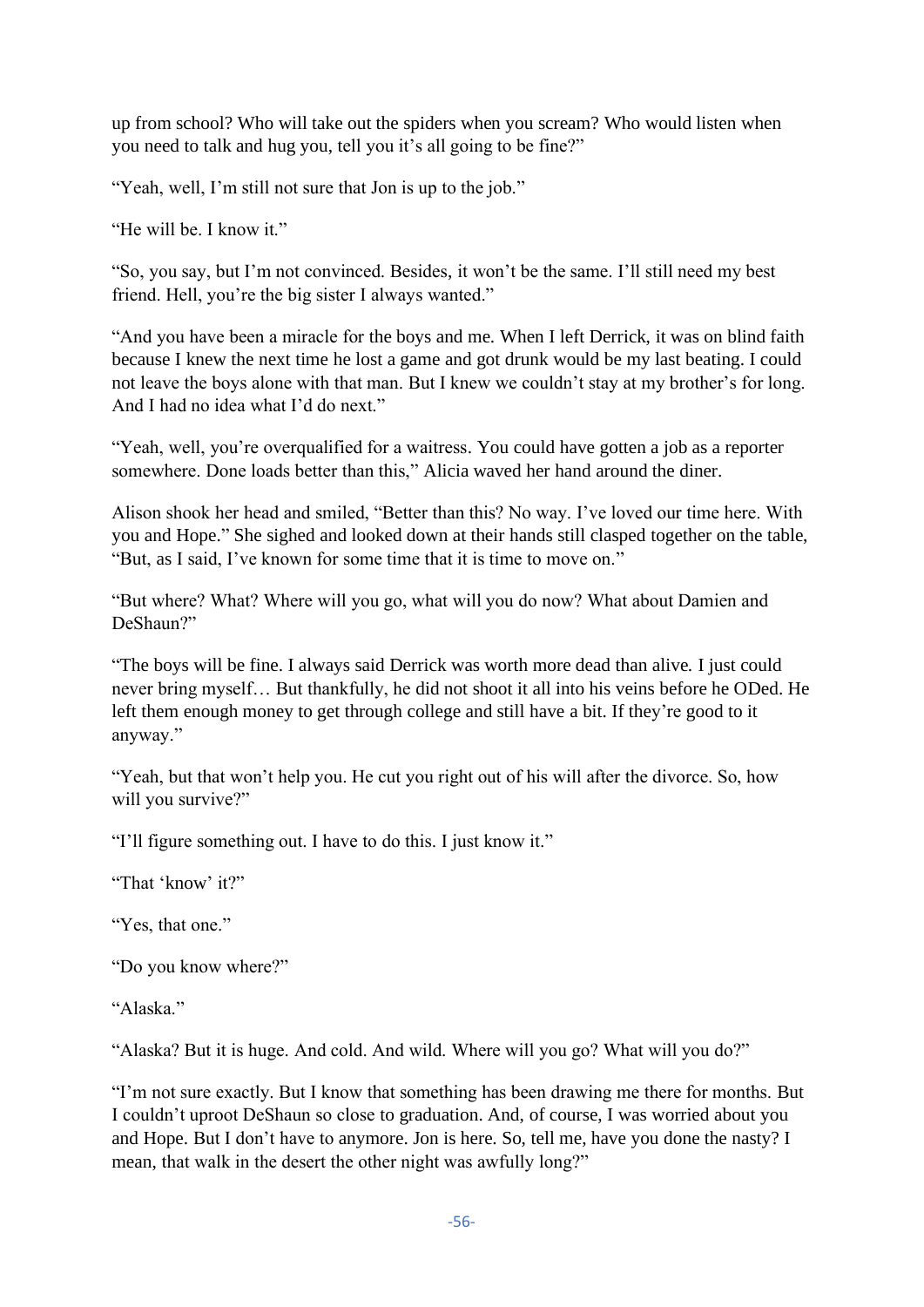Alicia shook her head, "No, I mean, not that. We kissed. Well, I kissed him. But he insists that this marriage is in name only."

"Why?"

"The scars."

"Hell, did he lose that too?"

Alicia had to laugh. "No, at least not from what I felt in his jeans that night."

"Oh, do tell."

How like her friend to be so blunt. It was one of the things she loved the most about Alison. She was certainly going to miss her. But if this indeed was one of her friend's 'knowings,' there was no doubt the woman had to go.

"Nothing much to tell. We are at an impasse. Jon insists that we remain celibate."

"And you still want to jump the man's bones? I'm putting my money on you. I give it another week tops before you have him in your bed."

"Well, right now, we should finish up here and head home. He said that Hope didn't even stir when he put her to bed. But I'm sure that he wants to get back to his hotel and get some sleep."

"Now, where's the fun in that? Sleeping in a hotel or burning up the sheets in your bed? Seems an easy decision to me," her friend laughed as they surveyed the dining area.

"Looks like we're almost finished to me. You count out while I clean the counter, then we can head back. But I say invite the man to spend the night. What you got to lose? You ain't had none in seven years."

Alicia laughed, "I could say the same about you."

"Who knows, maybe that'll change. Maybe we'll both get lucky."

Her friend's words echoed in her mind when they got home to discover Jon sleeping on her couch. It was not quite her bed, but it was a start. At least, he would wake under her roof.

Like father, like daughter, she thought as she removed his shoes, lifting his feet and legs onto the sofa. He did not even stir when she lifted his head to put a pillow under it. Or when she tugged the quilt about him.

Only when she bent and kissed his scarred forehead, "You're a good man, Jon Tyler. And you're going to make a good father and husband too." She pronounced wishfully as she turned and escaped down the hallway, lest he wake to see the tears in her eyes. If only…

\*\*\*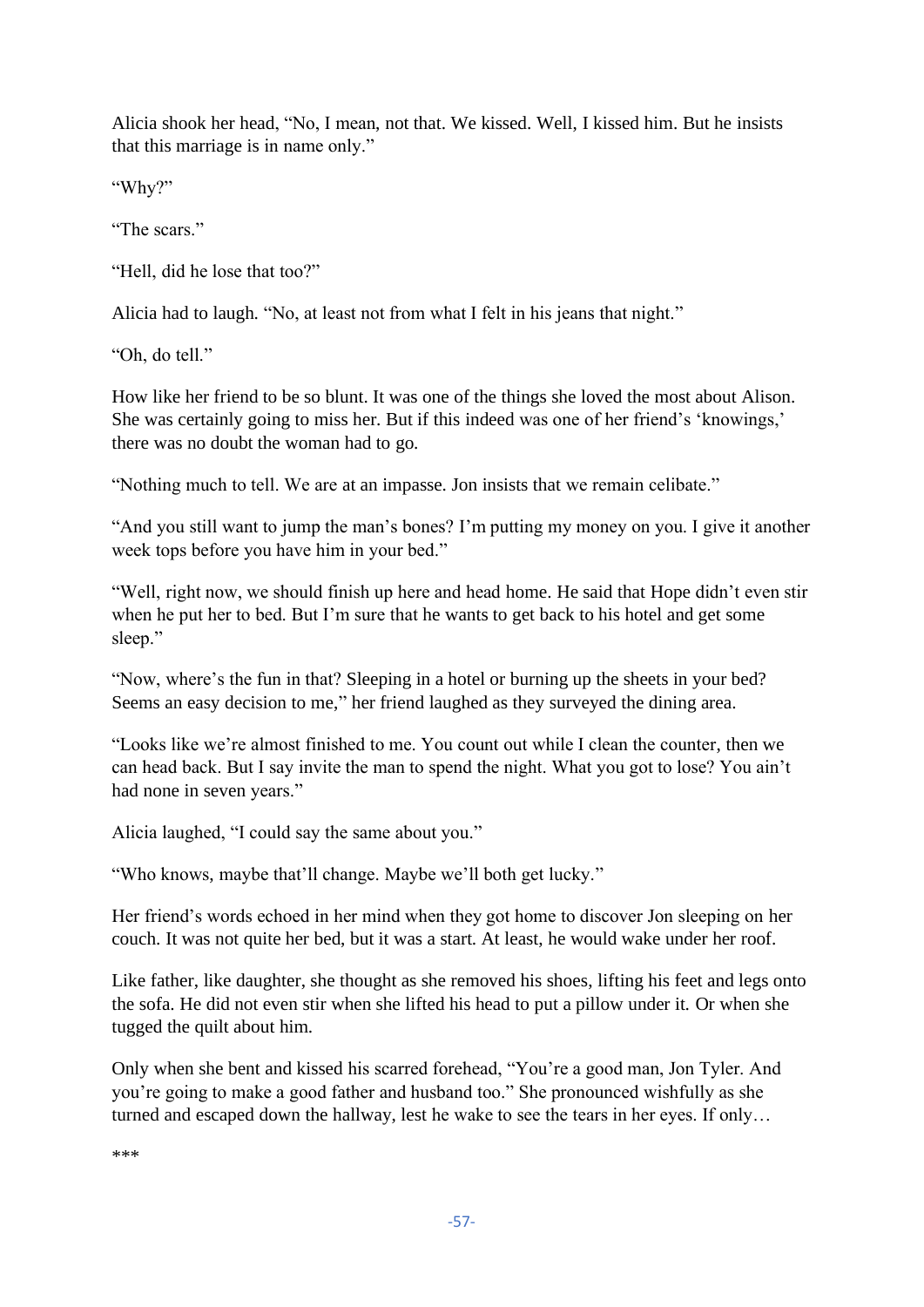Jon was running a bit late today. So, Chris was already waiting at the chain coffee shop where they had arranged to meet. He had woken on Alicia's couch. His daughter was staring down at him with a huge grin, dancing from foot to foot and exclaiming his name. Alicia was trying to get her ready for school, and Alison had already left for the diner.

He had offered to take over the task for her. Get their little girl ready and off to school so that Alicia could go to the diner. At first, she had been reluctant; he did not even know where the school was. Jon made the excuse that in a town this small, everyone knew such things. But the truth was he had gone by there a few times to watch as Hope played with her friends during recess. He had missed so much.

"Hey, man, how's it going?"

"I spent the night at Alicia's." Jon had not meant to say anything, but the words just tumbled out.

"Wow, that's fast. Maybe I should be asking your advice," Chris replied as he brought the paper cup to his lips. "Docs say I should go light on this shit, but hell, it's the elixir of the gods. What's life without coffee?"

"Just let me grab some, and we can chat."

What he really needed was an excuse, some time to get his thoughts together. How much did he want to share with this man? Sure, they were both jarheads. They shared the bonds of being… Even his mind stumbled over the word. He still could not bring himself to say…disabled. But what other word was there? Injured? Impaired? Different? None of them were any better.

He placed his order. The place was pretty busy, especially for the post-lunch rush. But these places always seemed to be. Whatever happened to a good old-fashioned percolator or even a drip coffee pot? But these days, it seemed everyone had to have some posh-ass shit with flavors and cream. Not him: coffee was coffee. And it should never be iced.

If only other things were that simple. He still was uncertain what to say as he took his paper cup with straight black coffee and joined the other man at the table. Maybe he should just listen.

"Sorry, I was late. I had to run back to my hotel to shower and change after I took Hope to school this morning."

The other man chuckled, "You don't need to say anything more. Not even my best drill sergeant voice will get Amy moving in the morning." But there was a smile on his face and a twinkle in his eye as he said it.

"It did not help that I didn't know where anything was."

The other man nodded, "It must be tough. Finding out you have a kid this late."

Jon's mouth dropped at those words.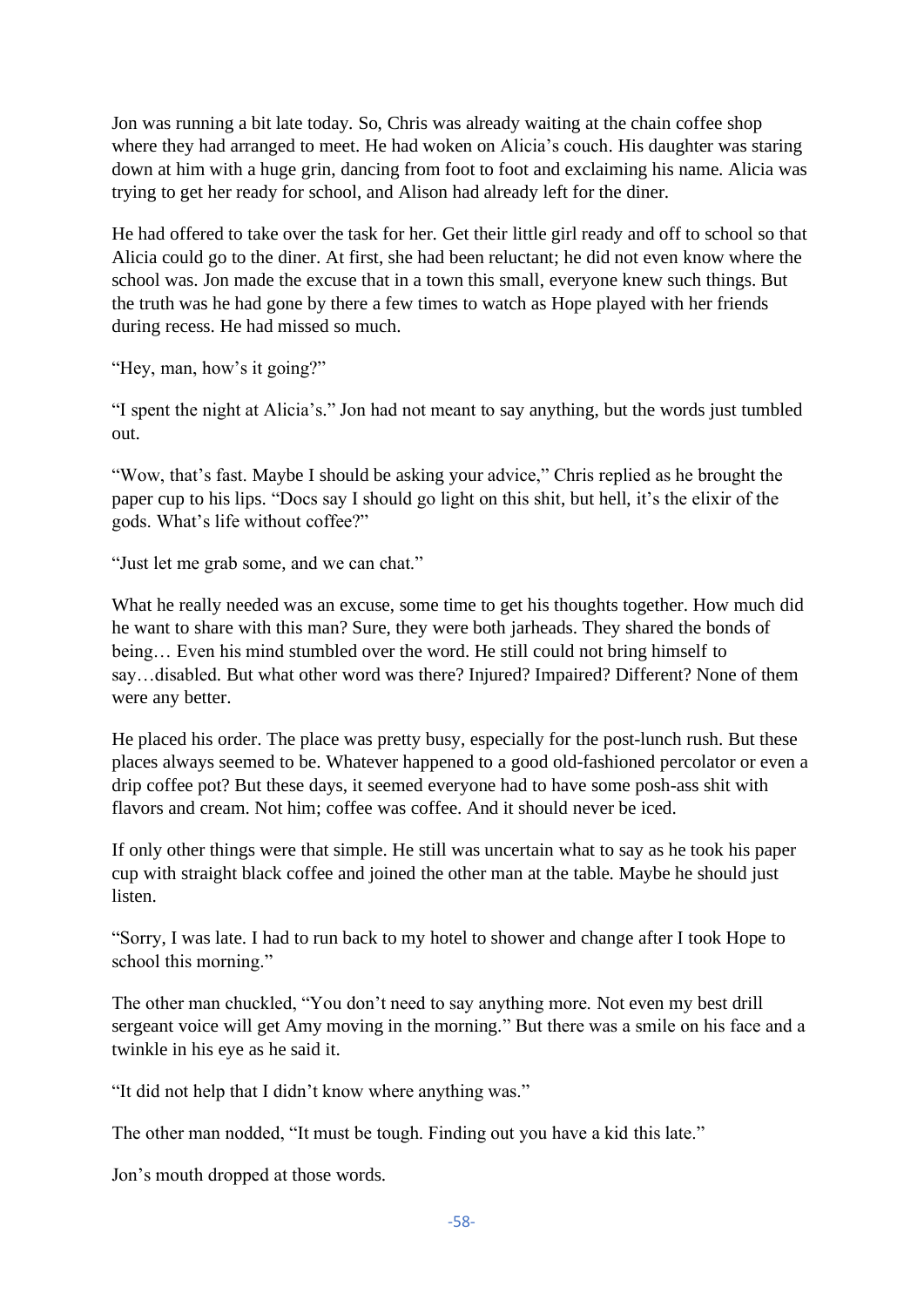"Sorry, Alicia and I talked a bit yesterday at the park. She told me the whole story. I thought you knew."

Jon sighed. So much for worrying about what to share with the man. "So, what did she tell you?"

"The no-strings thing. You showing up at the diner the other week. Not knowing what to do. How Hope has been jealous of Amy because she has me and Noah now. And…" He paused.

"Did she tell you she asked me to marry her?" Jon stared at the paper cup, his voice little more than a whisper.

"Yeah, she did. She thought I might have some insight into…"

"Into why I want…"

"Yeah." An awkward silence hung between them for a couple of minutes as each made a show of drinking their coffee and avoiding the subject they had come here to discuss.

"So, do you? Have some grand insight into why I want a marriage in name only?"

"Because you're still being an asshole and haven't dealt with your shit yet."

Jon wanted to throat punch the other man. What did he know? Except that was just it. He did know. Or at least had to deal with something similar.

"Decided you can't throat punch a cripple yet?" The man smiled.

Jon shook his head, "The jury's still out on that one."

Chris laughed, "Good cause I can still kick ass. Or at least I'm relearning how to." The other man met his gaze, "There's loads of things I'm having to adjust to. Including the fact that I can't fuck anymore."

Jon was very glad that he had swallowed his coffee. Otherwise, it might have spewed across the room from his mouth and his nose at the man's painfully honest words. He, on the other hand, had no comments at the moment.

"Yeah, that's taking some getting used to. But you know, as my grandma used to say, there's more than one way to skin a cat. Or, in this case, a pussy."

Jon felt the heat rising in his face at the man's words. This took locker room bragging to a whole other level, and he still was not comfortable enough to speak.

"My dick might not work anymore. Thanks to the bullet that shattered my spine. But my tongue, fingers, and that drawer full of toys that Kacey had collected in her decade as Marine wife, who rarely saw her husband anyway, make damn sure that I keep a smile on our little lady's face when Noah isn't around."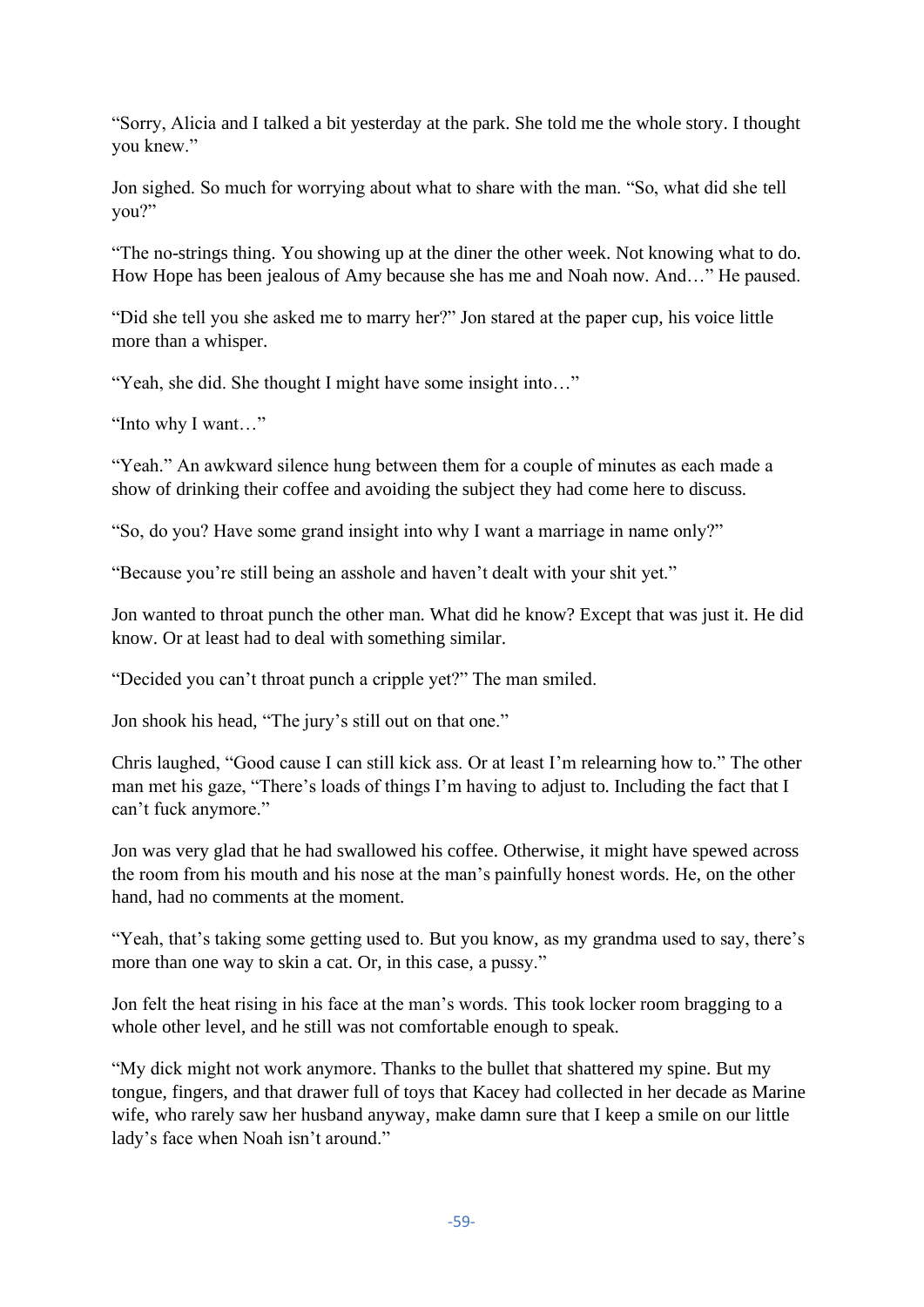Chris paused, "Want another one? I sure as hell need another. Fuck, we should have met at a bar for this chat. Caffeine isn't as good as liquor for this talk."

"Yeah, you're right there. What you havin"? I'll get them."

"My legs and cock might not work anymore, but I can still manage to grab a couple of cups of Joe. Let me guess, straight black?"

"Is there anything else?"

"Nope. Nothing beats it. Except maybe Jack or Jim. But I promised myself, Noah, and Kacey that I'd stay away from that shit. And I'm clean for almost a year now." He shook his head covered with long, surfer blond curls that were liberally sprinkled with grey. The man might talk like a Marine, but he did not look like one.

"But sometimes…" He paused and looked off for a long moment. "I'll be back with those coffees in a couple of minutes."

Jon watched as the man navigated his wheelchair around the tables and chairs strewn about the coffee shop. But more than that, he observed the face of the other customers. Their looks of pity, and the occasional disgust, was something he was more than familiar with.

The man's words had shocked him. To say the least. Though why he was not sure. He knew from his own time in the VA that spinal cord injuries could cause… Damn, he was having trouble with words today. Impotence. Erectile disfunction. He tried to imagine what that must be like for the man, especially in a relationship like…

What had Alicia called it? Poly? Polyamory? Polyandry, that was it. The idea was way beyond his comfort zone. The thought of sharing her with another man, any other man, would drive him insane. Then, again, if he wanted a marriage in name only, what had she said? About it not being fair. Was it? Was it wrong to expect her to wear his ring, carry his name, and not…?

"Here you go, as strong as they make it. A black eye, two added shots of expresso."

Jon took the cup from the man and brought it to his lips. He knew he was stalling for more time, but his mind was still trying to work through the complexities of Chris's situation…and his. "Wow, that shit is strong," he exclaimed as the caffeine hit his senses.

"Yeah, I'm breaking all the rules today. The docs say no more than one cup of coffee per day. That shit is hard on the kidneys. And since I also pee in a bag, I gotta be careful of those too."

Was he ready for this kind of honesty? "It can't be easy."

"I don't know. Is it any easier looking like a character from a horror film?"

Jon once more considered throat punching his new 'friend.' Fuck, with conversations like this one, could the man be considered that? "I guess," he finally answered.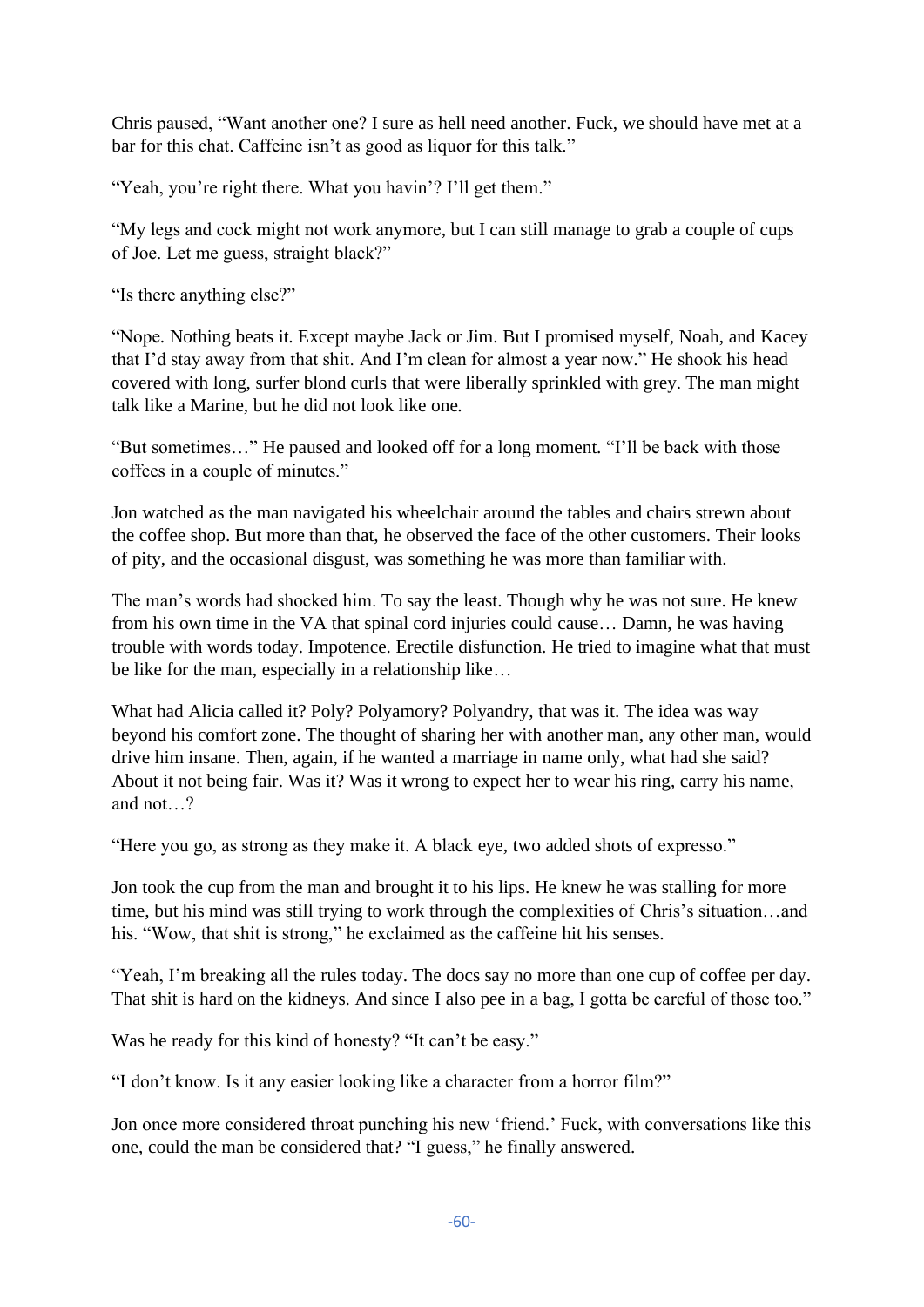"My grandma used to tell me, 'I thought I had problems because I had no shoes. Until I met a man with no feet."

"Your grandma is just a wealth full of wisdom, ain't she?"

"Was. She died when I was a teenager. I ended up shuffled from one foster home to another after that. Until I graduated high school and joined the Marines. But yeah, she was. I can't tell you the number of times I think of some dumb saying she told me growing up."

Jon saw the moisture glaze over the man's eyes. "Hell, sometimes I think she was the guardian angel that kept me from dying that day like Thomas."

"Do you ever…" the words were out before Jon could stop them.

"Ever wish it had been me? That I had not made it? That I had been the one to die that day?"

Jon nodded his head slowly.

"Every day, several times a day at least, for that first year. I even told the nurses once or twice just to leave me be. To let me die."

Jon nodded at the memory. He could remember a few of those times too. When the pain, physical and mental, had been too much to bear. "And now?"

The other man smiled, "Not for a single minute. Not even on my worst day. I am so fucking thankful to Nan, or her god, or whatever the fuck is out there that I am alive. Alive to watch Amy grow up. Alive to be there for Kacey when she needs me. Alive to fulfill that promise Noah and I made to Thomas."

He patted the wheels of his chair, "Life's good now. Even if my legs or dick don't work. My brain does. My heart too. And I can love and be loved by some fucking amazing people. And that is all that really matters in life."

"You know, the funny thing is I have more love in my life now than I ever did before. I love my Nan to pieces, but that old bird was not the type to go all soft. She took me in because my Mama was a drunk. She made sure I had three meals a day, went to school, and church on Sunday. But I can't remember her ever telling me she loved me or hugging me."

"When I fell, it was the old 'big boys don't cry' thing. Like I said, I love the woman. And I know she loved me too. She was sixty years old, and she didn't have to take me in. She sacrificed not just her golden years but money she did not have to raise me. But that is not the kinda parent I want to be to Amy. Or the new baby that Kacey's having."

It was a day of surprises for Jon as he did sputter his coffee this time. "Congratulations?"

"This one is Noah's. But we've already decided to have one more in a couple of years. That one will be mine."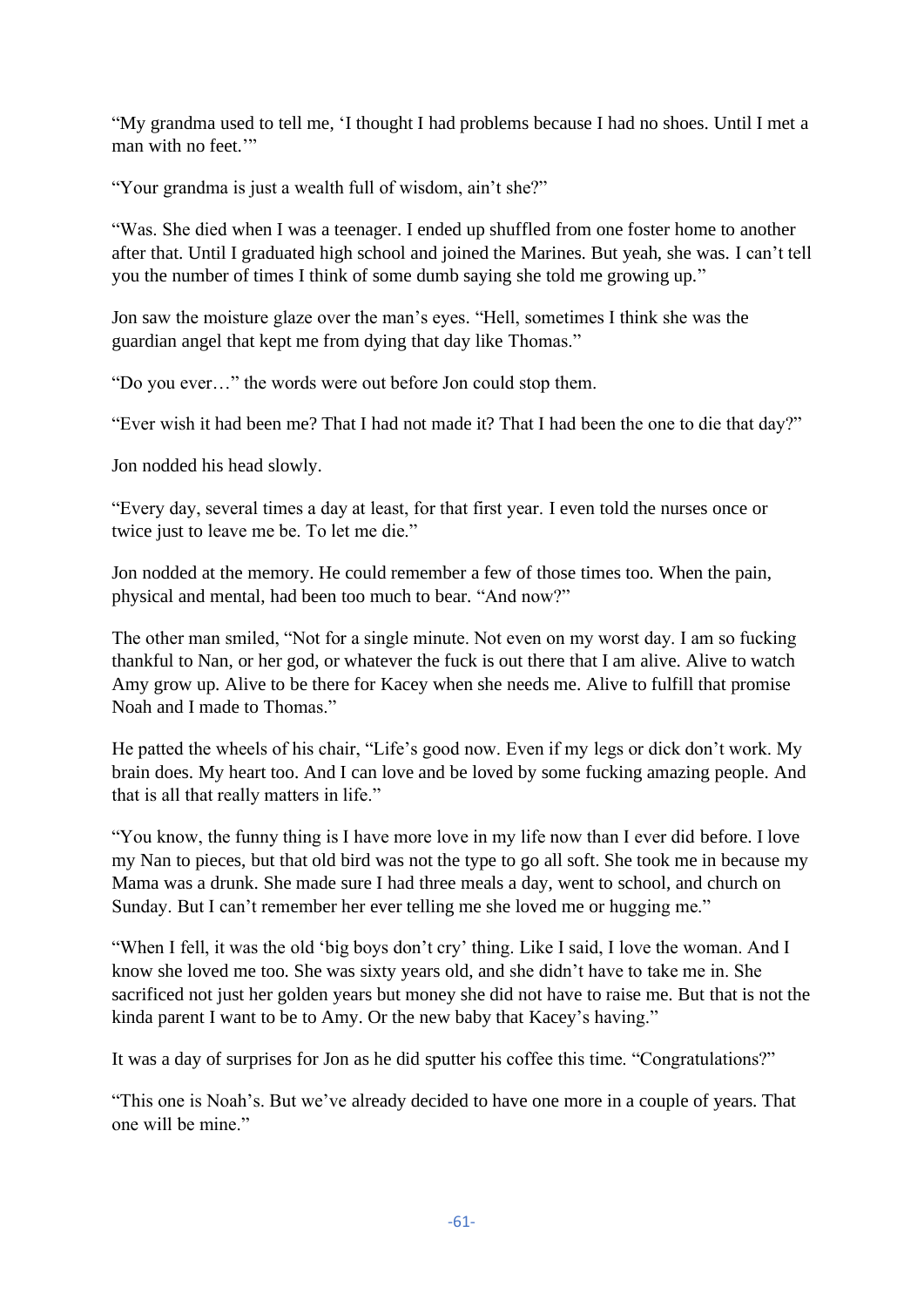This time Jon managed somehow to keep from spewing his drink, but he was not sure how as he swallowed it and his shock at the man's casual words.

"Don't worry; I'll save you the gory details on how that one is accomplished. You don't want to know."

Jon laughed. "What? There are some intimate details you don't share with strangers?"

"You aren't a stranger. You're a brother. You know that. And do you think it is easy telling another man that your dick don't work?"

"I'm sorry."

"For what? That my dick don't work? Or for being an ass? Listen, I get it. I understand. As the saying goes, 'been there, done that, own the t-shirt.' That's probably why Alicia came to me," he sighed as he met and held Jon's gaze.

"The thing is, there comes a time when you gotta man up. We're fucking Marines; we know that. We been trained for that shit. Surrender is not an option. Even if your dick don't work or your face looks like hamburger. It's what in here that counts." His fist pounded his chest.

"So, explain to the man whose dick don't work, why you don't want to use your perfectly serviceable gun to keep the woman you love and the mother of your child smiling? Cause I'm really dying to hear this one."

"You wouldn't understand. It's not the same."

"No, it's not the same. I can't fuck. You won't. But for what it is worth, man, here's what I do know. You're right. Fucking ain't everything. But the real problem is you're still trying to protect yourself. You're trying to do the 'right' thing by your woman and little girl. And kudos for that."

"But let me tell you, from personal experience, you can't do it. You can't take care of them while you keep yourself hidden off and protected. It never works."

"But what if?"

"What if what? What if you're not good enough? What if you're so damaged that they can't love you?"

Jon's heart stopped. That was it — his deepest fear. The man had said aloud the words he could not bring himself to face. "Yeah, what if they can't love me like this?" Jon whispered the truth.

"Now, we're getting somewhere. First of all, if Alicia didn't care, she would not have bared her soul to me yesterday. Begged me for some insight into how you feel. And oh, I don't think your woman knows. The fact that my dick don't work ain't something we banty about for just everyone. But, yeah, she cares. Fuck, if you ask me, the girl's in love with your sorry ass."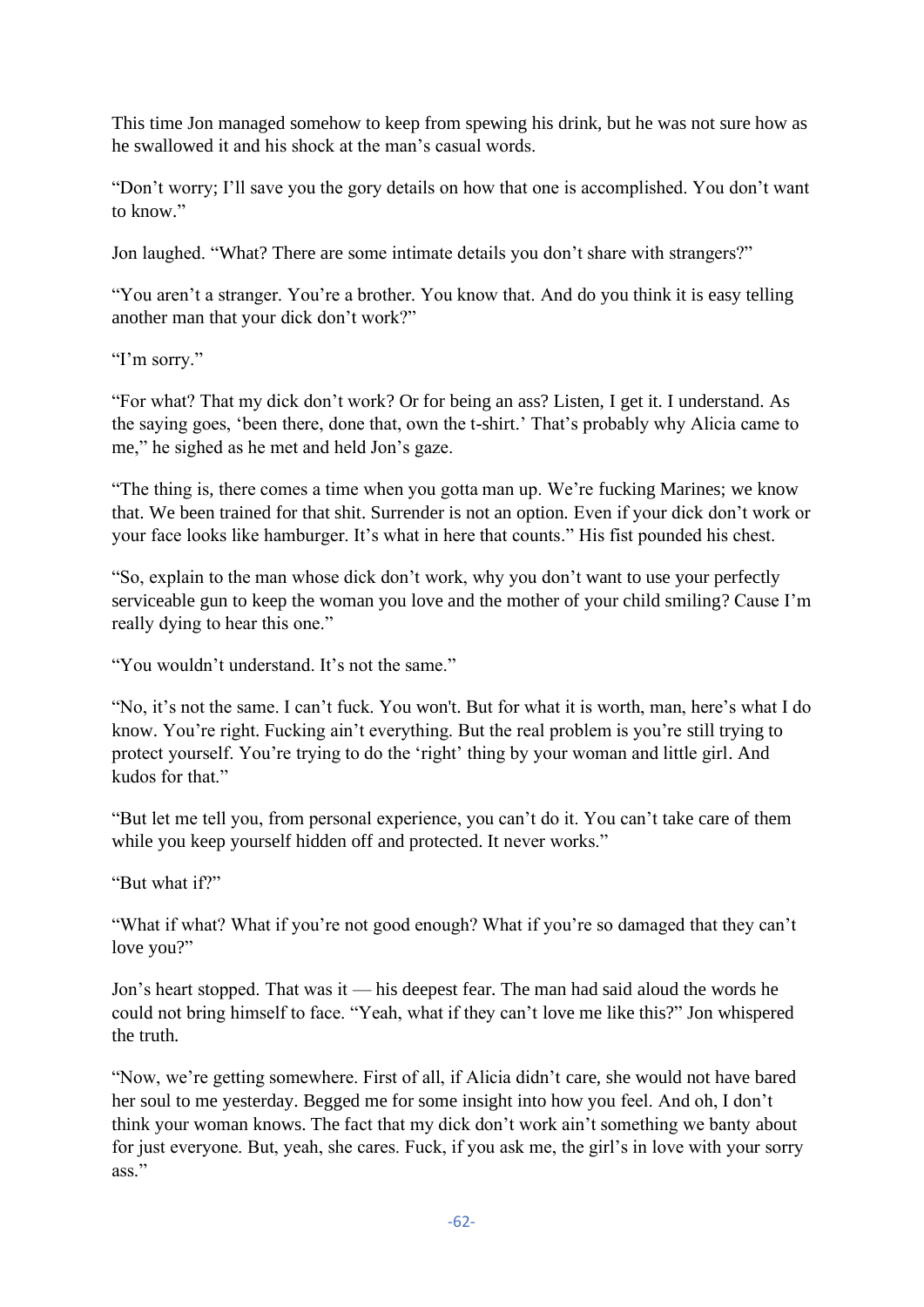Jon was once again surprised at this revelation. The idea that Alicia loved him was the stuff of fantasies. His dreams. Not something he would even allow himself to consider as a possibility. But it was not just that…

"I just don't want to be an embarrassment. To either of them."

"Worried that some blond surfer dude or hot-ass new recruit gonna steal your woman away?"

"Can I get a break here, dude?"

"I'm sorry. The thing is, I do know exactly how you're feeling. It is not easy to face our fears. We've been trained to ignore them. To tough it out. To act in spite of them. But that isn't always the answer. Like I said, I spent eighteen months in rehab, and my mind was more fucking shattered than my spine. I snuck out to buy booze. I stayed drunk most of the time. I tried to hide. Hide from what I had become."

"Then, one day, Noah showed up. I was really drunk that day. Hell, the doctors were about to throw me out on the streets; I was causing so much trouble. He poured coffee into me. He physically dragged my ass into the shower, a place I had not been in days, maybe weeks."

"And he told me more truths than I was ready to face. Then he took me out of there. Put me up at his place. And every day, it was the same. Showers and truth. He made damned sure I could not get alcohol either. I hated that mother fucker. I wanted to kill him for what he was doing."

"I even tried. One morning in the shower, I got so angry when he would not just leave me be, let me drink myself to death. I took a swing at him. He took a couple of punches. Then he picked me up, shook me, and said, 'I'm not giving up on you. My friend is in there somewhere, and I fucking want him back."

"I just shrugged like it didn't matter. He got so mad then that he left me there. Naked in the shower. It was fucking cold. I had no choice. If I wanted to make it, I had to apply all those things they had been trying to teach me at rehab. It wasn't easy. But somehow, I managed to dry myself off, get dressed, and into my chair."

"And for the first time, I cried. I really cried. I thought that I had finally done it. That I had pushed the one person that cared about my sorry ass away. And I didn't know what I'd do then"

Chris paused as he stared out the window. Tears tracked unchecked down his cheeks. The silence stretched for minutes as both men lost themselves in memories.

"But I hadn't. That night, Noah came back. And he brought Kacey and Amy with him. He had been on my case that we had a promise to keep to Thomas. What he had not told me was that he was doing just that. He had been checking in on them every fucking day."

"Noah seems to have it all together. He goes to work every day. Took care of me. And was there for them too. Everything we think a Marine ought to be and do. Except it is all a fucking lie. The number of nights that I lay in bed and listened to him scream in his sleep."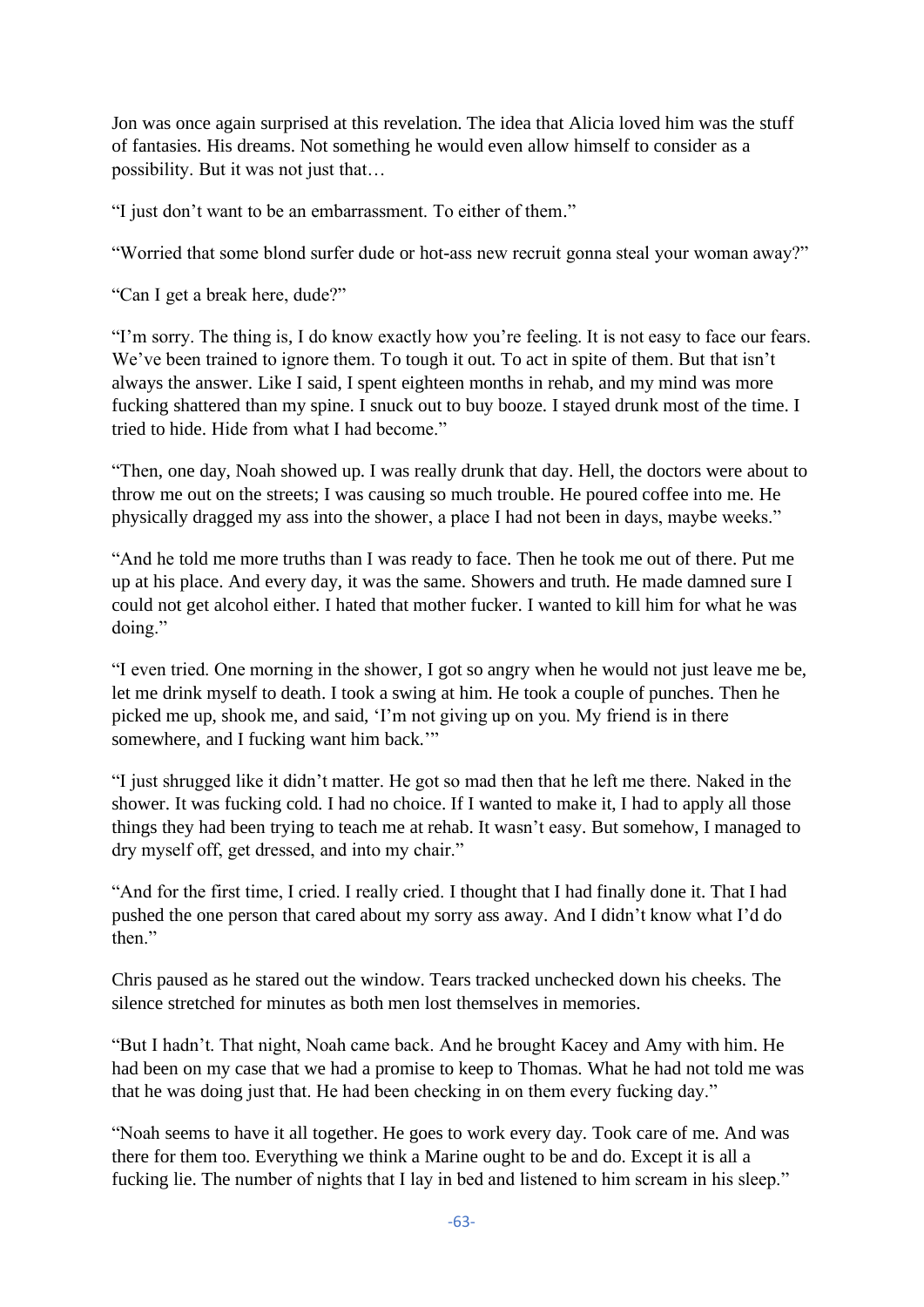"And Kacey? She was drowning herself in work. Her little girl and her job. She had bottled all her pain and anger tightly inside of her. She refused even to admit they existed. Duty. That was all the two of them knew."

"But not Amy. Do you know what the first thing my little girl said to me was? 'Oh, your chair is so cool. Can I have a ride?' She thought my wheelchair, the thing I hated most, was cool. All she wanted was to ride in it. Can you imagine that?"

Jon nodded his head, "Yeah, the first thing that Hope said to me was, "Does it hurt?" But how do you tell a child every minute of every day?"

"You don't. It's our job to protect them. To preserve that innocence for as long as we can. And to cherish each blessed moment of it."

"But what if…"

"What if the other kids are mean to her? What if she gets bullied because her daddy is a freak?"

"Do you know how to pull your punches?"

His new friend shrugged and laughed, "What's the point? The hard shit needs to be said. And being the cripple means that nobody is gonna punch me for doing it."

"Don't count on that."

"Good. I could use a good tussle. You know I took up judo. I am working on my black belt now. Yeah, wheelchair judo is a fucking thing. And it rocks. I'm even considering trying surfing again."

"How do you do it?"

"Well, there are a couple of different options…"

"No, not surfing. Being so positive. How can you…"

"How can a man whose legs and dick don't work being so fucking happy, you mean?"

"Yeah, that," Jon chuckled.

"It's easy when you have the love and support of amazing people like Noah, Kacey, and Amy. Oh, I still have my moments. Especially when someone assumes that I can't do something, but it's getting better. I usually just smile, thank them, and explain that I can do it myself."

"Sorry about earlier."

"No problem, we'll get there, dude. Cause I don't know about you, but I'm glad to have a new friend who can truly understand what it feels like to be different. Even if we aren't exactly the same, it is shared ground."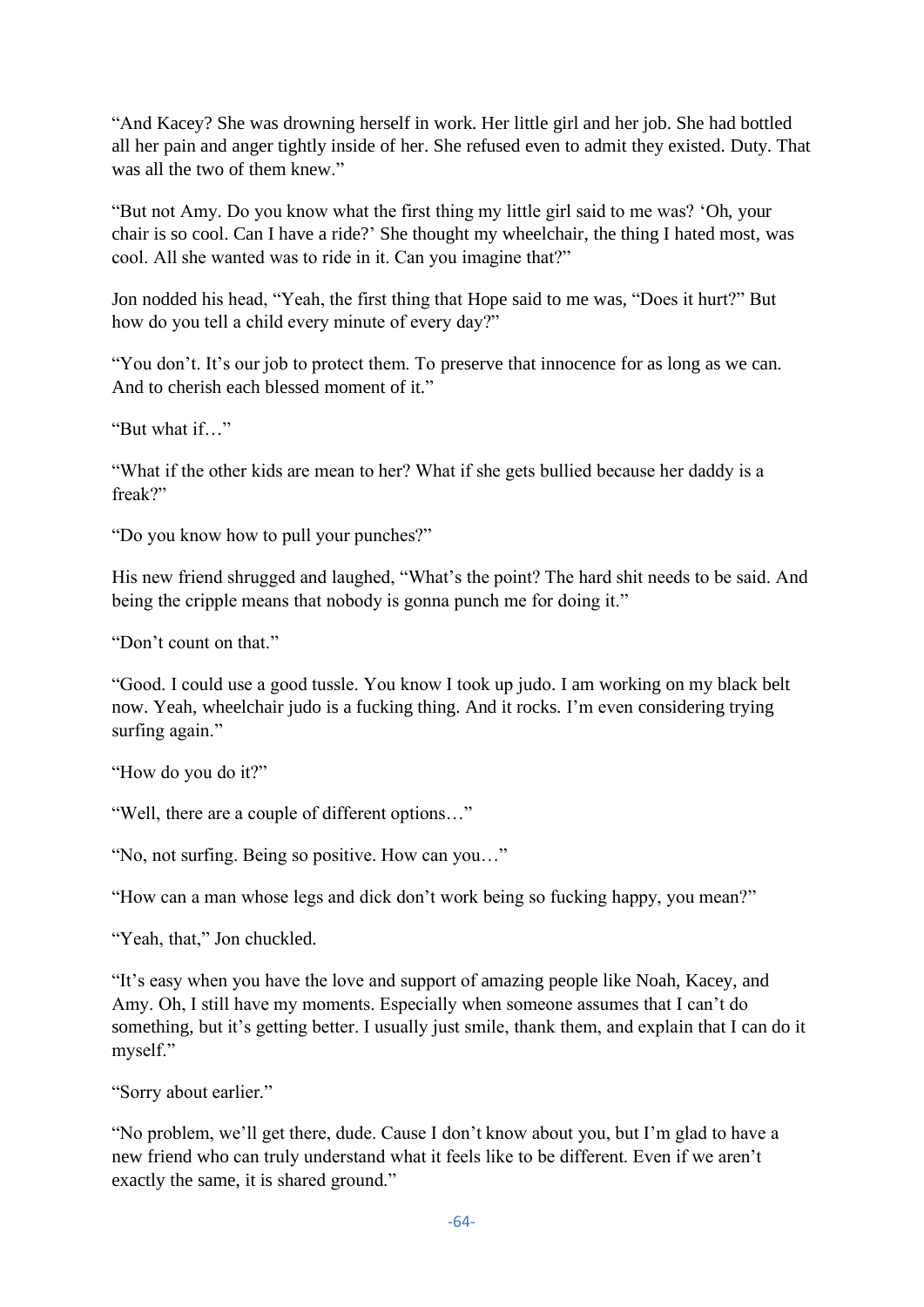"Yeah, it is. Like your Nan said about the man with no feet."

"Or in this case, the man with no working dick? So, are you at least reconsidering that crazy shit?"

"It isn't that exactly."

"You're worried about being naked with a woman. I get that."

"Are you a fucking mind reader too?"

"Nope, but I've met a couple of those in my day. You're just painfully obvious, dude."

"Oh, thanks."

Chris brought his finger to his temple and closed his eyes, "Oh yes, I see. You're worried that Alicia will be turned off by your scars. That she will compare you to the man she knew back then. That it won't be the same."

"Very funny."

"And completely accurate?" His friend met his gaze, "It won't be. Hell, it wouldn't be even without the burn scars. Shit, what Noah and Kacey share isn't the same as what she and I do. The thing is that love doesn't work that way. It's not about comparisons. It's about being and accepting just what is."

"Both Noah and I know that Kacey will never love us the way she did Thomas. And that's cool. Love is miraculous. The more you give, the more you have. But you gotta learn to give it. I had to learn to give and receive it. And I know that ain't easy either. But damn, am I glad I did, I still am."

"So, how did you do it? I mean, learn to love." Jon was not the type to share confidences. But this man had bared so much of his soul and history. Didn't he deserve the same? "That night was the closest I have ever come to love."

"And that makes you even more worried that things will be different?"

Jon nodded his head without meeting his friend's gaze.

"That's a long story. And we need to be at the school for the girls in a few minutes. We can talk more while they play in the park. But I'm on the clock today. Kacey gave me a real tongue lashing for keeping Amy out so late on a school night yesterday."

Jon nodded and began to clear off their table, but Chris took the tray from him. "I'll get that, dude."

Jon smiled and nodded as they made their way through the growing crowd to dump their cups in the trash and head out for their girls. Their girls? The words had a nice ring to them. And after this day, Jon felt more Hopeful than he had – ever?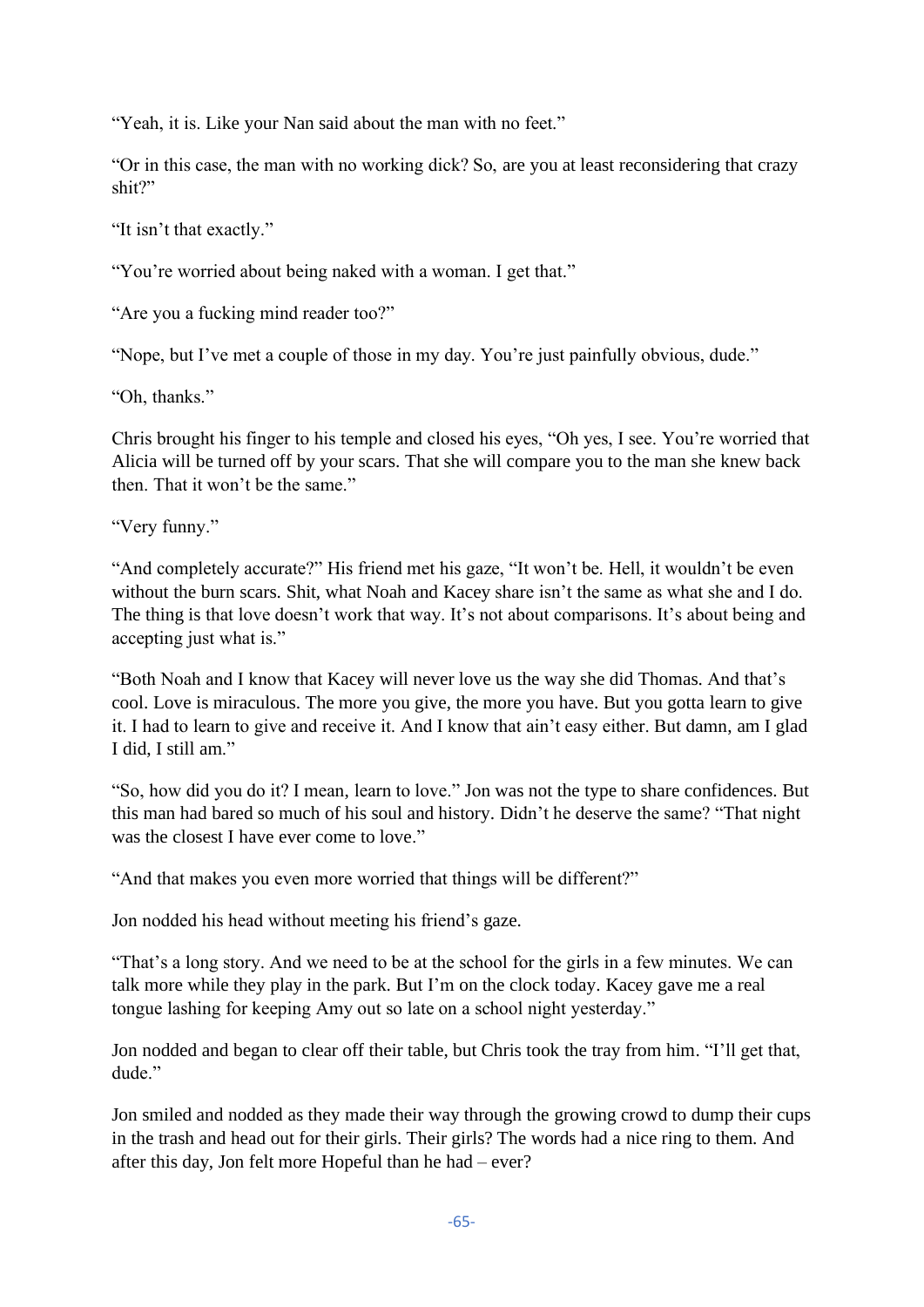## **Chapter Eight**

Alicia struggled through the day. Jon had asked to pick Hope up from school today. Combined with coming home to find him asleep on her couch and waking up to him, it was just too close to those could-bes that she had imagined since she looked into his eyes that first day.

There was no doubt left in her mind – she loved him. The question was – how could she make him see that? Make him understand that the scars did not matter. That he was the same man. No, a better man than he had been that night. The only man she wanted in her life. Or Hope's.

Her thoughts kept straying down those paths. She had messed up several orders already. She felt like a tightly capped bottle of soda. All of this was shaking and shaking her. The pressure was building up inside, and she was unsure when or how she was going to pop.

She wanted to slink away to a corner somewhere and cry. She wanted to walk out into the desert and scream at the top of her lungs. She wanted to hit something hard. And most of all, she wanted him to hold her tight and never let her go. Promise her that they would get through it all somehow.

Her talk with Chris had helped her to understand a bit more. She got that Jon was worried that she might be confusing pity and their history with genuine feelings. But she wasn't. She was sure of that. She did not pity him at all. In fact, she had pitied him more that night for the emotional baggage his wife's death had caused than she did the physical scars now.

But how could she explain to him something she did not understand herself? There was just some connection between them. It was what had caused her to do something so out of character as to propose that ludicrous no-strings-attached one-night stand that had resulted in Hope's conception.

It was that same connection that she had recognized in his eyes that first day, even if his features were changed. And it was that connection that made her yearn for something more with him. The problem was that she had no words to put to that feeling, that connection. And until she found them, she knew the situation was virtually Hopeless.

"Mama, Jon, and Chris are coming to my school tomorrow." Hope burst through the door like sunshine after a storm.

She held out her arms as her daughter raced to embrace her. She met his gaze as she wrapped their little girl in her arms. "Thank you."

She was uncertain if she was thanking him for picking up Hope at school or this most precious gift of all. Those tears that she had wanted to slink away and cry gathered in her eyes. She released Hope and brought the back of her hand up to wipe them away. She drew fresh air into her lungs and forced her voice to remain calm just as she forced a smile on her lips.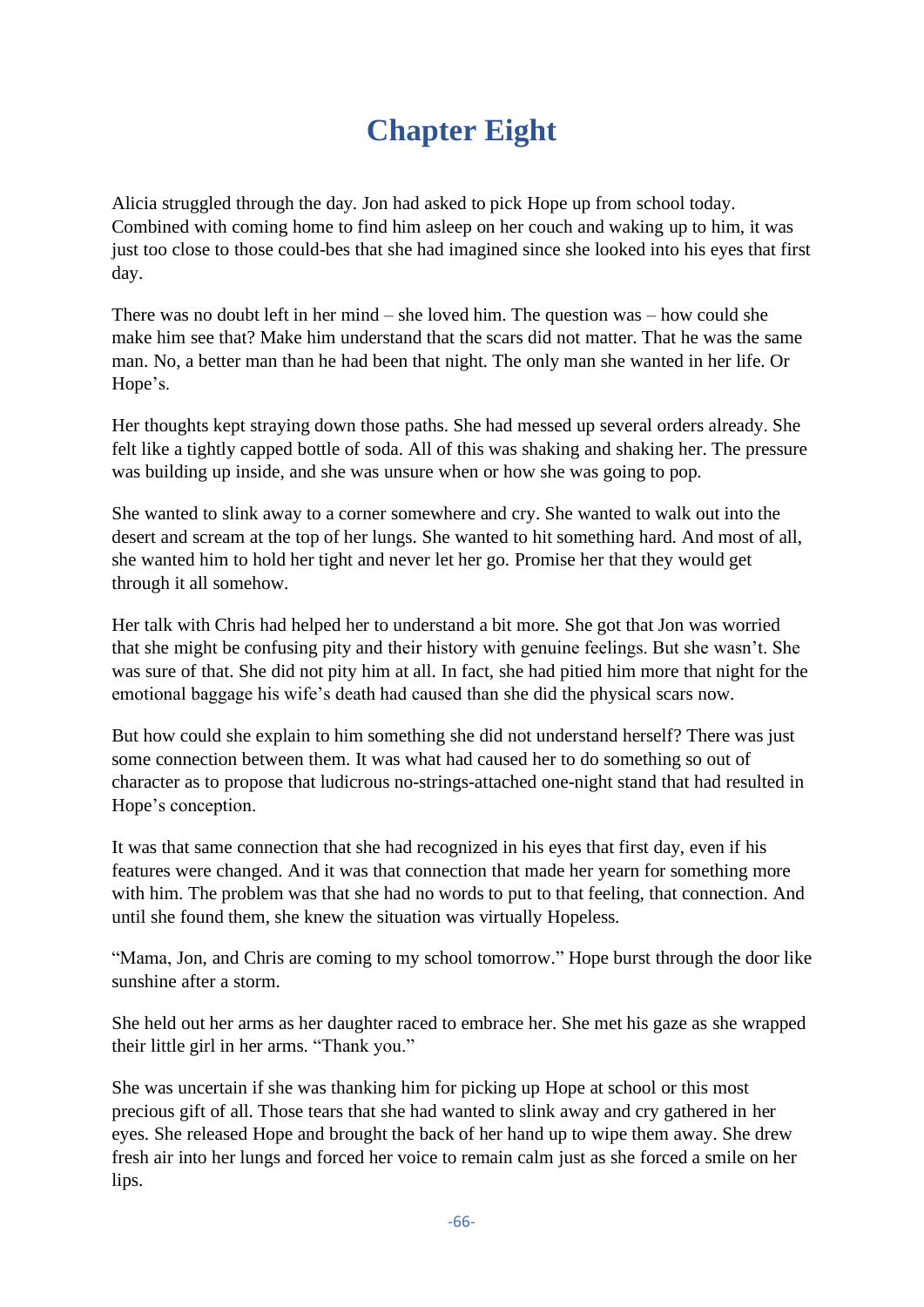"So, what is this? Why are Jon and Chris coming to your school, sweetie?"

"Miss Mandy wants to talk about ax-ceptunce?" Hope smiled, revealing a missing tooth, her first.

Alicia gripped her daughter's chin, "What is this? You lost a tooth? You didn't even tell me it was loose."

"It was only a little loose, Mama. But then we were playing soccer with these boys in the park, and I got hit with the ball. It started to bleed, and when Jon checked, it came out."

"What? You got hit with a ball?" She turned on Jon, "And you didn't think to call me? Our daughter gets hurt, and you can't be bothered to even text?" Her eyes went wide as she realized what she had revealed in her anger.

But Jon was not flapped. He crossed the room to stand behind Hope, his good hand resting on her shoulder. "It was not that bad. I had first-aid training, so I knew what to look out for. Hope was fine, except for the tooth, and that would have come out soon anyway. She ran right back to the game."

"Still, you should have at least texted me. I mean, her first tooth is a big deal," Alicia mumbled.

Hope smiled as she reached into her pocket and pulled out a scrap of notebook paper folded into a tiny square. "That's what Jon said. So, we saved it. He says that the tooth fairy gives extra for first teeth."

Alicia stared over their daughter's head at him. After being a single parent for so long, she was struggling. Sharing these kinds of firsts with him was not something she had ever considered until recently. And the reality of it was starkly different from what she had imagined.

Jealousy. She was jealous of Jon. Of his new role in their daughter's life. It was an emotion she had not expected or one that she knew how to handle. "I'm sorry."

He shrugged and forced that awkward one-sided smile that she was coming to realize meant he was as uncomfortable as she was. "No, you're right. I should have phoned you. I'll do better."

If Alicia had thought that Hope had missed her faux pas, her next words disabused her of that notion. "Mama, is Jon gonna be my Papa? I don't mind if I only have one. Most of the other kids only have one. Amy is special cause she has two, plus her daddy that died."

\*\*\*

Jon saw the deer in the headlights look on Alicia's face. He knew this was his chance, an opportunity he might not get again, to take this situation under control. To steer things in his direction.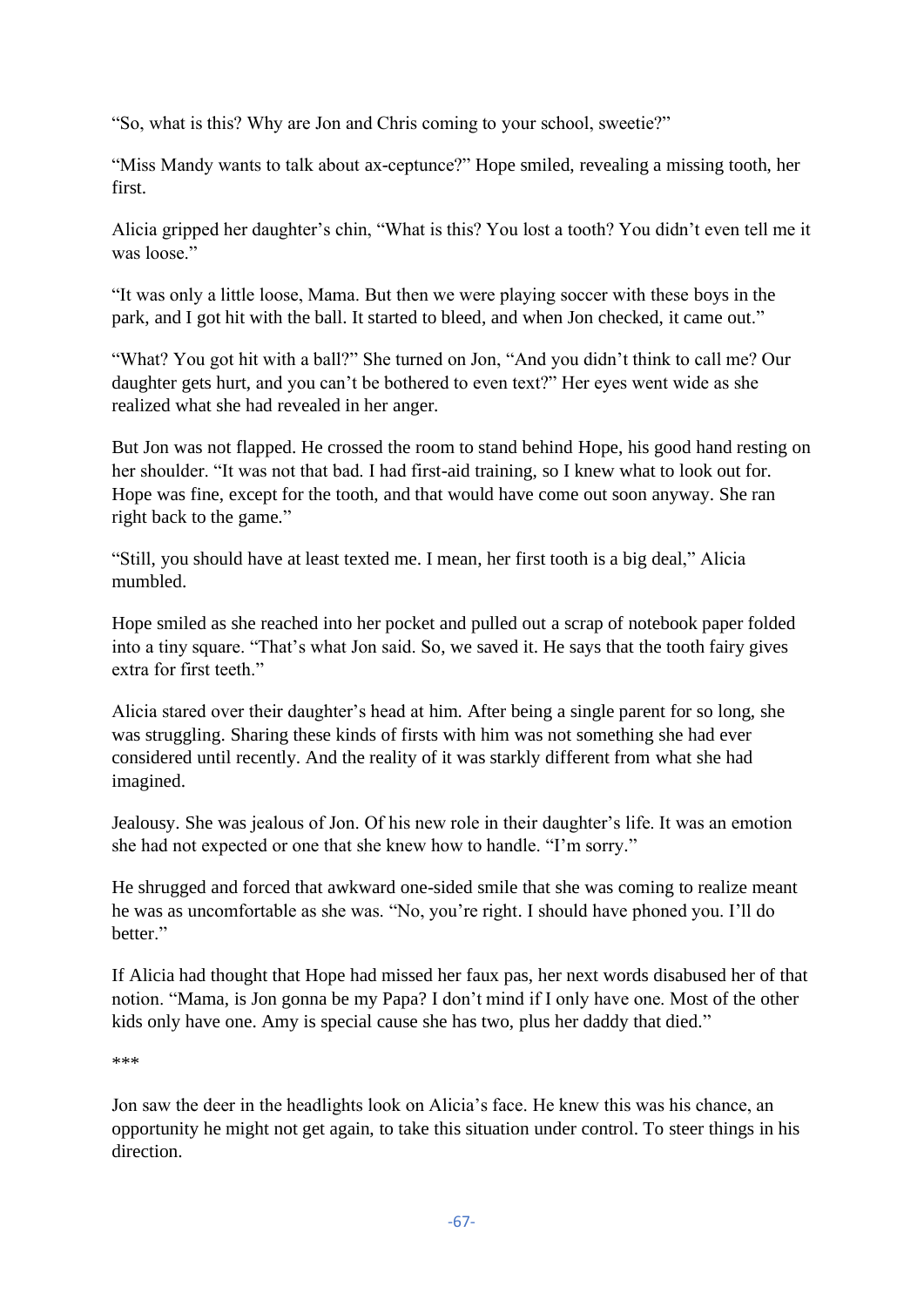He knelt on the floor next to his little girl. His eyes met hers, just a shade lighter than her mothers. Just as trusting.

"What would you think of the idea, Hope?"

His daughter threw her arms around his neck. Nothing had ever felt better. He looked up at Alicia. He could see that she was struggling to manage the situation. Well, almost nothing. But the feeling of rightness he felt in her mother's arms was distinctly different.

Hope drew back, her little hand caressed his cheek, the badly scarred left one. "So, that's why you stayed the night last night? You moved in? Like Chris and Noah did with Amy and her Mom? You'll read bedtime stories with me? Say our prayers? And tuck me in now? You'll walk me to school and pick me up every day like Chris and Amy? Oh, I can't wait to tell all my friends at school that I have a Papa too."

Jon's heart stuttered to a stop at her words. He was more than a bit nervous about tomorrow. Chris had volunteered him for the 'freak show and tell' as he had jokingly called it. He liked Hope's teacher and admired what she was trying to do with the children. But Jon knew human nature. There would always be bullies. And he worried about how having him as her father would affect Hope in the long term.

Then again, despite all that Alicia had done, Hope was struggling without a father. Maybe Chris and Miss Mandy were right. Maybe if you taught understanding and acceptance when children were young, then things could be different. He certainly Hoped so for his little girl's sake because the die was cast now. He smiled and nodded his head.

"Mama, I'm hungry. Can I eat, and then Papa take me home?"

Papa. Words had never been sweeter than those. As for the rest, they would deal with it. Somehow.

"I'll have Jorge make you some tamales. They're your favorite. But right now, take a seat and do some drawing, please. I need to talk to Jon."

"Papa. You should call him Papa now, Mama," his daughter smiled as she danced away like the world was her perfect playground.

That was not how Alicia saw things, not from the thunder cloud look on her face. He tried to prepare himself for the storm that was to come.

"So, what now? What the hell do we do now, Jon? Hope is expecting you to just move-in," she whisper-screamed.

He shook his head, "I don't know. Is that such a big deal? I can sleep on the couch like last night. At least until…"

"Until what? Until we get married? Remember, we don't agree on what that means, either."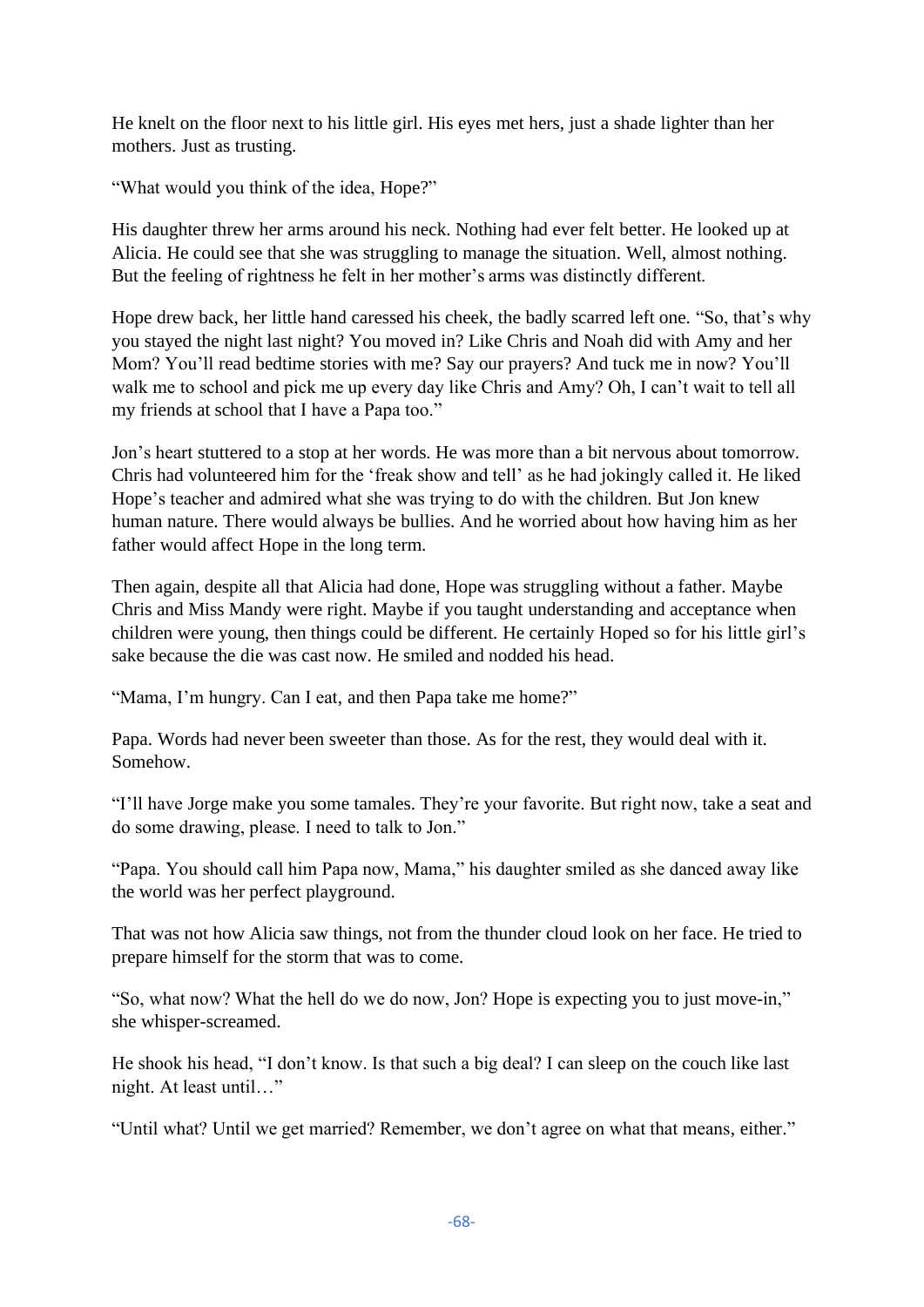He could see how upset Alicia was by all this. She had been on edge from the moment they came in. That was probably why she slipped up. He wanted to take her into his arms, hold her tight, and promise that everything would work out alright. Except she was his big girl. And they both knew it was not that simple. This was real life, and shit happened. Like unplanned pregnancies and IEDs. Sometimes all you could do was deal with it, roll with the punches.

"I'm sorry, maybe I should have tried to dissuade her."

"No, this is my fault. I was the one who slipped up. Look at her. She's even happier than Christmas morning."

Jon saw the tears in her eyes, watched them begin to trek down her cheek. "I promise I'll do my best." It was all he could give her, all he could do, all anyone could.

She once more reached into the pocket of her apron and pulled out that set of keys. "If you mean that, then take these. Have another set made at the hardware store down the street. Then move your stuff into my room."

"Are you sure? I can keep the hotel room for now if you want. Sleep on the couch or go back there once she is asleep. Then come back in the mornings."

"And what if Hope wakes up in the middle of the night? What if she wants you? No, I put my foot in it this time. And you made a promise to our daughter. I guess we'll both have to live with it. Figure this shit out as it goes. But I won't let her down, Jon. And I Hope you won't either."

He took the keys. This was not how he wanted things to happen — none of it. Having a child he did not know existed until a few weeks ago. Being blown up by an IED in a fucking shithole, fighting for his parents' wealthy friends and oil more than his country or freedom. And this was certainly not how he had wanted to woe her.

But shit happened. And you dealt with it like a man. Or you gave up, gave in, and died without ever living. Something had kept him alive when other good men died. Maybe it was for them: his little girl and the woman he loved.

"Okay. I don't have much anyway. Just a few clothes, some books, and my paperwork. I can be back in a couple of hours and take her…"

"Home. You can take our daughter home before the diner fills up with the dinner rush, Jon. Home. Daughter. Those are words you better get used to saying."

"I can think of loads worse things than taking our little girl home and putting her to bed for school tomorrow."

Alicia looked at him as she smiled, but he could see it was forced. "It'll be okay. We'll figure this out somehow."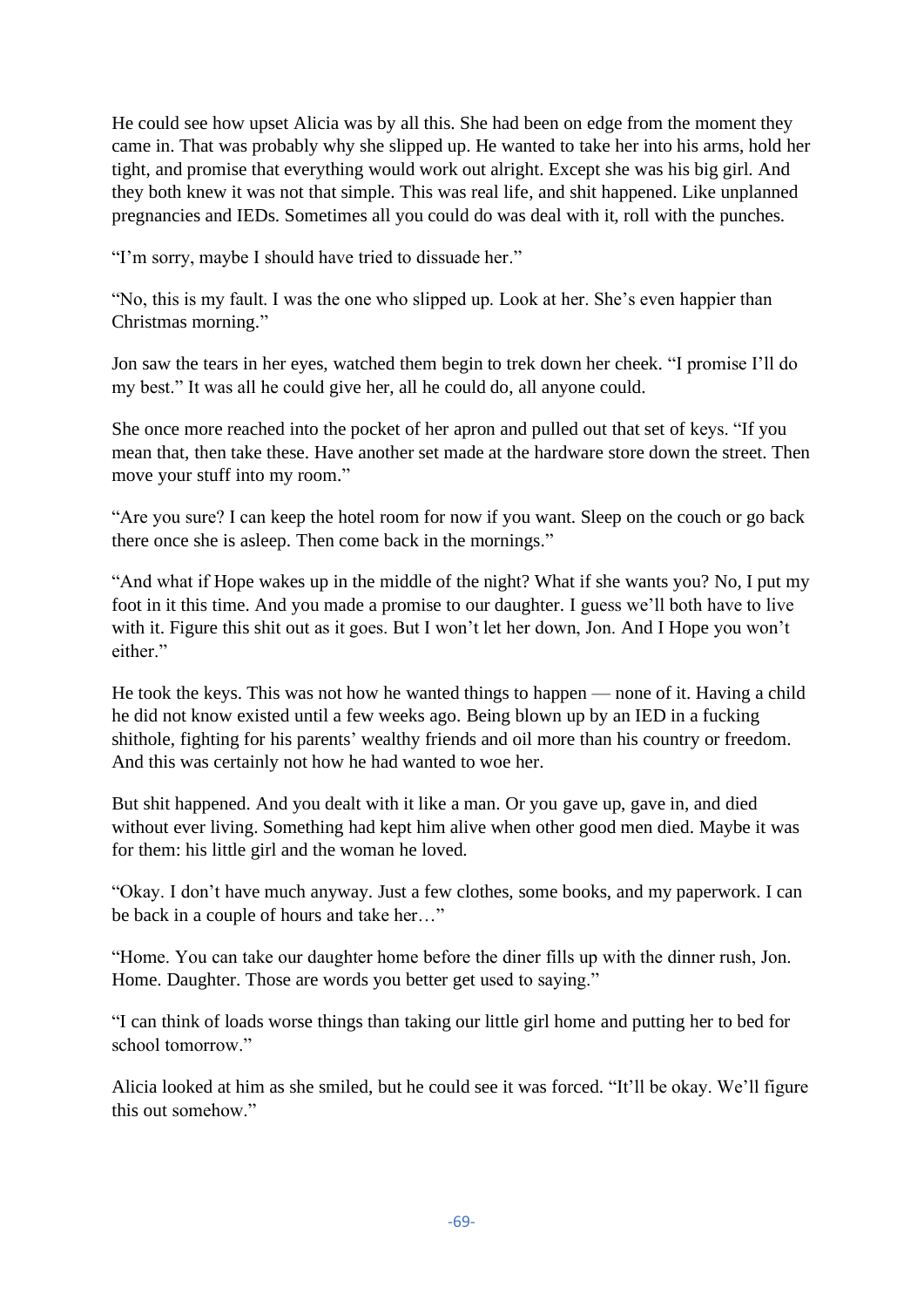He grinned; his was genuine. "Those were my lines, sweetheart. And yes, we will figure this out. We have a damned good reason to succeed over there." Now was not the time or the place for a declaration of his undying love for them. But soon. Soon.

\*\*\*

Alicia watched him leave. This day had not gone anything as she planned. Then again, nothing had since that night when she threw caution to the wind and invited a hurting, lonely Marine back to her apartment for 'no-strings-attached' sex.

"Where's Papa going, Mama?" Hope frowned as she looked up from the paper.

Of course, this was a string that neither of them planned for, but certainly, one that she never regretted. And she was pretty sure that Jon felt the same. It might not be soulmates, some magical connection that she liked to imagine it to be, or even love, but their daughter was the one bond they did share. And that would have to be enough to build the rest upon.

She slipped into the booth with her daughter and looked down at the picture she was drawing. Tears welled in her eyes at the barely recognizable stick people. The way that the man and woman were holding the little girl's hand between them. She smiled to see another woman and a bigger boy in the background as well.

"That's a beautiful drawing, Preciosa."

"It's our new family. How long until you and Papa get me a new baby brother or sister like Amy is having?"

This day just kept getting weirder. Of all the things for her daughter to ask? "I didn't know that Kacey was pregnant," perhaps she could distract her daughter. At least long enough to come up with an answer that was both believable and not an outright lie.

Hope nodded her head without looking up. "Amy says it takes a long time to make a baby. But she said it was going to be her Christmas present. Do I have to wait until Christmas too, Mama? Or can I have my baby sooner? Maybe for my birthday? That's still a long time away."

Alicia could not help but laugh. Three months, hell, it might take her that long to get Jon in the mood for some more baby-making action, though she sincerely Hoped not. The idea of spending even one night with that man in her bed without jumping his bones was hard enough.

But at least Hope had given her something to work with. "It takes time to make a baby, sweetie. Babies grow inside the Mamas for nine whole months. That is about the same amount of time from the first day of school until the last, even a bit more."

"And sometimes it takes time for Mamas and Papas to make those babies too. You know that Kacey, Noah, and Chris have been a family for several months now. They did not make a baby right away."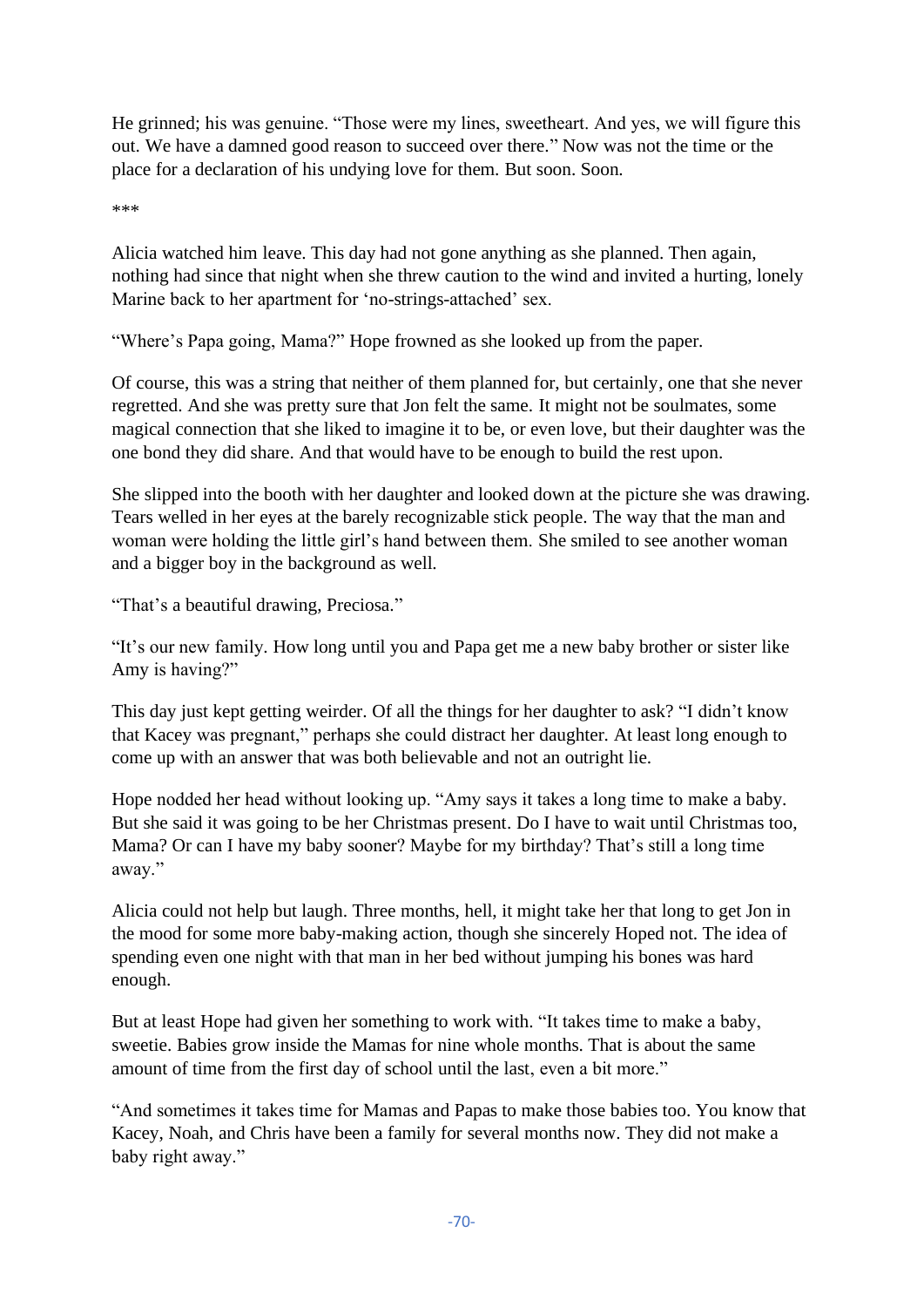"How did they make the baby, Mama?"

This was not the conversation she wanted to have with her six-year-old daughter right now. This was not the place, and Alicia did not have the time this topic deserved. Hell, she had not even considered how she would explain sex to the child. But she knew that she would. No storks, cabbage patches, or watermelon seeds for her daughter.

She had not lied to Hope, ever. Unless, of course, you counted the biggest one of all, the lie of omission – that Jon was her Papa in every way. That one was big enough; she was not about to add this sin to it.

"I need to get ready for the dinner rush, sweetie, and that is a long talk. How about we sit down and discuss it later, okay?"

"When? Tonight?"

Bless the child; Hope never gave up. "Not tonight. I won't be back until late, and you have school tomorrow. Then we have to get ready for Miss Mandy's commitment ceremony on Sunday. How about we talk about it after that?"

Her daughter frowned, "But Miss Mandy and Sarah and Josh made a baby too. I want to know how. So that we can get one too. Please."

"Hope, I said that we would discuss this later. I made a promise, and you know I always keep them. Now, please, I need to get ready for the dinner rush," and explain our new houseguest to Alison.

She was not pleased with the pout on her daughter's mouth, but at least her daughter nodded her head reluctantly and went back to drawing.

One battle down. Now onto the next one. She Hoped this one would go a bit better as she slipped into the kitchen, where Alison laughed at something Jorge said.

"Can I speak with you for a moment, Alison?"

Her friend smiled, "If it's about the hunk that's going to be sharing your bedroom, don't sweat it. We sort of overheard."

Alicia blushed, "Sorry, I didn't mean for it to go this way. It's your home too. We should have talked about this before Jon just moves in."

Her friend reached out and took her hand, giving it a gentle squeeze. "Life isn't always neat, Ali, you know that. Sometimes Fate drop kicks our asses over the goalposts of life. And all we can do is go with the flow." Alison smiled reassuringly, "DeShaun and I will try to keep out of your way while ya'll settle into a new routine."

"No, as I said, that is your home too."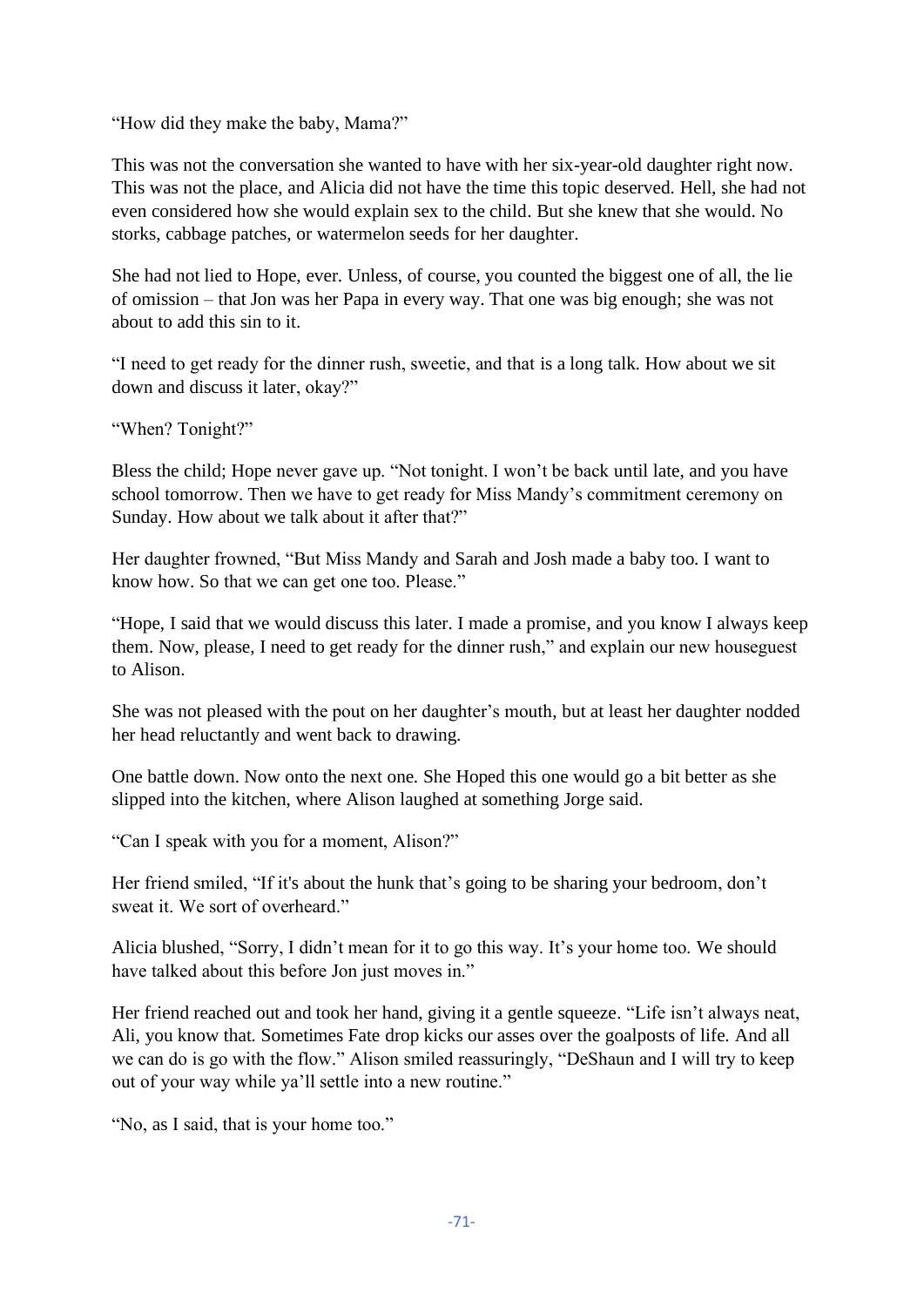"No, sweetie, it is not. Don't get me wrong; you'll never know how much I appreciate everything you have done for me and the boys. But that is your home. Your family's roots are in that place. It has just been a rest stop for me, Damien, and DeShaun. A wonderful, beautiful place and time of memories that we will always carry with us."

"But like I said the other night, it is time. Time for me to move on. To find my Fate. My own home. My sons are grown. Men with lives of their own and their Fates to live out. And that is as it should be too."

"Now, it is time for you. You and Jon to build upon all those other families that have come before. To create your own home and traditions. Would it be better if DeShaun and I got out of your way? It is only a few more weeks until graduation, and then he is off to explore this whole wide world. Or at least America," Alison smiled, and the years slipped from her face.

At almost forty-five, she was still a pretty woman. But at that moment, all the cares and responsibilities relieved and something almost ethereal bringing a glow to her countenance, Alicia could see the young woman that she had once been. One that had attracted the attention of a basketball legend.

Alicia squeezed her hand in return, "I wouldn't hear of it. You're my best friend. And honestly, I need you right now."

Her friend shook her blond head and chuckled, "You can't hide or run from your Fate, sweetie. You gotta met that shit head-on. But yeah, I'll be here for you for as long as I can anyway. Until mine calls me."

"When did you get so metaphysical about everything?"

Her friend frowned, "I don't know. It is just something. Something I feel inside. Something I can't explain. Or ignore. It just keeps calling me. And it's getting stronger."

When Alison looked up, there were huge tears in her eyes, "Please understand. Hell, what am I saying? I don't understand. But at least, accept. Accept that this is the way things need to be. Has to be. That it is what is best for all of us. You. Me. Jon. Hope. Damien and DeShaun too. It is just something I know deep inside, even if I don't know how I know it. Damn, none of that makes any sense." Those tears spilled out the corners of her blue eyes, and black streaks began to mar her cheeks.

Alicia wrapped her friend in her arms, and Jorge muttered under his breath, shrugged, and turned back to the grill, obviously uncomfortable with the show of feminine emotions.

"Of course, Alison, I do understand or, like you said, accept. It's just that I'm going to miss you. You've been my family for so long, all of Hope's life. I don't know what I would have done without you. And honestly, I'm having trouble imagining my life without you there."

Alison pushed back, breaking the embrace. She swiped at the tears with the back of her hand, making a bigger mess of those dark smudges. "I know. I feel the same way sometimes. But I can't stop this - whatever it is. And you can't change your Fate either. Not that I think you'd want  $to$ ?"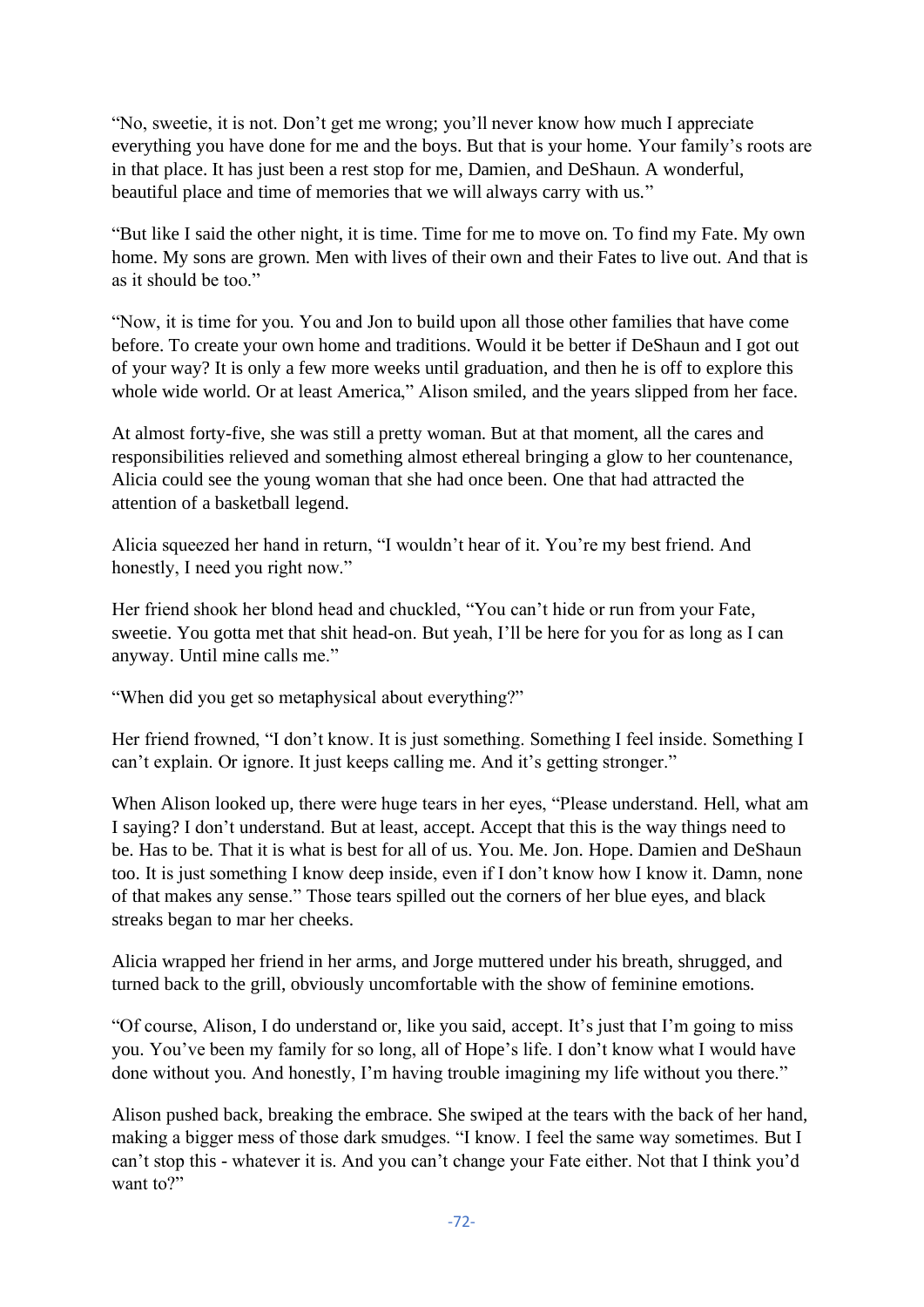Alison might be right about that. This might not be how she would have planned things, but this night Jon would not be sleeping on the couch or in a crappy hotel room. He would be sleeping in her bed. That was a start.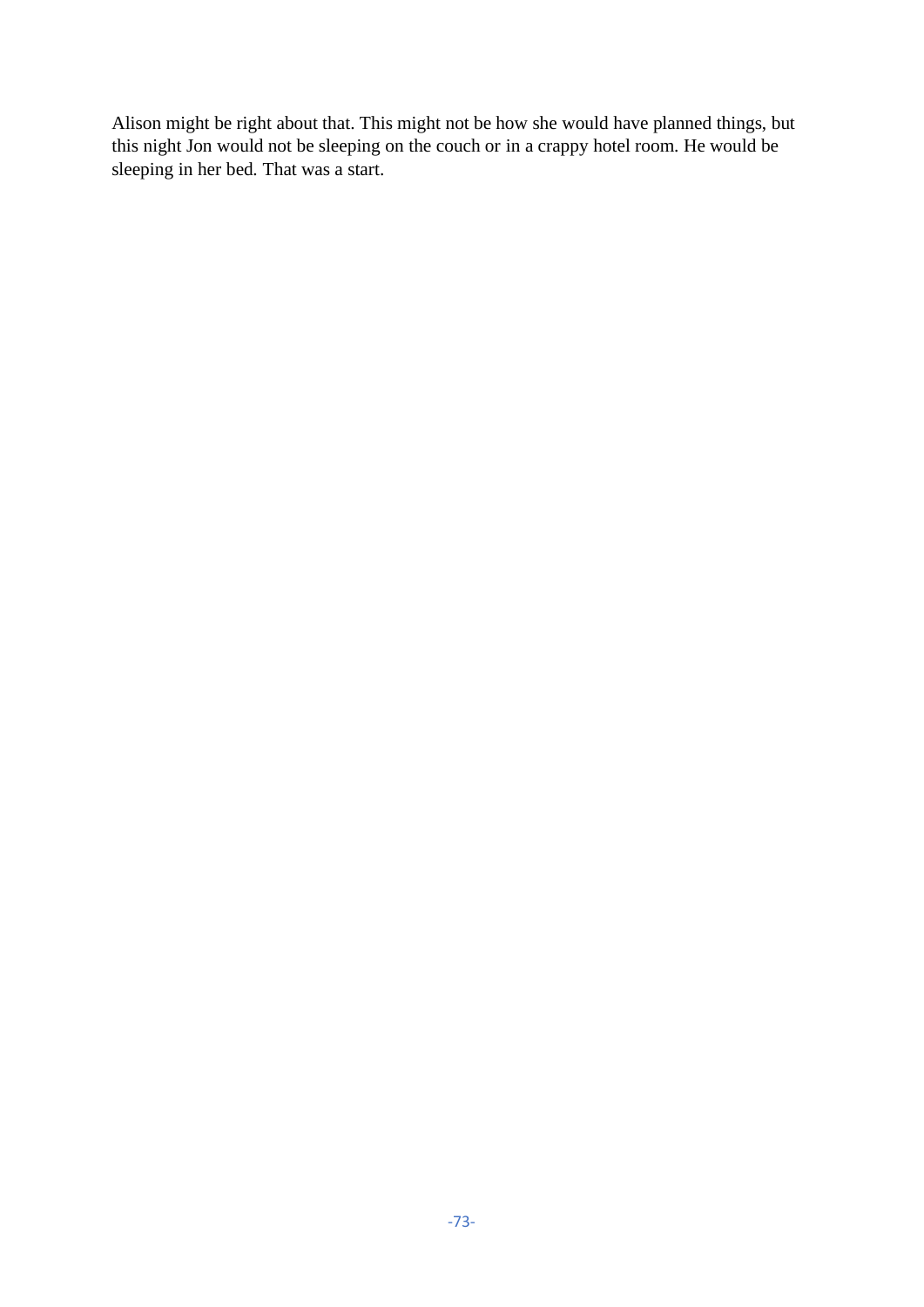## **Chapter Nine**

Jon stared in the mirror. It has been so long that he had forgotten the last time he did. What it reflected was not as bad as he remembered from that occasion. But it was a hell of a far sight from the last time he had been naked with her.

He picked up the jar of moisturizing cream that the docs at the VA insisted would help soften the scars and stop itching and oversensitivity. Perhaps they were right about that one thing. His reflection certainly would suggest so.

That did not mean he was comfortable with what he saw. He wished for the pressure shirt that he had worn for most of that first couple of years. Including the hood, it covered most of his scars. And it made an excellent excuse for hiding.

He used his good hand to massage the cream into his scalp. He missed his blond hair. Seeing how Chris had allowed his to grow out from the traditional high-and-tight reminded him of just how much.

He added a bit more pressure to his strokes. It was a balancing act. The area was still intensely sensitive. But the more pressure he used, the more it would soften and desensitize the area. He moved down to his neck and then his shoulders.

It was almost impossible to reach certain sections of his back, especially on the right side, because his left hand was virtually unusable. He toyed as he always did with the idea of allowing the damned docs to amputate it. Maybe they were right about that too. But he could not bring himself to that yet.

Because he could not reach that area of his back, it was prone to tears, cracking, and ulcerations. He had ended up with a couple of infections as a result. He tried to check it in the mirror but could not see much.

Not that it mattered. He would not be sleeping naked anymore. He looked over where the boxers and t-shirt lay on top of the closed toilet lid. He was glad that Hope provided the perfect justification for that.

But he had been struggling for the past few hours with how he was going to manage to sleep in the same bed with Alicia without…

Fuck, that was not happening. Well, he was sure it would. She had made it clear that night in the desert. This time there were definitely strings attached. Not that his body wanted to disagree with the woman.

He had not gotten laid since the night that Hope was conceived. First, he was deployed for six more months. Even on his leave, though, he could not bring himself to go to a prostitute or pick up some woman in a bar. That night had plenty of strings attached, even before he realized how he felt about Alicia or knew about Hope. One night in her bed had ruined him for other women.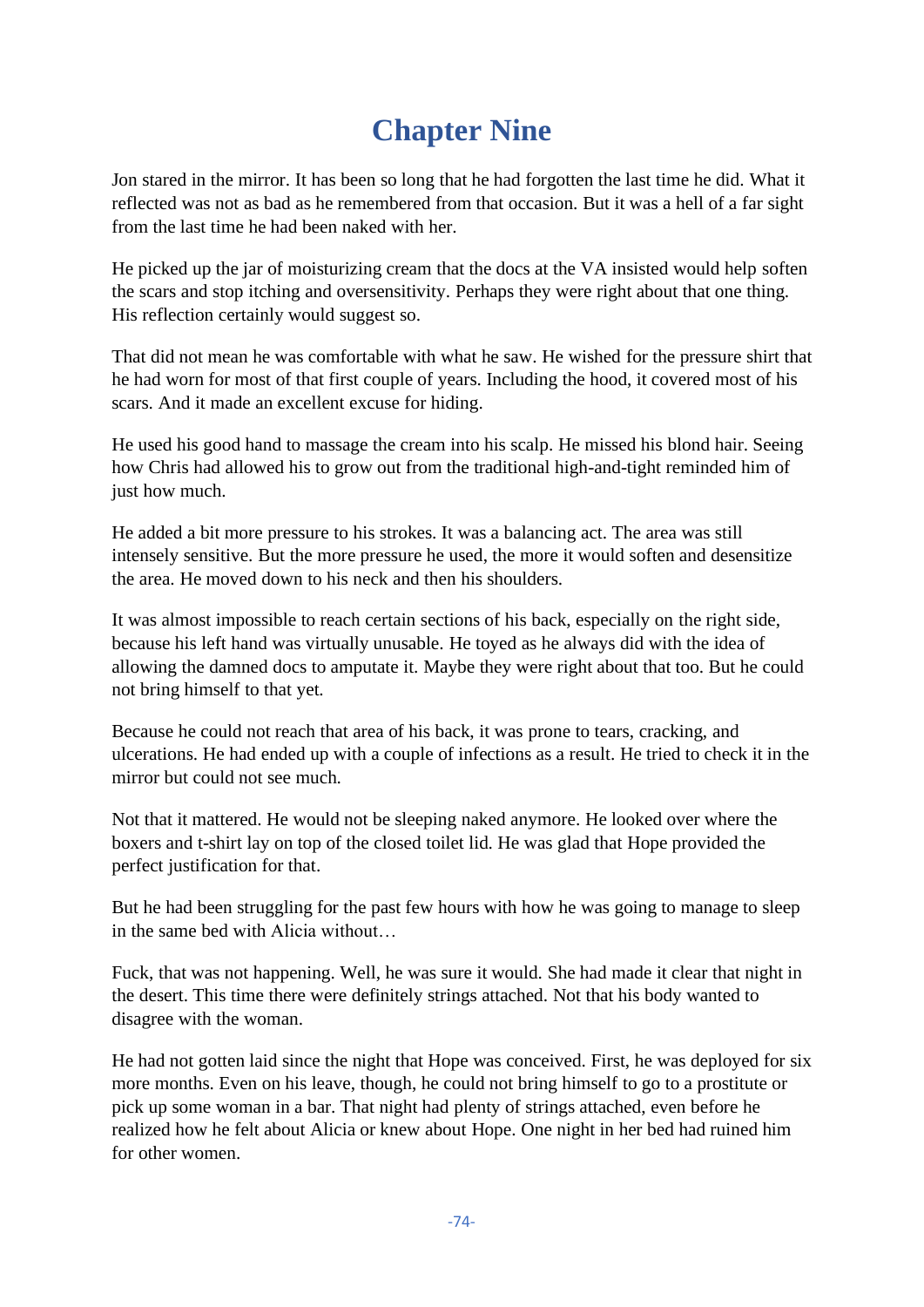Of course, after the explosion, that had not mattered. The very idea of being with a woman was off the table. The only women that would look at him, well, he had never been into pityfucks. Certainly not with her.

He closed his eyes as he began his nightly routine of stretching exercises, which minimized contractures and maximized his range of motion and mobility. Simple exercises that many people used to relieve stress in tight neck, shoulders, back, and face had added significance for him — three times a day or more, depending upon how he was feeling. He was almost religious about them. And except for his left arm, he was doing better than the doctors had expected him to.

But he was not, and never would be, 'normal.' In the way he looked or what he was capable of doing. Even simple tasks like dressing himself, tieing his shoes, or brushing his teeth had had to be relearned. While he was past those initial occupational therapies that had taken him almost two years, he was still learning new adaptations.

But how to make love to a woman had not been one of the areas covered in his therapy. It was certainly not a topic he had covered with the shrinks. They were still trying to get him past the survivor's guilt and occasional suicidal thoughts.

Oddly enough, Hope and Alicia proved to be a more effective treatment for that than anything the VA had to offer. Or even his parents' private 'experts.' He smiled, which was itself a stretching exercise, one he had not done very often until these past few weeks.

But just the thought of his little girl reading that dumb book about the daddy monkey and his little monkey, the way she had thanked god, or whatever was out there, for her 'new' Papa, and the sanctity of tucking her in was enough to keep him smiling for days.

Or at least until Alicia got home from the diner and he had to face the reality of a long night in the bed of the woman he loved, the one he longed for physically and emotionally. What was he going to do? How was he going to handle that situation? Was he going to settle for a lifetime of pity fucks?

Did he have many choices? Between her instance that they have a real marriage, his daughter's pleas for a baby brother or sister, and his god damned cock that he knew was going to betray whatever honor he had left, it was not so much a matter of if as it was when.

He pulled on the boxers without much trouble. The shirt was a bit more of a challenge. Maneuvering that left arm seemed to be getting more painful by the day. He was going to have to face that choice soon. But not before he dealt with this night. And her.

He stared at the man in the mirror. Sometimes he thought he almost saw that other man. The man he had once been. That blond hair that was virtually invisible with the high-and-tight. The patrician nose. That quirky grin. And, of course, the smooth, unmarred olive complexion. But that man was gone, never to return, as dead as the men that had counted on him, the ones he had failed.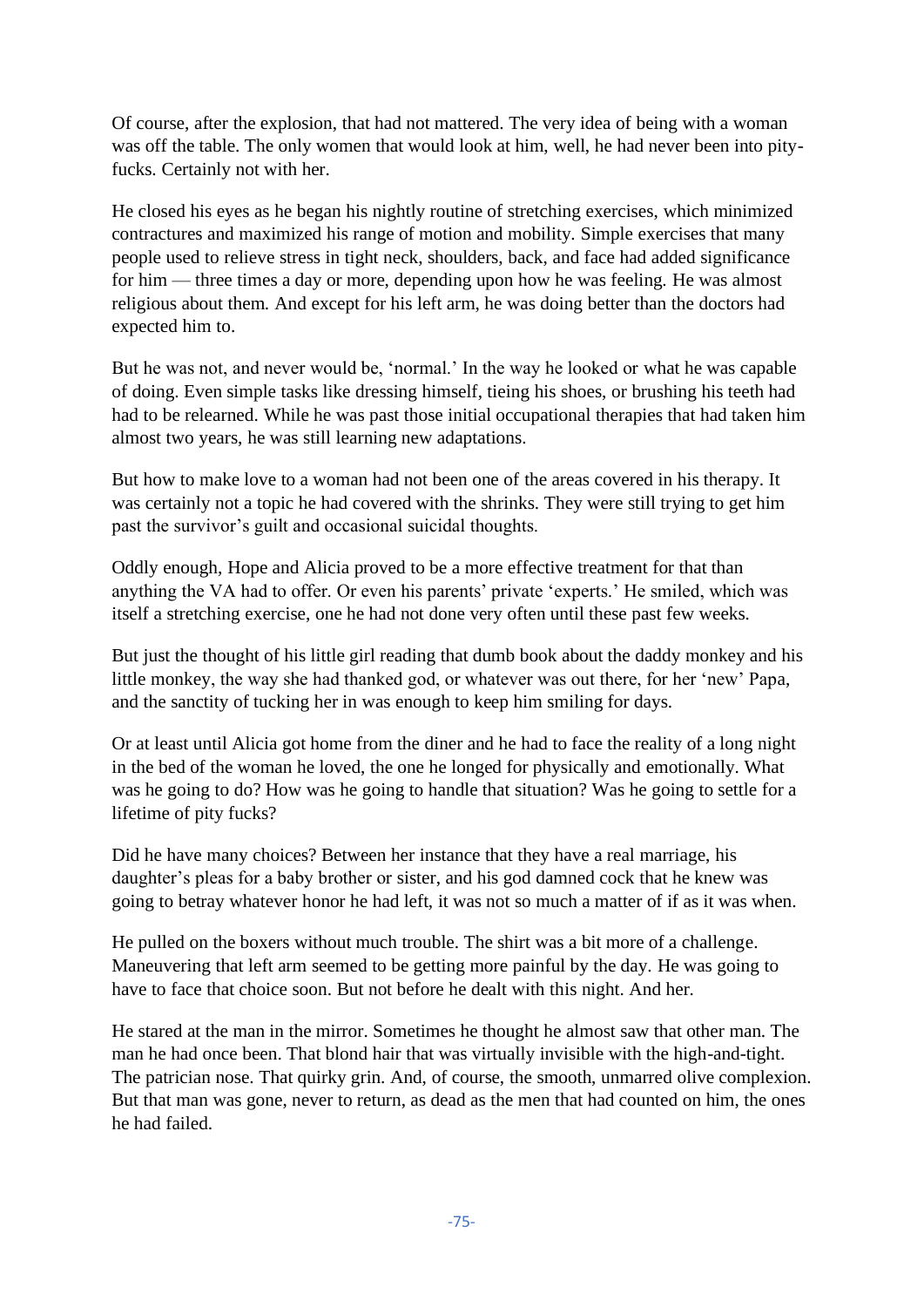That was old ground. The shrinks were right. The only thing he could do about that now was make damned sure that his life counted for something. In some fucked up ways, he was living for them all. And for the first time since the explosion, that was not such a daunting and depressing thought.

Hell, if all he did was raise Hope to live up to that name, he would be content. And those others? The baby brother or sister that she asked you for? What about them, jarhead?

He shrugged, and the pain of the contracture shot through his back, another reminder. "You have some shit to deal with, my friend," he said to that stranger in the mirror as he opened the door to the bathroom and ran into her.

\*\*\*

Alicia was glad not to find Jon on the couch when she walked in the door. But he was not in her room either. Though the duffle bag of his belongings was open on the floor by her bed. He was not in Hope's room either. Maybe he went for a walk?

She still had no idea how she was going to handle this situation. Oh, why had she opened her big mouth? Why had she let the truth slip out? Though they had not told Hope the complete truth. She knew that one day they would have to do so, but for now, this was enough for a six-year-old. No-strings-attached was more R-rated than PG-13 even.

She went back to her room and grabbed a night-shirt. She chuckled as she brushed past the 'Book Boyfriends are Best' one. That was not the right one for this night. It seemed after seven years, she finally had a man back in her bed — the one from the night that had filled her dreams for all those other dark lonely nights.

And what good is it going to do you if he still wants a marriage in name only? She had been mulling that one over and over in her mind all afternoon. The question was: how should she handle this situation? Did she accede to his wishes and keep to her side of the bed? Did she try to seduce him? She was not sure that her fragile ego could manage another rejection like that night in the desert. Not that it was a total rejection; the bulge in his pants meant that the man clearly wanted her.

So, why did he not accept what she offered? Okay, the pity fuck shit. Which brought her back to the question that she had cogitated over all day, how did she convince the man that he was no pity fuck? Could she?

She shook her head and headed down the hall to the bathroom at the end. She always tried to set a good example for Hope, brushing her teeth morning and night. Maybe even a shower? Though usually, she got those in the morning to wake her up. Being at the diner before dawn necessitated strong black coffee and cold showers.

Of course, she could probably use one of those just about now. The idea of that man in her bed had her distinctly sticky in certain places. And it was not like she could use BOB or even masturbate with him in the bed next to her. Hmm, maybe she should get that shower, use the pulsating setting for something other than sore muscles?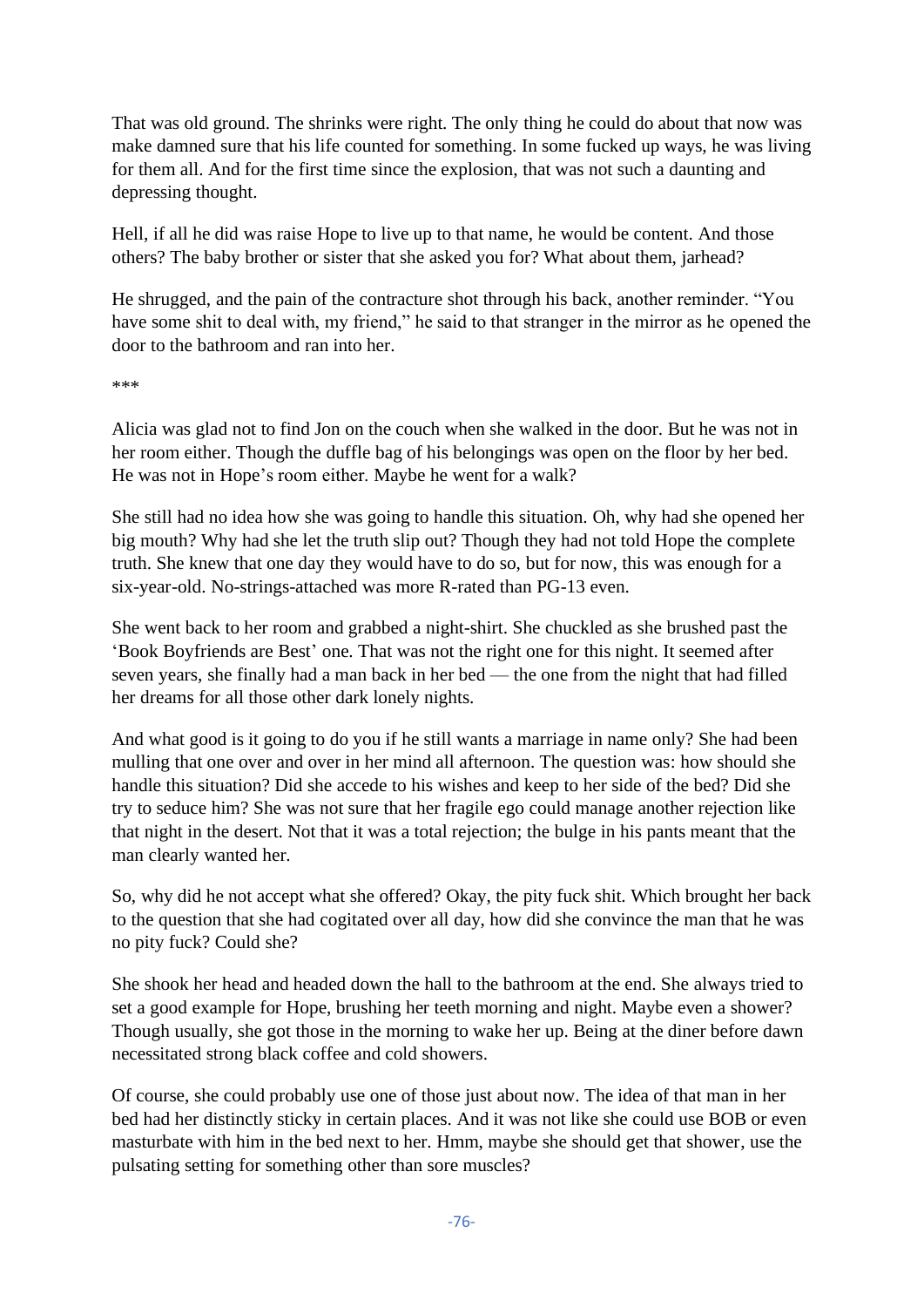Her mind was caught up in those thoughts as the bathroom door opened, and she walked straight into him. Jon. Damn, why did the man have to look so incredibly sexy in plain white boxers and a t-shirt? What had she been thinking? Agreeing to this?

She knew what she had been thinking - about their daughter. Hope needed a father. Jon wanted to be a real father to their daughter. If not a real husband to her. She would need to deal with it. At least for now.

"Sorry, I thought you had gone out for a walk or something…" Had he considered running? Going back to the hotel at night as he had suggested? Was she that undesirable? "I'm sorry…"

"Sorry for what, Alicia?"

"Sorry for getting us into this mess with my big mouth. I don't know what I was thinking," she was rambling. "I should brush my teeth. Take a shower, maybe."

He nodded as he squeezed past her in the tiny hallway. Maybe if she stayed in the shower long enough, he would be asleep when she came to bed? But what would that solve? She would just be delaying the inevitable. Maybe she should take the bull by the horns…or his dick?

She was no closer to deciding after brushing her teeth. She had decided to forego the shower, after all. It was late. She should go to bed and get some sleep. But sleep was not what was on her mind as she walked back down the hall to her bedroom. She had to remind herself that this was not death row, and the executioner was not waiting on the other side of that door just the man she loved.

Loved? Did she love Jon? She kept vacillating on that one. She knew that she was attracted to him. He had been the star of all her fantasies for seven years. And scars or not, he still was. As cheesy as it sounded, how she felt about him went more than skin-deep. It always had. Whether that was love or not, she did not know. And it was too damned late to think about that now. In more ways than one.

As her Abuelita would say, 'she had made her bed; now, she had to lie in it.' Quite literally this time. And standing outside the door in the hall was getting her nowhere. She forced her hand onto the knob. Turned it and commanded one foot in front of the other. She willed a smile onto her lips as well when she saw him sitting up on the side of the bed.

He turned when he heard her enter, "I thought we should talk."

Alicia's heart stopped. Her throat tightened, and all she could do was nod her head. This was it. And whether she was ready or not, this night might well decide the Fate of their relationship. She definitely was not prepared.

"I'm exhausted. Could we do it another time?" She chickened out as she took the other side of the bed. She turned off the lamp and hugged the edge of it. Hoping and praying that Jon did not press the issue.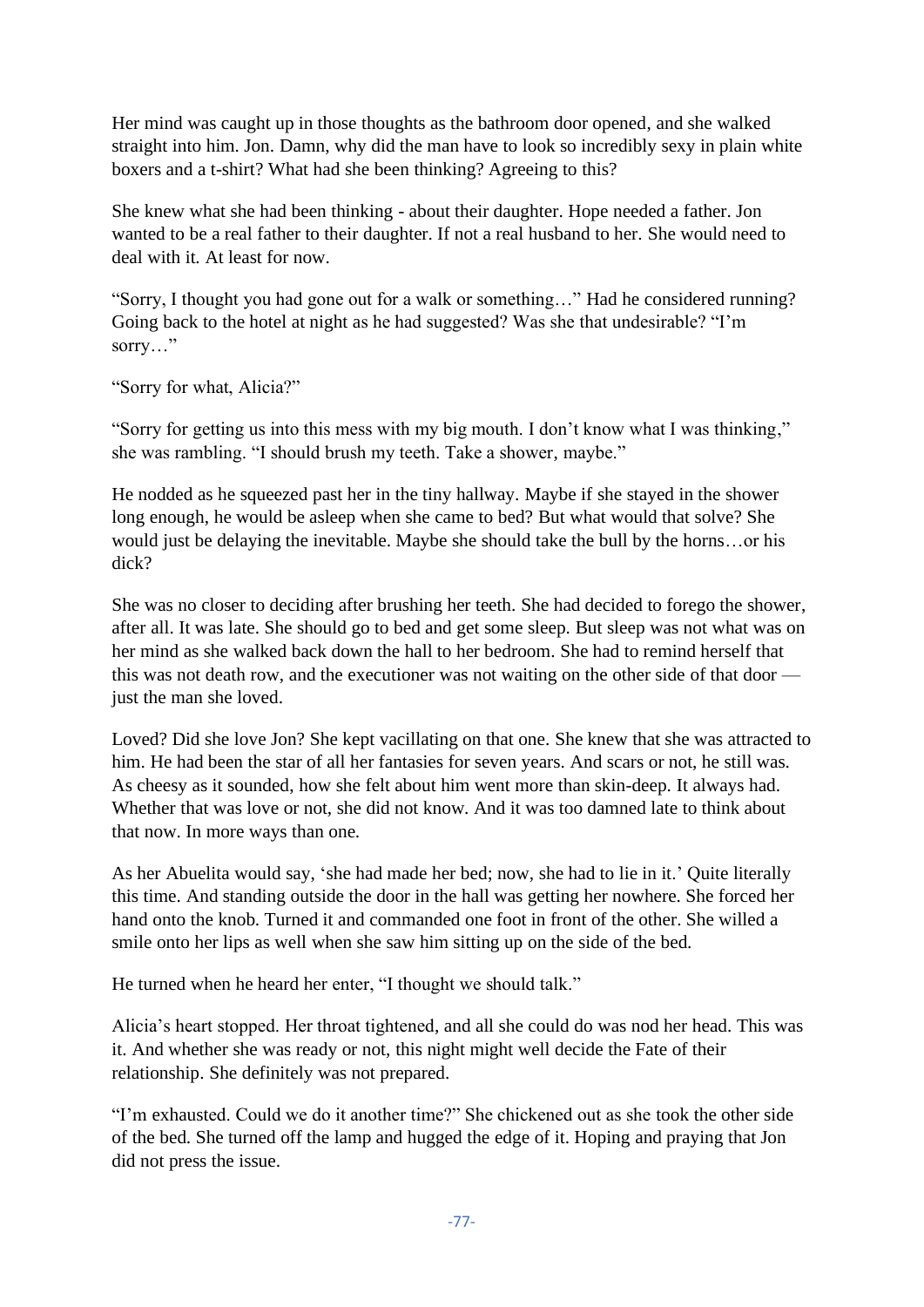He just sat on the other side of the bed for several long minutes before he turned off the light on his side and slipped beneath the blanket. He turned his back to her and kept to his side as well. Alicia felt the tears running down her cheeks and fought back the sobs that wanted to erupt from her throat. Of all the fantasies she had ever had about having this man back in her bed, this was nothing like them. She felt his rejection to her feminine core.

\*\*\*

Jon did not want to be here. He had barely slept last night. Just being in the same room with her, let alone the same bed, less than two feet between them, was some new form of torture. Worse even than some of the physical and occupational therapy that he had undergone.

His dick had spent the whole fucking night at full mast. And nothing he did or said could convince the little traitor that it was best this way. That he did not want a pity fuck. And obviously, she had changed her mind. She could not go through with even that. Without layers of clothes, he was so repulsive that she backed out. Not even for Hope's sake could she force herself to touch him.

For Hope's sake. That was what he kept holding onto. She had woken him before dawn. She was heading into the diner. Would he get Hope ready and take her to school? Was this to be their new routine? Strained politeness for the sake of their child. Of course, he had agreed.

After dropping his daughter at school, he had called the VA, scheduled another appointment. Maybe it was time to talk with the doctors about amputating his arm? If a prosthesis could be more functional, that was what mattered, right?

Then he had taken a long walk in the desert. He needed to be alone. To think. And he always did that best in nature. That was why he had used his trust fund and the money he had saved from his decade in the Marines to buy a piece of the Rockies, just north of Las Vegas. He had both the desert and the mountains on his doorstep.

The problem was that today he felt as if his soul and future were as bleak and barren as the land around him. How the hell had he thought that he could sleep in the same bed with her and not want her? Oh, it was not just the wanting. He had known that he would always want her. It was the reality of being so close and not touching her.

Oh, he had touched her alright. She did not realize it, but she had woken him up when she crawled out of bed. How could she not? Their bodies had in sleep entwined tightly about one another. His cock was throbbing against her stomach. Their legs tangled in one another. His good hand was wrapped through her hair, and the damaged one rested on her hip, drawing her closer.

But Jon had not opened his eyes. He had merely moaned and turned back towards his side of the bed, pretending to still be asleep until he heard the shower running down the hall. Even then, he had laid there barely moving, trying to get his confused mind, tense body, and hard cock under some semblance of control. He was not having much luck when she came back in, fully dressed, smelling of sunshine, and woke him up.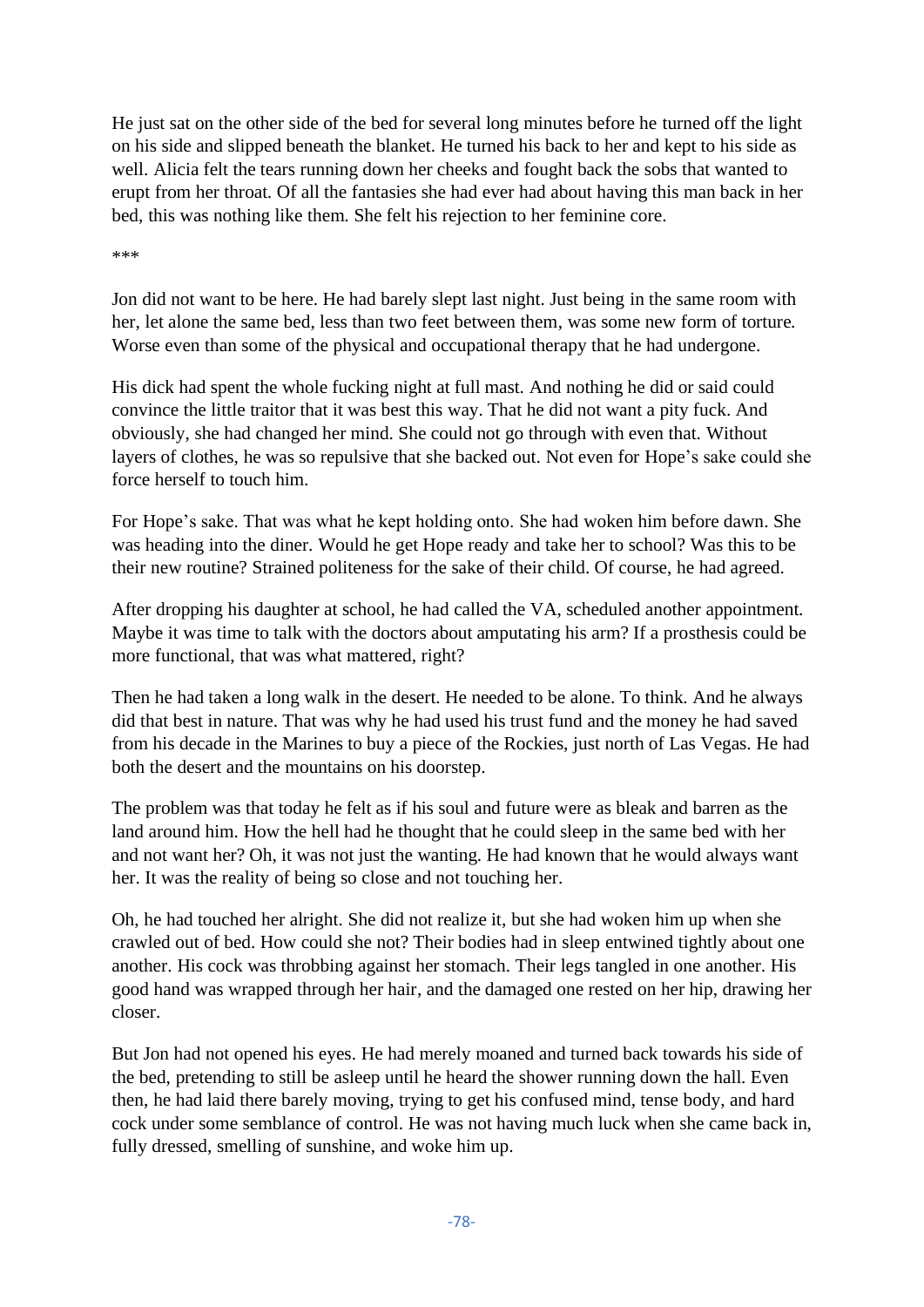The rest of the morning, he had gotten through on autopilot. Making breakfast for Hope, helping her to dress, then walking her to school. If he thought that a walk in the desert would miraculously provide the answers he sought, he was sadly mistaken. He was no closer to a solution to this dilemma than he had been last night or for the past few weeks.

His daughter wanted and needed her father. He wanted to be a real father to her, not some part-time weekend warrior. But how the hell was he going to sleep in the same bed with the woman he loved and keep his distance? Physically or emotionally? And was he willing to settle for that pity fuck? For an obligation from her?

But he needed to put all that aside for now too. He had promised Miss Mandy, Chris, and Hope that he would speak to her class about being different. Though what he was going to say exactly, he was not certain. And what did he do if some of the kids were scared of him? Or made some rude comment as had happened a few times? He just had to man up, his daughter was counting on him, and that was what mattered.

Jon inhaled deeply, pushed open the door to her classroom, and was greeted by smiles from Chris, Miss Mandy, and Hope. He could do this.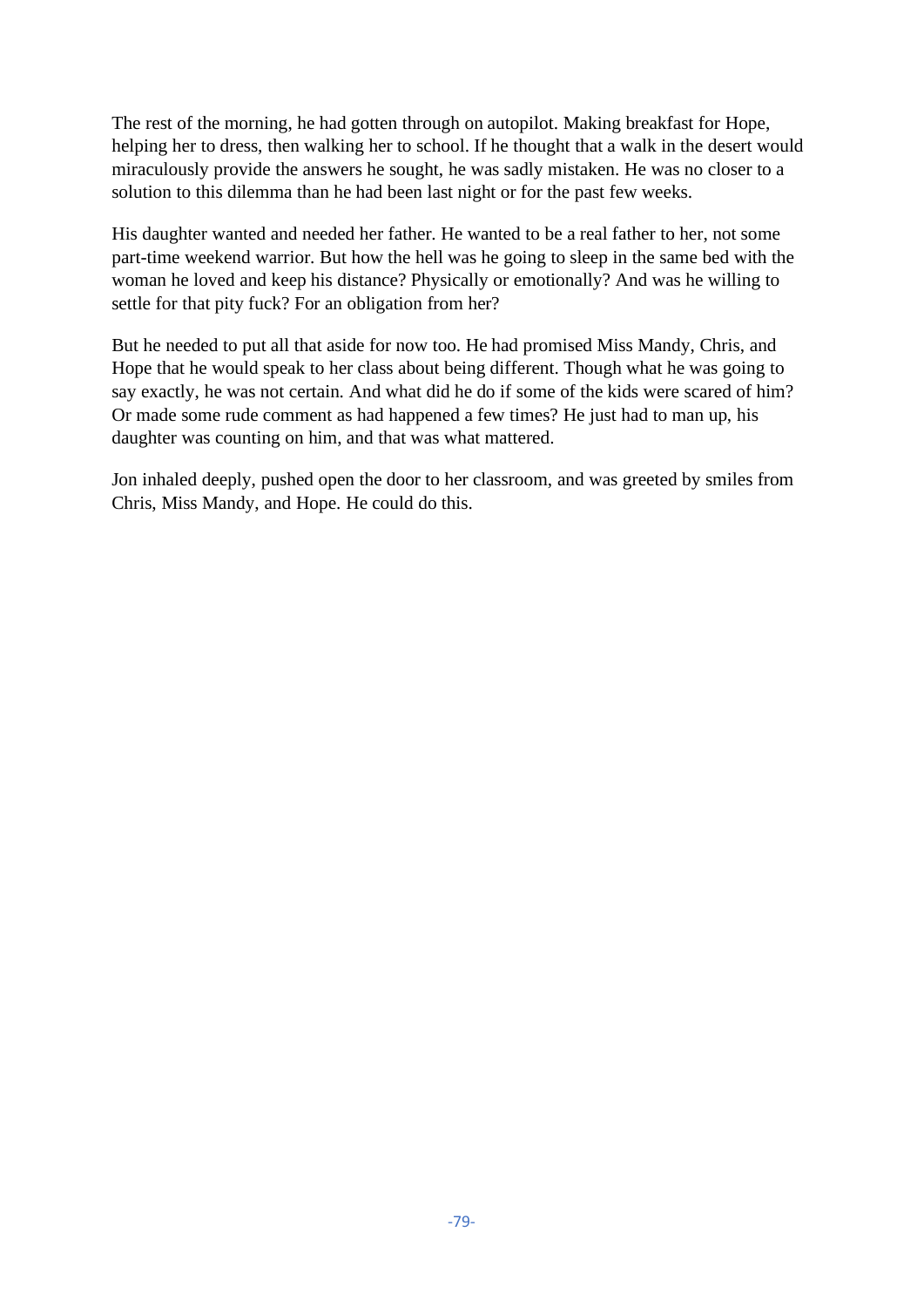### **Chapter Ten**

"Mama, mama, you should have seen Papa. He was so amazing. Everyone loves him," Alicia smiled as Hope burst through the doors, followed by Chris, Amy, Mandy, her partner Sarah, and bringing up the rear, Jon. He stared at the floor nervously.

All day, she had been regretting how last night went. She had chickened out. Plain and simple. And she knew that she had hurt him. Waking this morning to discover that during the night, their bodies had become entangled, looking into his sleeping face, she had fought back the need to touch him. To caress those scars. To take him into her arms and body and reassure him that everything would be alright.

But fear of another rejection like in the desert that night, the time ticking away on the clock, and the need to get ready for work had all stood as legitimate excuses. All of which she regretted now. She forced a smile.

"I'm sorry, Jon. In all the excitement yesterday, I completely forgot. You and Hope mentioned that you were talking to her class today, but I never found out about what?"

Chris and Sarah answered for him, high-fiving as Sarah shook her hips, and Chris did a bit of a wheely in the limited space between the tables. "Get your freak on," they laughed and sang as Mandy shook her head. Amy and Hope giggled.

"Actually, I wanted all the children to learn about being different. About understanding and accepting those who are. Especially those who won't make the commitment ceremony this weekend. So, I asked Sarah, Chris, Jon, and a few others to come and talk to them. Jon was a last-minute addition, thanks to Chris."

Their friend, Chris, smiled, "But the star of the show."

Hope beamed up at her father. Alicia got the distinct impression that he was blushing, but the scars made that a bit more difficult to tell for sure. "Congrats, Jon."

"Can we have ice cream to celebrate?" their daughter finagled.

"Just one scoop. It will be dinner time soon," Alicia smiled as everyone rearranged the tables and chairs, pushing a couple together to accommodate such a large group and making room for Chris's wheelchair at one end.

Alicia busied herself preparing the ice cream and pie for the adults as her mind tried hard to come to terms with the latest surge of jealousy. She was glad that Hope was bonding so quickly with her father. And she knew that Jon needed their little girl just as much as she needed him. But it left her feeling distinctly alone. On the outside looking in.

And whose fault is that? She had no one to blame but herself. It seemed she had mishandled this whole situation. From the way that she just dumped the news that he had a child on Jon's lap so suddenly. To her shocking proposal. Spilling the beans like she had yesterday in front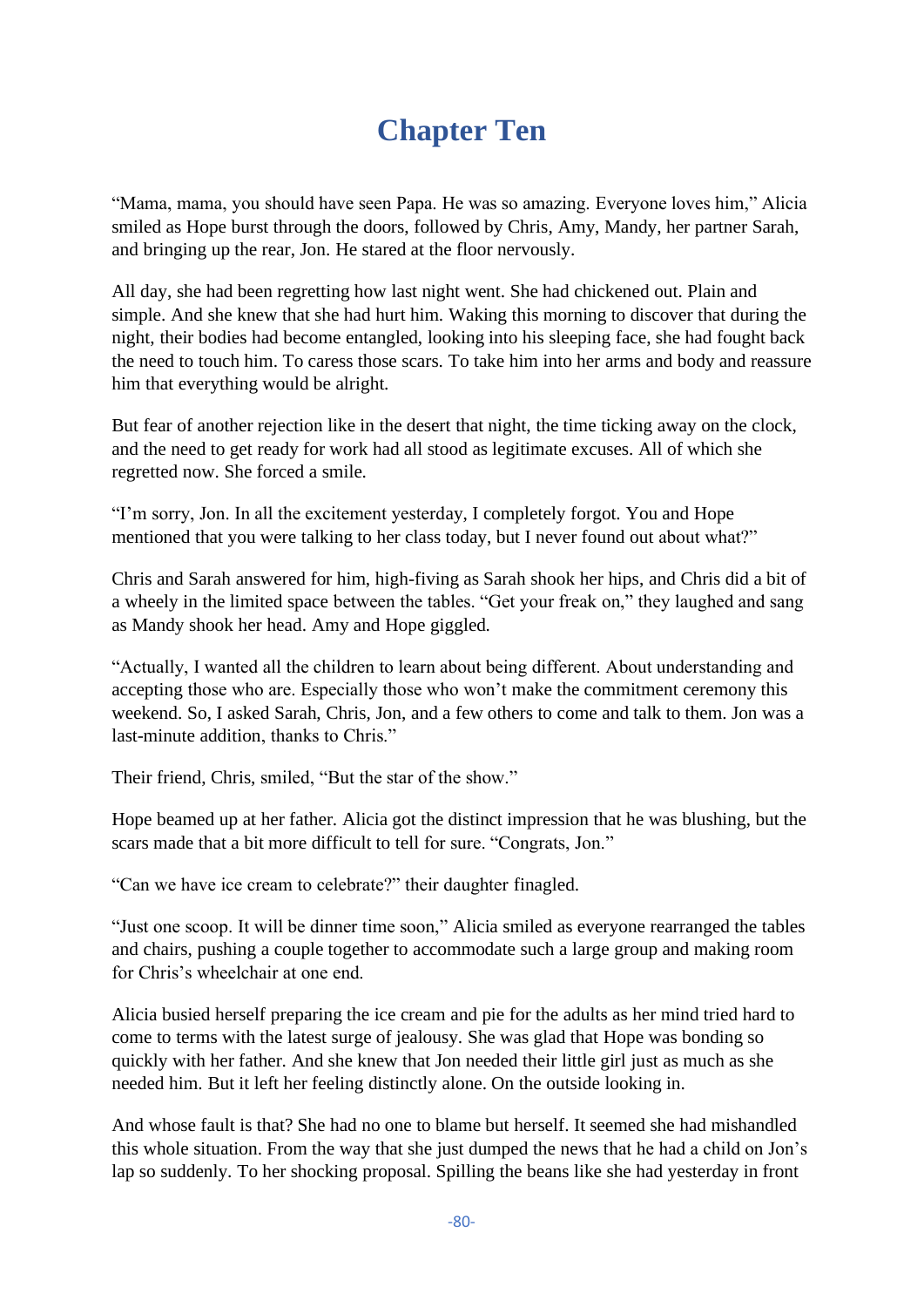of Hope. And most certainly the childish way she had run from Jon when he wanted to talk last night.

She felt tears stinging her eyes. It seemed that was all she did of late. Cry. She wiped them away with the back of her hand. Lifted the tray and forced a smile as she faced the small group of friends, the only people in the diner during this mid-afternoon lull between lunch and dinner rushes.

"Pie and ice cream to celebrate," she declared as she began to pass the dessert plates and bowls around the table.

"I really shouldn't," Sarah looked at the plate with a slice of pie topped with vanilla ice cream like wives looked at their Marine husbands returning from a year-long deployment. "A girl has to watch her figure."

"Then hand it to me, sweetheart. I'm eating for two," Mandy rubbed her hand over her distended abdomen.

Sarah's hand covered her partner's, "Well, sugar, I suppose just this once, I can sacrifice myself for you. Don't want you putting on any more extra pounds than you need to with Junior."

Mandy chuckled as she bent and placed a tender kiss on the dark red lips of one of her partners, "I thought that might be the case. I'm sure that Steve will forgive us girls this one weakness, don't you think?"

"Well, I won't tell him if you don't?" Sarah winked her fake lashes.

Alicia felt those tears returning as she watched the women. Would she and Jon ever share that kind of camaraderie? Tease one another? It was a far cry from the polite tension that seemed to arc between them now and undoubtedly different from the torture of the previous night.

She tried hard not to be jealous of them. She knew only some of what they had been through, what they were still going through. She hated prejudice and small-minded people. Love was love in whatever form it took. She would not be jealous of them for having the courage to take a chance on that love when she had lacked that same courage.

She met Jon's gaze across the table and tried to smile as she picked up the tray to go back into the kitchen and hide some more.

\*\*\*

"Aren't you joining us, Alicia?"

Jon wanted to throat punch Chris again. Though it was not his friend's fault that he had botched things so horribly last night. He should have gone to bed and been asleep before Alicia even got home. That would have made their first night in the same bed easier. Whatever had made him push the issue?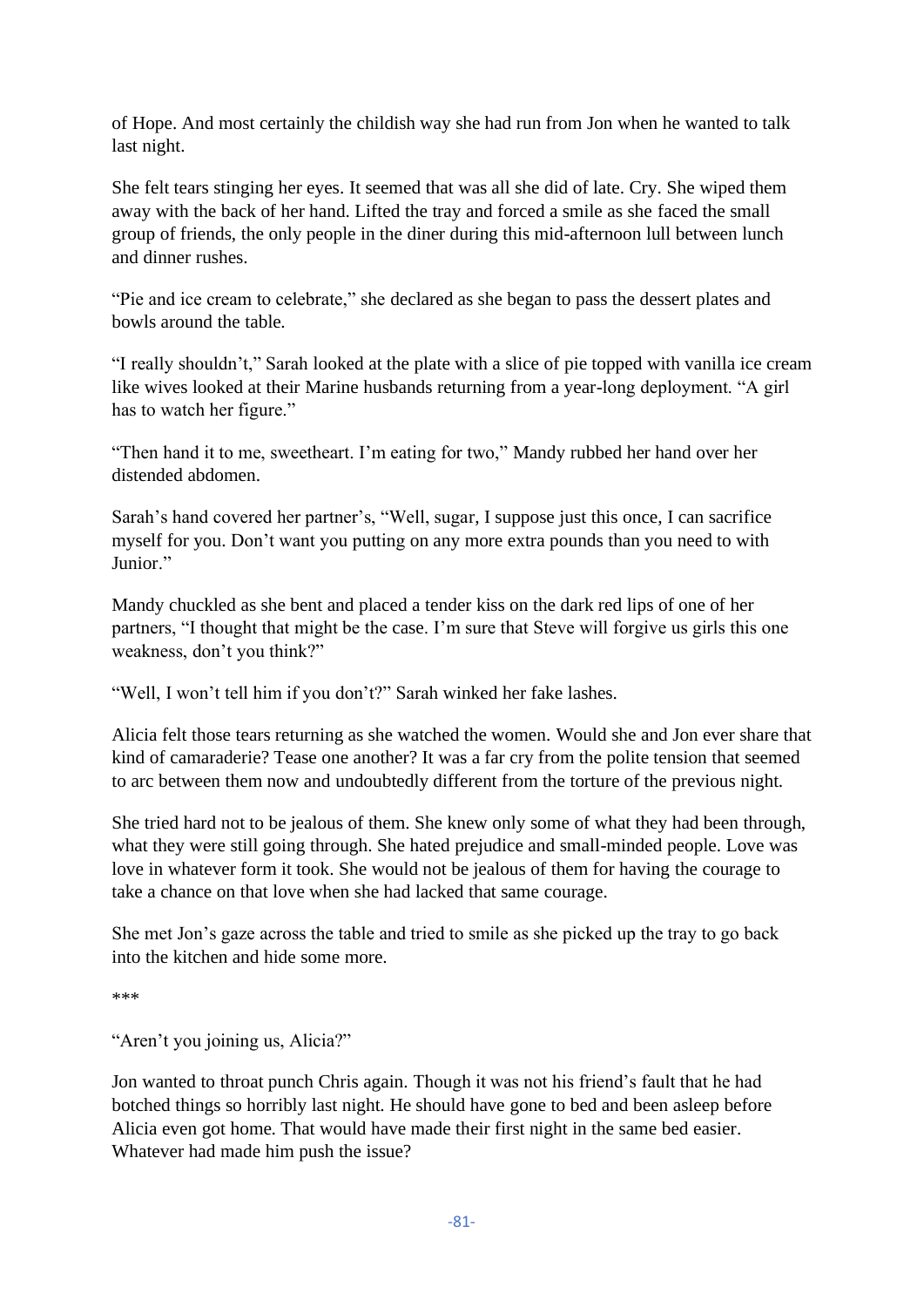He could see that she was looking for some excuse, but Hope was jumping up and down. "Yes, Mama. Papa can tell you all about today."

She nodded her head and smiled down at their daughter as she took a chair next to Sarah, across the table from him. "I'd like that," she said as she met his gaze with a tentative smile. He tried hard not to read too much into that smile.

"It was nothing, sweetie," he demurred.

"Nothing?" laughed Sarah. "He was just the star of the show. If Chris giving a couple of kids a ride around the classroom in his chair was not enough, Jon let them touch his scars. How's a girl to follow that? You tell me."

Jon shook his head. He had to admit, he learned more and had his own prejudices challenged more by the woman than he ever had. He was still trying to come to terms with the word woman. While she was a stunning one, knowing that Sarah had begun life as Mark had frankly blown his mind.

But Miss Mandy was right. What this world needed most was understanding and acceptance of differences. Hell, greed, hubris, and fear of those who were different was the reason he had spent his whole adult life fighting.

Listening to the man, no, the woman, talk about what it had felt like growing up. Knowing that you were different. Feeling as if something was not right. Not being like the other little boys. Not liking the things they liked and certainly not liking girls. All the little boys had identified with that bit of it.

But when Sarah spoke about sneaking into her big sister's room to try on her clothes and make-up, about how her father had found her there and beaten her, the room was silent. But with the flair of a Hollywood star, she had shrugged her shoulders, smiled, and boasted that now her sisters came to her for fashion advice.

Jon had laughed along with the rest of them. He admired the way that Hope's teacher was standing up for what she believed in. Personally, with her unusual relationship. And professionally. He was glad that he had gone today, proud to be a part of such a collection of 'freaks' as Chris and Sarah called them. In addition to Chris, Sarah, and himself, there had been a young blind man with his service dog and a slightly older woman who was deaf.

But besides Sarah's story, what had surprised him the most was when Mandy had confessed at the end her own differences. She was autistic. She struggled each and every day with sensory overload from the fluorescent lights in the classroom. She sometimes got distracted by the sound of traffic outside, and every single day she battled social anxiety on the way to school. Only her strict routine and the loving support of her partners helped her to face the challenges. But they were all worth it, she said.

No, this day had definitely been enlightening for him as much as his daughter. And looking around the table at this diverse group of people, some of whom he knew were becoming his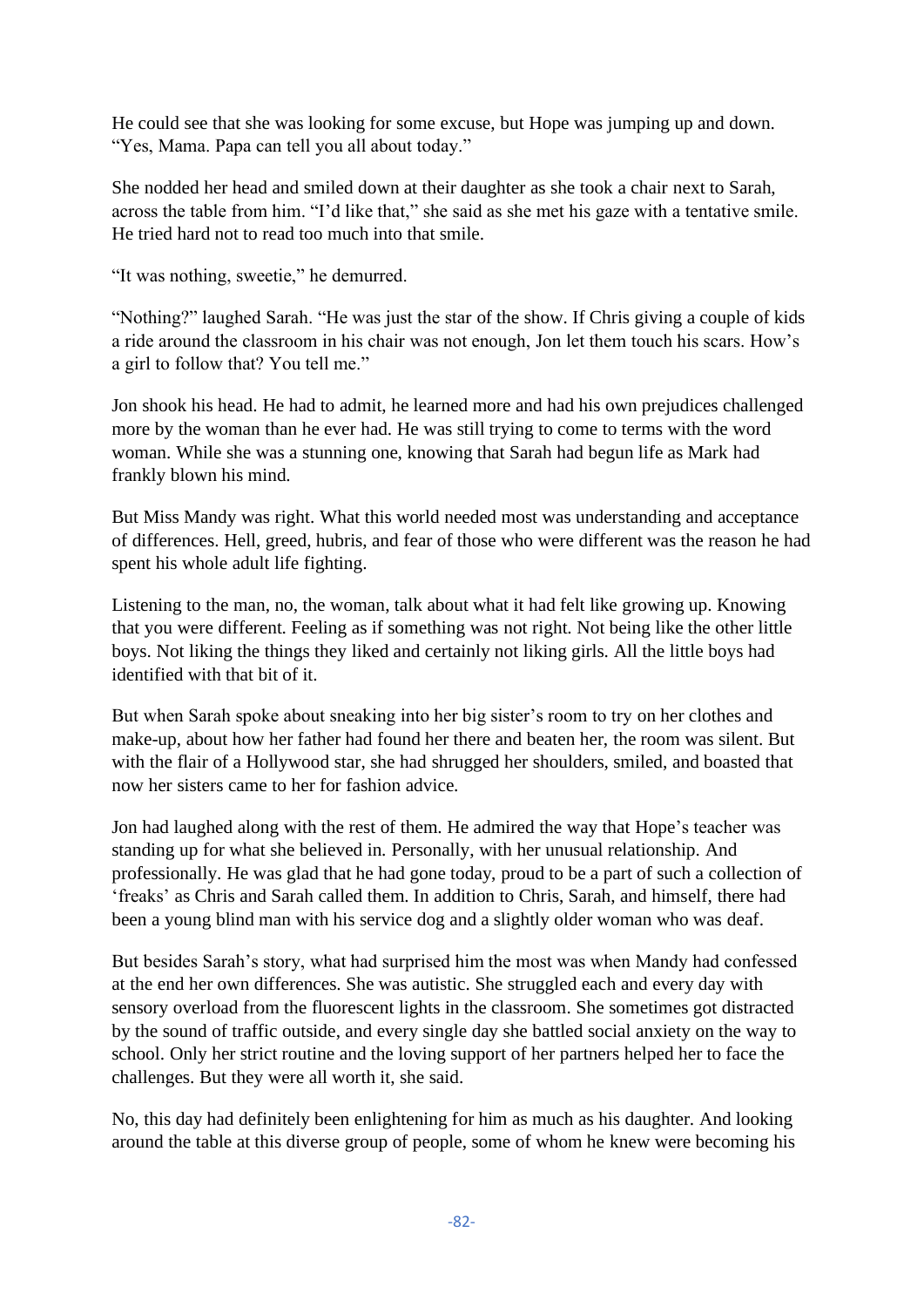friends, he felt for the first time since that horrible day that he belonged. That his life meant something. That he had some purpose left on this planet.

Wrapping his arm about his little girl sitting next to him, he bent over and kissed the top of her head, "Thank you, Hope."

"What for, Papa?" she brushed her hand tenderly across his scarred cheek.

"Just for being you. Hope. And for taking a chance on loving me," he pushed the words from his throat that was clogged with emotion.

"How could we not love you? You're my Papa. The best one ever."

\*\*\*

Alicia could not breathe. She fought back the tears again as she watched the exchange between her little girl and her father. If the lie of omission bothered her, it was nothing compared to their daughter's heartfelt honesty, 'How could we not?' How simple life was when you were a child.

She felt a gentle squeeze and looked down to see Sarah's perfectly manicured hand wrapped about her dish-water chapped one. "It'll be alright, sugar. Love always is in the end. And I should know. You're bringing him on Sunday, right?"

She nodded, "We wouldn't miss it for the world."

"You know Steve, and I appreciate all the support that you, Chris, Noah, and Kacey have given our girl this year? This whole thing with the school board is harder on her than she lets on. And with the pregnancy too. Well, I just wanted you to know that we're here for you too if you need us."

Alicia smiled and squeezed her hand in return. "Thanks, I appreciate that. But I better be getting back into the kitchen. Get ready. Won't be long now until the dinner rush."

Sarah laughed, "Oh, this is going to be good. Both of you trying to run and hide, the way our Steve did. Well, my money is still on love. You can't hide from that shit forever. Owww…" She turned to Mandy on her other side, "What you do that for, darling? It hurt," she pouted as she rubbed her shin.

"Watch her potty mouth around the children," Mandy whispered.

"Or ya'll tell Daddy? Oh, I'm so afraid." Sarah winked at her partner.

Alicia blushed; she did not begin to understand the complexities of the relationship between Mandy and her two partners. But she recognized love when she saw it. And wasn't that all that really mattered? Or at least that was what the book that Mandy had recommended to her claimed. Nothing Done In Love by some New Age guru from L.A. who had not one but two husbands.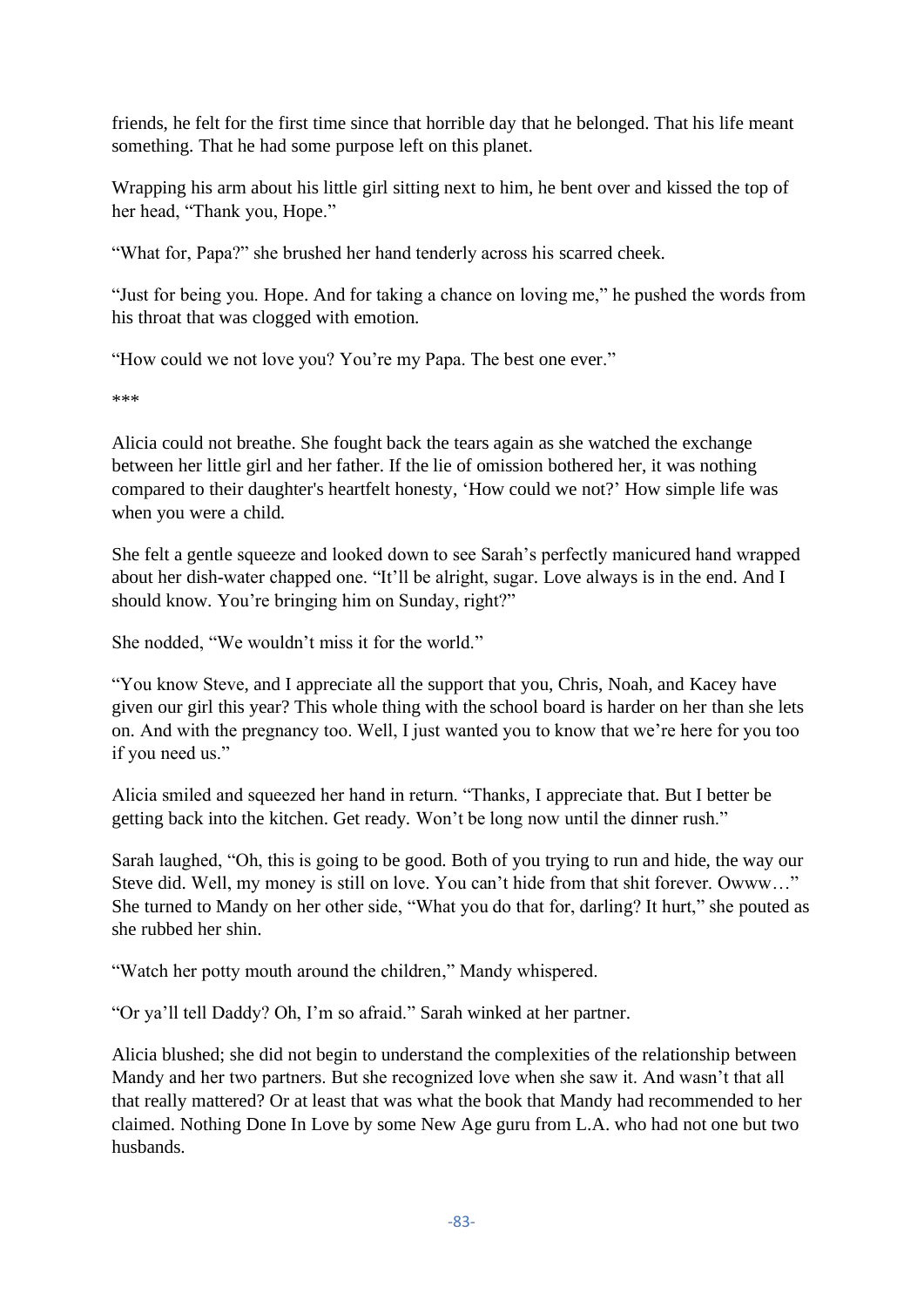Looking across the table, she watched Jon and Chris talking. His arm was still casually wrapped around their daughter as she colored and chatted with her friend. All that might be fine. She certainly was not the type to judge Mandy and her partners or Kacey and hers. But how the hell did they manage? Just one man was proving difficult enough for her.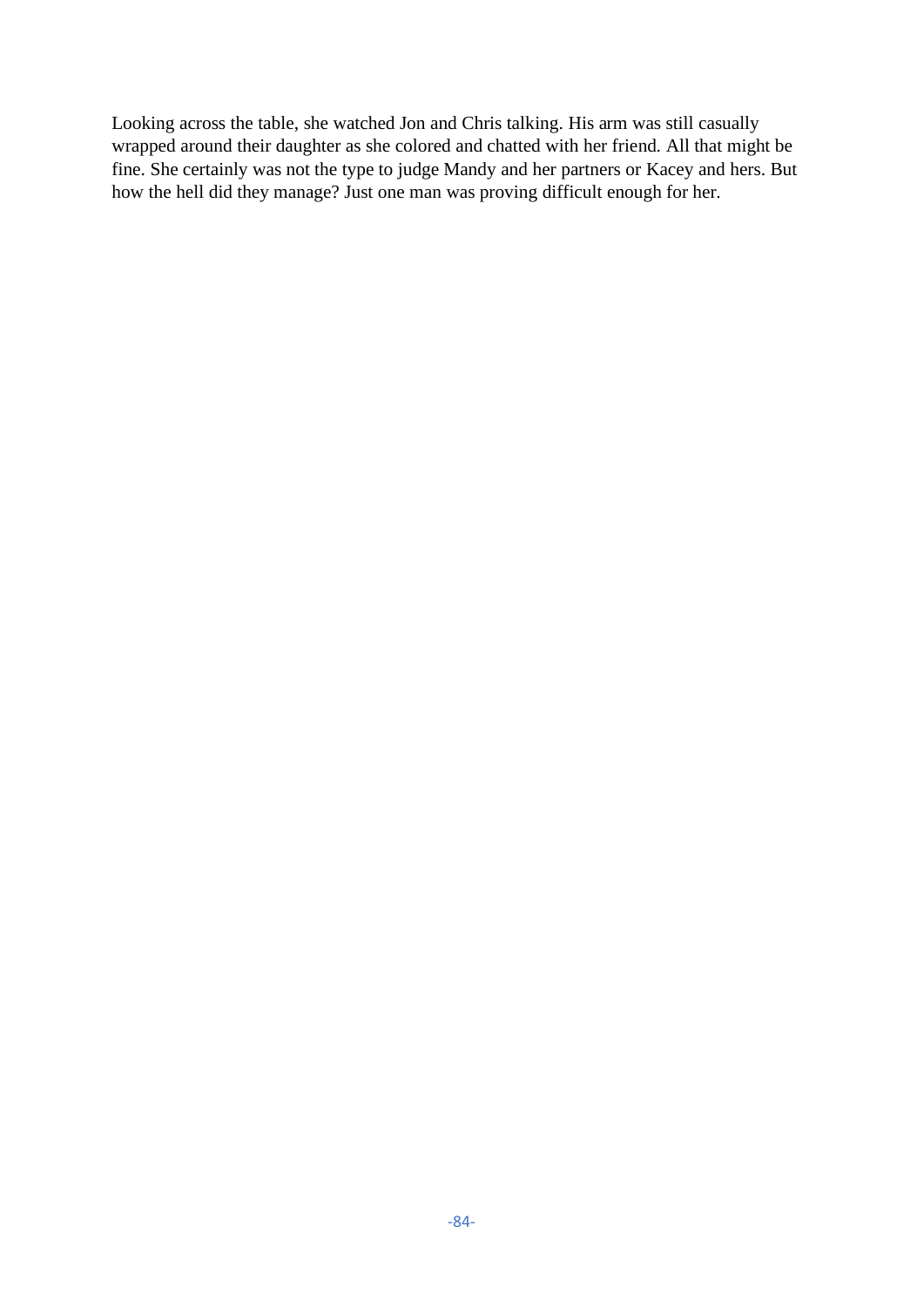### **Chapter Eleven**

Jon cursed under his breath. That was the only way he was cussing these days. It was amazing all the little ways that having a child changed your life. And, of course, the big ones too. He had made sure that he was in bed and pretending to be asleep each of the past two nights when Alicia came home from the diner.

And each morning, they had woken with their bodies entwined. Legs and arms laced and interlocked. His cock hard against her stomach, her head in the crook of his shoulders and neck. It boded the question: how long could they go on like this?

Yesterday had been his first full day with his little girl. No school to interfere. They had watched cartoons on television. He was shocked to learn that these days there were half a dozen children's channels that ran the things twenty-four-seven sometimes — no more Saturday morning before noon.

He had made them cereal for breakfast as they watched an atrocious remake of one of his childhood favorites. But Hope had not seemed to care. He had to find the originals and educate his daughter on the fine art of comedy, mystery-solving teens, and fake ghosts.

Then he had walked, and Hope had biked to the diner for lunch. They spent the afternoon playing in the park. Dinner was again at the restaurant. Then home to bath, read, and bed. He was not sure who was more tired, Hope or him? Being a parent was not as easy as it seemed.

And if he heard it once, he heard it a dozen times: when can I have a baby brother or sister? Of course, with both her teacher and her best friend's parents pregnant, he supposed it was no surprise. The problem was the decided lack of baby-making action. Or even the discussion of them. For all he knew, Alicia had changed her mind. Maybe she was not interested in…

But her body was. That much was for sure. The heat and wet that seeped onto his leg in the morning. The way that her nipples hardened and brushed against his chest each night. Of course, that could have nothing to do with him. He had no idea how long it had been for her. But not even masturbating in the shower before bed each night seemed to keep his dick under control.

"Fuck," he whisper-cussed as he gave up and pulled the knot out of the tie. That was at least half a dozen attempts now. But none seemed comfortable.

He had dragged Hope out shopping this morning after cereal. Just to buy the dress shirt, slacks, and tie. Even back home, he had nothing appropriate for an occasion like this. Not only did he usually not go places with this many people, but this formal shit had never been his thing.

How many times had his parents dressed him in some monkey suit worse than this and dragged him to some society or political thing? At least, he had not had to force Hope into a dress. In fact, he had rewarded her with a new one for putting up with the old man's decided lack of shopping skills. It was she who had picked this get-up, in fact.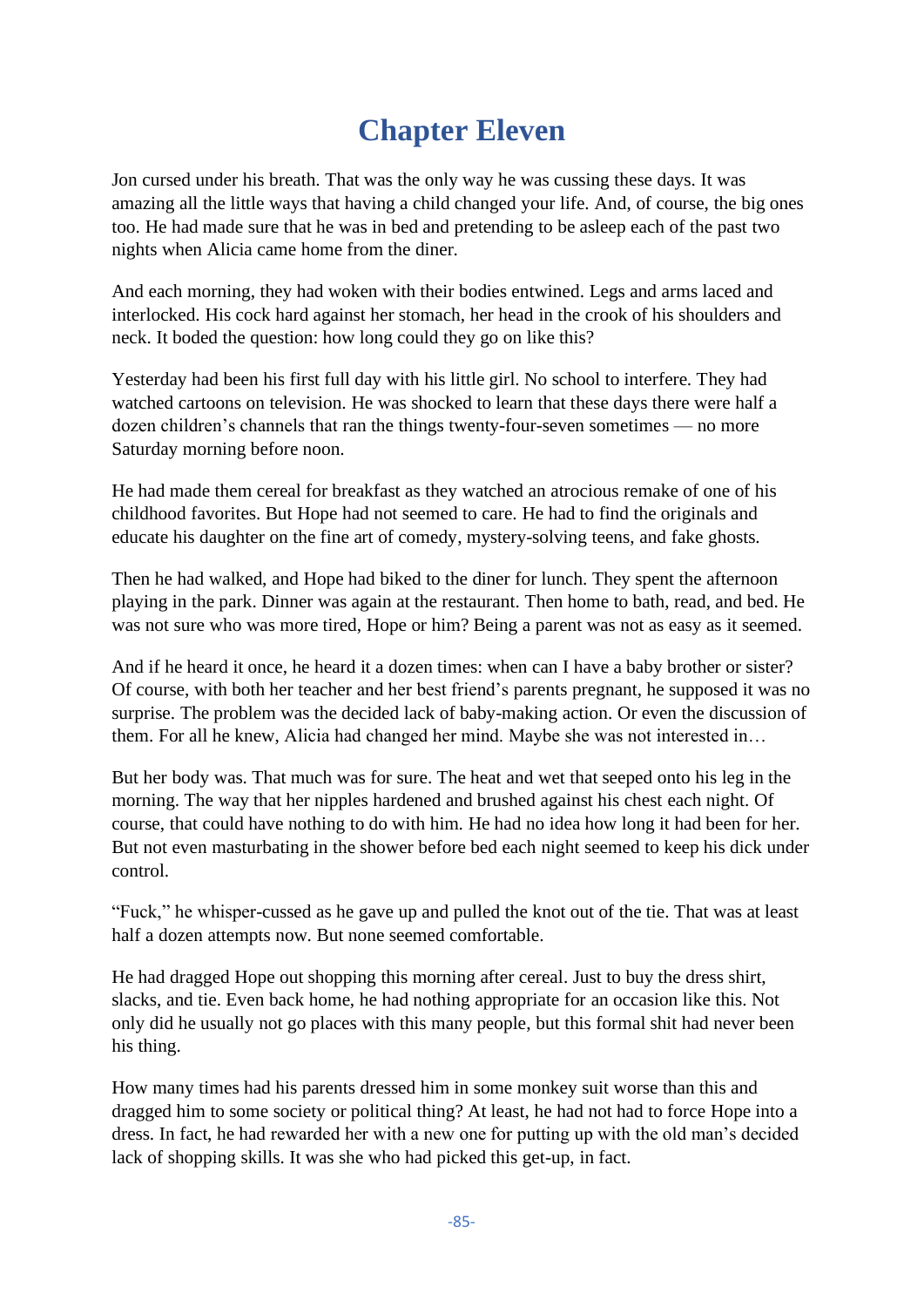Soft, warm hands reached around his shoulders. Their gazes met in the mirror as her hands covered his. He jerked the virtually useless left one away. That was the problem. Tying a tie was always challenging enough, but it was almost impossible with just one good hand. Yeah, he needed to talk to the damned docs again.

Her fingers tugged the tie free of his grasp. "You don't need it. In fact, you could have worn jeans and a t-shirt. This isn't a formal affair."

"Now, you tell me," he sighed. "And I dragged that poor kid out this morning for this crap."

Alicia chuckled, "She finagled a new dress out of the deal, I see? She already has you wrapped around her little finger."

He blushed at the accuracy of her words, "It doesn't do any harm."

"I'm not saying that." Her hands on his shoulders turned him around. She unfastened the top two buttons. The damned shirt felt quite a bit better. "I don't remember my father. And I barely saw my mother and her new husband once they got married. I guess I just think it is cute."

He nodded. The silence stretched out uncomfortably between them. Was this what life was to become? Sexually charged tension, unspoken words, and only a child in common? How could he live like this? Close but never touching the woman he loved.

She had said it was not formal, but she looked stunning with her hair up in some loose ponytail thingy. Whisps of it fell free about her face and neck. She wore a flowy hippie-type dress made of thin cotton material and sandals. As usual, her face was practically devoid of make-up. Not that she had ever needed such artifice. Alicia's beauty, like their daughter's, came from within.

"We should get going," she turned and grabbed a light sweater from the closet that they now shared.

After that first night, she had cleared out a section in it and a couple of drawers for his things. Though most of that space was still unused. He should go back 'home,' pack up some of his stuff, and close up the cabin. But maybe he was avoiding that. Maybe things were just too tense in this new situation to be comfortable with that.

"The ceremony is at their ranch just outside of town," Alicia said. "I'll drive."

Did she realize that he could not? Well, technically, he could. But it was not a skill that he had bothered to relearn. Most of the time, he was happy to stay on his mountain alone. He preferred walking into the nearest town on the rare occasions he needed something.

And when he needed to come here to the VA, he just got one of those car services to bring him. It was another of the arguments that the doctors had made for amputating his arm. With a prosthesis, he could learn to do so many other things, including driving again. Back then, it had not seemed such a big deal. But now, with Hope, he was finding all those things he could not do with his damaged arm more frustrating.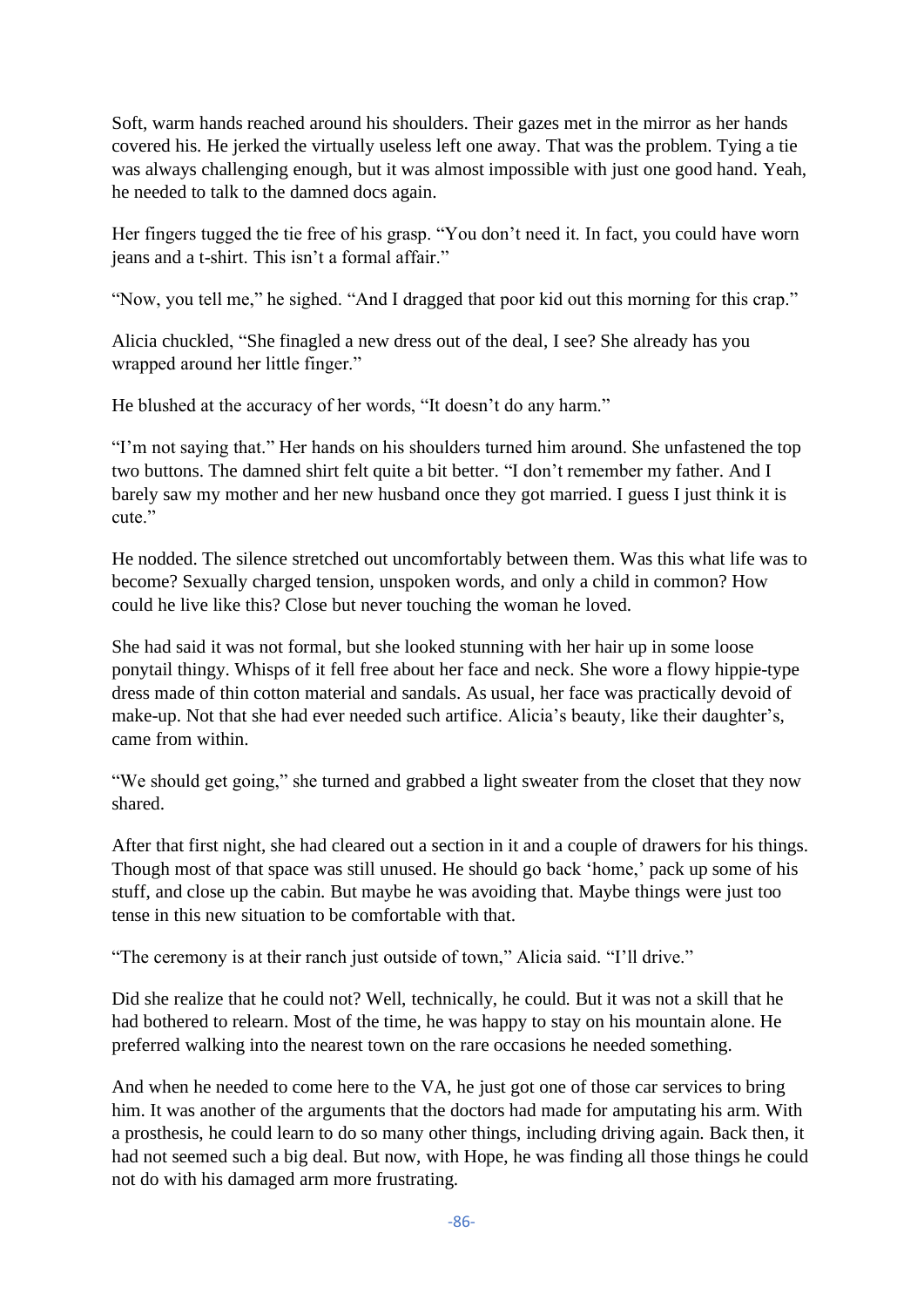Yeah, he needed to talk to the docs.

\*\*\*\*

Alicia smiled as they approached the circle of chairs set up behind the sizeable ranch-style house. Steve's home was several miles outside of town. Its seclusion and the scenery were to be envied. The desert had a beauty all its own. Especially now.

People thought of the desert as dead. But it wasn't. It was teaming with life. Cactii offered flowers as lovely as any rose. Insects, snakes, lizards, and so much more. Maybe she was just prejudiced. After all, she had lived on the edge of it her whole life. Still, nature called to her, calmed her as it always had.

Hope spied Amy and a couple of other children from her school. She raced off to join them. Alicia caught sight of Chris's wheelchair and noticed Kacey next to him. She walked towards them. Jon could follow if he wanted. The man had practically ignored her the whole way here, chatting with Hope as she drove.

Things could not continue like this. She could not imagine living with this kind of tension for the rest of her life. The thing was, she shouldered much of the responsibility. She was the one that had chickened out when Jon dared to address things honestly. She did not have the words then or now to express how she was feeling. To reach him, convince him that the scars on his physical body did not change how she felt about him.

She forced a smile as she approached her friends, "Where's Noah?"

"He has training exercises this weekend and couldn't get out of them," Kacey replied as she looked over Alicia's shoulder.

What did she say? How did she introduce him? It was just another reminder of the uncertainty in this situation. Thankfully, Chris saved her the trouble.

"Hey, buddy, this is my partner, Kacey. Kac, this is Amy's dad, Jon."

Jon brushed past her, extending his good right hand while hiding the damaged one behind his back, she noticed. "It's a pleasure to meet you. Chris has told me so much about you."

"Don't believe any of it," Kacey laughed as she took his hand. Her eyes moved to Alicia's, "I can't wait to hear the story behind this one."

Lucky for her, a pretty young woman and what appeared to be her two beefy bodyguards chose that moment to step through the arbor of wildflowers, which would be the center stage for the ceremony.

The odd thing about them was that each of the buff guys had a brightly colored baby sling wrapped around his shoulders, and cherubic little heads peaked out of them at the audience as if this were an everyday experience for the babies.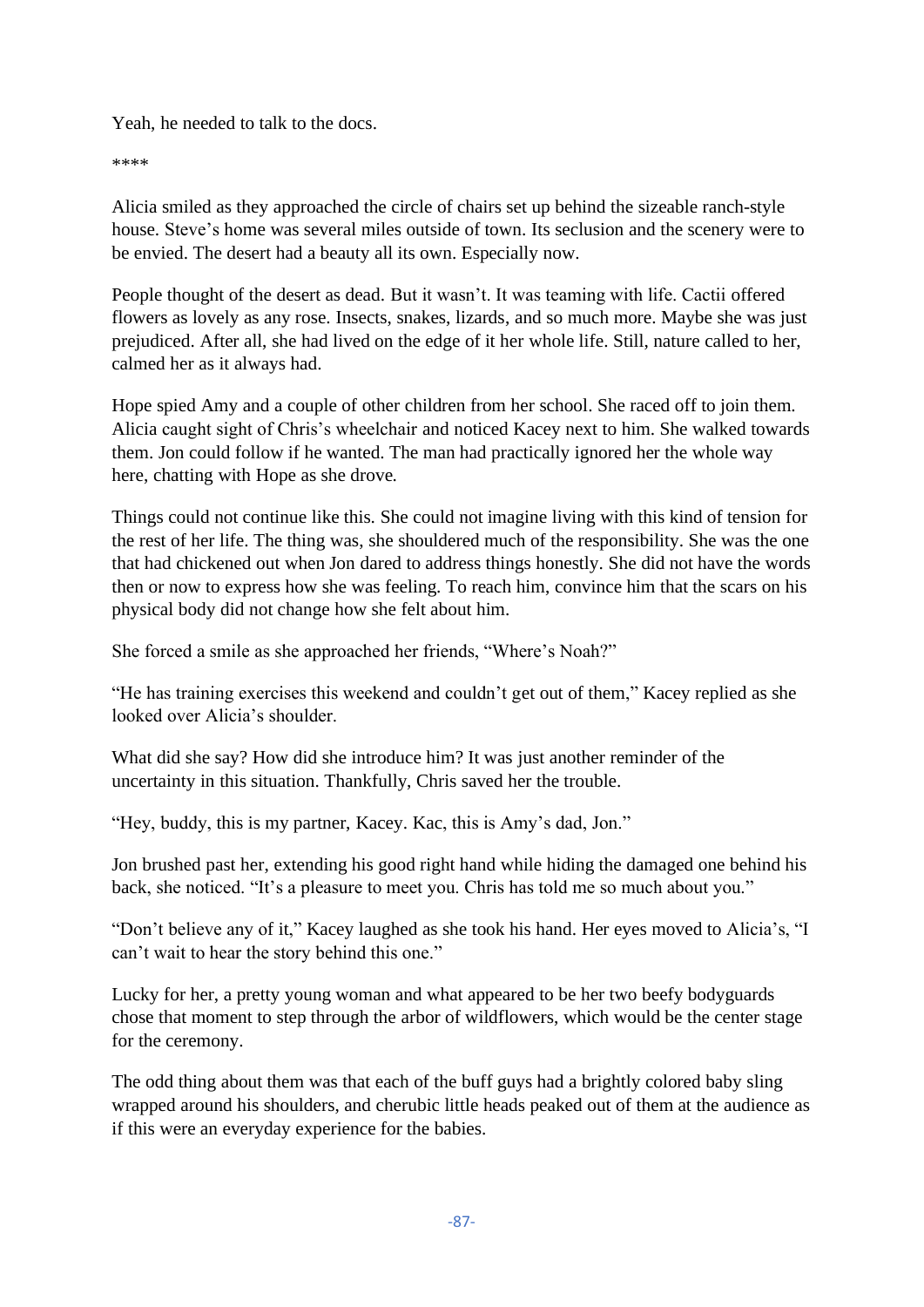Alicia breathed easier as she signaled for Hope to join them, filling the vacant seats next to Kacey and Chris. The girls had barely settled into seats next to one another when the familiar melody and classic voice began to blast the message 'love is all you need' from somewhere behind them.

The small crowd of around fifty people seemed to turn as one to look over their shoulders for the source. They were greeted by the sight of the tall, classically handsome man with dark hair in a custom-made suit. On his arms were two glowing brides.

Sarah was swathed in a tight-fitting straight cut and heavily beaded cream dress that flared about her shapely calves. Her long dark hair was swept back from her face and off her neck, secured in a fashionable chignon. Atop her head was a silver and diamante tiara. Her makeup was impeccable as she held tightly to her husband's right arm.

Mandy was almost the complete opposite. Her white dress was a loose, gauzy confection that flowed in waves about her rounded fecundity. Her blond hair flowed about her shoulders and face. Her head topped with wildflowers, and in lieu of designer heels, she was barefoot, making her seem even more petite compared to her two tall and glamorous partners.

The commonality for all three was the glowing look of love on their faces as they walked the make-shift aisle between the rows of seats. Each looked at the people around them, smiling and occasionally nodding at someone. Mandy even lifted her bouquet of wildflowers in a wave to Amy and Hope.

By the end of the song, they had joined the unusual assembly under the bower. The pretty young woman that Alicia had first noticed stepped forward. Her voice was surprisingly strong for someone so young and ethereal-looking.

"We welcome you all to this special celebration of love between these wonderful people: Steve, Sarah, and Mandy. I know that this may seem unusual for some, or perhaps most of you, odd even. But I grew up the only child of the most amazing single mother who taught me that, as the song said, love really is all you need. My mother's message and life went beyond that. They were a testament to the fact that Nothing Done In Love can ever be wrong."

The woman looked to the two men on either side of her, exchanging secretive smiles with each. "Even for me, that message was not always easy to learn in a world that for millennia has placed strictures of religion and law upon love. That has defined it so narrowly as only between one man and one woman. It is not easy to be different. To openly love as the goddess wills you."

She smiled at Steve, Sarah, and Mandy as she continued, "It has been my privilege to get to know this family over the past few months through the relationship workshops that our center operates. So, it was my great pleasure when they asked me to officiate at this commitment ceremony."

"I know personally that such is a bittersweet experience. While we come together today to celebrate love and life, it saddens me that this cannot be a formal union. That while in my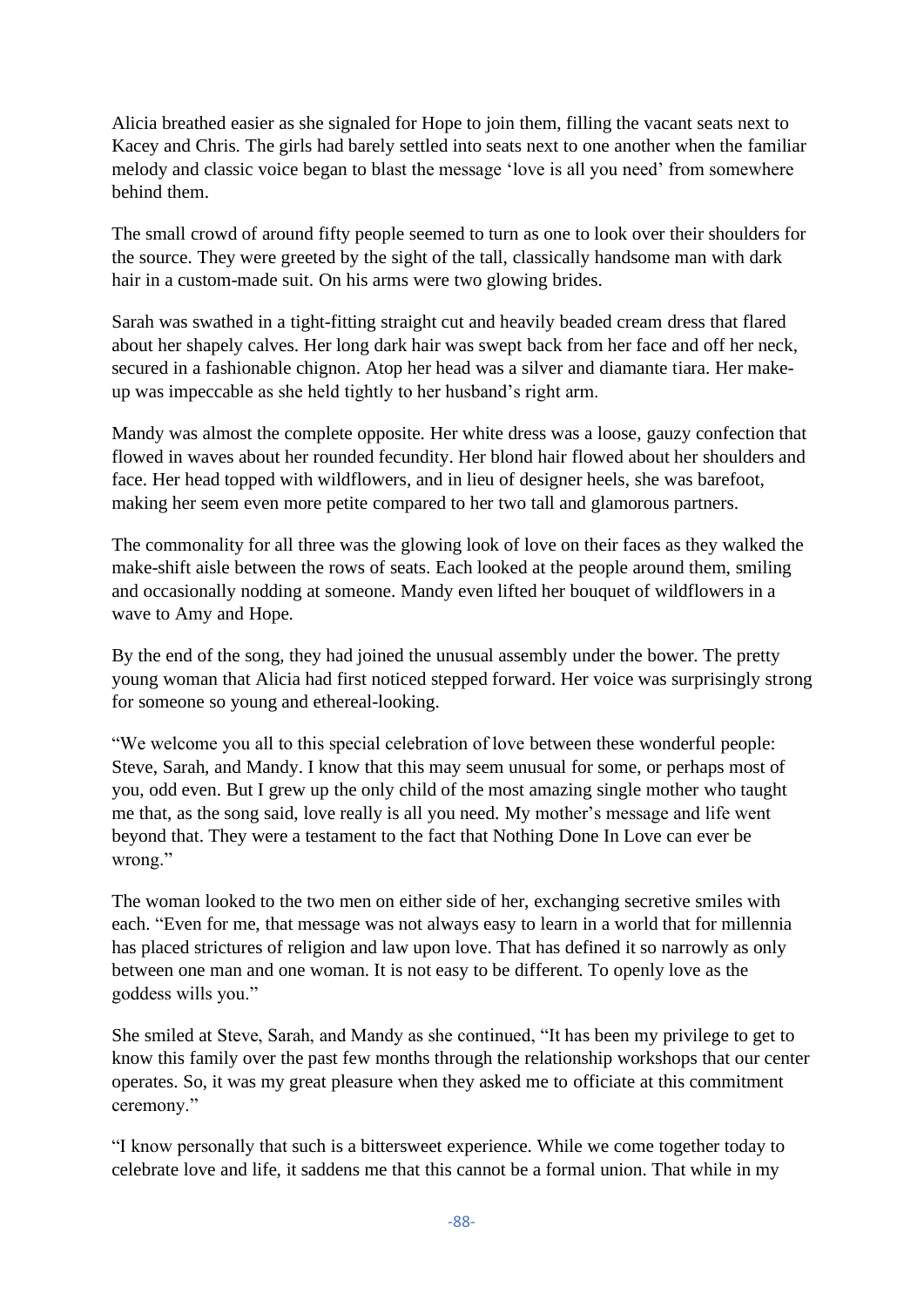mother's lifetime, we have come far enough in expanding those old definitions of love to recognize that it is not merely men who love women and women who love men. But that sometimes it is men who love men and women who love women. I am proud to live in a country that finally recognizes that."

She paused and sighed, "But I am saddened that we have not yet come to realize that love is big enough, deep enough, profound enough to encompass more than just two people. For some of us, love is shared intimately between three, four, or sometimes more people. That rather than dividing us with jealousy, such relationships can bind us tighter. That love can be like ropes where more strands bring greater strength."

"It is my deepest Hope that I will live to see the day that families like Steve, Sarah, and Mandy and my own can enjoy the same legal standing as marriage." She smiled as she looked around the crowd, "But until that day comes, The Danvers Foundation will continue to promote unions such as these with the words of my mother…"

"Nothing Done In Love can ever be wrong."

"But this day is not about our center, my mother, or my family. It is not even about the greater issue of equality for polyamorous families. It is about three people. Three individuals who have struggled against personal and societal norms to come to this point, to the revelation that love is all that matters. It is all we need."

"It is their story to share with you and their love we celebrate this day. Steve."

Alicia felt the tears forming in her eyes. If only it were as simple as this woman said. She and Jon did not even battle those societal stigmas as Steve, Sarah, and Mandy did. Or as Kacey, Noah, and Chris. But despite being just one man and one woman, it seemed that sometimes love was not enough.

At least not to break through some walls, she looked over at him. Would she ever be able to convince him that her love was more significant than those scars? That all she wanted was him.

The man behind those blue eyes whose pain had bored into her mind and heart across the table in the diner that night. Blue that had deepened to midnight swirls as they touched that night, two souls reaching out to steal something so precious. And in the process create something equally beautiful, she reached out and brushed a soft curl back from their child's cheek.

She wished it was that simple for them.

\*\*\*

Jon felt her eyes on him. His throat tightened as the vaguely familiar man stepped forward. If only it were that simple. If only he were man enough…

"Thank you all for coming today. Some of you know me, know my personal struggles. For others, I may look vaguely familiar. That is part of the curse I have borne my whole life.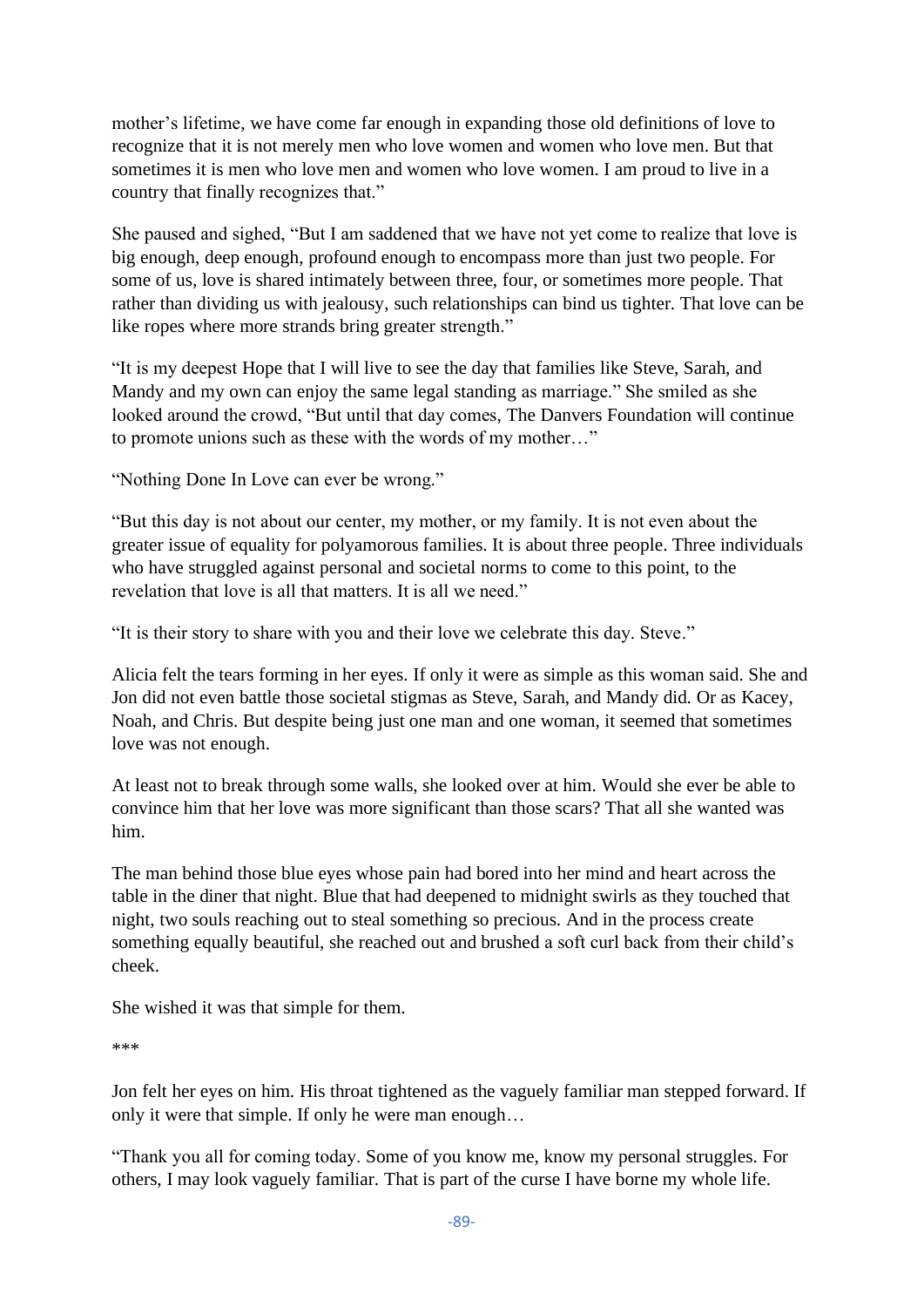Being the son of a great man is never easy. Being the gay son of the greatest Marine general of a generation was and is the only life I have ever known."

Hands reached from behind the man, feminine ones on each shoulder. Steve turned and looked at each of the women, smiling.

"It was never easy. I think I always knew I was different. And no matter how hard I tried to be the son that my father wanted, it was never enough."

He paused and looked down at his shoes before continuing, "By the time I hit puberty, I knew. I knew that I was not attracted to girls like the other boys. I was blessed and cursed to come of age in a time when there was an active homosexual movement. At least, I had a word, something that described how I felt for the first time."

"But still, I pretended. I tried to deny who and what I was. To please my father mostly. But moving from place to place like we did, living on one military base after another, there were no opportunities to network with others like me. At times I thought I was the only one. The only gay kid around."

"Then, we moved here. The first people I met at my new school was this flaming queen and her studious best friend." He turned and held out his hands to the women, "And for the first time in my life, I felt accepted. That I was free to be me. At least around them."

"I don't know what might have happened to that fucked up kid. Oops, sorry, Mandy. I forgot about the kids." He looked out at the audience, "Sorry, kids. I'm sure many of you have heard that word before. You know I should not have used it. At least not here. I apologize."

Hope's teacher smiled and winked at her children as the man continued, "I don't know what would have happened to that messed up kid if it weren't for the two of you. You both have always been my anchor. My rocks. The only people I felt safe being me around. You were my best friends, and you still are."

"You were there by my side. You, especially Sarah, encouraged me to face myself, my fears, and my father. When I finally found the courage to come out to my parents, it was the two of you who were there for me, shoulders to cry on."

"That song says love is all you need. But there is something else, something we need alongside that love, maybe it is part of it, and maybe it is different. But love without acceptance is meaningless."

"I know that. I have spent all my adult life coming to terms with the words, 'you are still my son, and I will always love you, but I can't accept what you are.' I can't tell you the damage those words did. But, my girls know."

Tears spilled over the man's eyes and down his cheek as he addressed Sarah. "So, it is unconscionable what I put you through, sweetheart. I, of all people, should have understood how important that acceptance was when you came out as transgender."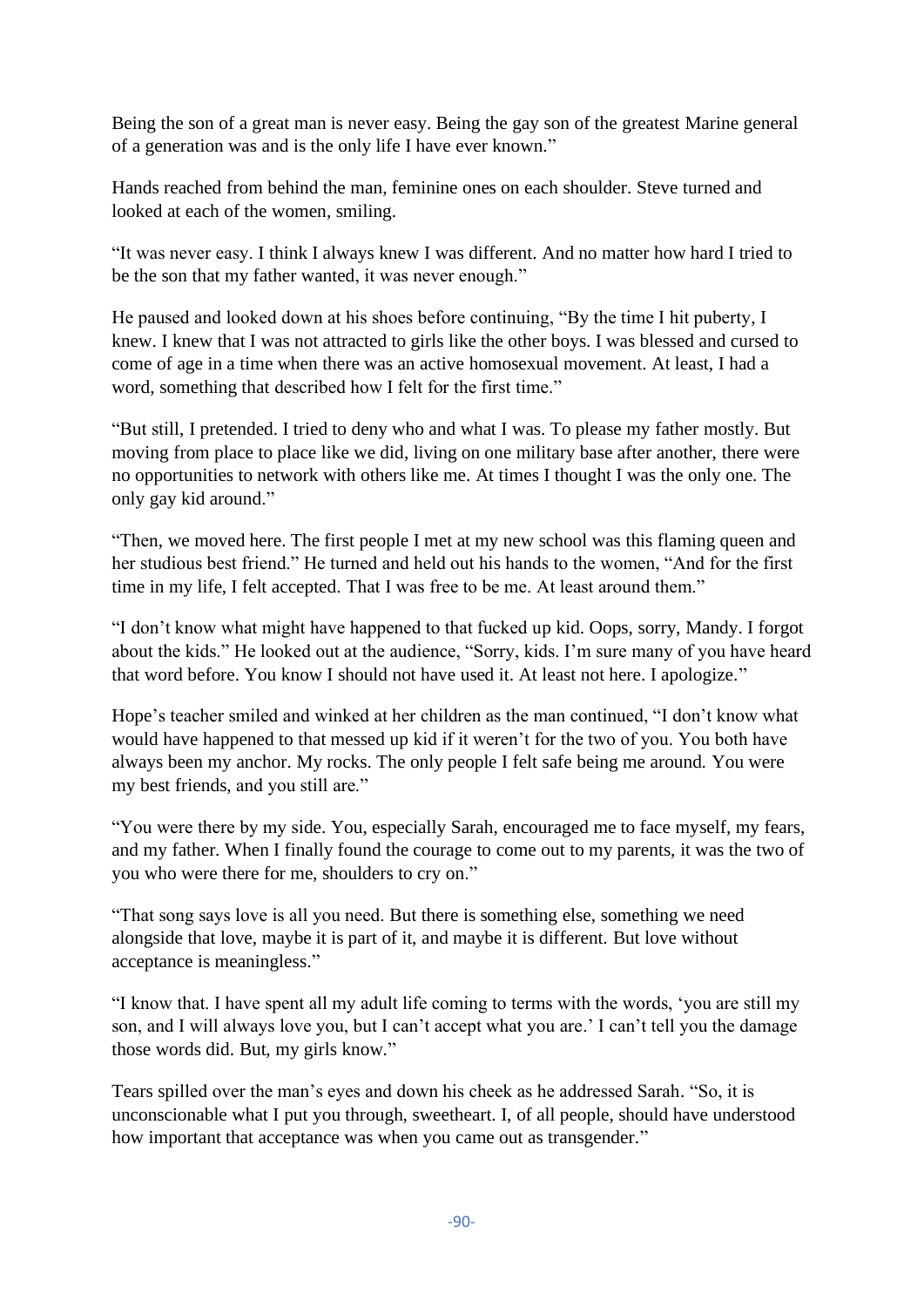"But I was selfish and as small-minded as my father. All I could think about was me - how I was losing my lover, my husband, how everything would change now. I am sorry. You deserved so much better. So much more than I gave you. Nothing I say now can make up for the hurt I caused you then. All I can promise is that I'll spend the rest of my life trying to make that up to you."

"You are the person I love. Your laughter. Your joie de vivre. Your smile. The way you always see the good in people, even me. It is your soul, your spirit, that I love. It was not easy for me to understand that, to get to the point that I realized your body is just a container for that. And it does not matter. Yes, in this case, my eternal love, whether you are called Marcus or Sarah, does not matter. I love the person you are inside."

Jon's throat tightened at those words. The idea that a physical body did not matter, that love was more important than all that, struck to his very core. If only that were true.

\*\*\*

Alicia felt those words like a hot knife cutting through butter. Never had she heard it better put into words. That was precisely how she felt about Jon. If only she could find some way of making him believe it.

Steve turned slowly to Mandy. "You have always been there for me. For us. Our best friend. But not until this past couple of years have I understood what that meant. The way that you fit perfectly between us. How you could see both sides without ever taking one. You were always just there."

"And I took that for granted too. I discounted the value of that friendship simply because, for me, it was not sexual. But, sweetheart, as wonderful as it is and can be, there is more to life and love than mere sex. You showed me that too. And in the process brought us all closer. That too is love."

"Sarah and I are not complete without you. And this baby is just a physical representation of that. We will always be eternally thankful to you for being a part of our life. An equal part."

Steve took their hands and brought them to his lips, first kissing the back of Sarah's hand and then Mandy's.

"My girls. You complete me. You bring me peace. You comfort me. You challenge me to be a better man. I love you both the same and differently. And I know in my heart now that what we share, as unique, as different, as unfathomable as it is to this world, is, at its core, love. Deep and abiding love."

"Thank you both for sticking with me. For teaching me what love really is. For never giving up on me even when I pushed you away. Thank you for loving me."

Was that what it took? Was it as simple as not giving up? As loving him, being there, and showing Jon that she was not going anywhere?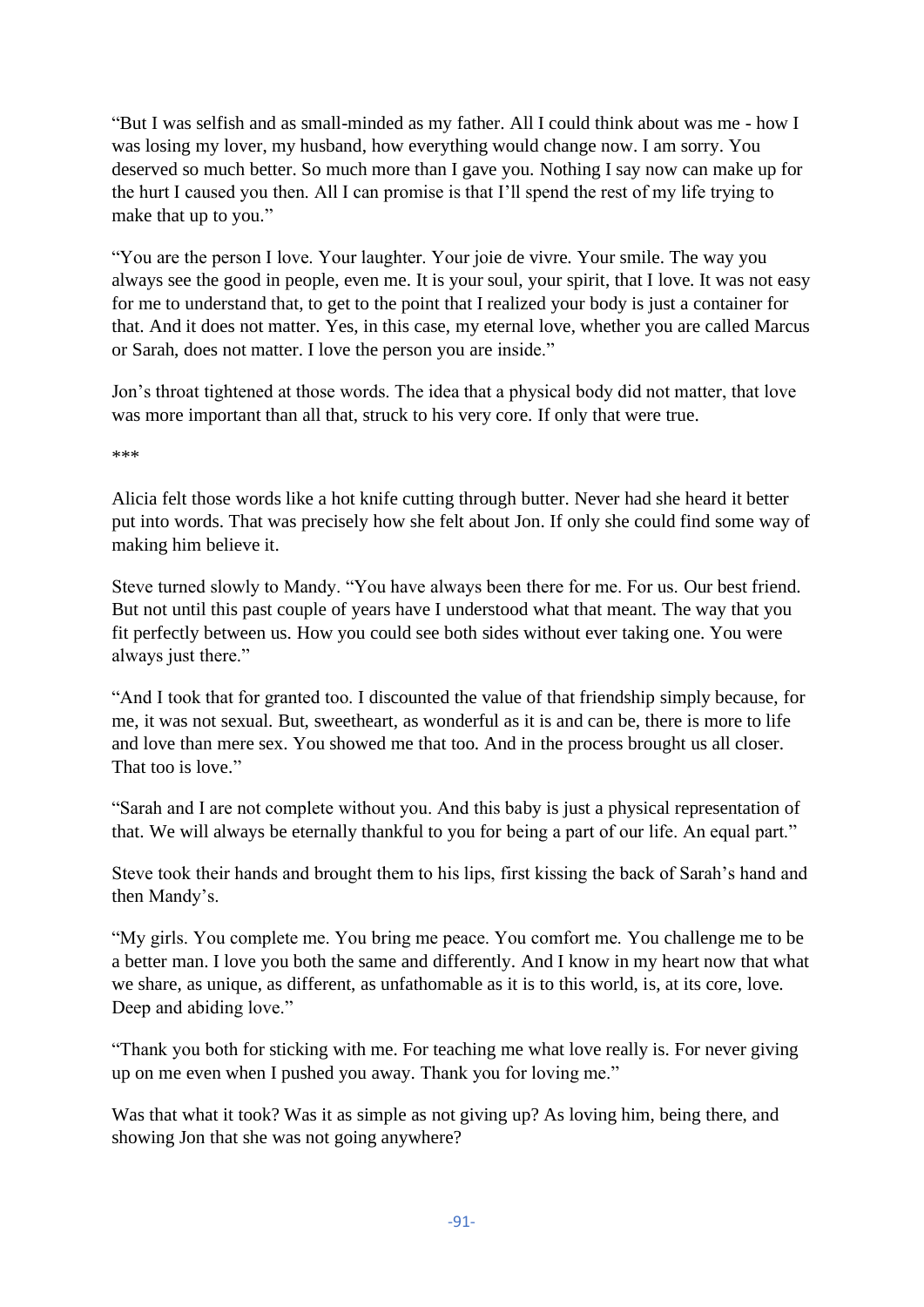And if it was, did she have that strength? Could she withstand more rejection like that night in the desert? Could she find it inside herself to try again?

Catching a glimpse of his damaged hand wrapped around their daughter's shoulder, Alicia knew it was not a choice. She had no other option. As Steve said, they belonged together. Why else would Jon have been saved? Why else could she never move on, never be interested in another man?

And Hope? She needed them both. But not battling and insecure, she needed them whole and united. If this world was to become a better place, if humanity was to evolve, stop sending boys and men like Jon off to be nothing more than cannon fodder for the greed and hubris of others, then that woman was right. We needed to recognize that love was the power that bound us all together.

The love of a mother for her child. The love of a woman for a man. Or a man for a man. A woman for a woman. Or any combination of that. Love was love. How and with whom we shared that was no one's business except our own and our partners.

That was the world she wanted to leave for Hope. A world where her daughter, where everyone was free to love who they wanted. And in this case, that began by modeling what love was. By finding the power within herself to take that risk.

Alicia reached over. She placed her hand over Jon's badly damaged one. He looked up at her, and she wanted, or perhaps needed, to believe that he understood. That he was trying to meet her halfway.

Hope looked up at them. She beamed from within as her tiny hand covered theirs. Yes, a three cord strand. That was what they were. What they would grow to become was still an open-ended question, but this was the beginning.

\*\*\*

Jon brought the bottle of cold beer to his mouth and drew a long swig. It was a refreshing contrast from the stifling desert heat that was reaching its zenith. He stood on the edge of the artificially green lawn looking out at the stretches of seemingly barren sand and rock. Was there some hidden meaning in that? That was just one of the myriad of questions that he had been trying to come to terms with since the ceremony ended three beers ago.

Hope, Amy, and a handful of other children from their class ran about, playing, and laughing. Alicia had drifted into conversation with a group of women, mostly centered around the woman who had officiated this unusual ceremony.

As an outsider, he was still trying to figure the complexities of it all out. He had quickly managed to realize why Steve looked so familiar. He was a younger version of the man under whom Jon had served for most of his decade in the Marines. Jon knew the high standards the man had as a commander. He could not imagine what it would have been like being his son. Especially his gay son.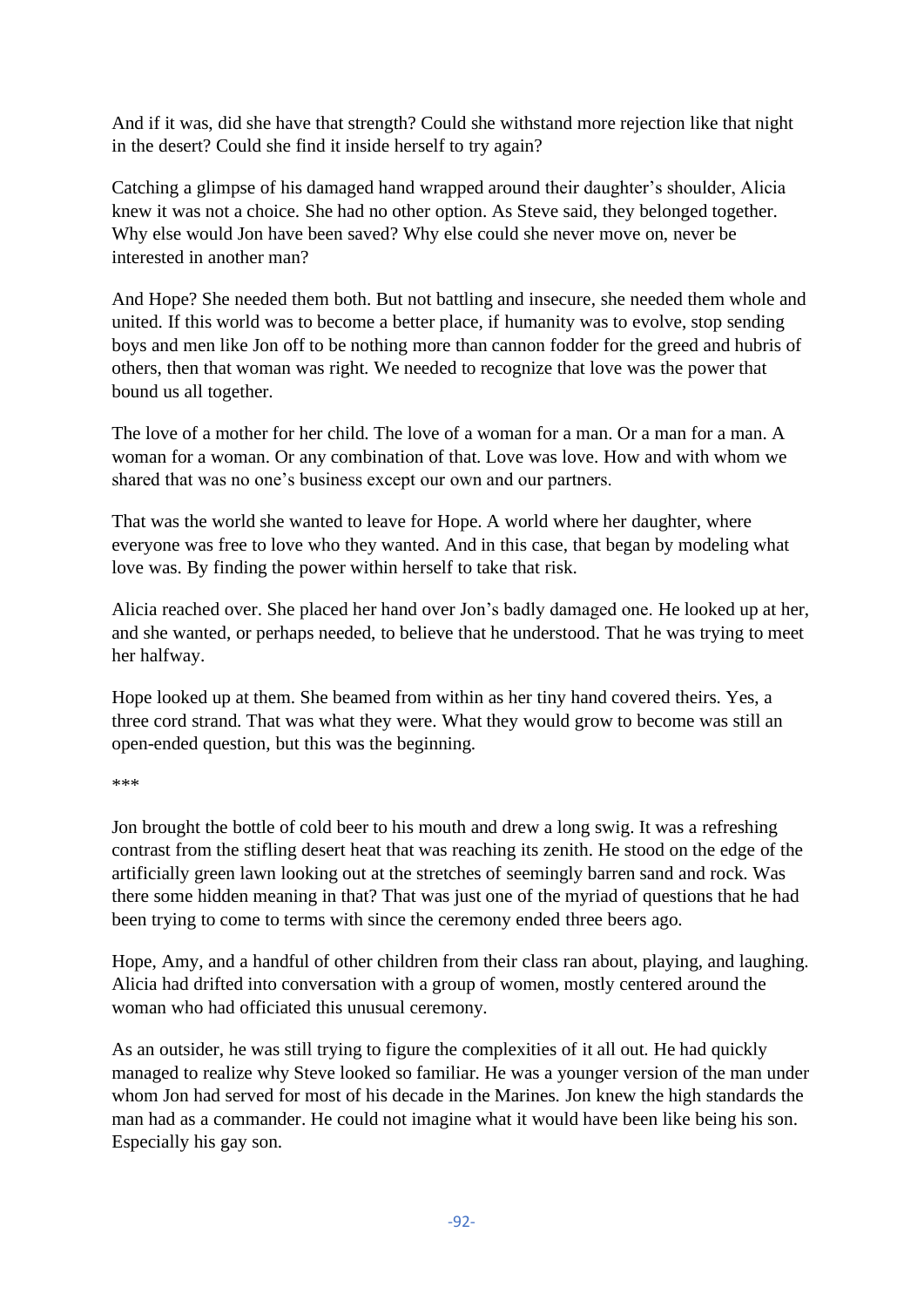Of course, he had learned earlier that Sarah was transgender. She had been born with a penis, but that never felt right. He had not known though that Steve and Sarah were married. Well, he supposed technically, Steve was married to Marcus. He shook his head, too many beers to come to terms with that one.

But it was like the woman said, did any of that matter? Love was love, right? And he had seen enough of this world to know there wasn't enough of it to go around.

The thing that he was struggling with most, though, was that moment. When Alicia had reached across and touched his hand, or what little was left of it. The way she had looked at him. He could almost feel it. Love. Real love.

Not that he was sure he even knew what the hell that was. While he was not gay, he could most definitely identify with Steve when it came to being a disappointment to your parents. He was stuck right in the middle. A perfect older brother who excelled at everything. Academics, sports, and leadership. The sweet baby sister who was the apple of everyone's eye.

Then there was Jon. Too active. Not focused enough. Too opinionated. Always getting his good clothes dirty. Never using the right fork. Hell, it was a fork; what did it matter which one you used for what?

And he certainly did not want to think about his first marriage. Had he ever loved her? Or was it all just another rebellion against his family, the great Tyler name? Had she felt that? Was that what had driven her into the arms of his best friend? Or was he giving them too much credit? Was it nothing more than too many long deployments and lust? Did it matter? No, he had never loved his wife.

No, only with her, with Alicia, had he caught fleeting glimpses of what he believed was love. But how did someone like him know? Was it love he saw in her face this afternoon? Or was it pity? Resignation maybe? Trying to make the best of things for Hope's sake?

And it was damned sure they needed to do that. It was the least they owed that little girl. The very least she deserved was two parents who put their differences and needs aside and did what was best for her. But was that enough for him? Could he settle for that? Especially with Alicia, the woman he loved? And he was more confident now than ever that he did love her.

"Looks like you could use another one," Jon turned to see Chris holding out another bottle of beer. But then he drew it back, "Wait, you aren't driving, are you?"

Jon shook his head, "Nope, one of the things the docs say this arm ain't good enough for."

Chris nodded and passed him the other bottle. "You still thinking about letting them amputate it?"

"Yeah. I know I should, but knowing and doing are sometimes two different things." Was he talking about the surgery or other, more significant issues in his life?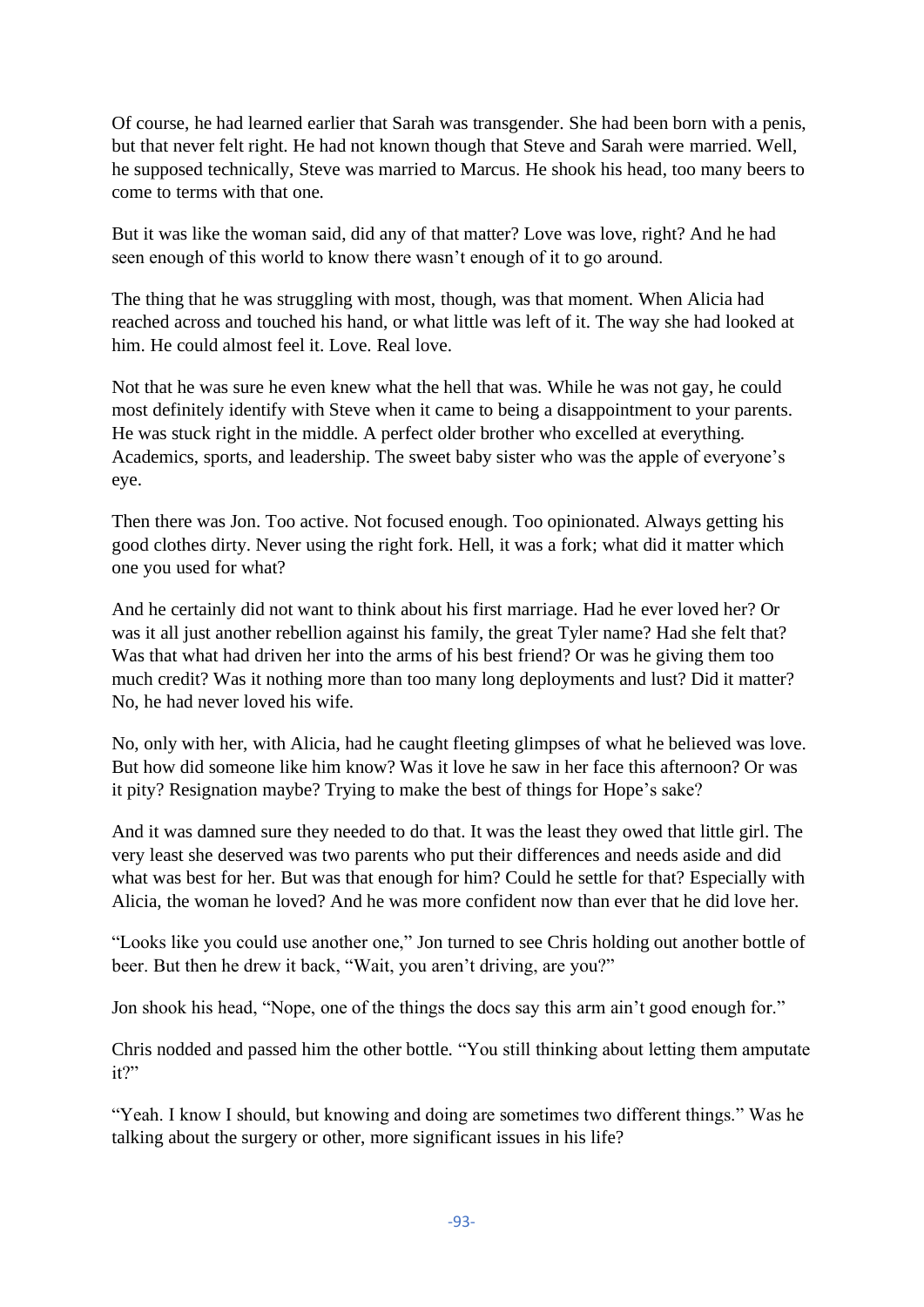His friend sighed and joined him, staring out at the desert in silence for a long moment. "There comes a time when you gotta take the risk, bro."

Was his friend talking about the amputation or those more significant issues? Did that matter? "I know I'm not supposed to say this, but fuck, I'll blame the beers. I'm scared. What if I make the wrong decision? The wrong choice?"

"Like you think you did that day?"

How had the man known? How had Chris cut to the very core of what was bothering him most? How could he ever again trust his ability to make the right choice when his decision had cost his friends, good men, their lives?

"Man, sometimes all we can do is play the hand that life deals us. Sometimes the cards don't go our way. But life isn't a card game; we don't get to fold when we're out of money or luck. I've had too many fucking friends fold in this game. I'm not gonna blame them. Hell, knows I've thought about folding a few times myself."

"The thing is that sometimes life does deal us a winning hand. But even then, it is up to us to decide how we're going to play it. Do we go all-in? Or do we fold our full house aces high to a pair of deuces because we're afraid of betting too much and losing?"

"You're the only one that can make that decision, dude. But for what it's worth, your old lady is over there pumping that New Age guru for information on how to make someone realize that you love them, not their appearance. What you say we take our asses over and break up the girls' club?"

Jon brought the bottle to his lips and drained it. Dutch courage, maybe? But he wanted so desperately to believe that what his friend said was true. That what he had glimpsed in her eyes was real. But Chris was right, this was the highest stakes poker game he had ever played, and the thought of losing was paralyzing.

The funny thing was the thought of winning was almost as scary. Did he still have it inside of him to be the man she needed? A real husband this time. And a father. To Hope...and to any other children they had. Hell, he was behind schedule on that one. Seven wasted years and they had at least five more to add to the brood.

Yeah, Alicia was mini-vans, half-a-dozen kids, a cat, and he definitely wanted a dog. A nice big one. Not a Saint Bernard. It wouldn't be fair with this heat. A golden retriever or collie, maybe. Hell, he was planning dogs and kids already, and he had not made love to his woman in seven long years. That needed to change. And the sooner, the better.

Might as well not bother with the damned condoms this time. They hadn't worked with the no-strings shit. Besides, a new baby brother or sister could not come fast enough for Hope. Yeah, sometimes life did deal you a winning hand. But you had to have the courage to go all in. And come what may, this hand he was betting it all.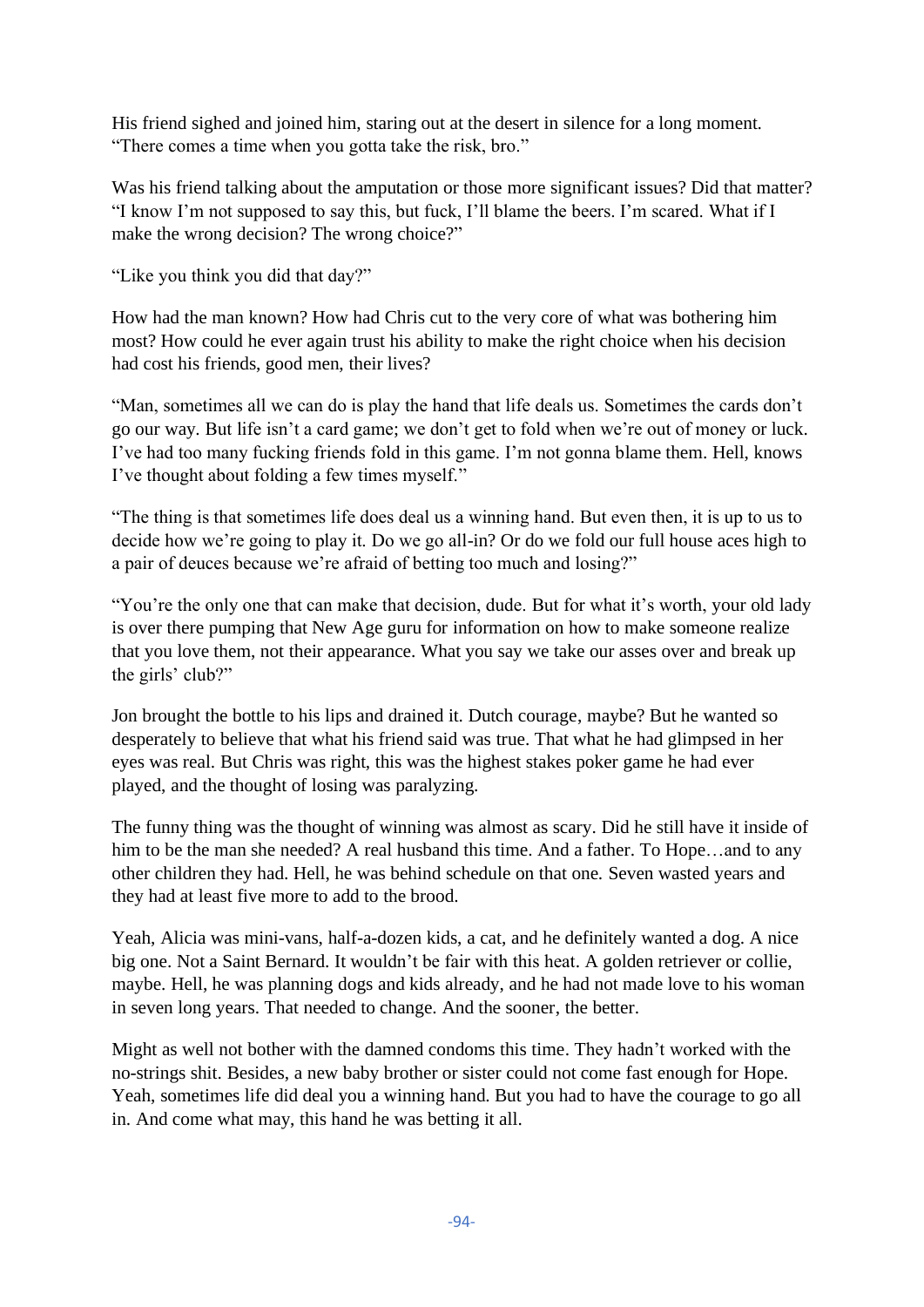### **Chapter Twelve**

Alicia watched Jon tuck Hope into bed. She had crashed hard in the car, but then too, it was past her bedtime by the time they had left the party. She did not envy Miss Mandy the next day. Half the kids in her class would be falling asleep at their desks.

But this day had been enlightening in more ways than one. She was still trying to process all the things that she had discussed with Kaitlin Danvers. But above all the others, there was one thing that rang true in her soul – she had to stop protecting herself. She needed to give this thing a real go. And that meant she needed to confess how she felt to Jon. How she really felt. And that was a scary thought. How did she tell him that she had fallen in love with him that night? That she still was.

One thing that did help a bit was hearing what Kaitlin's partner Chase Logan had said… "It's not up to you to convince him that you love him. He's gotta come to terms with that himself. All you can do is offer your love freely." He had gone on to explain his own troubles with coming to terms with losing his leg.

There was so much to process in her head. She was tired too. Bone tired. The thing was, she did not want to spend another night like the past three, carefully clutching her side of the bed and waiting for the man she loved to fall asleep.

Jon brushed a kiss on the top of their little girl's light brown curls. "Good night, sweetheart," he whispered as Hope turned over on her side, tightly clutching her pink fluffy unicorn. He stood and walked towards her.

She inhaled deeply, willing herself to take that risk. She held out her hand to him, "Hope isn't the only one exhausted tonight. What say we head to bed too?"

Slipping out and closing the door behind them, she looked up. Jon's head was down. It made her nervous that she could not see his eyes. Had no idea what he was thinking or feeling. His voice was low when he finally responded.

"You go ahead. There are some things I need to do first."

She felt as if he had stabbed her. Was he avoiding her still? His words gave little clues, but she could not help the doubts and insecurities that assailed her. She had tried again, and been rejected, again. "Okay," was all she could mumble as she pulled her hand back.

She was determined to make it to her room, their room, before the tears started. And she would once more be safely hugging her side of the bed and pretending to sleep when he did join her.

But his fingers tightened on hers, preventing her escape. She turned her head towards the wall to keep him from seeing the unshed tears that she was fighting so valiantly to hold back. He was not having that either as his other hand, the damaged one, came up to her chin, lifting it and turning her face so that she was forced to meet his gaze.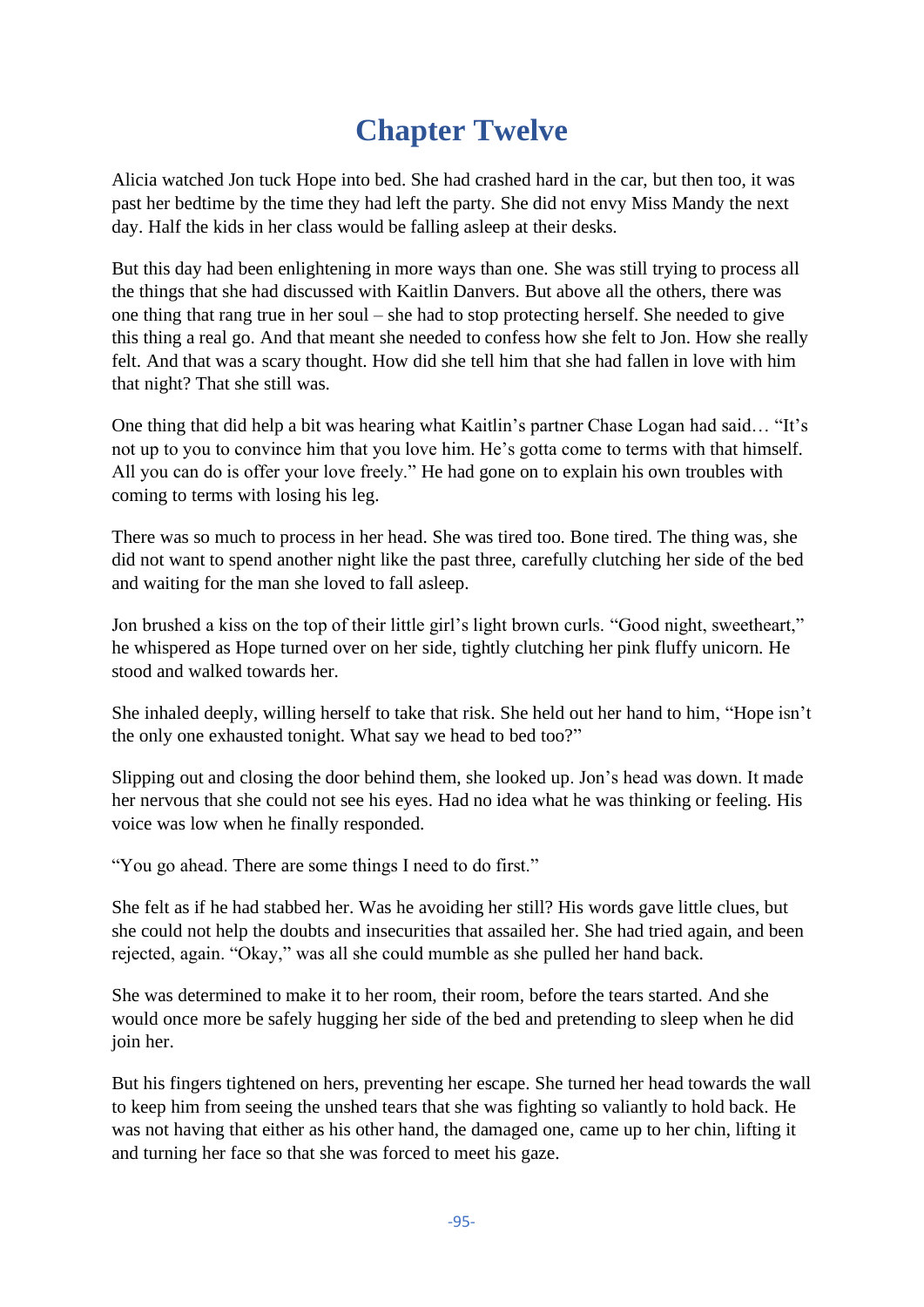He closed his eyes for a moment, and she heard him draw in a deep breath before he spoke. "I'm sorry, Alicia. But there are some things I need to do first." He paused, and she could feel his insecurities, "Routines. To prevent further complications..."

He stared at the floor for a long moment, "With the scars." After a long pause, he looked back up and met her gaze, "I just wanted you to understand. It isn't that I don't want to, but that I can't."

"Even though the burns healed, if I don't…" He shook his head, "I won't bore you with the specifics. I won't be long, though. Fifteen minutes or so." His fingers squeezed hers, and he attempted one of those rare lopsided grins, "I'd like it if you can manage to stay awake. We could talk a bit, perhaps?"

Alicia felt her heart sore to the heavens. She could feel how incredibly hard that must have been for him. But his explanation made sense. She had done a bit of research over the past few weeks, from the very beginning actually, the moment she had looked into those eyes and recognized her lover.

She should have realized that he could not just come straight to bed, that he needed to clean and moisturize the old wounds. Otherwise, that website said they could dry out, crack, and become infected.

She was uncertain how to handle the situation, though. She was curious. Not in some perverse way, but in practical ones. If they were going to make this work, spend the rest of their lives together, Jon could not keep hiding such practicalities from her. The question was: was it too soon? Would she just push him further away? She wasn't sure, but she was tired of playing things safe.

"Can I watch?" The words were no sooner out than she realized how callous they must sound. Her hand flew to her lips. Her gaze sought his as those tears she had been fighting spilled over, "I'm sorry. That came out all wrong. I didn't mean like that. I don't know. It just seems that if we're going to make this work…"

Couldn't she ever say the right things? Even when she tried, it seemed she always messed it up. She had probably set this whole thing back weeks or months. She just wanted to run. Run and hide. Turn back time would be a good thing. Learning to think before she spoke might be nice too.

She could barely see his face for the tears that had suddenly gone from a light shower to a flood, "I'm sorry. I'll wait in the bedroom when you're done. If you still want that is," she fumbled words her words.

\*\*\*

Jon tightened his hold on Alicia's hand. "No, you're right. If we're going to make this work, then I have to quit hiding."

He felt the tightening in his chest. He recognized the fear and uncertainty that had gripped him earlier. He remembered those first weeks after he made it back home. The nurses had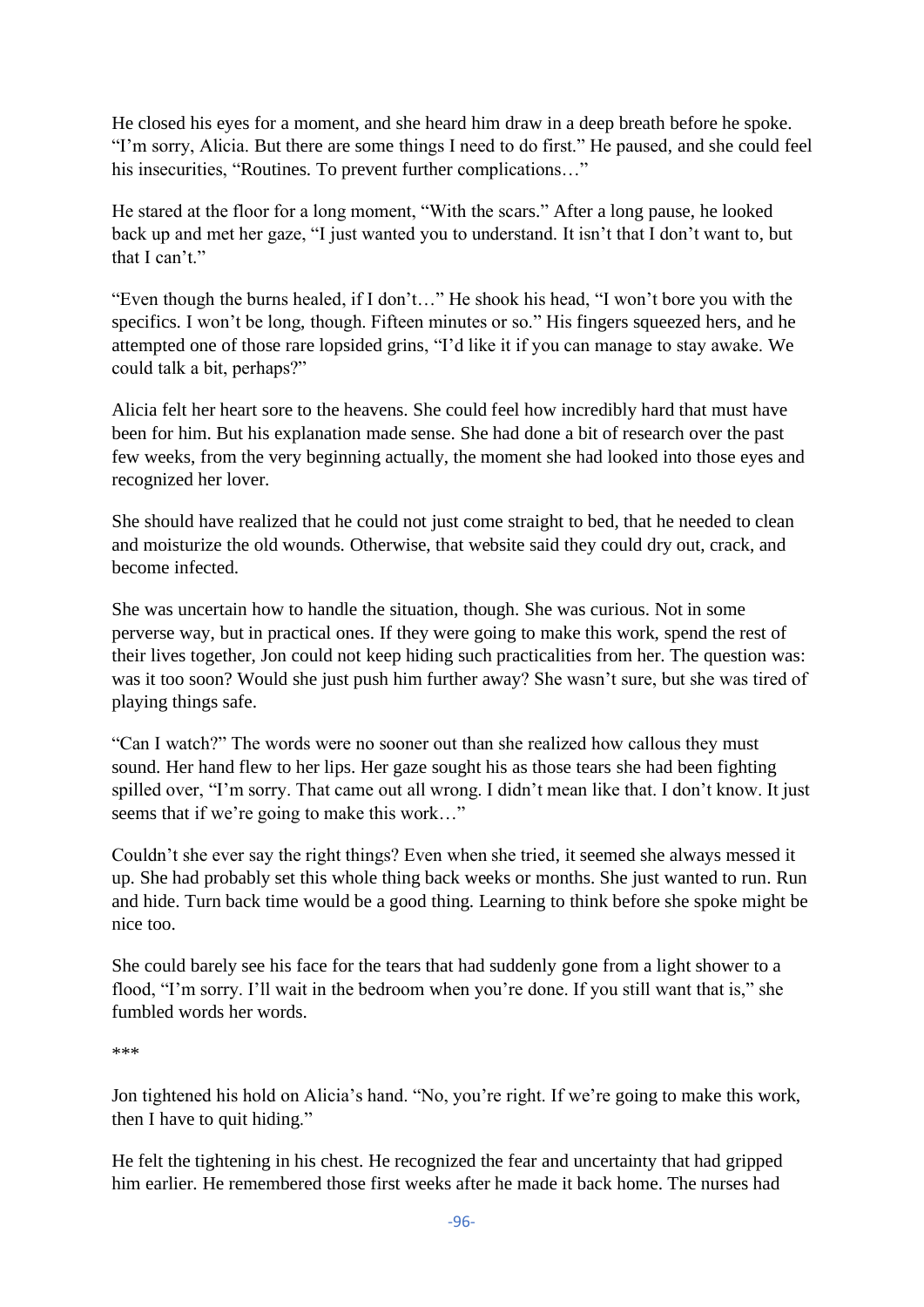tried to work with his mother to teach her the proper way to clean and care for the burn wounds. He still remembered the way that Marianne Buford Walker Tyler had drawn back in terror. In the end, the great Tyler money had funded home health nurses who came twice a day once he was released home. They did what his mother could never bring herself to.

Of course, after almost five years, the scars that covered his head, neck, back, shoulders, and part of his chest were far from those oozing, red, and open wounds. But still. If his own mother could not bring herself to touch him, how could this woman? And why did that pain cut deeper?

He swallowed his fear, his uncertainty, and his doubts. If Alicia could take the chance to reach out to him like this, he owed her the benefit of the doubt. He had to meet her at least halfway. "If you're sure? I mean, if you want..."

He forced that smile he knew made his face seem more grotesque than reassuring, but it was the best he could do. "Let me get some things from our room. I'll be right back."

He rushed down the hall without waiting for her answer. Was he afraid that now he had agreed she would change her mind? Flee? Where would she go? That was just it. Where could either of them go, really? They had to start somewhere. This tension could not continue. It was not good for either of them…and eventually, once the newness wore off, it would not be good for their daughter either.

If this was where she wanted to begin, then so be it. Perhaps it was better sometimes to face the worst, to jump into the deep end. And standing naked in the shower with her watching would be that. Her staring as he massaged the moisturizing cream into the scars was not going to be easy.

He grabbed the leather shaving kit that contained all the things he needed and a fresh t-shirt and boxers. He inhaled, willing himself to find the courage to face whatever was to come. Could it be any worse than the unspoken tension of the past three days and nights?

Remembering the look on his mother's face, yeah, it could be. But it was better to face that too. Yank that band-aid off and face whatever was to come. He sent a silent plea to whatever was out there - and despite it all, he did believe that something was. Even if he had long ago abandoned his parents' vengeful and terrorizing Southern Baptist god.

It took only seconds for the short walk back to where she waited with her back turned outside the bathroom door. But it seemed an eternity, and he was a condemned man on that final walk. She turned as he approached. She had dried her eyes and had that forced smile on her face.

"You know it's okay if you've changed your mind. I won't hold it against you or anything. I mean..."

Her delicate hand came up to rest over his heart. "No, I haven't changed my mind. I just want to say thank you, Jon. Thank you for trusting me. I know this must be incredibly hard for you. But it means a lot to me that you are willing to try."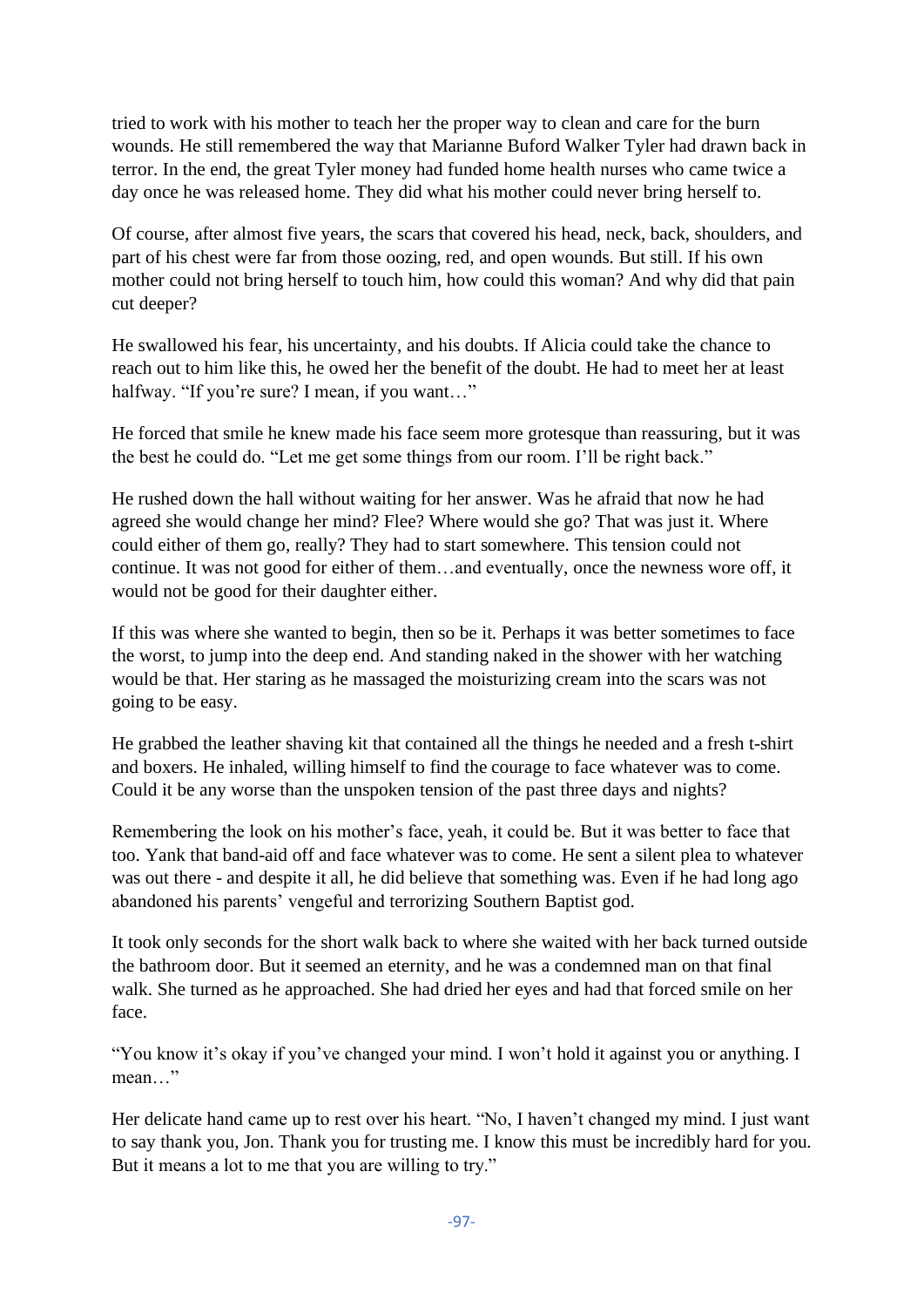He chuckled, "Shouldn't those be my lines, sweetheart?"

"We both have to try, right?"

He nodded as he opened the bathroom door. He had not realized until that moment how incredibly tight a fit this was going to be. There was no place to hide in such a small space. He would be exposed. Totally and completely.

Jon hesitated. His fingers hovered uncertainly at the bottom of his t-shirt. He willed himself to act, to move. But before he could, he felt Alicia's soft form pressed to his back. He looked down and watched as her fingers gripped the fabric. She tugged it upwards. He lifted his arms as far as he could, pulling his good arm through the hole and tilting his head and other arm until they sprang free.

In the process, he had turned until he faced her. Alicia was so incredibly close; barely inches separated their bodies. He inhaled to steady his shaking hands as her fingers began to trace the pattern of raised red and silver lines from his neck across his chest. The right side was not so bad, but it was the severely marred left she concentrated on.

He had known that the scar tissue was more sensitive to touch but never had he realized just how much. Her light, tentative tracing was driving him insane. For once, not in a bad way. But his cock that was always at half-mast around her was now rock-hard. If he looked down, Jon feared he would see it jutting from his boxers that felt incredibly tight and restrictive.

As if she could read his thoughts, Alicia's soft hands slipped inside the elastic waistband of those as well. He watched her bite her lower lip as she pushed them down over his hips. His cock sprang free. He brought his good hand up to cover what he could of it. "I'm sorry. I know this wasn't what you had in mind. But I don't have much control when I'm around you…"

\*\*\*

'Trust your instincts. The goddess will lead you,' the woman's words echoed in her memory. She sent a plea out to the goddess. Was this the right thing? Her hand pushed his aside and wrapped around the hard length as she dropped to her knees in front of him.

"I don't think that'll be much of a problem, do you?" She blew each word across the purplered tip where a bead of pre-cum already gathered at the slit. It was a hypnotic sight. She was powerless to stop herself from sticking her tongue out and licking it away. She savored the sweetness as she looked up at him.

"Maybe this wasn't what I had planned, but, Jon, I'm tired of second-guessing myself. Or questioning if everything I do or say with you is wrong. I want to follow my heart. Like I did that night."

She knew that the tears she had barely managed to contain earlier were trekking down her cheeks once more, but she did not give a damn about those either. This felt right. More right than anything had in a very long time. In seven long years.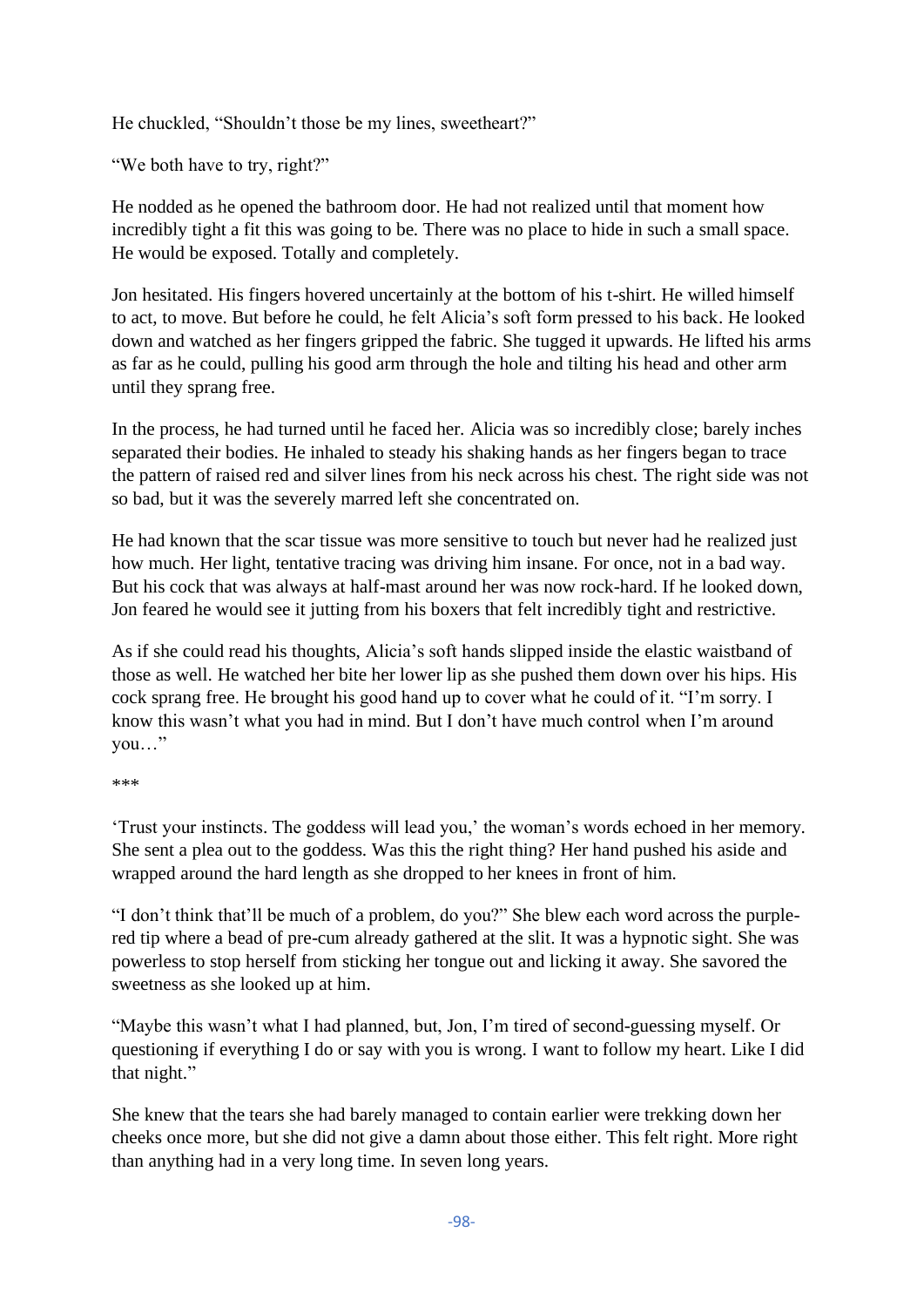"And right now, what my heart wants is to swallow your cock until your fucking head explodes. Then we can talk or deal with whatever else there is."

She did not wait for permission or a response as she once more leaned forward, swallowing the head of his hard cock. Her hand wrapped about the base moving up and down the hard length as she sucked and licked it.

She heard Jon's quick intake of breath, felt the expletive to her core as he wrapped his good hand through her hair, using it to guide the motions and rhythms to match the ones that his hips were making as he face-fucked her mouth.

She was not sure how she found the nerve, but her other hand pushed her dress and panties aside, then slipped between her open thighs, finding her clitoris as she stroked it softly. She battled to forestall her orgasm.

As wonderful as that night had been, this was the sexiest, boldest thing she had ever done. And that fact alone had her hanging on the edge of a powerful orgasm. But she did not want to be alone. She wanted them to come together as her hand and mouth increased the pressure and speed on his cock.

"Fuck, Alicia! Please, I can't hold out much longer, sweetheart," Jon swore as his hips jerked a faster pace.

She smiled around his dick as she nodded her head. "Then don't," she managed to gurgle without ever releasing his length from her lips.

Jon roared as his fingers in her hair tightened almost painfully. His hips now pounded against her face, almost burying his entire length in her throat. She gagged a bit before reminding herself to breathe through her nose, to loosen her throat, and go with it.

The pace of her fingers on her clit increased too. She applied more direct pressure as she felt her body tighten. She pushed herself over the precipice as she shouted around his cock, entirely buried in her throat now.

Thankfully, it came out as nothing more than a gurgle. She was glad as she felt his hot seed filling her throat and mouth to overflowing. If not for his cock and come, her screams could have woken the dead. Their shared orgasm seemed to go on forever as he sagged against the edge of the lavatory for support.

Alicia was not sure how long they stayed like that. The tiny jerks of his cock in her mouth seemed perfectly timed to the powerful aftershocks of her release. When she finally found the strength to move, she dropped back onto her bottom, sitting on the cold bathroom tiles at his feet. She looked up; those eyes that she could never forget danced with laughter, and dare she Hope joy.

\*\*\*

"That was certainly a surprise," was all Jon seemed to be able to say.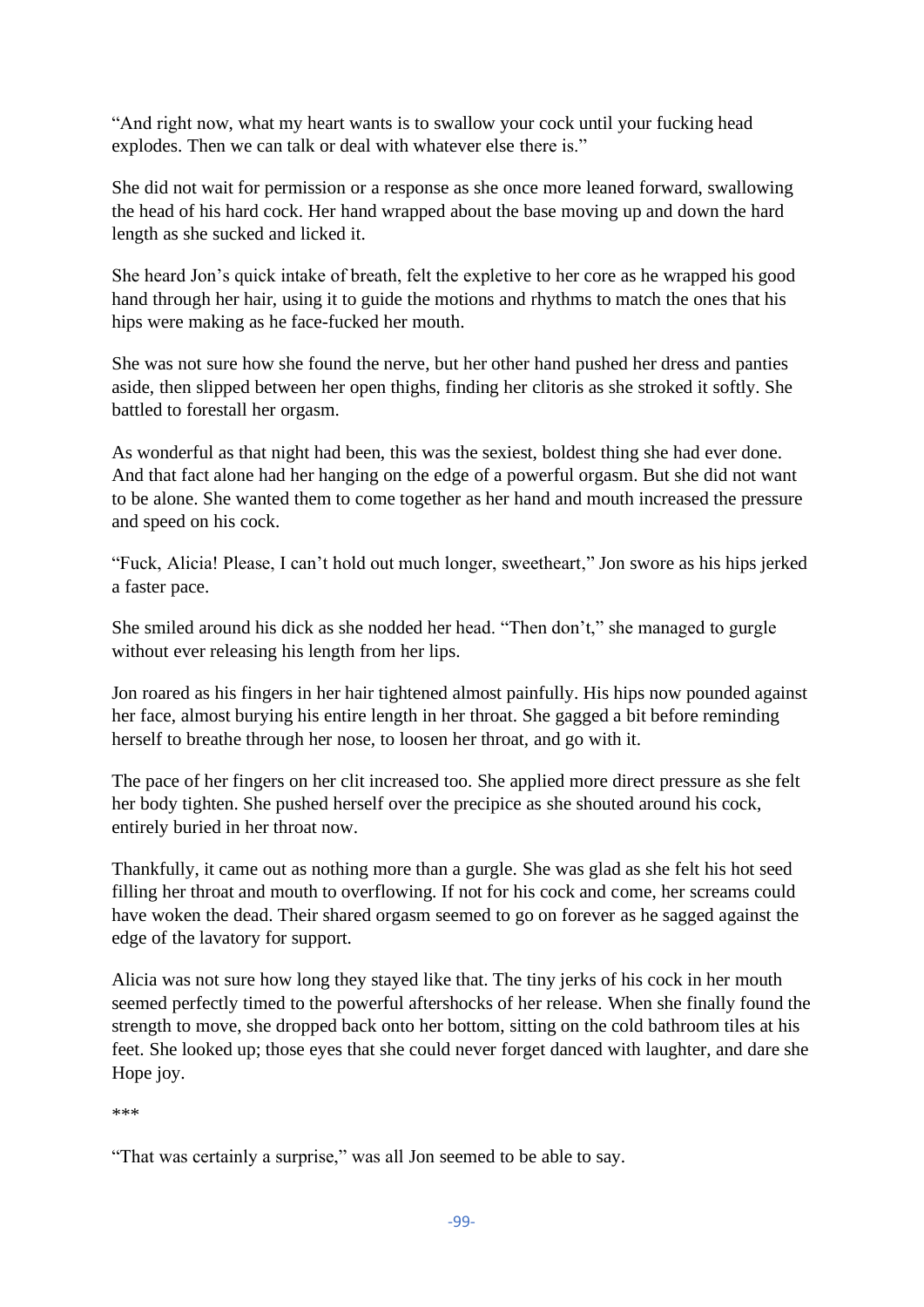"A good one, I Hope," she blushed.

Jon held out his good hand for her. Pulling her to her feet to stand in front of him, he brushed a soft kiss across her cheek. "No," he paused until her eyes that were filled with shock and perhaps fear, held his. "No, sweetheart, that was not a good surprise. That was a mindshattering blow job of one." Her pretty face relaxed into a smile.

"Now, since you've broken the ice with some kick-ass cock sucking skills, would you care to join me in the shower?" He wiped a drop of his cum from her cheek where it had somehow landed.

"I'll wash your back if you wash mine," she teased.

He inhaled and took a baby step towards trust and faith in this woman, in them. "I'd like that. My back is the one area I have the most trouble reaching. I've even had a couple of hospitalizations over the years when it cracked and became infected."

"Yeah, I wondered about that when I was reading on the internet about…"

He could not contain his curiosity, "You read about burn scars on the internet?"

"Well, of course, I did. I wanted to understand what you had been through." Alicia dropped her eyes, "Then it became more about learning what I could do, how I could help. I mean, if you want, that is."

He bent and placed a soft kiss on her forehead, "I would not say I want, but yes, sweetheart, if it doesn't bother you too much, I would appreciate the help."

"Only if we can occasionally have hot shower sex, or you'll let me suck your cock."

"Oh, I think that could be arranged. Although as hot as I found it watching you finger your pussy, I'm dying to taste you again."

"Not enough room in here for that. But tell you what, how about we shower and then you teach me how to massage the moisturizer properly, and we can retire to the privacy of our room for something a bit more comfortable."

Jon was not sure what to make of what had just happened. Shit, it was even better than he remembered. But he was still struggling. As much as he wanted to believe all that bullshit about love not being tied to appearances, he lived in a world where children burst into tears at the sight of his face, where adults ignored him rather than face their insecurities and prejudices.

He had a choice to make. The same one he had struggled with all day: play it safe or go all in. Was that really a choice at all? "I think that is an excellent idea, sweetheart."

He watched her strip off the gauzy sundress that had swirled about her all day, a tempting game of reveal and conceal over her head. Plain white bra and panties on her were as sexy as anything from those expensive lingerie shops though she seemed to blush as she reached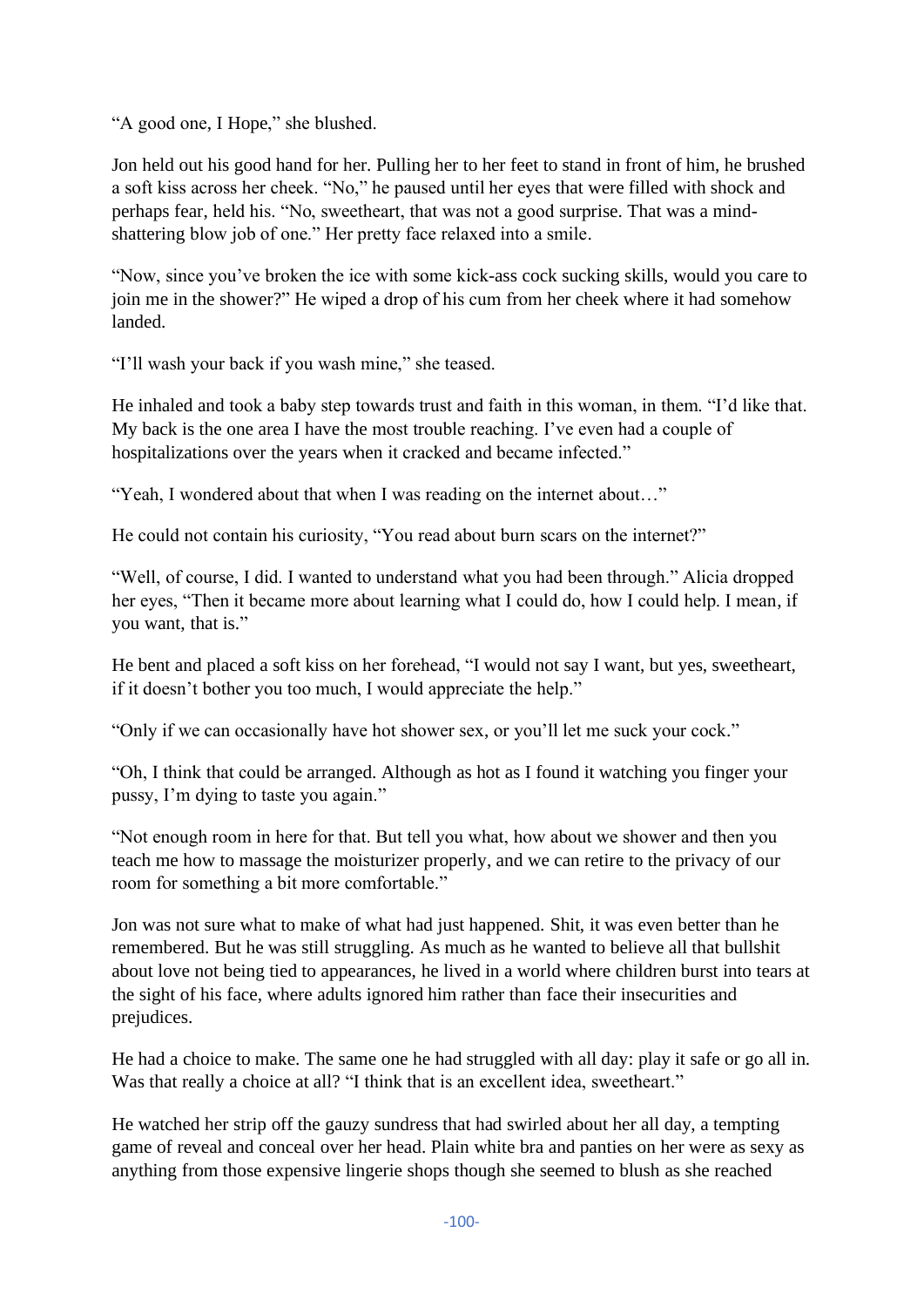behind her and released the fastener. The bra slid down her arms revealing breasts that were a bit larger than that night. He fought the need to reach out and touch them. There would be time for that later. The bathroom offered neither the space nor comfort for the things he had in mind.

She was blushing by the time her fingers slipped inside the elastic waistband of her panties. He loved the way she bit her lower lip and looked up at him from beneath hooded eyelashes. "How about we do this at the same time?"

Jon shook his head, "Not this time. I want to enjoy watching you."

She sighed, and the pink stains on her chest, neck, and cheeks deepened almost to scarlet. But she complied, pushing the white scrap of nothing down her legs and kicking them aside. Her hands on her hips, she looked at him. "Okay, your turn now. No more excuses."

He laughed. It felt good to laugh with her. Had he ever laughed during sex before? He did not think so. But as liberating as it felt, he was determined it would become a regular thing. He was not as graceful as she was, pushing his boxers down.

While undressing was more straightforward, he still struggled with his damaged left arm being virtually useless. "Sorry," he mumbled as he stared down where his still hard cock had caught the cotton material, making the simple task more complex.

She stepped forward, her slightly chapped hands reaching inside to grasp his cock as her other one worked in tandem with his good one to complete the job. She gave his cock a couple of strokes, "We might have to allow extra time for these things in the future. It seems things keep coming up that distract me."

He laughed as she reached around him to turn on the shower, adjusting the water temperature. "Is that good for you?"

Jon was confused at first. How could Alicia doubt that her hand slowly stroking the entire length of his cock was anything but good for him? Then he realized she was asking about the water temperature. He reached out with his good hand, "Yeah, that's fine."

"Only fine?" she teased again as she quickened the pace of the stroking.

Jon placed his hand over hers, and as hard as it was, incredibly hard, he stilled her motions. "You keep doing that, sweetheart, and we're never gonna make it to the bedroom."

"Would that be such a bad thing, jarhead?"

Jon leaned down; his tongue traced the outside of her ear for a moment before he blew softly into it. "Yeah, it would. For what I have in mind. That tub or the toilet seat are not big enough for me to spread those silky thighs and bury my face in your cunt for an hour or two. A bed will be a much better option for both of us."

He loved the slight hitch of her breath at his words, but he appreciated the shiver that ran through her whole body even more as he bit gently into her earlobe.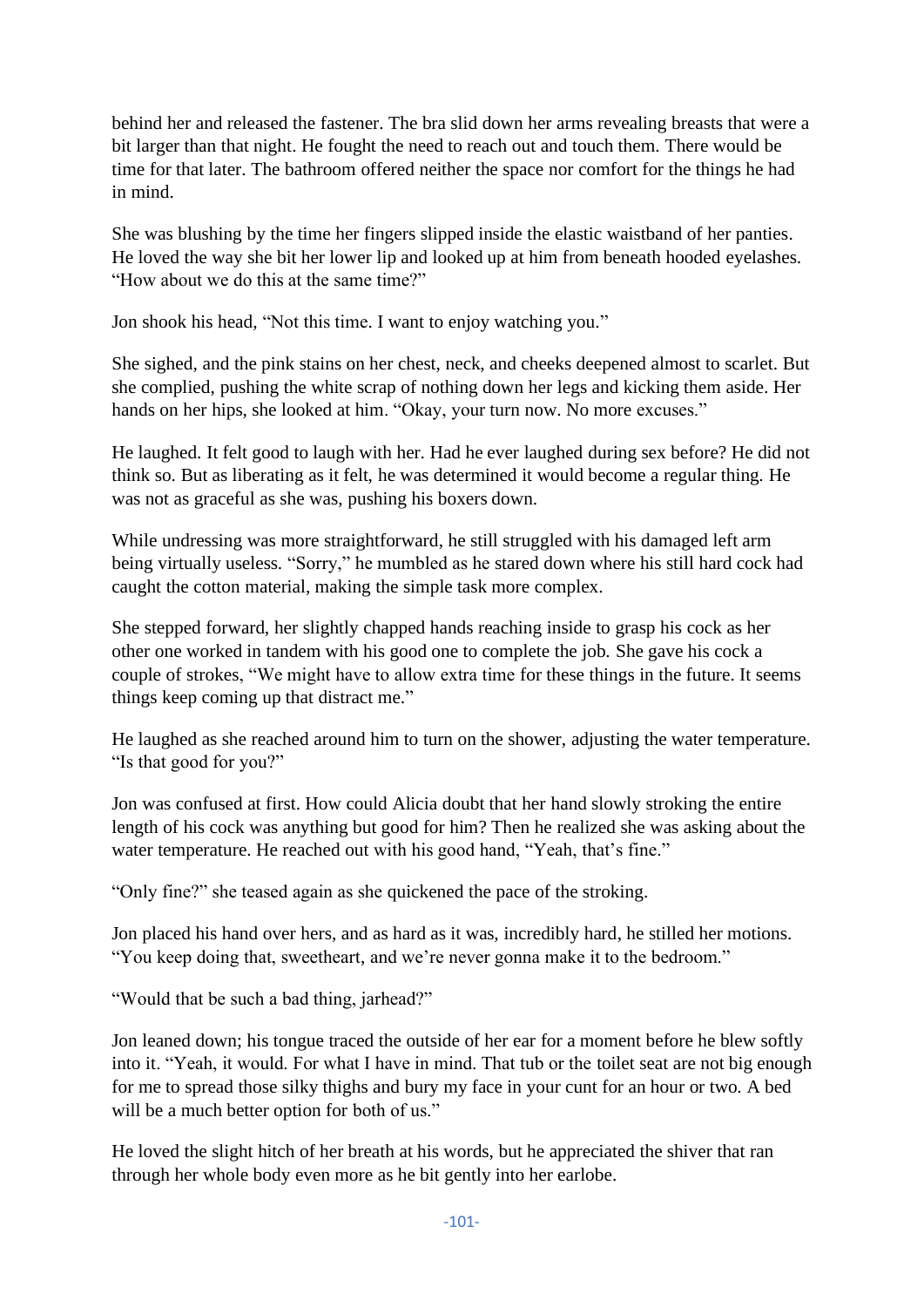"If you insist then," she teased as she reached behind him and grabbed a washcloth. She went for the shower gel but stopped and looked up at him. "Is this okay?"

Jon was unsure where he got the sense of mind to think, let alone answer her question. "No, too many perfumes and too drying. Inside my case next to the sink."

Alicia smiled and nodded as she opened the old-fashioned leather shaving kit and found the rectangular plastic container with the bar of soap in it. She held it up, and he nodded as she opened the box and spread soap on the washcloth.

"Turn around. Let me get your back first. Cause it seems I keep getting distracted with your front,"

He turned and braced his hand against the cool tile wall as the washcloth and her hands began to rub tenderly across his shoulders. If there was a heaven, this was it. The soft roughness of the cloth could not hide the warmth of her touch beneath. The only problem was how slowly she moved, back and forth until it was almost torture, and he groaned.

"Is that good or bad?" she leaned forward to whisper against his cheek. Her hard nipples just brushed his back.

"Both, sweetheart, both," he could not resist turning his head enough to capture another taste of her sweet lips. This had to be a dream, right? No way were they both naked in the shower with her hands moving slowly across his back and lower still.

Then she did the unthinkable as she dropped once more to her knees, her hands firmly kneading his buttocks as the cloth lathered it. Down his legs and calves, "Lift your foot," she demanded as she watched each of those.

"Now turn around, Jon."

His mind replayed the image of her on her knees earlier with his cock in her mouth, and he almost came on the spot. He sighed, unsure if they would ever make it to the bed this night. "Darling, do you have to torture me like this?"

"Oh, most definitely," she smiled up at him as she knelt on the cool porcelain of the tub. This time she worked in reverse, the cloth wedging gently between each toe, then up to his calf, across his thighs. Jon watched her, memorize each tiny movement, memories to store up for later. When reality struck, and he was once again all alone.

He practically collapsed against the cool tiles when those dainty hands caressed the insides of his thighs, coming up to tenderly move the cloth across his balls that tightened and lifted at her caress. "Fuck," he whispered in sacred prayer.

"If we manage to get around to it tonight. But who cares? We have the rest of our lives. I'm sure at some point, we'll take the edge off this thing between us long enough to fuck our brain out, right?"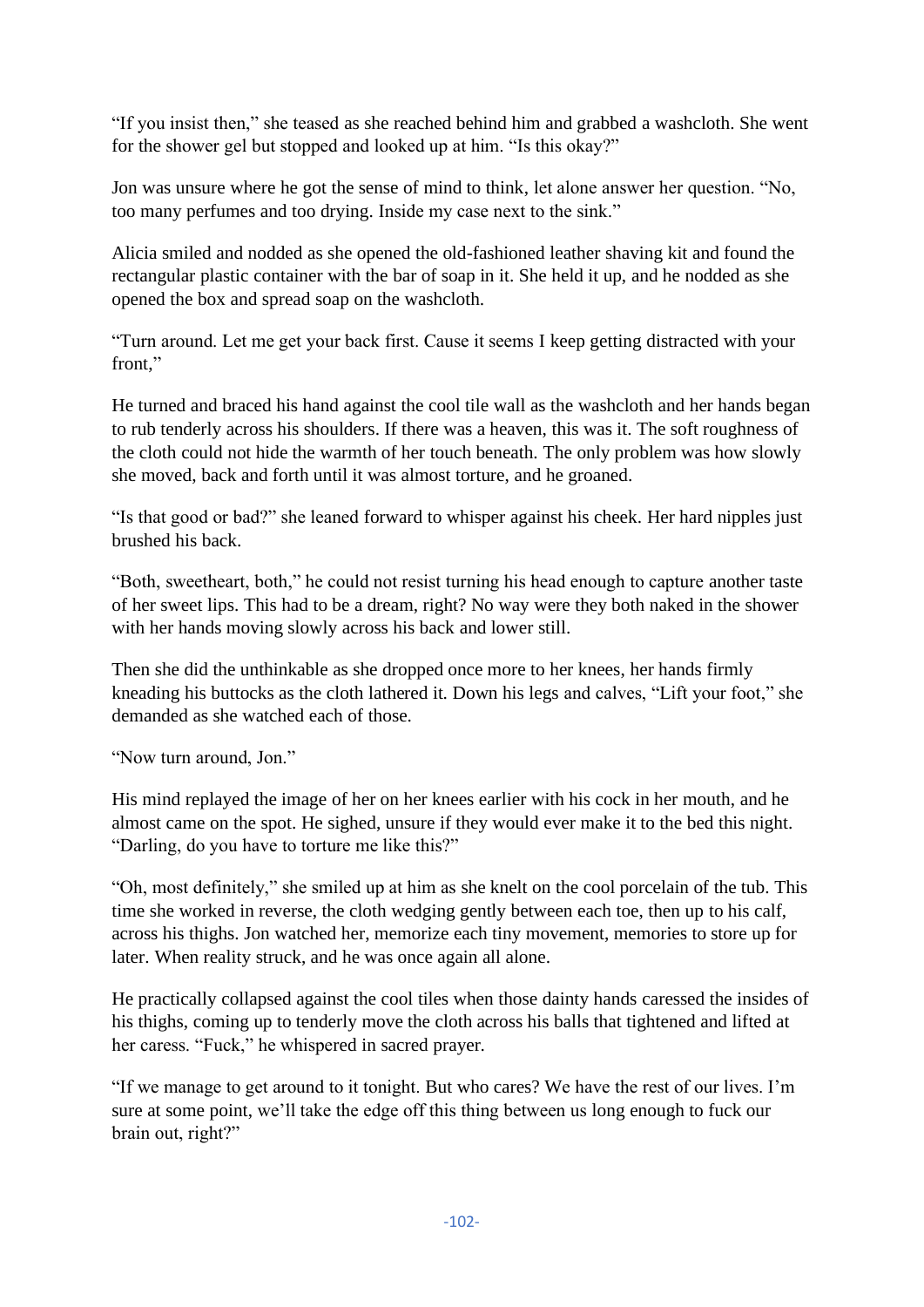The combination of her innocent smile and dirty words had him lacing his fingers through her hair, even as she brought the soapy rag up and began running it up and down his still hard length. "Damn it, Alicia, I can't take much more."

She just chuckled, "Or what? What you gonna do? Pin me against the wall and fuck me right here?"

Her words were all it took, the image too enticing as his hand gripped her just beneath the arm, lifted her to her feet. He turned her and pushed her head forward until it rested against those tiles that seemed like hot coals burning through his memories.

He wedged his foot between her legs and kicked them apart. He stepped into that space, his fingers lacing through hers on the wall, his cock brushing against the round globes of her bottom, then slipping quickly between her slick folds. He moaned in her ear, "Tell me to stop, sweetheart."

\*\*\*

Alicia smiled in pure joy. Maybe there was something to this trusting the goddess shit. That had undoubtedly gone better than she could have imagined. She could only pray that this night would be more of the breakthrough they needed.

Maybe she should slow things down. It had been seven long dry years since she had sex, real sex. With this man. But damn it, she did not want to. And her body was more than ready. It had been for days, weeks.

"Fuck me, Jon. Fuck me, here. Fuck me now," she pleaded or commanded, even she was not sure.

She felt him surge forward. Her body opening like the first rose in spring for his hard cock. She sighed as she pushed her bottom back to meet his forward motion. The head of his cock firmly embedded in her wet cunt. Her fingers flexed rhythmically on the wall, tapping out the perfect chorus as her ripe body sored to the heavens. Her orgasm hit her hard and fast.

"Holy fuck," he breathed against her ear as he fought the intense contractions of her body around his throbbing length. "Damn, sweetheart, you're even tighter than you were that night."

"Shut up, jarhead, and kiss me before I wake this whole damned house with my screams."

He chuckled as he bent his head to do just that. But Alicia was not in the mood for tentative or tender. She wanted this man. She had dreamed of this moment for seven years, her favorite fantasy. And she wanted it all. She bucked her hips faster and harder, even as her tongue plunged into the recesses of his mouth.

She took the lead, and she kept it. Some part of her still frightened that Jon would change his mind, reject her again. His fingers flexed and tightened around hers. His lips drew back just enough to whisper, "Baby, please. It's too much. Fuck, I'm already on edge, and I just came. What do you do to me?"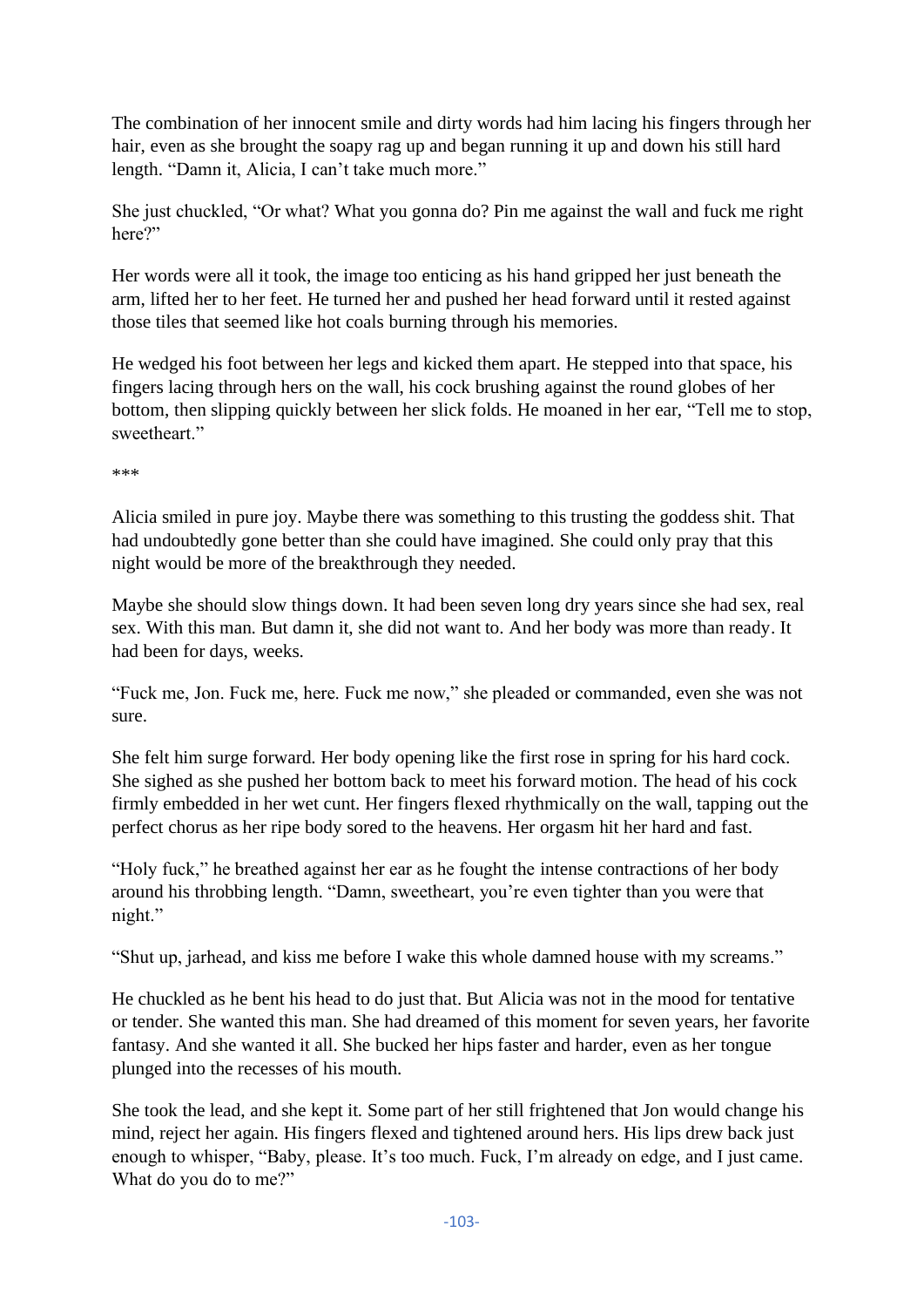"Shut up and fuck me," she gave no quarter. Her hips moved faster as she felt the last couple of inches imbed inside of her. "Please, please, Jon."

He moved deeper and faster, pounding into her. Pushing them both higher, their orgasms hit them fast as they clung to one another beneath the chilly spray of water. Their lips melded to one another; their cries stifled in the kiss.

She clung to him. Complete for the first time in seven long years. But this night was not over. This was not a 'no strings attached' charade. This was the beginning of the rest of their lives. And that meant it was time for honesty. "I love you."

\*\*\*

Jon shook his head as he reached around her to turn off the water that was now cold, as cold as the dark void in his soul. He wanted to believe her. Wanted to believe that it was possible. That it was that simple.

But this was not some dream, some fantasy he made up. This was real life, and that had not come easy for him in a long time. Perhaps never. Love was not something he had a helluva a lot of experience with.

He was silent as he turned his back, using the excuse of reaching for a towel to compose his turbulent emotions. He brought it to his own face, not to wipe away the water from the shower, but his tears.

What did he say? How did he respond? It would be too easy and completely honest to simply say, 'I love you too.' But would that get them anywhere? Would that solve anything? Was it the new beginning they needed?

"Jon?"

He heard the insecurity in her voice. That was not what he intended, what he wanted. He did love her. He had from the night that this woman took a broken and battered soul into her arms and bed. But they needed far more than a quickie in the shower to build a life together, a family for their daughter.

He leaned down and wrapped the towel about her shoulder. He brushed a tender kiss across her forehead. "We should get dried off. We can talk better in our bedroom."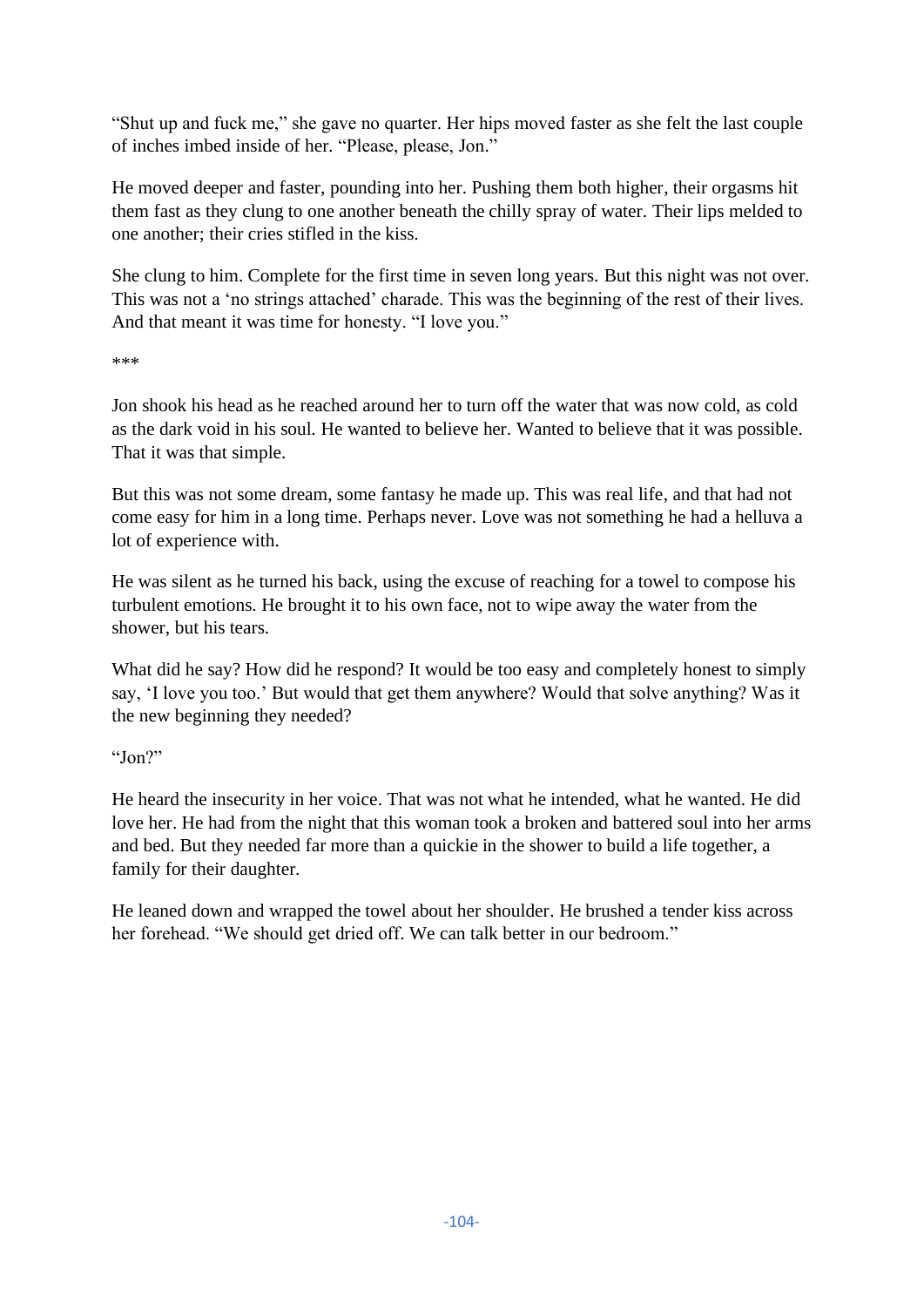# **Chapter Thirteen**

Alicia turned away, her back to Jon and the door. She adjusted the towel, slipped it from her shoulder to wrap about her chest, and secure it between her breasts. Over her heart. She would swear that it was broken except for the loud, solid rat-a-tat-tat she felt pounding in her temples. She hugged the towel tighter, like a shield, some protection from the cold of his response.

She had played her hand and lost. What now? If she could not convince this man of the truth, what future did they have? And most importantly, what about Hope? What about their child? She leaned her head against the cold tiles and felt the hot tears cascade down her cheeks. The only man she had ever said those words to…and that was his response?

"Go ahead. I'll be there in a minute." She needed some time alone to consider her options. Did she have any?

"Sure. I'll take my stuff and get ready in the bedroom. I'm sorry."

Alicia waited until she heard the click of the door closing before she sunk to the cool recesses of the tub. Until she gave her tears free rein. She held back the sobs, though she wanted to wail like the mothers she had seen at that wall, the ones who had lost sons, husbands, and lovers.

She, too, had lost. Lost something precious. She had lost her dreams. Dreams of marriage and family built on honesty, respect, and most of all, love. What now? Did she ask Jon to leave? Make some arrangement like so many parents did to share custody of their children?

How would she explain any of that to Hope? She could not bring herself to cut him out of their child's life completely, not now that they knew one another. Did she walk in that room, head held high, and pretend that nothing had happened? That she had not said those words? That she did not feel them?

Why had she done it? Why had she taken such a risk? Why hadn't she just waited, bided her time, taken things more slowly? She laughed, and it had the ring of a crazy woman to it. When it came to Jon, she had never played it safe. She had taken a stranger into her bed and her heart. The only one-night stand of her life. And from that came the best thing that had ever happened to her, Hope.

What now? Her heart hammered with each beat, her head pounded as she rose from the tub. She leaned against the wall as she stepped out. She hugged that towel even tighter as if her life depended upon keeping it in place. She went through the motions of brushing her teeth. Even then, she swore she could taste him, taste Jon's come overpowering the mint.

What now? Each step of her bare feet on the dingy brown shag carpet in the hallway. That carpet had been there all her life. She should have replaced it long ago. She paused outside of Hope's room. Did she dare look in? How could she not? Hope was at the center of it all. She could not forget that. What was best for her daughter was the only thing that mattered?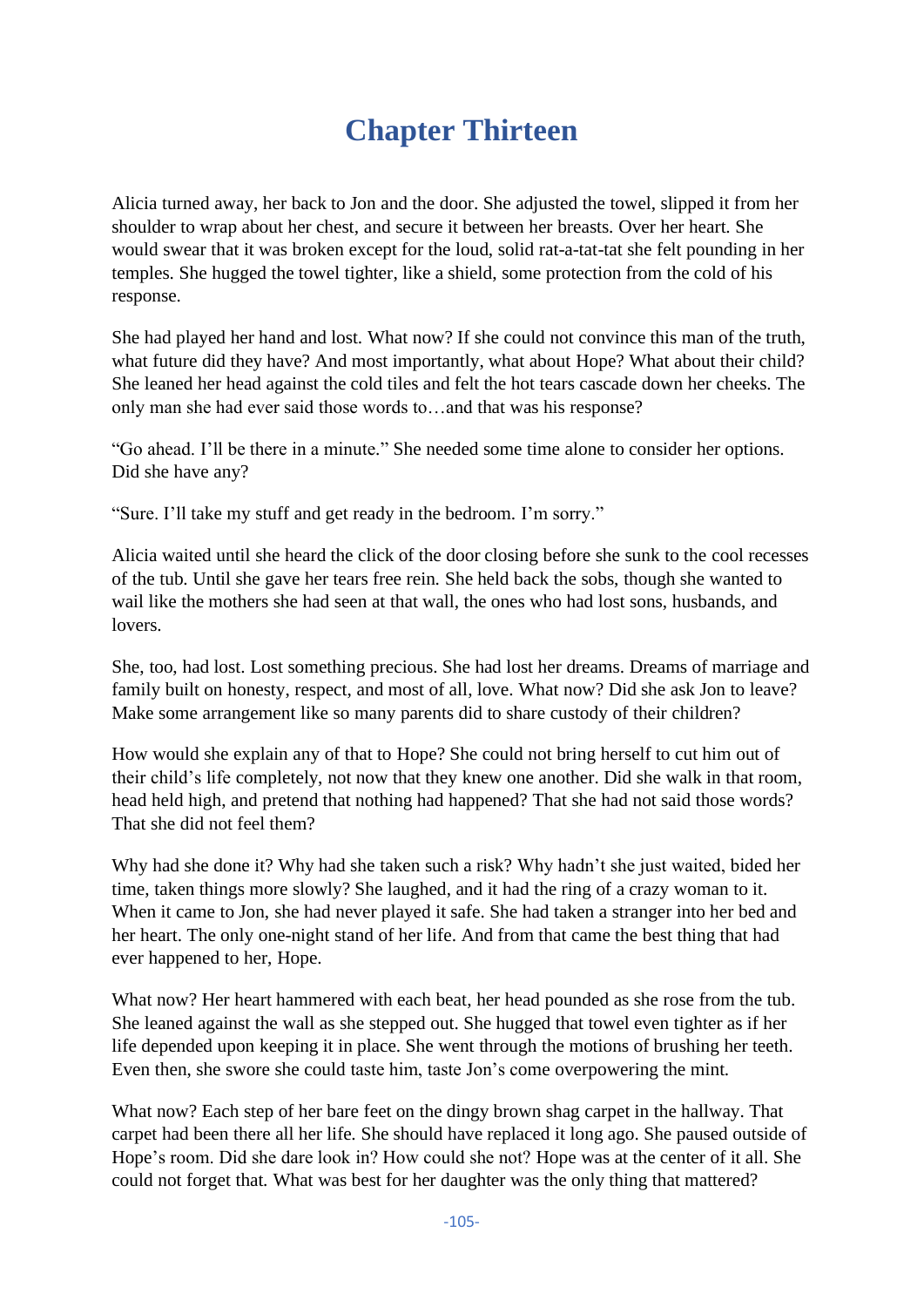She closed the door softly and leaned her head against it. What now? That damned voice echoed in her heart and her head. She trembled as she took the dozen or so steps down the hallway. Dead woman walking, what now? The blood in her icy veins seemed to chorus.

She paused outside her bedroom door — their bedroom. Her head leaned against the solid wood. It seemed the only stable thing in her world just then. She felt like she ought to pray, but to whom or what she had no idea.

What now? Wasn't that a prayer in itself? She turned the knob of the door and prepared to face the reality of what now.

\*\*\*

What now? Jon knew that he had fucked up. Big time. But how did he make this one right? Was that even possible?

He sat on the end of the bed with the towel wrapped around him. His head almost touched his chest. Despite the warm shower that had loosened the contractures, he felt the tightening and pull from the unusual position. But at the moment, the slight pain helped him to focus.

What the hell did he do now? What could he possibly say to make this one right? And when things were going so well.

Going well? He laughed; an earth-shattering porn star blow job in the bathroom was a helluva a lot more than 'well.' And the way that Alicia had responded when he fucked her in the shower? It was better even than that night, and that was saying something.

Then she said those three little words. And he had ruined it all. What now?

\*\*\*

Alicia closed the door behind her quietly. If it were any solace, Jon looked almost as miserable as she felt.

He was still stunning. Sitting naked, except for the towel, on the foot of her bed. Their bed. Was it still? Did she want it to be? Hell, yeah, that was not even a question.

The question was: how did they do this? How did they make a family when she loved him, and he didn't love her. Or at least, was not willing to admit it. Or even accept the love she offered.

She clutched the towel tighter between her breasts as she covered the short distance between the door and where he sat. "Do you still want to show me what to do? How to help?"

She stared at the ugly brown shag carpet. She should think about buying new. Right now, she wanted to think about anything but what happened in that bathroom. Well, at least at the end. The rest of it was kinda nice. Kinda nice? Hell, it was mind-blowing. At least her orgasms were.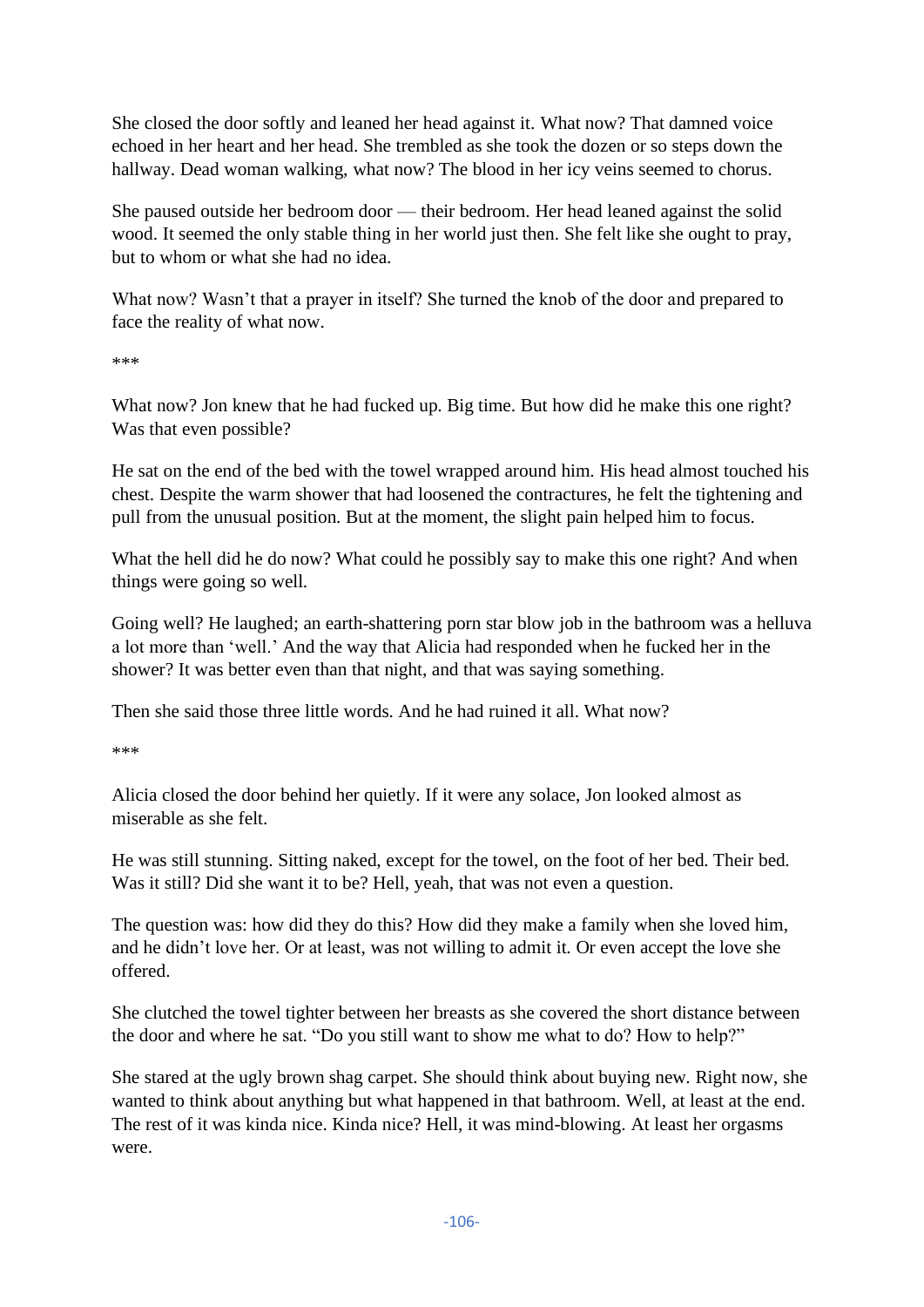And she had thought that Jon was as into it as she was. But maybe that was just a guy thing. Perhaps it was true. Maybe guys did not care as much about who sucked their cocks as long as they got sucked.

His fingers touched hers, laced through them, and tugged her forward gently. He buried his face in the rough terry cloth of the towel. "I'm sorry," was all he muttered against her stomach.

She just held him, wrapped her arms about his scarred shoulders and back, and held him close. It was a start, right? Something? Maybe not the words of love that she ached to hear, but it was better than nothing. Better than pretending to be asleep to avoid an uncomfortable situation?

She swallowed back tears, "It's okay," she lied. "Show me what to do so I can help out." That would be something useful, a good place to begin, Alicia assured herself.

"It's okay. You don't have to," Jon's grip on her remained tight.

Alicia pulled back out of the embrace and knelt on the floor at his feet. Her hands tenderly cupped his face, "I know I don't have to. I want to. Jon, I want to. If we're going to make this work, even if the only reason you're doing it is for Hope's sake, then we need to talk. We need to find common ground, and we need to stop trying to protect ourselves."

She thought that he was going to continue arguing. The silence stretched out for several long moments. But then he nodded his head and passed her a jar of cream. He showed her the motions to use and how much pressure to apply, surprisingly a lot. By the time that they got to his mid-back, Alicia was gaining confidence.

The burn scars' ridges might feel stiff and rough beneath her fingers, but she could almost feel the flesh loosen with each stroke. This area was redder and drier. The scars were less healed than the others.

"That's the hardest area for me to reach," Jon whispered as she added a touch more pressure to her slow, circular strokes.

She continued the massage for several long moments; both of them lost in their thoughts. The monotony helped to clear her head. One thing kept coming back to her: Chase Logan's words, "It's not up to you to convince him that you love him. He's gotta come to terms with that himself. All you can do is offer your love freely."

She had and look where that got them. What now? It seemed that was the question that controlled her life, especially when it came to Jon. Did she pull back, play it safe, and pretend she never said those words? Or did she keep offering her love freely?

Wasn't that what she was doing now? She could have climbed into bed and hugged her side as she had done the past few nights. Refused to talk or pretend nothing had happened. But she hadn't, and she knew that she wouldn't. Maybe she couldn't.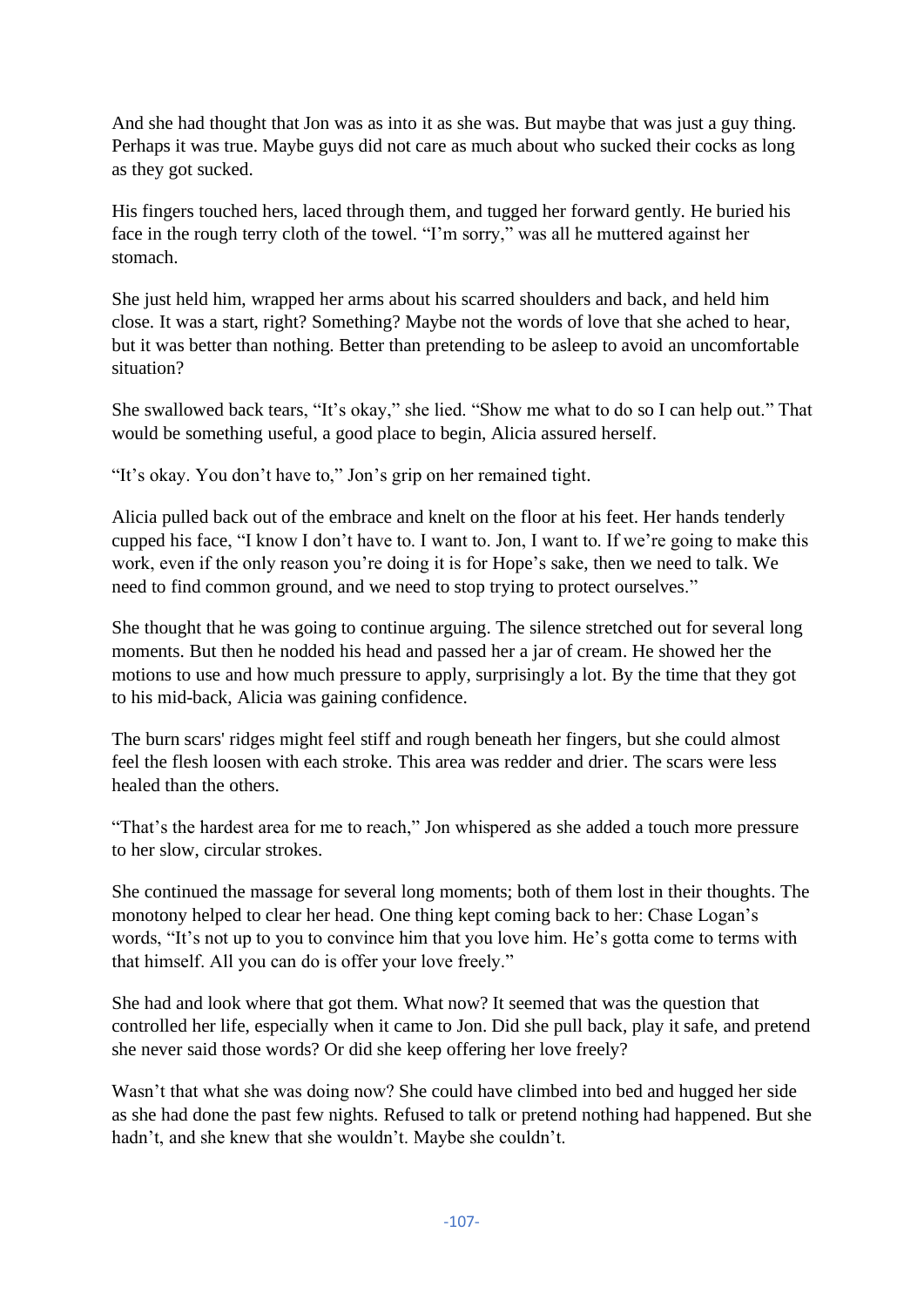She finished up, mindful not to overdo it. Then she bent and kissed the top of his head. "I guess we should get some sleep. It's been a big day, and tomorrow I'm sure we'll have a tired and grouchy little girl to deal with."

She stood up and tucked the jar of moisturizer back in his case on the dresser. She grabbed a nightshirt from her drawer.

"Leave it."

She turned back to face him, "Please." He stared at that ugly brown carpet, not meeting her gaze. "Please, I'd like to hold you. Naked. If that's okay?"

She nodded but realized that he did not see because he was still examining that damned old carpet. "I'll keep this at the foot of the bed. Just in case Hope needs something during the night."

He looked up and gave her that lopsided grin, "Yeah, I never knew how much having kids changed you."

She laughed as she threw back the covers and climbed into her side of the bed. Should she scoot over, closer to the center? She did not have time to decide because his good hand reached out and pulled her there anyway.

She leaned her head in the crook of his shoulders and neck. At least tomorrow morning, she would not be embarrassed and pretend that was not how she had slept. "Good-night, Jon," she squirmed a bit closer.

She felt the warmth of his breath as he kissed the top of her head, "Don't think I have forgotten. I still owe you a few dozen orgasms and a couple of hours with my face buried between your legs."

He sighed, and his arm about her tightened, "But I guess you're right. Today had been a big day. And tomorrow will be here sooner than we think. Nite-nite, sweetheart."

\*\*\*A month later\*\*\*

Jon watched the girls run and climb in the park. As if the world could be that perfect. As if nothing mattered. Oh, for the world to be so simple.

But his wasn't. Oh, sure, since that night, they had not only been sharing the same bed but burning up the sheets of it, too. Hell, his sex life had never been better.

Almost every night, he waited up for Alicia to come home. He often ran her a bubble bath, or they shared a shower. Whether it was her massaging the creams into the scar tissue or him rubbing the knots from her tight shoulders or tired feet, it almost always got around to sex.

He had kept his promise to her - a couple of times, actually. His head buried between her soft thighs, like that apple pie, made him wish for his sense of taste.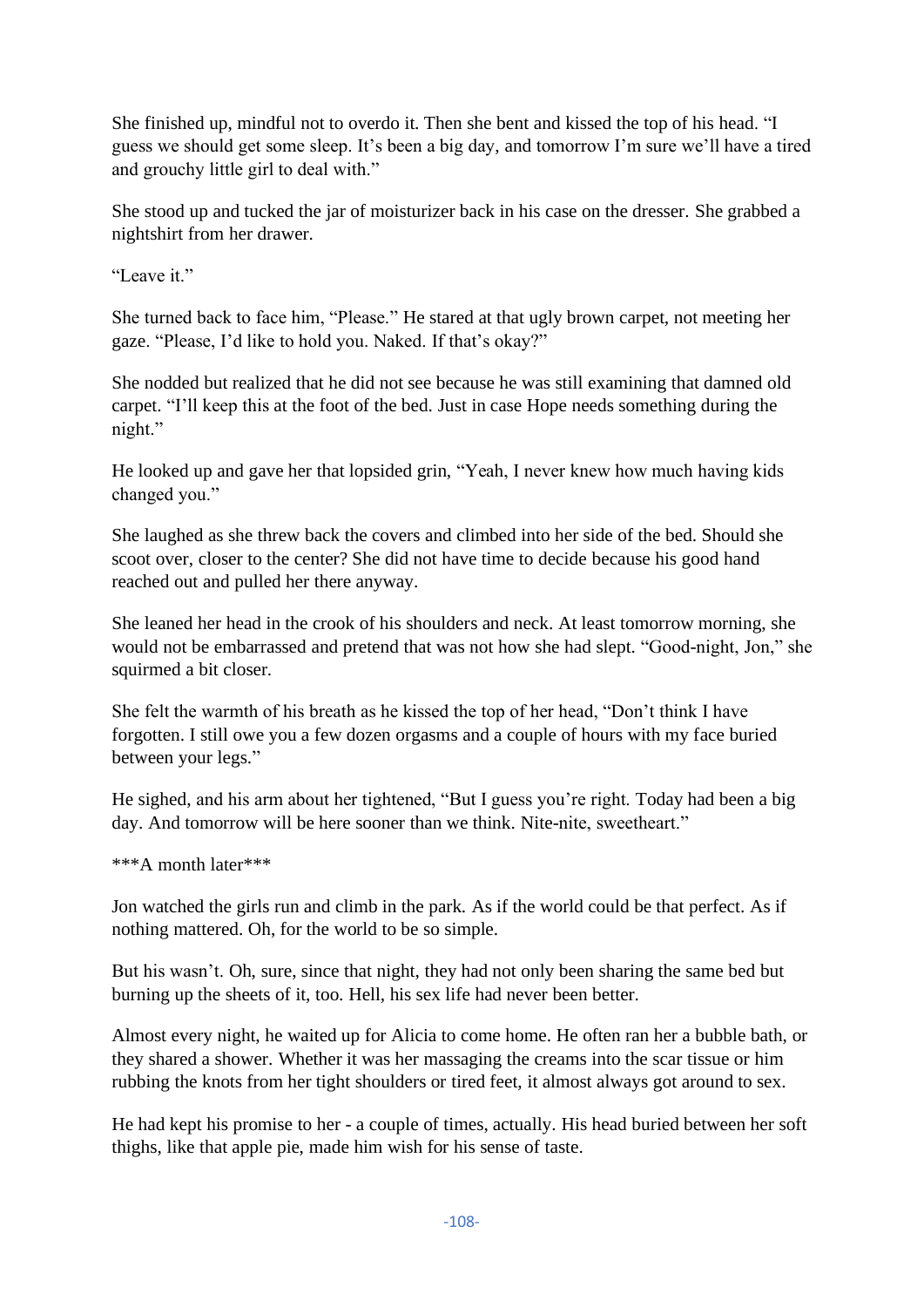He half-smiled; of course, she had returned the favor a few times herself. Damn, the woman was talented with her mouth and hands. But he knew the truth; the reason why the sex was so fucking fantastic was that Alicia put her heart and soul into it.

Honestly, he did too. Trying to show her with kisses, caresses, and his body what he could not bring himself to reveal with words. But there was still a tension between them as if both were walking on eggshells or a field of landmines.

He knew he needed to do something about the situation. This was his fault, after all. Alicia had put herself out there, taken a risk, and he had blown it to hell just like that IED had the SUV that day.

"So, what the docs say about your arm, dude?"

Chris's question brought him back to the present. That was the other thing that was bothering him. He had been back to the VA twice. The doctors were adamant. Not only was his bad left arm not improving, but it also seemed that the circulation to his remaining fingers was deteriorating. That, of course, decreased the feeling in them, increased the chance of injury to them, and even infection. That arm needed to be amputated. Soon.

But he had been delaying that decision too. Trying to come to some closure, but he wasn't sure what with.

Was it some epiphany with the survivors' guilt that seemed to plague him even more? What right did he have to love and happiness when it was his decision that had cost other good men their lives that day? Some of them had wives and children too. Why should he be granted the opportunity to watch his Hope grow up when they never would? And why should he receive mind-shattering blow jobs when they would never hold their wives or love them again?

Fate was such a suck-ass excuse for being happy at the expense of others. Or that was what he had been telling himself for five years. Or was it that he was wasting the opportunity that Fate had given him? That he was half living. Going through the motions while playing it safe. Perhaps enjoying all the benefits without any of the responsibilities? Those three little words hung over his head like a guillotine.

It had been weeks, and he needed to do something. 'Shit or get off the pot,' was the expression that his first Gunnery Sergeant had used. Chad Wilson had always said that there came a moment when you just had to make a decision because not making one was usually worse.

Maybe that had been his problem that day? Perhaps he should have decided to turn around? But they had their orders, and no matter the feeling in his gut, he and his man had all been trained to follow orders.

But he could not go back to that day, no matter how much he might want to. He could, though, make the decisions that faced him now.

"They want to amputate."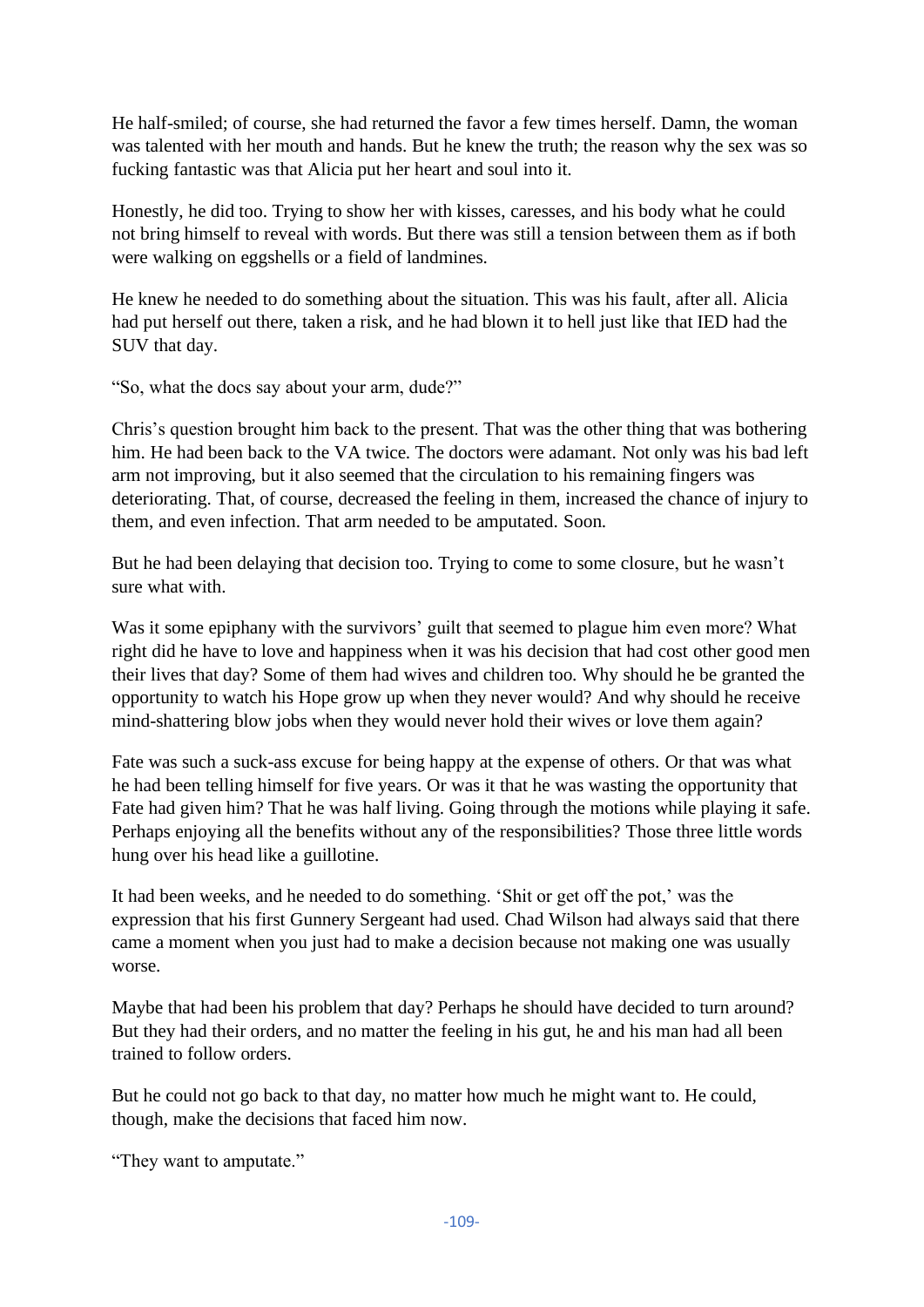"So, what's new with that? The question is: are you gonna let them?" his friend pressed.

He nodded his head slowly, finally coming to the only logical decision there was. "Yeah, I guess so."

"You guess? Come on, man. What's wrong with you? You have a beautiful little girl and a woman who loves your sorry ass. Why do you still have your head up your ass?"

Jon sighed heavily, then turned to look at his friend. "That's the problem. Alicia does love me."

"And you're still an ass? So caught up in the past and guilt that you can't accept her love and just be fucking grateful?"

Jon chuckled and shook his head, "Kacey must make a killing off that swear jar."

His friend slapped him on his shoulder and laughed. The sound rang across the park with joy, "Let's just say she's planning a trip to Disney World in Florida before the baby is born. But that's not the point. This isn't about me and my potty mouth. What's up with you?"

Jon shrugged and looked at the ground. The grass under their bench was wearing thin, just like he knew Alicia's patience would one day. "She told me she loved me. That night after the wedding. Commitment ceremony, whatever the fuck."

"You better watch it; Alicia will be getting rich off your sorry ass too if she starts one of those damned jars." His friend watched their little girls playing for a long moment. The silence just hung like the heat of mid-day over the desert.

"I was on the other end of that one, friend," Chris kept his eyes firmly ahead on the girls as he spoke. "I might have spent a lucky thirteen years in the Marines, but before that, I'm the product of a couple of tree-hugging, free love hippies."

Jon's brow furrowed as he tried to manage how someone made that transition. "I was ever bit as idealistic as my parents. I spent a whole year bumming around the world, helping in places most people never even heard of. Then another four years at college. But none of it seemed right."

"I wanted to make a difference. Do something important. I got caught in one of those recruiting stings on campus just before I graduated. I signed away eight years of my life without consulting my parents."

Chris chuckled, "Yeah, that went over like a fart in church. Not that I have ever been in many of those. But after getting over the initial shock of my decision, my parents have always supported my choice."

He hit the wheels of the chair, "Even when I ended up like this in a chair and no working dick. They never once said I told you so. But trust me, the thought went through my head lots - that I got what I deserved. That I should have never been over there, defending some rich fuckers' rights to rob other people of their oil."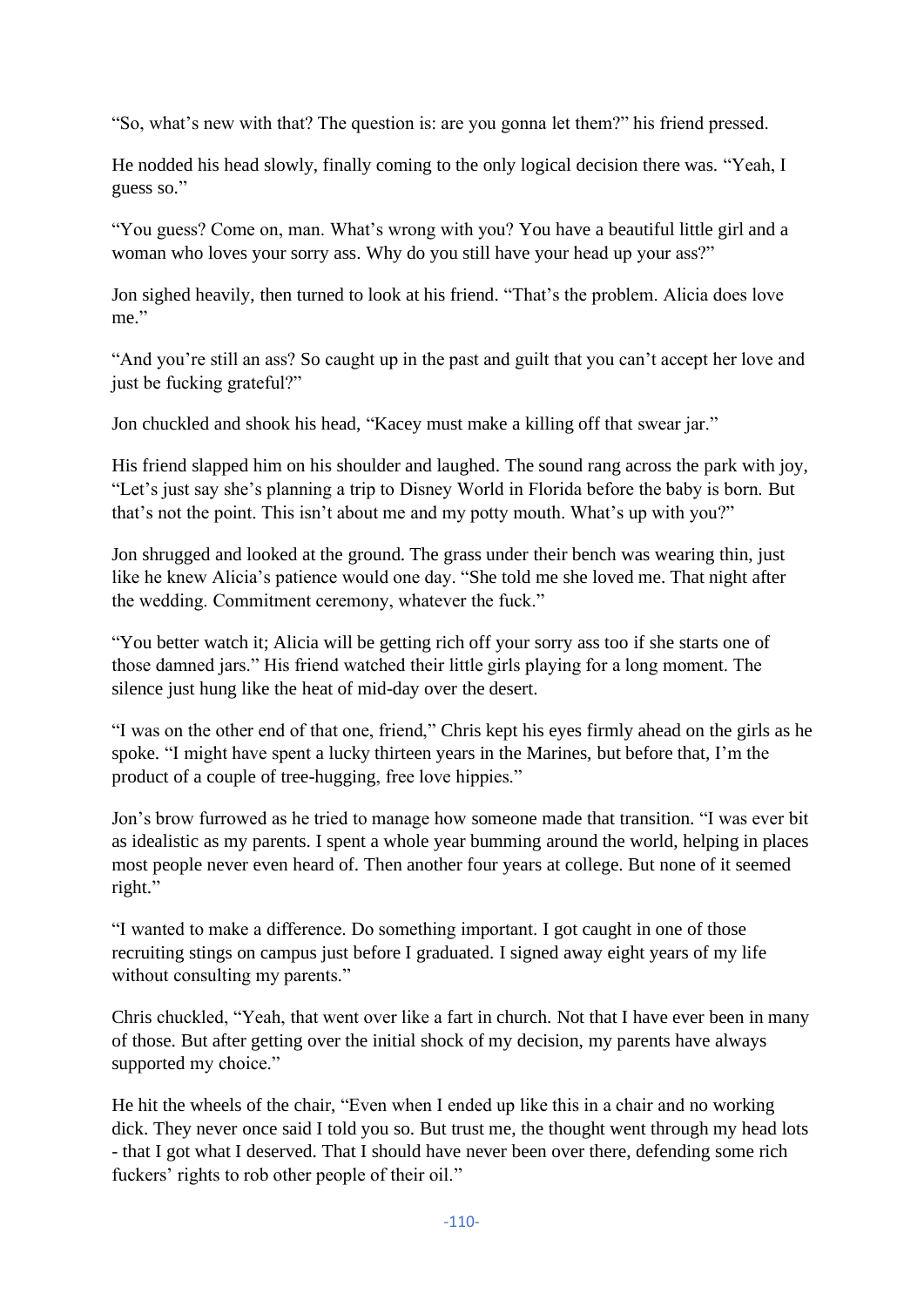He shook his head and looked Jon directly in the eye, "But I'm getting off the point. Those words were ones I heard a lot growing up. My parents said them to us kids all the time. At least two or three times a day. And they weren't shy about saying them or showing them to one another either."

"So, when I came to realize how I felt about Kacey and even Noah, it was the most natural thing in the world just to blurt it out." He began laughing and shaking his head. Even their daughters looked up from the swings just to make sure everything was alright. Chris just waved at them, and they went back to playing.

"That one took some serious explaining. I was worried for a few minutes that Noah would have the guts to throat punch the cripple. But like I told him, I might not swing both ways, but love comes in all kinda forms. So, hell, yeah, that man probably saved my miserable life, gave me something to fight for, and brought the girls into my life, fuck, yeah, I love him."

He shook his head, and those grey-blond curls that hung to his shoulders danced about them, "But what surprised me was that those words made Kacey just as uncomfortable." He paused for a long moment, once more, lost in his thoughts and memories. He finally met Jon's gaze, "It ain't just us guys that have a corner on survivors' guilt."

Chris sighed, "She's afraid that she's betraying Thomas's memory by caring for Noah and me. It was a rough patch, pretty touch, and go there for a while. And trust me, I was beating myself up pretty good over being such a loudmouth."

"So, what happened?"

Chris waved for the girls to join them, "Nothing happened, dude. I learned to pour my love into that little girl. Noah's come around. A bit, at least. You know those half hugs that guys give one another. And our friendship seems stronger than ever."

"But Kacey?"

His friend shook his head and stared off into the clouds. Jon would have sworn he saw tears there, "What do words matter anyhow? She's with us. We're a family. And the baby will cement that. Isn't that what's really important? Actions, not words?"

It was the same argument that Jon had been having with himself for weeks. What did it matter whether he said those words? Or even if she ever did again. What mattered was that they were there for one another and their daughter?

So, why did watching his friend laugh while he wrapped the sweater about the little girl make his chest so damned tight? That argument hadn't held much weight before, but after this latest conversation, it seemed even more hallow—just another thing to add to his growing pile of things to regret.

\*\*\*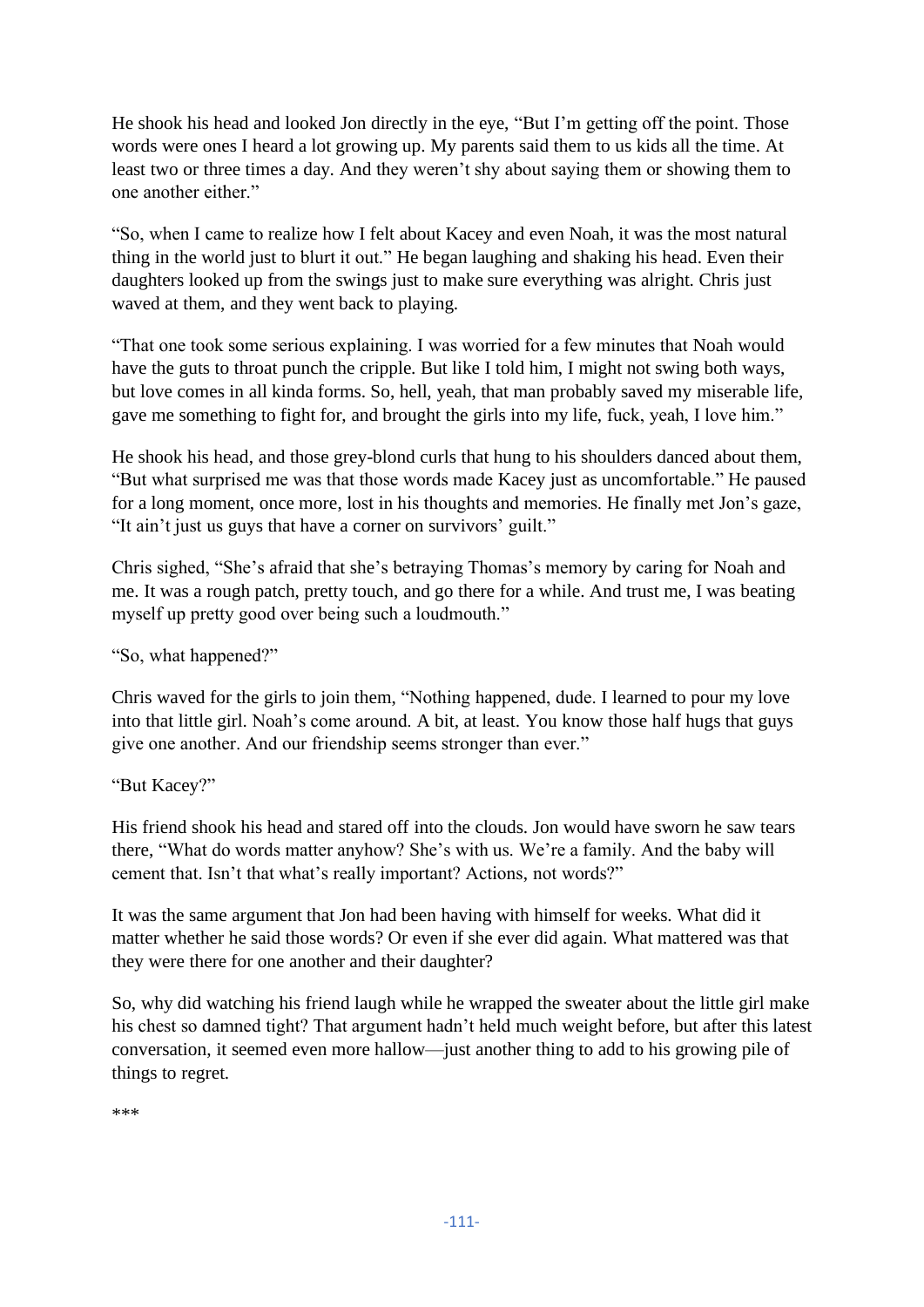Alicia was putting Hope to bed when Jon got out of the shower. Alison had insisted on closing the again tonight. While Jon appreciated the extra time it gave him with his family, he felt guilty; like he was forcing the woman from the only home she had known for years.

Jon sat at the end of the bed they shared. He wore only the towel wrapped about his waist as he rehearsed what he would say for the hundredth time that day. He wanted to get this right. A man only proposed once. That other one did not count. Somehow he had known even then his marriage would not last. This one would. It had to.

He had left this one too late. He had done everything all wrong. You fell in love, then proposed, got married, and had children. He still had not figured out what order he had done it all in. But there was no denying that the proposal and marriage were coming last. And he was running out of time there, too. The doctors were pushing for the surgery as quickly as possible.

"Okay, so what's bothering you?"

Jon had been so caught up in his thoughts that he had not even noticed her standing in the doorway. She frowned as she closed that door behind her and came to sit next to him on the bed. Her hand reached out, taking his mangled one.

The doctors were right. The damage to the nerves and circulation in that hand and arm meant that the sensation in it was never quite right. But now, if he were not watching her clutch it, he probably would not have known she touched him at all.

"The doctors want to amputate it." That was not how he had planned to begin this conversation.

"Yes, we've talked about that before."

He shook his head, "No, I mean now. Well, not now. Not right this minute. But soon."

She inhaled deeply, "How soon?"

"They haven't given me a date exactly. But as soon as they can arrange it. In the next couple of weeks, for sure."

"I thought it took months for those sorts of things with the VA?" He watched the light dawn in her expressive dark eyes, "Oh, it's that bad?"

He sighed as he turned to wrap his good arm about her. "It is not life-threatening," at least not yet, he left unsaid. "But I have lost all sensation in it, and they say the circulation is just as bad. There's no Hope now of it improving." That was harder to admit than he had thought.

She nodded as she studied the old brown shag carpet that he had come to love as a symbol of home. His home – with them. "Okay, so we knew this might happen, right? We just need to prepare Hope for it. How long will you be in the hospital? Will she be able to visit you there? Will you need to stay at the rehab center for long the way that Chris did?"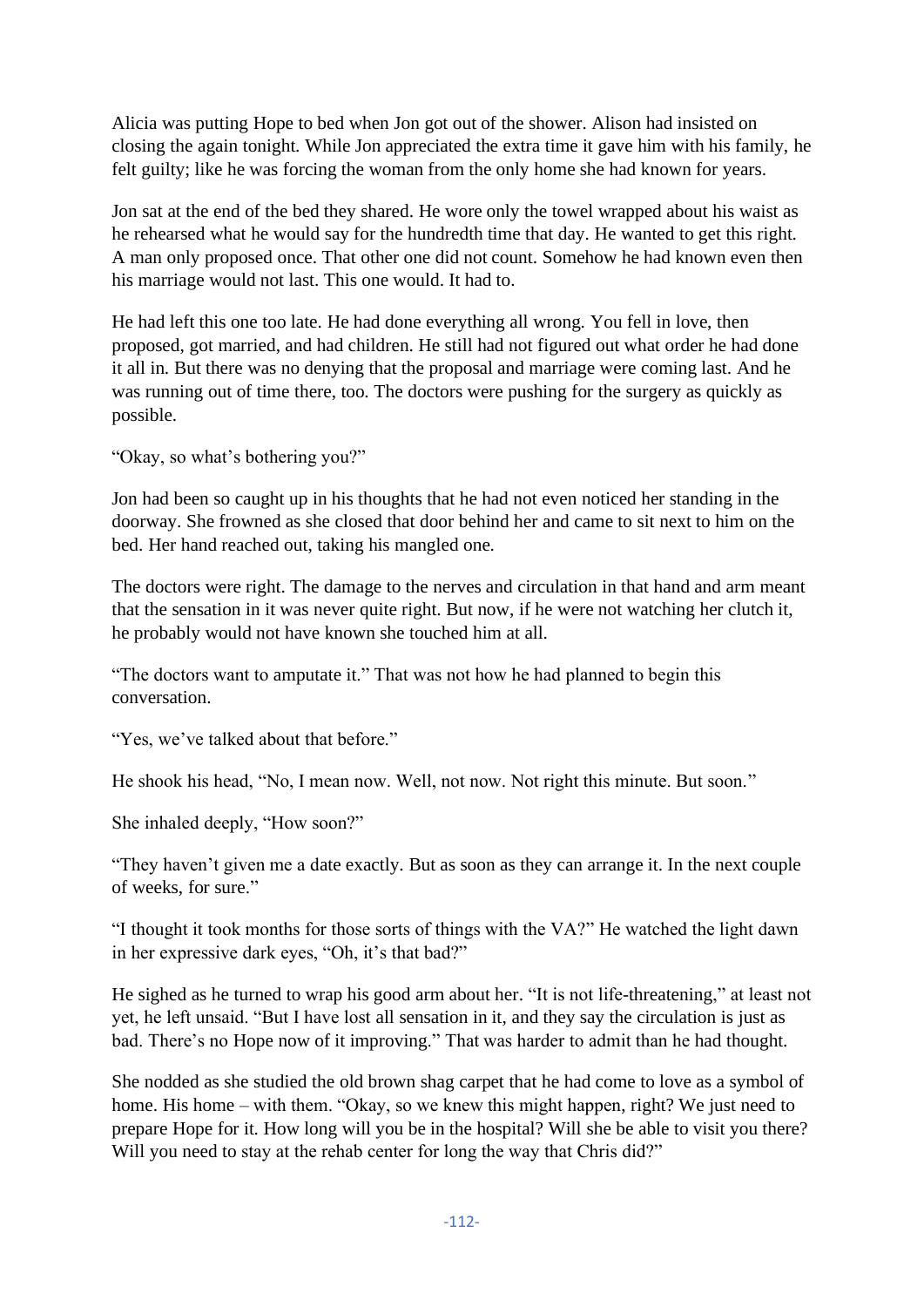Her questions came at him so fast that his head hurt. He had been so focused on the proposal and arranging a quickie wedding that he had not considered how they would handle their daughter. He did not even have answers to half her questions.

"If things go well, I shouldn't need to be in the hospital for more than a week or so. Not since I live locally now and can go back easily in an emergency. I think it is the same with the rehab, though I'll need to check. But it seems it would be cheaper for them if it could be handled outpatient. And you know how the VA is about anything that saves money?"

"As for Hope visiting, I think so. I mean, other guys always had their families and kids visiting. So, it shouldn't be a problem. Only during certain times, though, of course." He sighed, "As for how to tell her, I don't have any idea. I was hoping you would."

She nodded and smiled, though he could tell it was forced. "The truth works best. Or so I've discovered." She blushed, "Well, most of the time."

It was his opening. To bring up the idea of marriage. Well, to propose. Alicia had been the one to bring up the idea of marriage all those weeks ago. Reaching behind him under the pillow where he had hidden the small black box, "Speaking of which…"

He was going to do this right. He dropped to one knee in front of her as he fumbled with his one good hand to open the damned box. Yes, it was time, past time for this surgery. He finally managed to snap the lid open, "Alicia Marie Flores, would you do me the honor of being my wife?"

Jon watched the tears gather in her eyes as she reached out tentatively for the box. But they were not the tears of joy he had Hoped to see there. Her hand trembled as she took the box from him and closed the lid. His heart stopped as his Hope died.

\*\*\*

Alicia had dreamt of this moment. He had been right. Since she was a little girl, Alicia had wanted nothing more than a happy marriage and children. If she had gone about it in a roundabout way, nothing had changed that dream. Not since the moment she looked into those eyes and saw her past and future rolled into one.

But not like this. It was all wrong. Sure, she had been the one to casually toss out marriage as the most natural solution to their complicated situation. But over the weeks since that night in the desert, she had come to Hope and believe they could have so much more than mere convenience and great sex.

#### Love.

She had Hoped and, at moments, thought they were getting to it. That 'playing house' was more than just the easy path for their child's sake. But this was something else. She saw that in those eyes that had always held her heart since that first gaze across the table. She had felt his pain then. And she did now.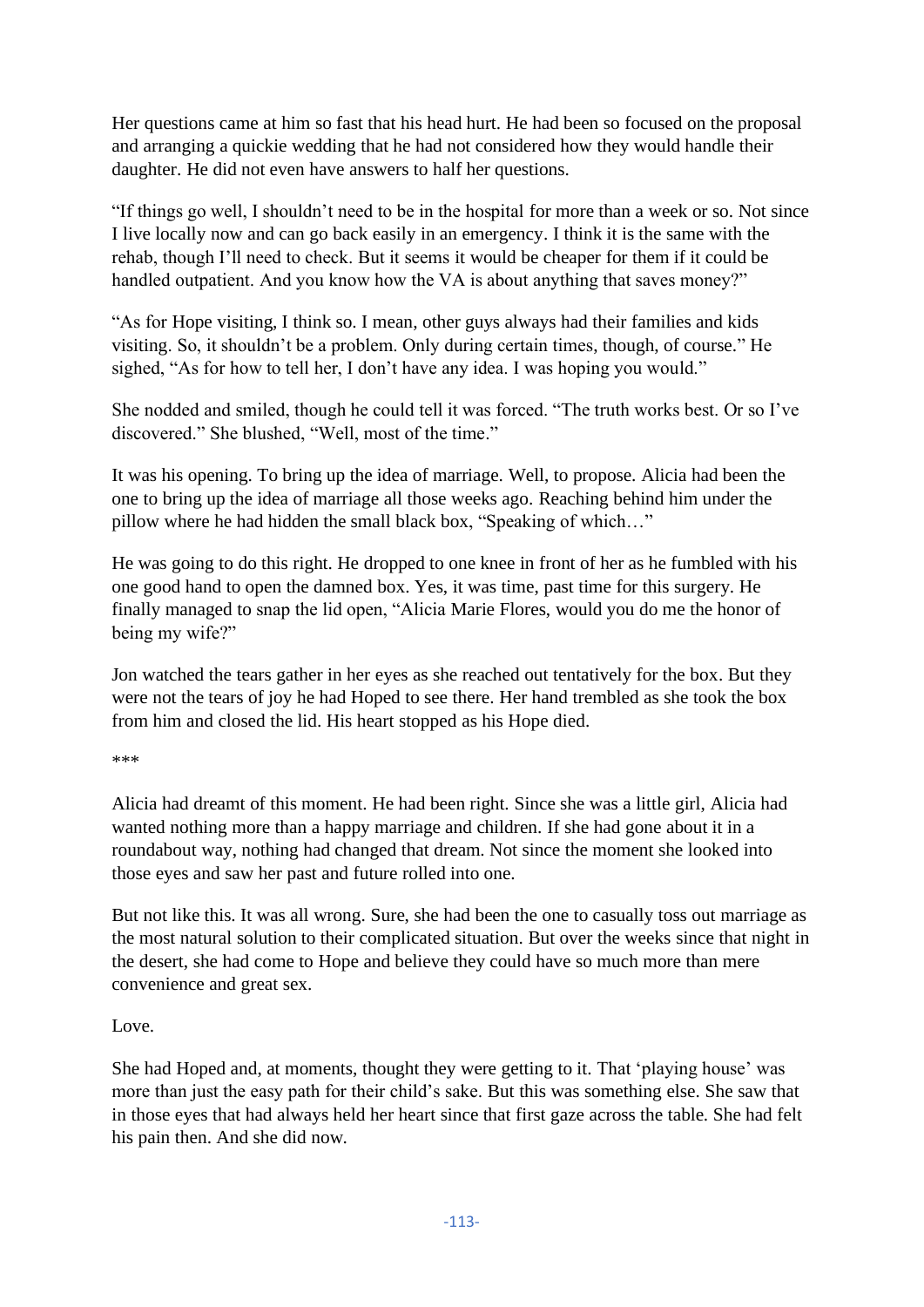She closed the lid of the box. Though she could not bring herself to hand it back to him or answer his question. At least not yet. "The truth, Jon. I want the truth. What is this all about? Why now? And just how dangerous is this surgery?"

She watched his shoulders slump as he exhaled deeply. He rose from the floor and came to sit beside her on the bed once more. He stared at that ugly brown carpet. She really ought to replace it.

When he spoke, she heard the slight tremble in his voice. He still would not look her in the eyes, "It is as routine as these things go. I swear it, Alicia."

"But?" She had to know the truth, all of it.

"But life is never routine. It is not that simple. Nor that sure and safe."

She heard the pain behind those words. She knew that he spoke of so much more than this situation or even his wife's death. Though he often tossed and turned, mumbling in his sleep, he had never spoken about it. Whatever it was that changed his life over there.

When she asked Chris, he had dismissed her concerns, saying that Jon would tell her in his own time, or not. That sometimes, some things were best left in the past. But that was not good enough for her.

But hearing the depths of that pain now made her want to take this man, this hero, into her arms and body, to offer what respite and solace she could from those unspoken burdens. She resisted that urge, knowing that if she did, she might never get the answers she needed.

The silence stretched between them like the gulf that was growing rather than shrinking as she had Hoped. She resisted the urge to fill it with words, with more questions.

Just when she feared that they had reached an impasse, he looked up. His gaze held hers, pleading for understanding as much as his words did. "I know I did this all wrong. I'm sorry about that, too. You deserve so much more than I can ever offer."

He paused and looked down. Her eyes followed his to the mangled hand that was the issue of the moment. Her heart quickened, and she fought the urge to give in, to offer him the assurance he needed as silence once more echoed off the walls of their bedroom.

When he looked back up, she would have sworn those eyes glistened with tears. She could almost hear them in his voice as he spoke, "Please. Please, I know this is not how you dreamt of this moment, what you wanted. I'm not…"

He stopped and stared at that disgusting brown carpet again. His pain was hers. And just when Alicia was sure that she could not take anymore, that she would succumb to his pleas, spoken and unspoken, he lifted his face.

"The truth is that I need to know that if something did go wrong, you and our little girl would be taken care of"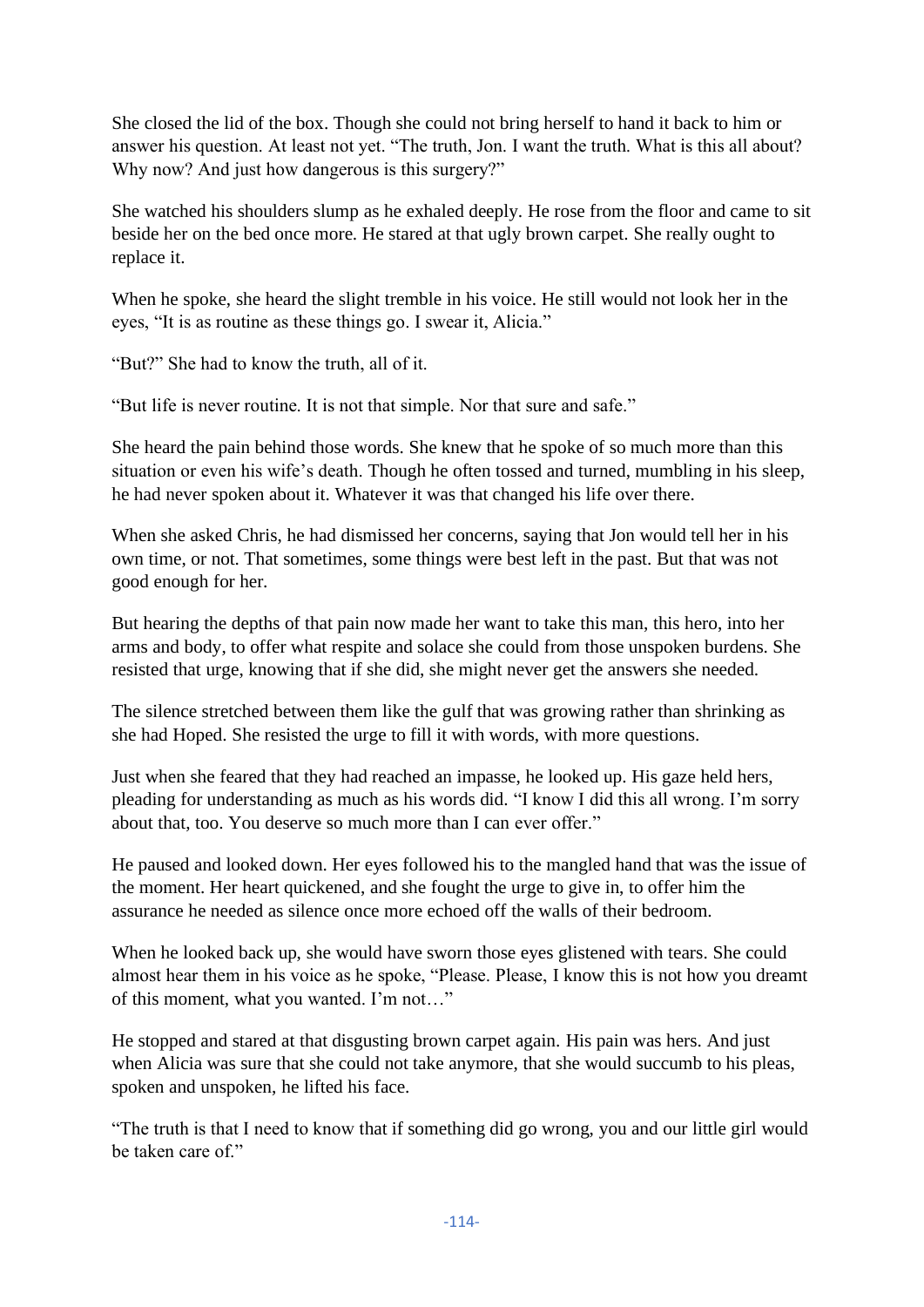Alicia wanted to scream and argue. She had managed for seven years on her own as a single parent. What made him think that she could not again? But the pain in his voice kept her from speaking, and his hand covering hers as they clutched that tiny black box spoke louder than his words.

"Please, Alicia. I might not have much to offer you or our little girl, but let me do this. Let me give you my name. I need to know that if the worst happened, then you and Hope would have the assurance of my pension and insurance."

He sighed and chuckled in a tight sort of way that made her curious, "Besides, if worst came to worst, I'd sure as hell rather have you calling the shots than my mother." He gave her a tight smile as he squeezed her hands around the rigid velvet box, "Please understand."

How could she not? How could she not succumb in the end to the pain that rolled off this man as profoundly as it had that night?

But she could not bring herself to say the words. To give her consent to something that was so much less than her Hopes and dreams. So she merely nodded and forced a tight smile as she felt tears gathering in her eyes.

He beamed at her, nonetheless. She did not hear much of anything else he said as she turned her head and allowed the tears to course down her cheeks. Washing away those Hopes and dreams. Even if what he said made sense, it was not enough. Not enough for her broken heart anyway.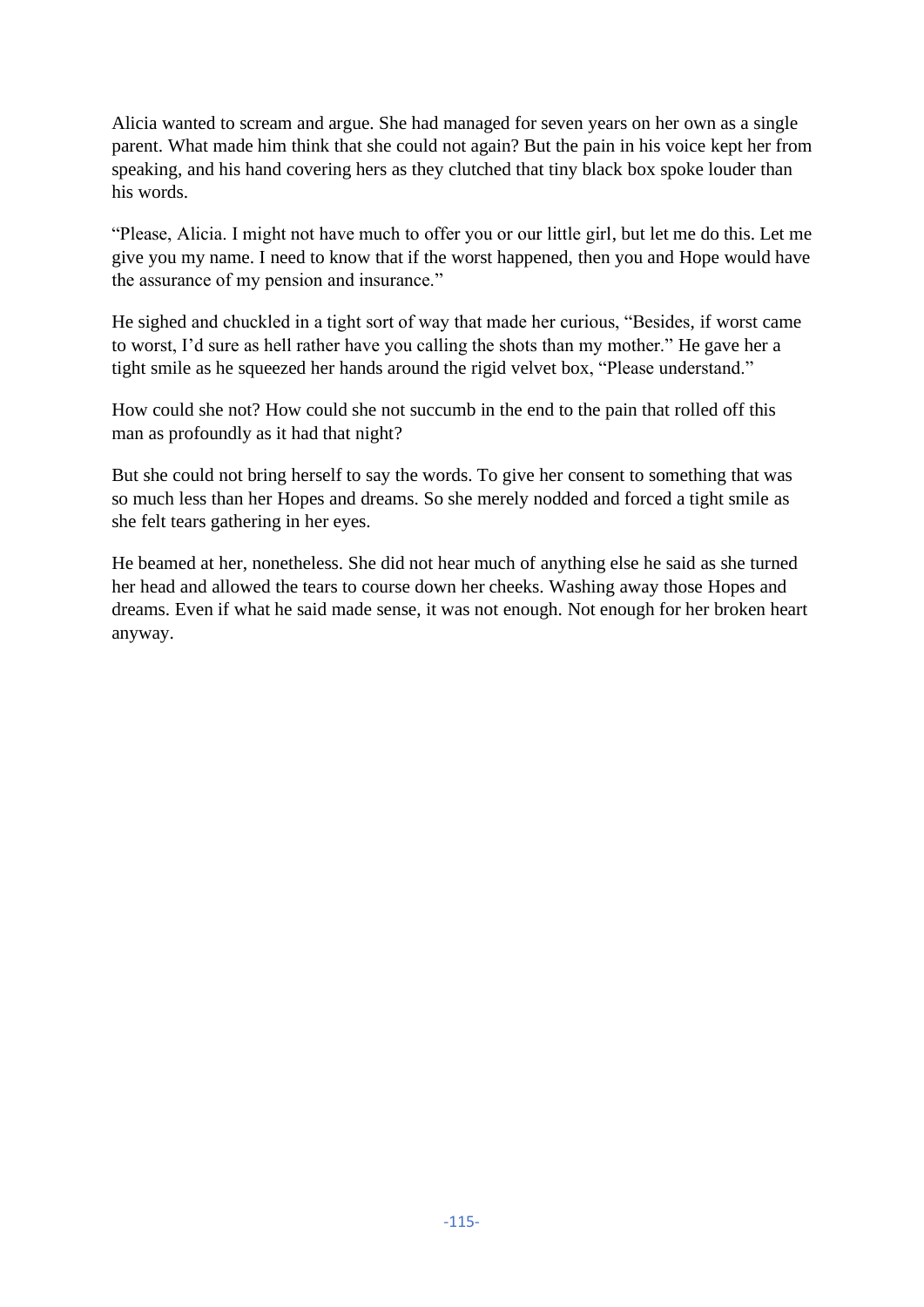## **Chapter Fourteen**

Jon was thankful that Alicia insisted on this being an informal affair. That meant he did not have to struggle with that damned tie again. Although he would for her. But the buttons on his shirt and belt buckle were proving more than challenge enough with only the one good hand. Hell, even buttoning and zipping his khakis hadn't been as easy as before. If there had been any doubt in his mind about the surgery, there wasn't anymore. With no sensation and little circulation, that hand was useless.

He stared into the bathroom mirror of the hotel room. His mother had insisted that he stay with them in the posh resort in Palm Springs. Her excuse was that it was bad luck for the groom to see the bride on their wedding day. But as always, the great Marianne Buford Walker Tyler had a hidden agenda. They had not been back here half an hour when she knocked on his door.

He had cut short her diatribe on why this marriage was 'another of his mistakes' with the announcement that Hope was his child. But he had regretted it almost before he had finished the sentence. It only served to launch the women into an attack on Alicia's character and supposed scheming to pass her bastard off as a Tyler. Of course, his mother's racism and classism were just below the surface with comments like 'those people.' It had turned into another of their yelling matches.

Until J. T. had arrived to negotiate a truce. His 'perfect' big brother swopping in to save the day – again. The only good thing was that his beloved baby sister was eight and a half months pregnant and could not make the trip. His mother, brother, and J. T.'s family were bad enough. Priscilla, J. T.'s equally 'perfect' wife, at least in the eyes of Marianne Buford Walker Tyler, was almost a clone of his mother and sister. A woman with 'breeding.'

Jon rested his scarred cheek against the cold, damp mirror. Why had he invited them? But he knew the answer to that one, too. This was his public declaration of war against his mother. He had already spoken with Kacey and downloaded the forms from the VA. Even before the ink was dried on his marriage license, he would be signing a new will. And the VA papers would be in the mail first thing tomorrow. After all, this was about protecting his family. Or so he kept telling himself.

And part of that was establishing his intent with his family. If the worst happened, he knew that his mother would contest the will. Hire the best lawyers and do her best to make certain that Alicia and Hope were left with nothing. Not merely from his grandfather's trust that she controlled, but his VA benefits and his cabin as well. He had been frank with Kacey about the whole thing, and she assured him that she would make sure it never came to that. But still, this public spectacle could be used in court, too.

"Jon."

Shit, just what he needed. His unimpeachable, superstar big brother. But to be fair, J. T. had not sided with their mother last night. Instead, true to form as the renowned U. S. Attorney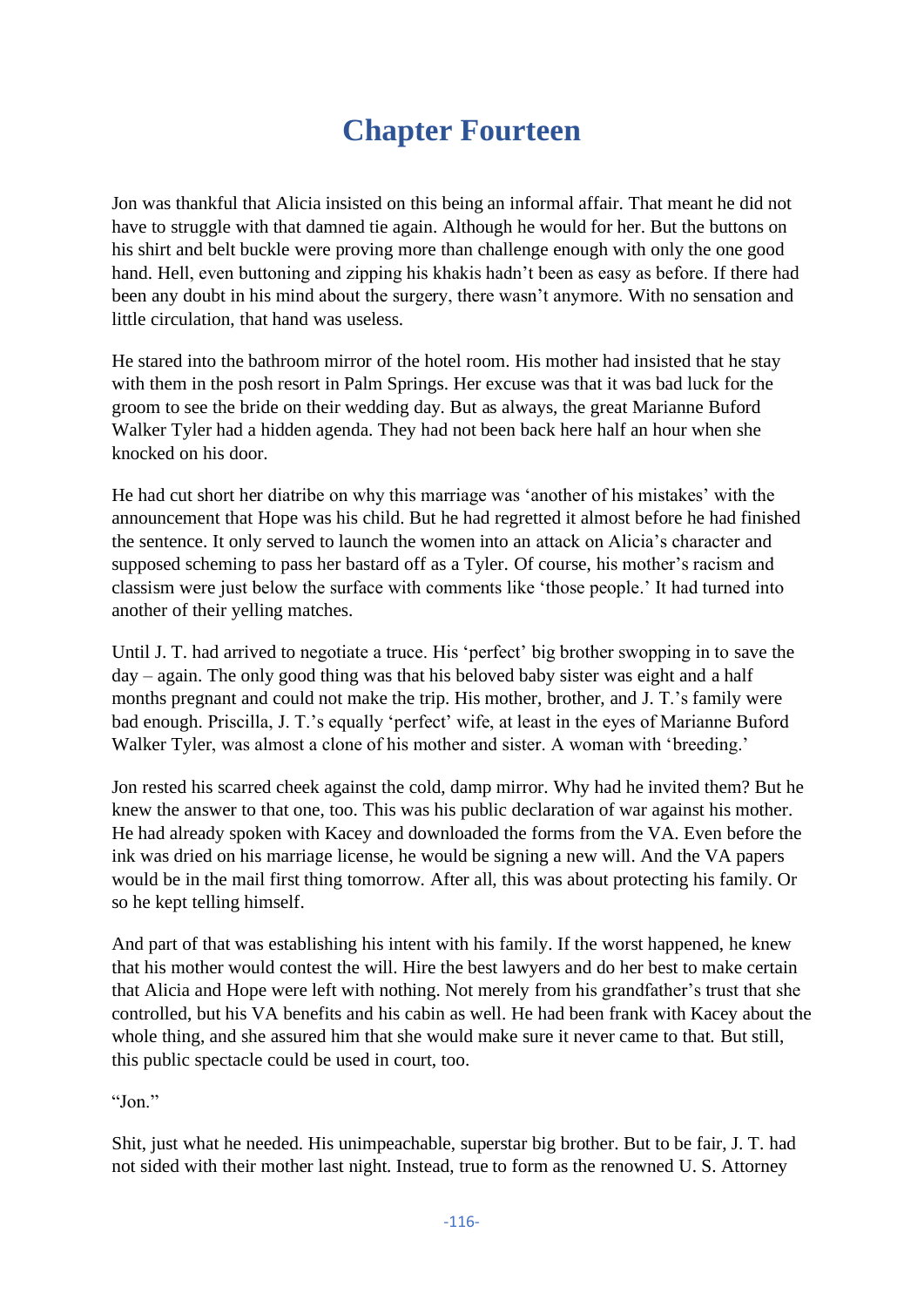for the Southern District, Texas, the man had brokered a temporary cease-fire with the woman. Didn't he, at least, owe J. T. something for that?

"I'm coming," he gave up on the button he had been struggling with. It would just have to do. Or maybe he could get Chris to help out before the ceremony? He and Alicia had foregone any attendants, other than Hope and Amy. Amy was serving as flower-person and their daughter as ring-bearer. But if he had had to choose a best man, this time it would have been his new friend rather than the man on the other side of the door, related to him by DNA only.

He paused with his hand on the doorknob, trying to prepare himself for another round of his family's interference with his life. But if Marianne Buford Walker Tyler had sent his brother to deliver more of her vitriol, he'd show the man the door just as quickly as he had their mother. He turned the knob and opened the door.

J. T. leaned against the door frame, his dark blond head bent. When he looked up, Jon noticed the deep lines on his forehead and around the mouth, perpetually set in a frown like their mother's. "If you've come here with more…"

His brother held up his hands and took a step back, "I promise, that isn't why I'm here."

Jon shook his head and turned back into the hotel room. He was not convinced. How many times had the exalted Marianne Buford Tyler Walker sent this man to do her dirty work? Almost every time, her bullying had failed to get him to toe the line.

"I'm not listening to another of your speeches about family honor, J. T. We both know that honor has nothing to do with it. Money and power are all this fucking family ever cared about. And…"

"Jon, I meant it. I'm not here because of mother." His brother dropped his head and stuck his hands deep into the pockets of his suit pants.

The silence stretched out until it made even Jon uncomfortable, "Why are you here then, J. T.?"

His brother's smile was tight and forced as he finally looked up sheepishly from the carpet. "You probably won't believe me, but I came to wish you well."

Jon plopped on the foot of the unmade bed. J. T. was correct. He was having trouble believing him. After a lifetime of sibling rivalry, much of it fostered by their parents, it was difficult to imagine anything else.

But J. T. was an attorney. A powerful and well-thought-of one. He could make the difference. "If you mean that, brother, then I have a favor to ask."

J. T. chuckled, "Why do I feel this isn't going to be as easy as all that?"

Jon did that half-smile that was getting surprisingly easier as the muscles in his cheek became more used to the stretching. They had done that for him. His daughter and her. They had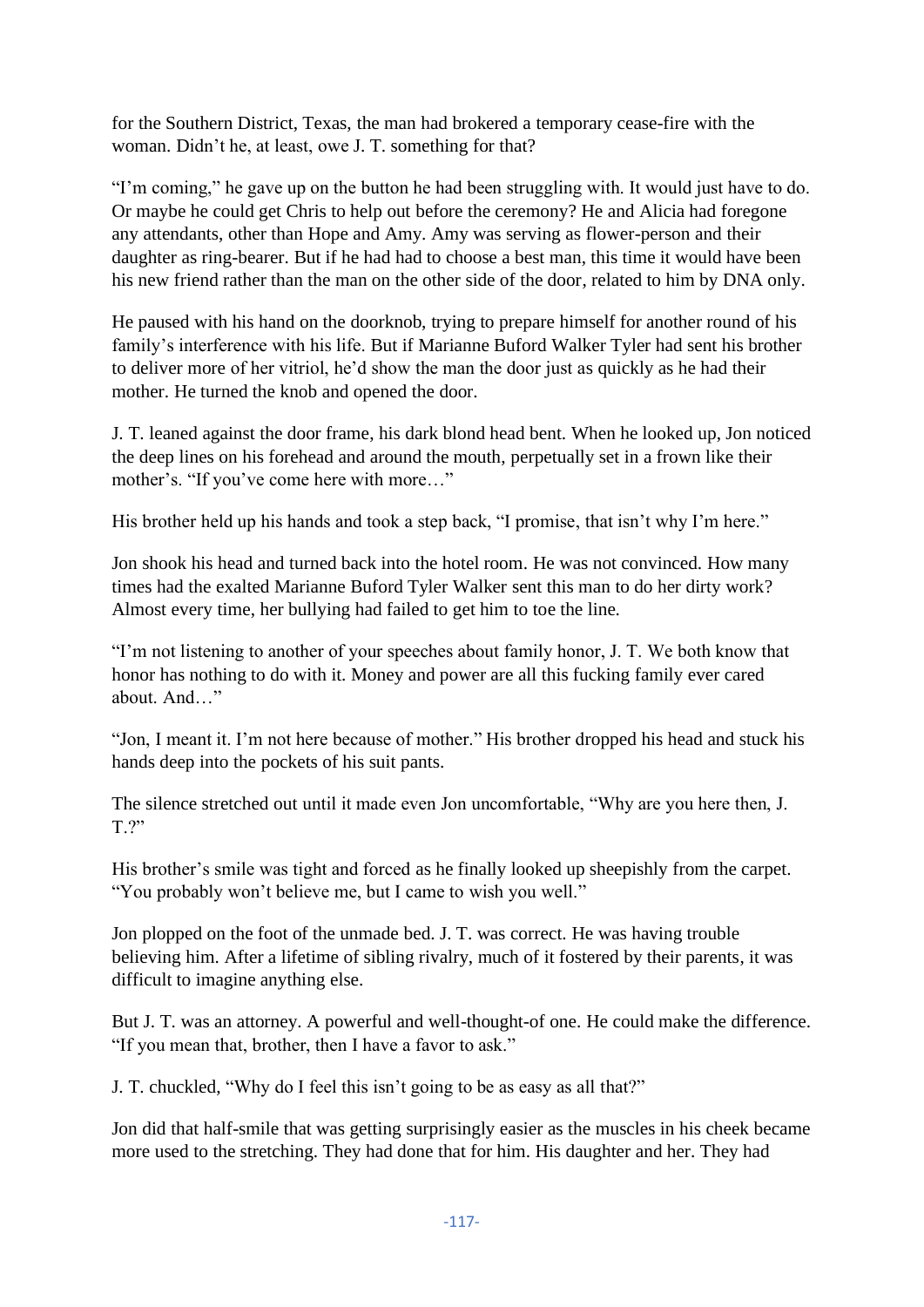given him something to smile about. Not merely for the first time in five years, but perhaps in his whole, fucking, messed-up life. Now he would do what was right by them.

"I want you to witness my new will today."

"Woe, you don't mess around, little brother. Would you mind explaining?"

It was Jon's turn to glare at the plush beige carpet. It wasn't as nice as that old brown shag stuff at his home. His home? Well, technically hers. Theirs? He wasn't sure. Why had he allowed his mother to do this – again? He knew her schemes, divide and conquer. Wasn't it the same old game she always played? Sow seeds of doubt laced with those knowing smiles. Then step back and watch the weeds choke out everything good. But not this time.

"I go into surgery on Thursday."

Those lines in J. T.'s face deepened. "Another one? Does mother know? What for this time? More grafts? I thought the last round was the last?"

Jon shook his head, "No, mother doesn't know. And I want to keep it that way. At least until you leave town."

He looked his brother directly in the eyes as he spoke this time. If there was any chance of salvaging a relationship with the man, it had to be on his terms. "They're amputating the left arm above the elbow."

J. T. collapsed on the foot of the bed next to him. Silence filled the air once more, but this time it did not bother Jon. He could anticipate all his brother's questions. They were, after all, the same ones he had struggled with for so long.

"The nerve damage and circulation in it aren't getting better the way they hoped. In fact, it's getting worse. The doctors have been pushing surgery for close to a year now. I just couldn't decide." He shook his head, "No, that's not right. I didn't have any reason to choose. Anything to live for. Not until I walked back into that diner and saw them."

J. T. nodded, "I don't want to argue with you. We've spent a lifetime doing that. But are you sure?"

Jon chuckled, "About the surgery? This marriage? Or that Hope is my child? It doesn't matter. The answer to all those questions is the same: yes. Yes, I'm sure. The doctors say it will take some time, more physical and occupational therapy, and probably more patience than I have left. But eventually, I'll be able to do more with a prosthesis than I can with this stub."

"As for Hope, yes, she's my daughter. And I don't owe you or mother any further explanation than that. So, yes, I'm certain about this marriage, too. It might be a bit late, but I'm doing the right thing for my family. Including changing my will."

"I realize what I'm asking of you, J. T. I know that if the worst did happen, mother would contest this will. Claim coercion or some such shit. But Alicia doesn't even know about my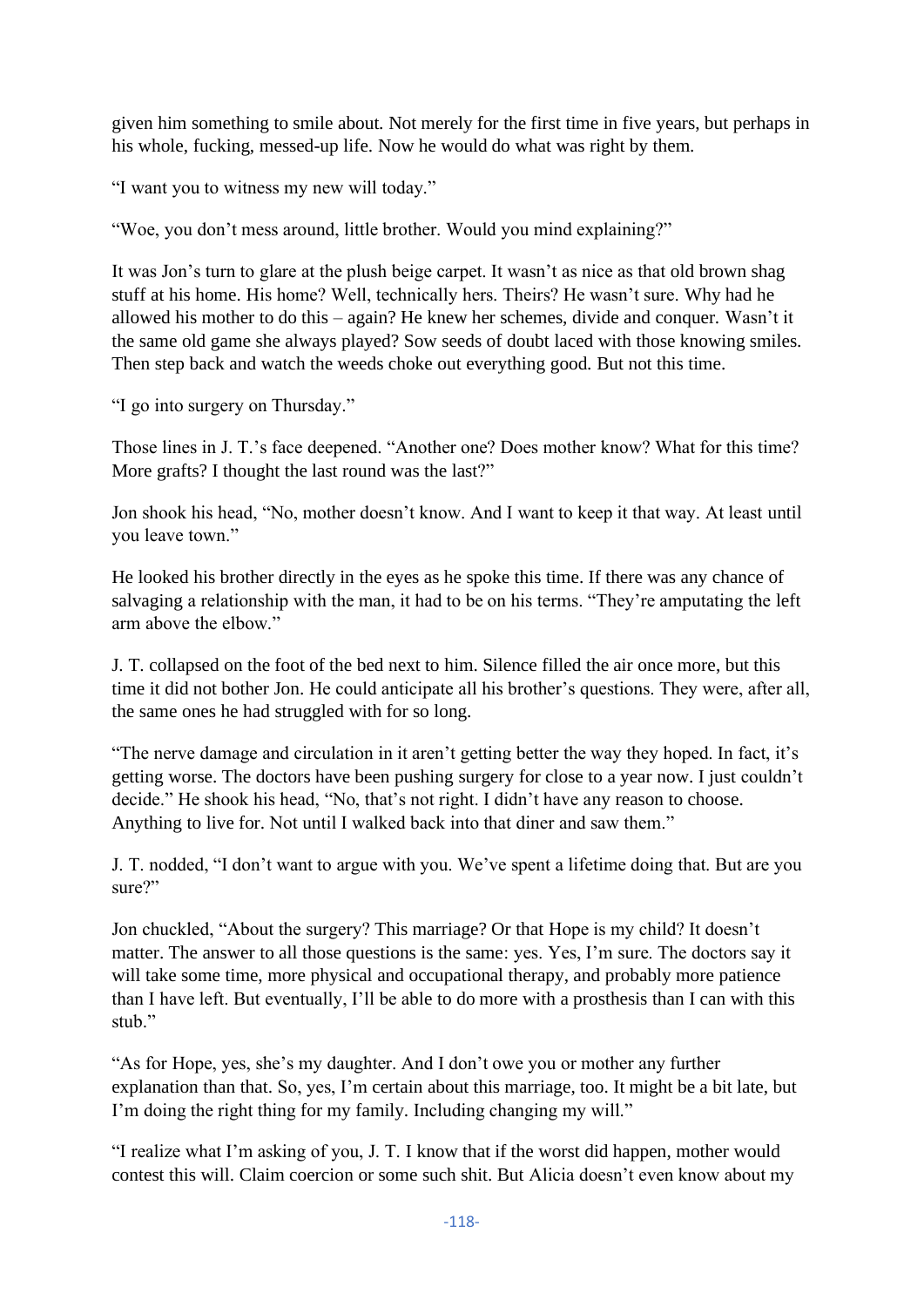trust fund. She thinks this is about VA benefits and next-of-kin for medical purposes, and those do play into it. But damn it, my child has as much right to that money as yours or Clarice's."

"I trust that our friend Kacey has written as iron-clad a document as possible. But we both know that mother will throw the best lawyers in this country at Alicia. By you being one of the witnesses, it strengthens the claim. That a family member and another attorney knew of my intent would go a long way with the courts. But we both know if mother ever finds out…"

"She'll be livid."

"Actually, I was going to say she'll have your balls."

J. T. smiled and laughed; this time, when those lines deepened, they didn't age him beyond his years, though. "Yes, there is that. But I figure I have let you down often enough over the years. This seems like the least I can. Just do me one favor, try not to die. I would rather it not come to that."

"Trust me, I'm going to do my fucking best not to. For the first time, I have something worth living for." Jon would have sworn that some shadow or trick of the lights made his brother look almost forlorn.

"I'm happy for you, Jon. Honest, I am. If anyone deserves that, it's you."

"I don't know about deserving it, but damned, I'm not going to be stupid enough to look that gift horse in the mouth again," and he honestly meant that. No matter what his past held, they were his future, and looking back would get him nowhere.

"Okay, then, we better get moving. Priscilla and the children should be ready by now. Mother went on ahead to collect Alicia in a limo. They'll meet us at the courthouse."

"Mother went to pick Alicia up?" His heart pounded, and those elephants took up residence on his chest again. "I'll be lucky if she shows up once the formidable Marianne Buford Walker Tyler gets those vicious claws into her."

\*\*\*

Alicia stared at the woman in the mirror. Was that indeed her? Strands of hair on either side of her face were braided, interlaced with desert flowers, and drawn back into a ponytail that hung down her back. A wreath of more flowers set atop her head. Her dress was a natural muslin sundress that fell in waves above her knees in front and almost to the floor in the back. A bouquet of more wildflowers sat on the dresser, tied with a cream-colored ribbon to match her dress.

Perhaps it was not the lavish white wedding dress that she had once dreamt of, but it fit. Not just her body but her life…and this situation. It was not a situation. It was a wedding. The beginning of her married life.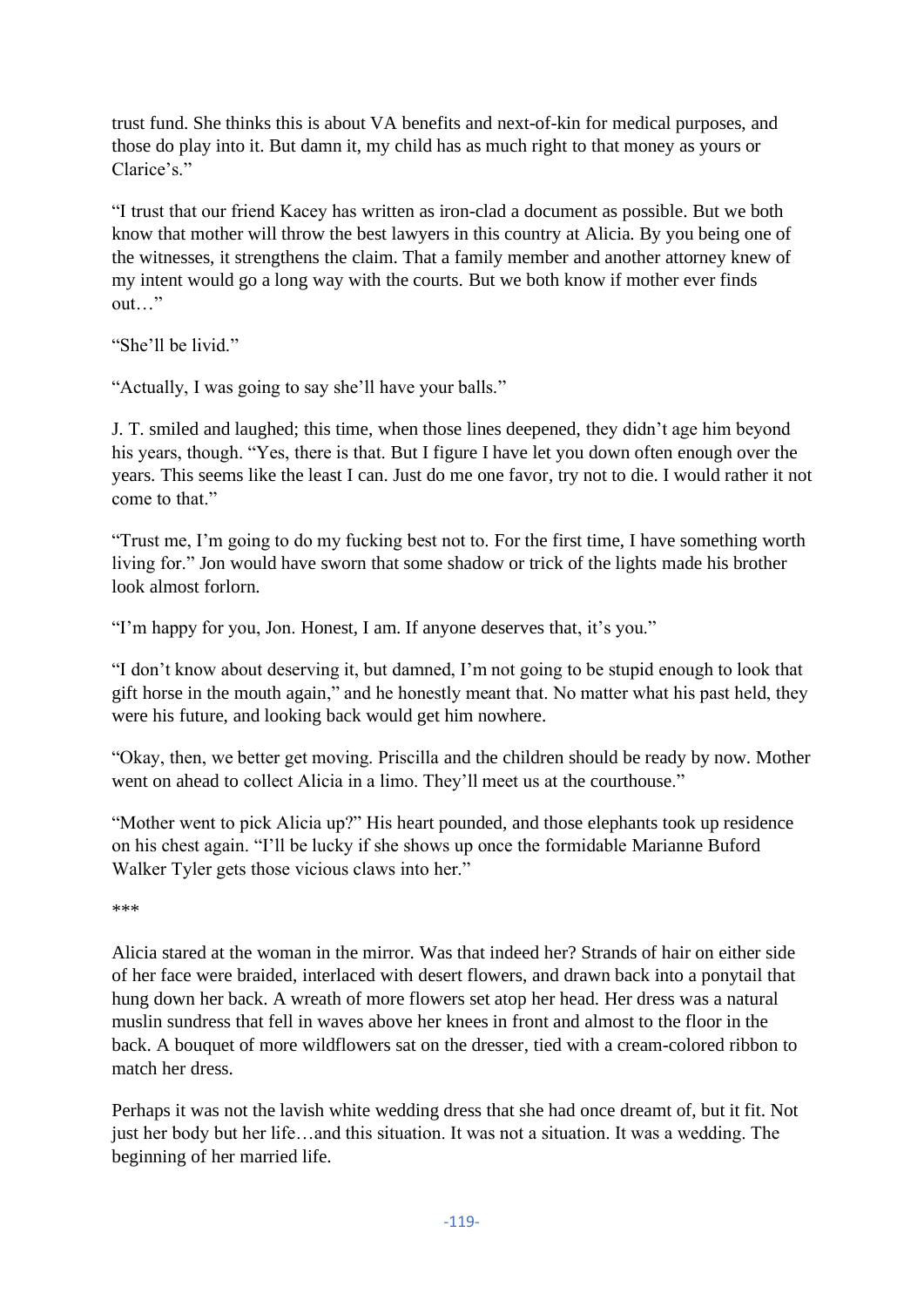So, why was she still haunted by those doubts? Even after succumbing to Jon's pleas and the insecurities in those blue eyes, she had been fraught with them. So much so that she had asked Mandy for Kaitlin Danver's number. She had already had two hour-long sessions with the woman. It was enough to get her this far. But she wasn't sure if it would get her down that aisle or those words passed her throat.

She heard a knock and turned away to get it, but Alison was already half-way down the hall. "I'll get it. You finish getting ready. It's a bit early, but maybe that's the others."

Unfortunately, it was not her friends. But her soon-to-be mother-in-law. Jon had tried to warn her. But Alicia was not sure there were any words to adequately describe Marianne Buford Walker Tyler. The closest she could come was a mix between the queen and Alexis Carrington. But possibly nastier?

Jon had repeatedly apologized for inviting his family, even before they showed up last night. But he insisted that in the long term, it would be best to confront the situation head-on. Especially since he believed that his mother would rush in the moment, she heard about his surgery and try to take over. Alicia had agreed with his logic and the decision.

Until the women, his older brother, and the man's whole family had shown up at the diner in the middle of a Saturday night dinner rush. The woman insisted that they all have a bridal dinner at the resort where they stayed in Palm Springs. An hour's drive? With a six-year-old who was already overly excited about the wedding? On one of her busiest nights?

Heck, she had broken with tradition and even closed the diner today. She could not remember the last time they had done that. Even on Christmas and Thanksgiving, they came in during the late afternoon to serve dinner to those without families, the poor, and the homeless. Not even after her Grandmother's death had she closed it. She knew that having everyone back here after the funeral was how her Abuelita would want to be remembered. She had even planned to do the same for her reception. But Steve, Sarah, and Mandy insisted they did not want her working on her wedding day.

Her wedding day? To that woman's son? Alicia swore she was about to throw up. What had she done? What had she gotten herself into?

"Is that what you're wearing, dear?"

Yep, those were the words she would expect from this woman.

What she did not expect was the confection of sunshine to race past her down the hallway and wrap her little arms around the woman's too thin waist. "Abuela."

She was eternally grateful that her daughter's face was buried in the woman's designer suit. Because the look on the woman's face would freeze ice on an August day in Death Valley. She lifted her chin, pasted a smile into place, and walked towards them. Her voice was far chipper than she felt as she unwound those little arms, "Hope, sweetie, we should let Mrs. Tyler have a seat while we finish getting ready."

"Abuela, Mama. If Jon is my Papa, then she is my Abuela now."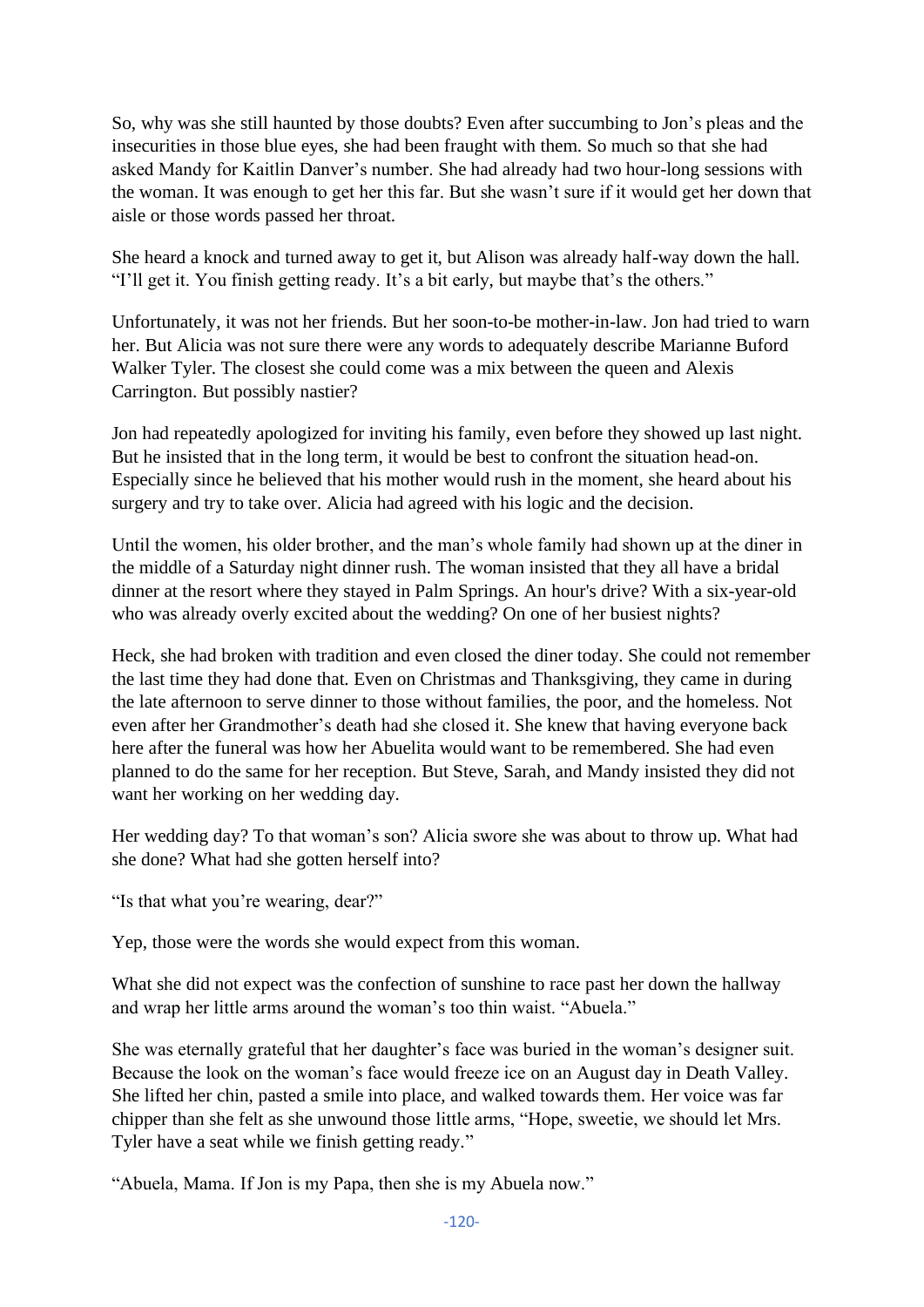The woman tugged at the bottom of her black suit jacket. Her countenance was probably unnaturally tight from all the plastic surgery. Still, Alicia did not dare tell her how unattractive she looked with that expression on her perhaps once pretty face. "Yes, child, you should listen to your mother. The car is waiting. We need to head to the courthouse soon."

The woman lifted her nose just a bit higher, if that were possible. "I suppose a courthouse is better than some questionable Vegas chapel, like last time."

It was not the first time that the woman had made certain Alicia was aware this was not Jon's first marriage. But she had known the truth of his marriage from that first night. Did this woman? If she did, then Alicia was guaranteed that Marianne Buford Walker Tyler had used that against her son. She was determined not to give this woman any further fodder against him.

"Please, have a seat. We shouldn't be much longer," she smiled down at her daughter but was saddened to see that the twinkle of excitement was dimmed just a bit. No, she would not allow this woman to do this to her child. Or her husband.

The woman looked around and tugged more on her jacket. "Actually, would it be possible for me to use your facilities?"

It took her half-a-heartbeat to realize what the woman meant, and she had to fight hard not to laugh at the woman's ostentation. "Sure, it's the door at the end of the hall. Straight ahead. Hope, are you ready? Have you brushed your teeth and washed your face?"

Her daughter gave her a knowing look, "Of course, I did that before I put on my new dress, Mama."

"Alright then, let me just grab my bouquet from the bedroom, and we can head out." Alicia forced one of those fake smiles as the woman turned down the hallway.

She followed her soon-to-be mother-in-law, though Alicia slipped into her room, their room now. She looked at the neatly made bed that she had shared with Jon for over a month now. Was this the right thing? Sure, between those sheets, they never had any problems. And there was no doubt that Jon was everything that Hope needed.

No, despite that woman and her own mixed feelings, this was the right choice. The only way, as Jon said. She faced the woman in the mirror once more as she inspected more than just her appearance. She would just have to learn to live with things the way they were.

She picked up her bouquet with resolve and turned back down the hallway but was disturbed by another knock at the door. Alison barely opened it when a perfectly coiffured Sarah burst through the doorway, dragging a very pregnant and exhausted-looking Mandy and a slightly pea-green Kacey. "The calvary has arrived, girlfriend."

But it was the confident and serene young blond behind them whose smile did the most to reassure Alicia. Kaitlin had offered to officiate at the ceremony as she had for their friends. But Alicia could not bring herself to accept the woman's offer. This marriage was, after all,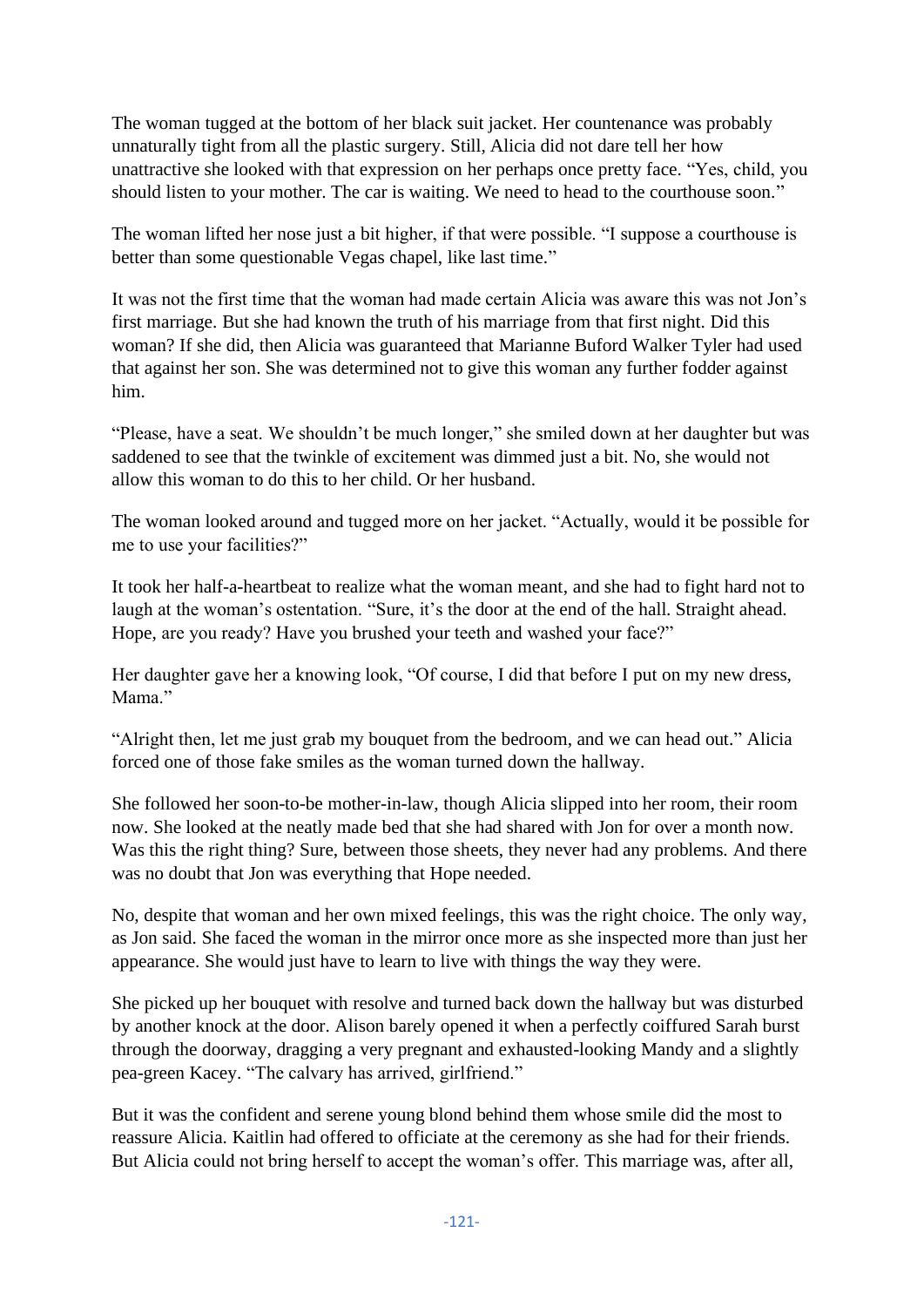more of a business deal than the great love match that Steve, Sarah, and Mandy or Kaitlin, Chance, and Chase were. No, a courthouse was a more appropriate venue to seal this deal.

She felt the tears gathering even as the bile rose in her throat. She turned back down the hall just in time to brush past Marianne Buford Walker Tyler in her mad dash for the one bathroom in the house. She just hoped that she did not get vomit all over her wedding dress. This wedding was turning into enough of a disaster as it was.

But bless her, she loved Sarah even more as she overheard her loud dismay, "Oh, darling, we must have a fashion word. Black at a wedding? This time of year?" If anyone could put that woman in her place, it was Sarah.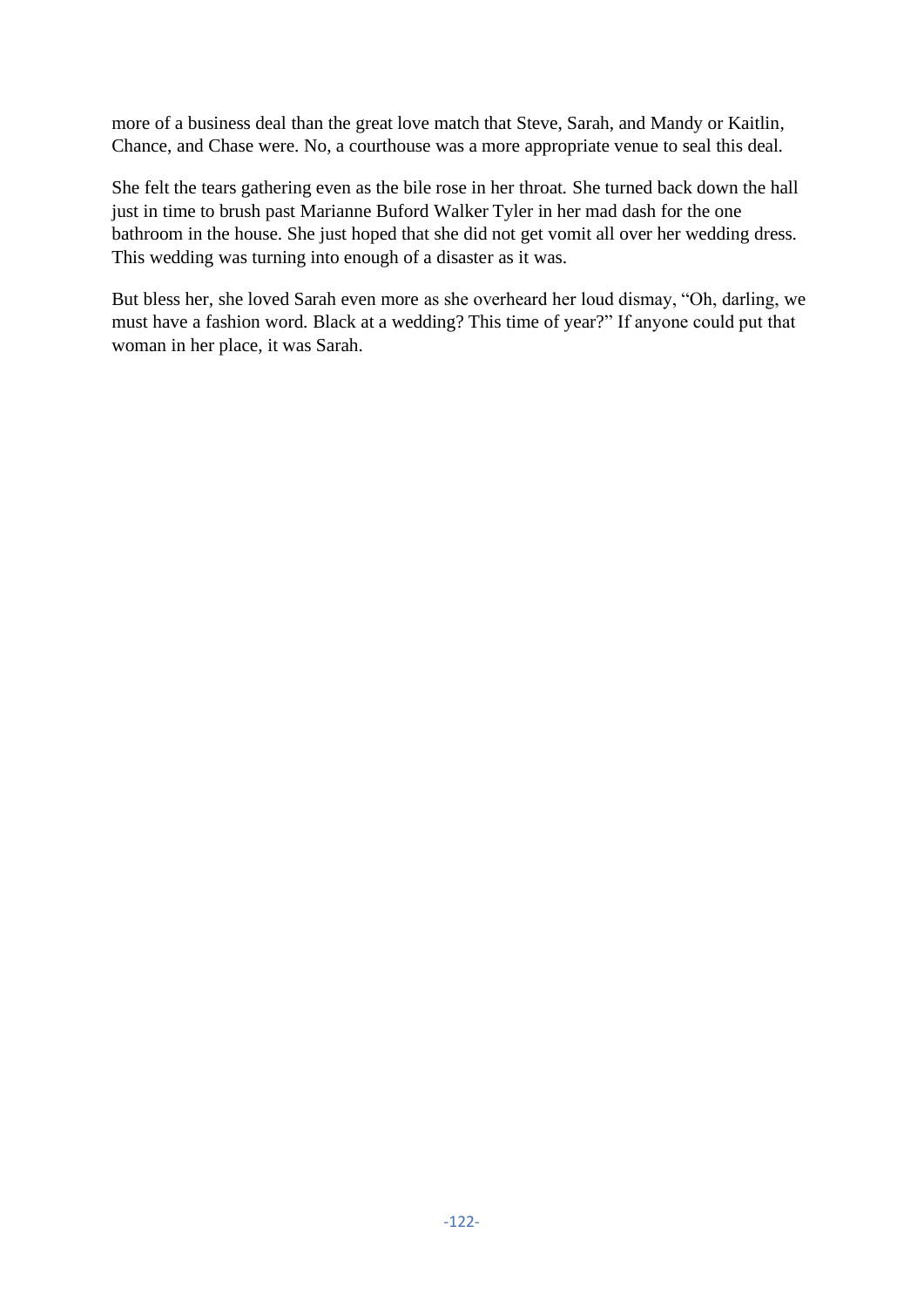# **Chapter Fifteen**

She had done it. Alicia had somehow made it down that aisle and mumbled her assent to this farce. She toyed with her glass of champagne. She had taken barely two sips in the past hour. She had not felt this sick since… No, she couldn't be. Well, of course, she could be. But now was definitely not the best time.

She looked towards the pool where her daughter, Amy, and J. T.'s middle son were splashing on the steps. Did timing really matter? Tomorrow, she'd buy another of those tests. But she still had to get through today. She sat her glass down on the mosaic table next to her. Without alcohol. Just in case.

"Are you okay?"

Alicia could not bring herself to lie to Kaitlin. But neither was this one of their counseling sessions where she unpacked her fears and insecurities. So, she simply smiled.

"What did you say you do, dear?" Marianne Buford Walker Tyler was doing her absolute best to make everyone uncomfortable.

Katie turned to the older woman with that same smile, "I took over my mother's foundation after her death."

"Really? The Tylers have always been involved in philanthropy. Of course, the Walkers and Bufords as well. It is, after all, our duty to help the less fortunate. Perhaps we've heard of your little foundation?" The woman brought her flute to her lips as she stared over the rim at Kaitlin.

"Perhaps you have. The Danvers Foundation has been active in advocating for the rights of the oppressed for a quarter of a century. My mother was a strong ally for the gay, lesbian, transgender, and poly communities."

Alicia wished she had a camera to capture the look on Marianne Buford Walker Tyler's face at that moment. But it was Sarah who picked up the baton as well as grasping Katie's hand and giving it a gentle squeeze.

"Yes, our Katie and the Danvers Foundation has been such a blessing to me as I transitioned."

Alicia was a bit shocked by her friend's words. She knew that Sarah rarely shared such intimate information with anyone. It had been quite some time since the woman had been misgendered.

"Transitioned?" It was J. T.'s wife who stepped into it. Alicia tried to remember the woman's name but honestly thought of her as more of Marianne's mini-me.

Sarah turned with a smile to Priscilla; Alicia was almost certain that was the woman's name. "Yes, dearie, I wasn't born this fabulous." Her friend leaned in as if sharing a secret, and Alicia supposed in some way she was, "I was born with one of those penises."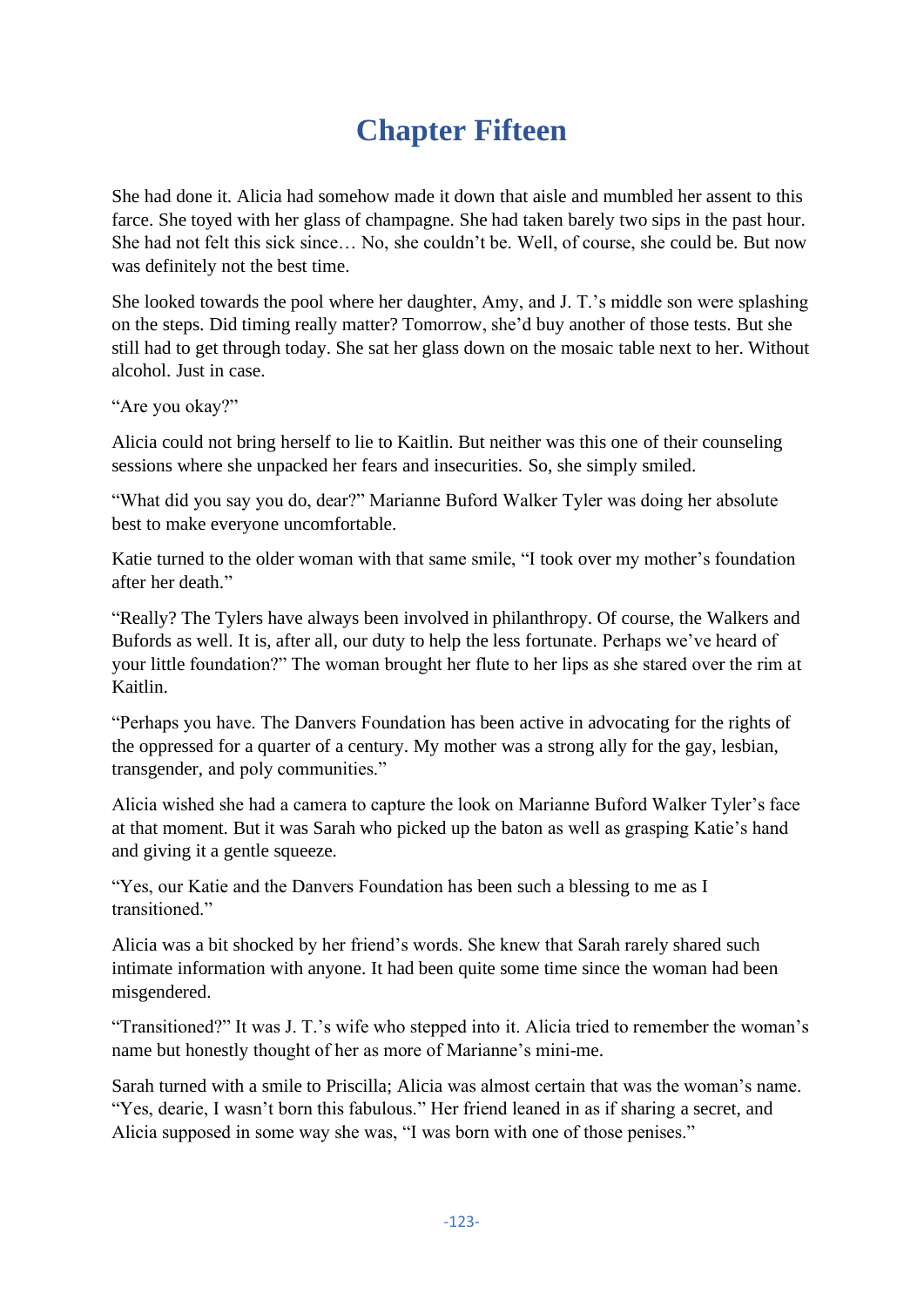The woman's gasp was audible before she downed the rest of her champagne. Was it her third or fourth? "You mean you're a cross-dresser?"

Sarah threw back her dark head and laughed, "Oh no, sweetheart, I moved past that years ago. I am as much a woman as you are."

"I hardly think so," Marianne Buford Walker Tyler mumbled as she brought her glass up again.

"And attitudes like those are what my mother fought her whole life. Mrs. Tyler, people are people. We all have the same fears, doubts, and insecurities. We also have the same capacity for joy, compassion, and love. No matter the color of our skin, how much money is in the bank, what we were born with between our legs, or whether or not our sex organs agree with what is in our head."

"Joy Danvers message, the one that I am privileged to continue, is that sex is more than a mere physical act of procreation. It is communication. A word which is derived from commune. Through sex, we commune with one another and with the divine forces within ourselves. My mother believed and taught me that nothing done in love can ever be a sin. Can ever be wrong. Love is the divine power within us all. However, we choose to share that is no one's business but ours and our partners."

At some point, their little women's group had broadened. Alicia smiled at the two men who now flanked their wife. Once again, Chase and Chance wore sleeping babies on their chests.

But even former SEALs were not enough to silence some people's prejudices, "That is not how this world works, dear. Such deviant behaviors have never been acceptable in our societies. Both governments and religion have always had rules and laws against such..."

"Actually, Mrs. Tyler, you are wrong. There is ample historical evidence of the acceptance of homosexuality, transpersons, and poly relationships throughout our pre and early written history." Kaitlin reached out and squeezed Alicia's hand, "I will be happy to email you those references as well as copies of my mother's book and my own. But we are not here today to debate the nature of love but to celebrate the union of your son and his family."

Steve, too, had joined their group, resting his hands on Sarah and Mandy's shoulders. "Would you care for more champagne, Marianne?"

"Yes, please," J. T.'s wife bubbled more than the beverage, though perhaps it was those four glasses of bubbly that spoke?

"I think you've had quite enough, Priscilla. If you'll excuse us," the older woman placed her hand on her daughter-in-law's elbow, helping the younger woman to her feet.

Sarah waited until the women had entered the house before she lifted her hand to her red lips and patted her lashes, "Well, I never."

Steve leaned down and captured them in a heated kiss before smiling and winking at Mandy, "I know for a fact that you have, darling. And that you like it."

The whole group erupted into laughter. The tension broke before they began to disperse. Of course, the babies choose that moment to wake, demanding their dinner.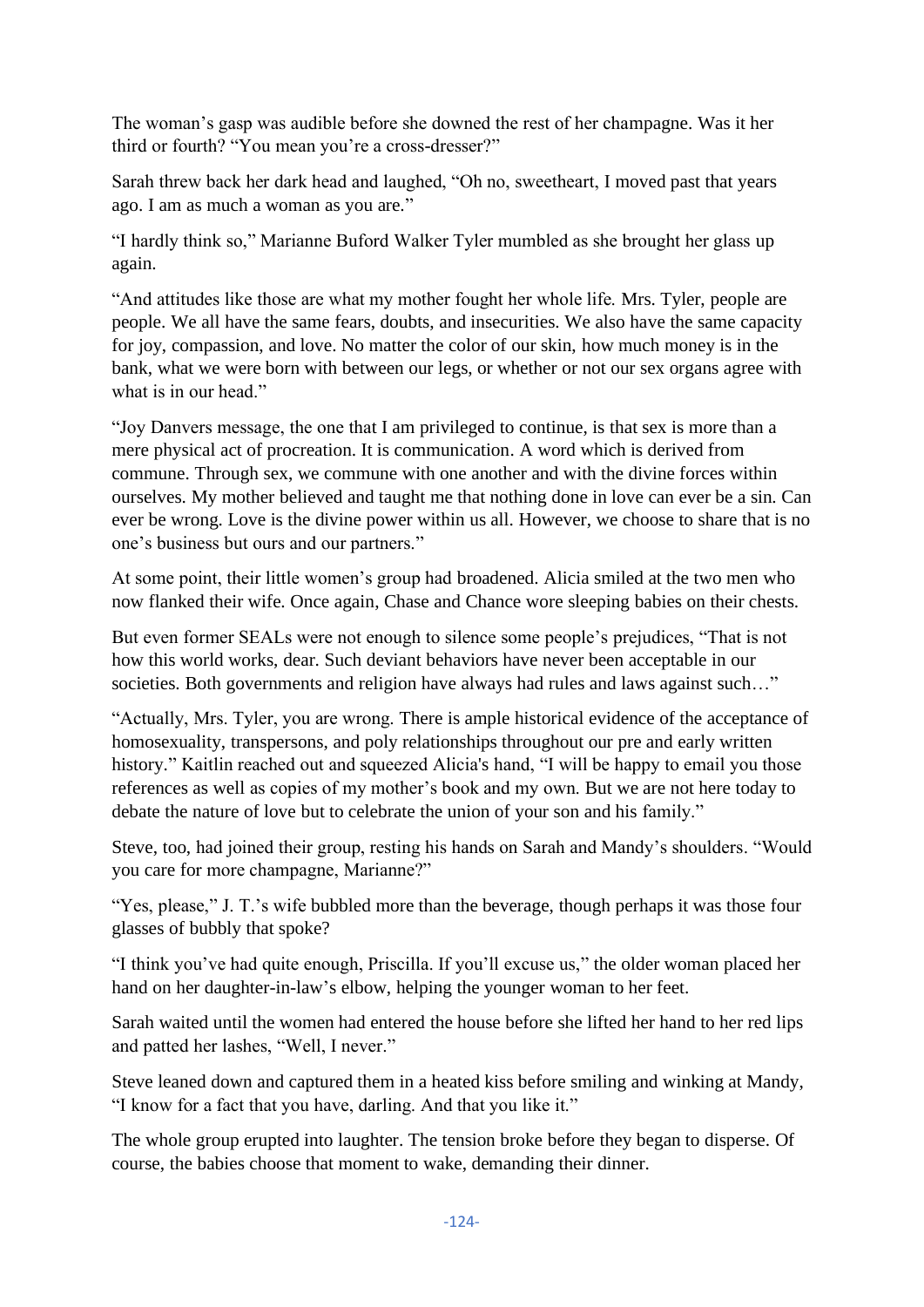"Excuse us. I think that Sky and Joy want some Mommy time."

"What my Katy-Did is trying to say is that these little hellions want boob," Chase laughed.

"Then give it to them. No need to go hiding, dear. Unless you would rather, that is." Sarah played the consummate hostess.

Kaitlin took one of the babies in her arms. Alicia was never sure which one since the family had chosen not to gender their children, preferring neutral colors and clothing. Her mentor and friend adjusted the layers of her clothes to accommodate nursing. "Thank you, Sarah. I was bolder when they were younger. But once they got to be a year, well, few understand the value of extended nursing and child-led-weaning. Even feeding our children has become another societal taboo."

The next half-an-hour was filled with discussion on the issue and others related to parenting. They were equally intrigued when the topic turned to self-directed learning and democratic schools. Alicia lost herself so much in the exchange that she did not even notice that her mother and sister-in-law had not rejoined the group but instead taken up residence in chairs on the other side of the pool.

But she did catch when Jon nodded to Kacey, and he, his brother, and Steve slipped inside for several minutes. She had a good idea what was going on in there, but given the way this day was going, Alicia was not sure she wanted any part of the on-going Tyler family battle. Did she have any choice, though? She was a Tyler, too, now. As was her daughter. So too, would be any other children they had. But looking over at the other two women, Alicia wondered how that would even be possible?

\*\*\*

Jon shifted from foot to foot as Kacey set the documents out on Steve's desk. The past eighteen hours had shown him how important this was. But would it be enough? If the worse came to worst, would this be enough to protect his wife and child from that woman?

He realized then that somewhere in less than a day, Marianne Buford Walker Tyler had gone from his mother, admittedly a poor one, to 'that' woman. He looked across the room where J. T. seemingly studied every book on the shelves. Anything to keep from looking at him? Was that anything new in his family? Where did he stand with the man, his brother? Or his little sister, for that matter? Did he even care?

He studied the other two people in the room. He was not especially close to either Kacey Turner or Steve Saunders. It was not because he had anything against either of their lifestyles. His mother's prejudices had never sufficiently taken in his mind that questioned everything. But Kacey, Steve, and Noah all worked long hours. So it was only natural that he had gotten to know Chris and Sarah better. Still, he trusted them enough to ask their help with this.

"Okay, Jon, I have made the changes you requested to the will. But…" The woman looked at his brother's back before she continued, "But after meeting your mother, I downloaded another form. It's a Declaration of Paternity. We'll need Alicia to sign it as well, but once she does, it gives you full parental rights and responsibilities for Hope. You can even apply for an amended birth certificate that lists you as her father."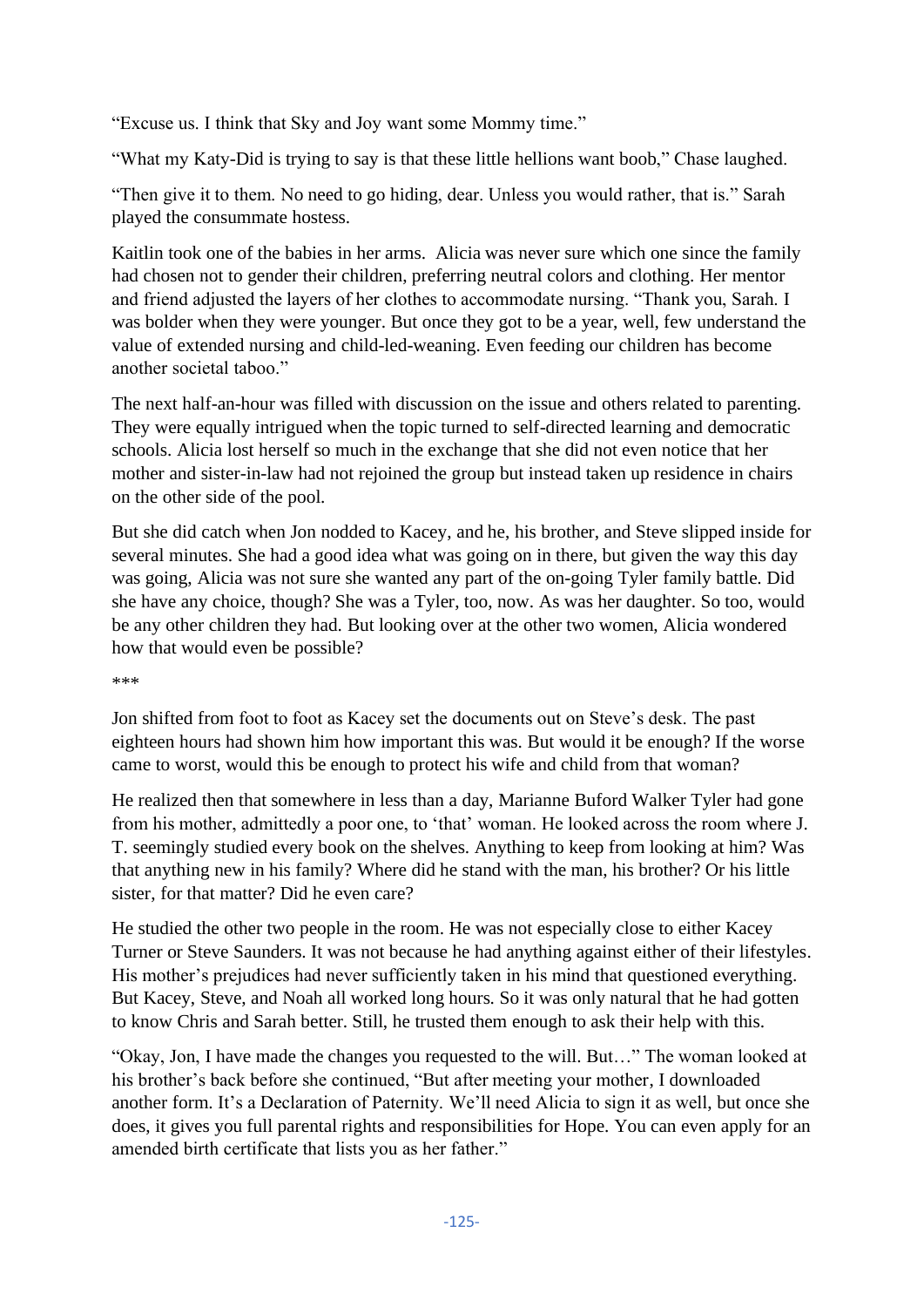"No blood tests or anything required? We have talked about me adopting her. If things go okay with the surgery, I mean. But don't we have to go to court or something?"

Kacey shook her head as he observed J. T. turn around to face them, "No, signed by both of you and notarized this document supersedes all that." She looked at his brother as she spoke this time, "We know Alicia. Our family does not. But I am obliged to tell you that this document is virtually irrevocable."

"Meaning?" J. T. directed the question to his friend.

"In California, even if DNA results later showed that Jon was not Hope's biological father, the Declaration of Paternity makes him so legally."

J. T. turned to him, "Jon, you know how mother feels…"

"Steve, will you ask Alicia and Kaitlin to join us?" The man stared at his brother for a long moment before nodding and leaving without a word.

"J. T., I'm sorry now that I brought you into this. You're welcome to go back outside with the others. But I'm going to sign the declaration as well as my new will. Marianne Buford Walker Tyler made her feelings abundantly clear on this matter last night. But so did I."

"I will not begin my marriage based on distrust. There is no doubt in my mind that Hope is my daughter. And I don't need or want a DNA test to prove it to that woman. I don't want to place you in the middle any more than I already have. But I hope that we are adult enough you won't run tattling to Mommy."

His brother, if the man had ever been that, shook his blond head and sighed heavily. "No, if this is what you want, I owe you this."

"You don't owe me anything."

"Yes, yes, I do. For all the times that I did not stand up for you. For all the times that I was her patsy, trying to convince you to do things her way. And yes, for running to the illustrious Marianne Buford Walker Tyler and snitching you out. I won't do that this time. You have my word."

"And if you want, it would be my privilege and honor to witness the will and declaration. I know it can never make up for those other times. But believe it or not, baby brother, I'd like another chance to be your brother, and maybe one day even a friend."

Jon was glad for once that his tear ducts were no longer functional. His brother's words seemed so genuine that all he could manage was a slow nod as the others entered. Even Steve's study seemed a bit cramped.

"What did you want, Jon?" Alicia frowned.

Jon asked Kacey to explain it all to his wife. Alicia nodded her head a couple of times before asking, "What do we tell Hope?"

He was not sure who she addressed the question to, but Kacey answered. Which was good considering he had not even thought about that dilemma. "At this stage, I would recommend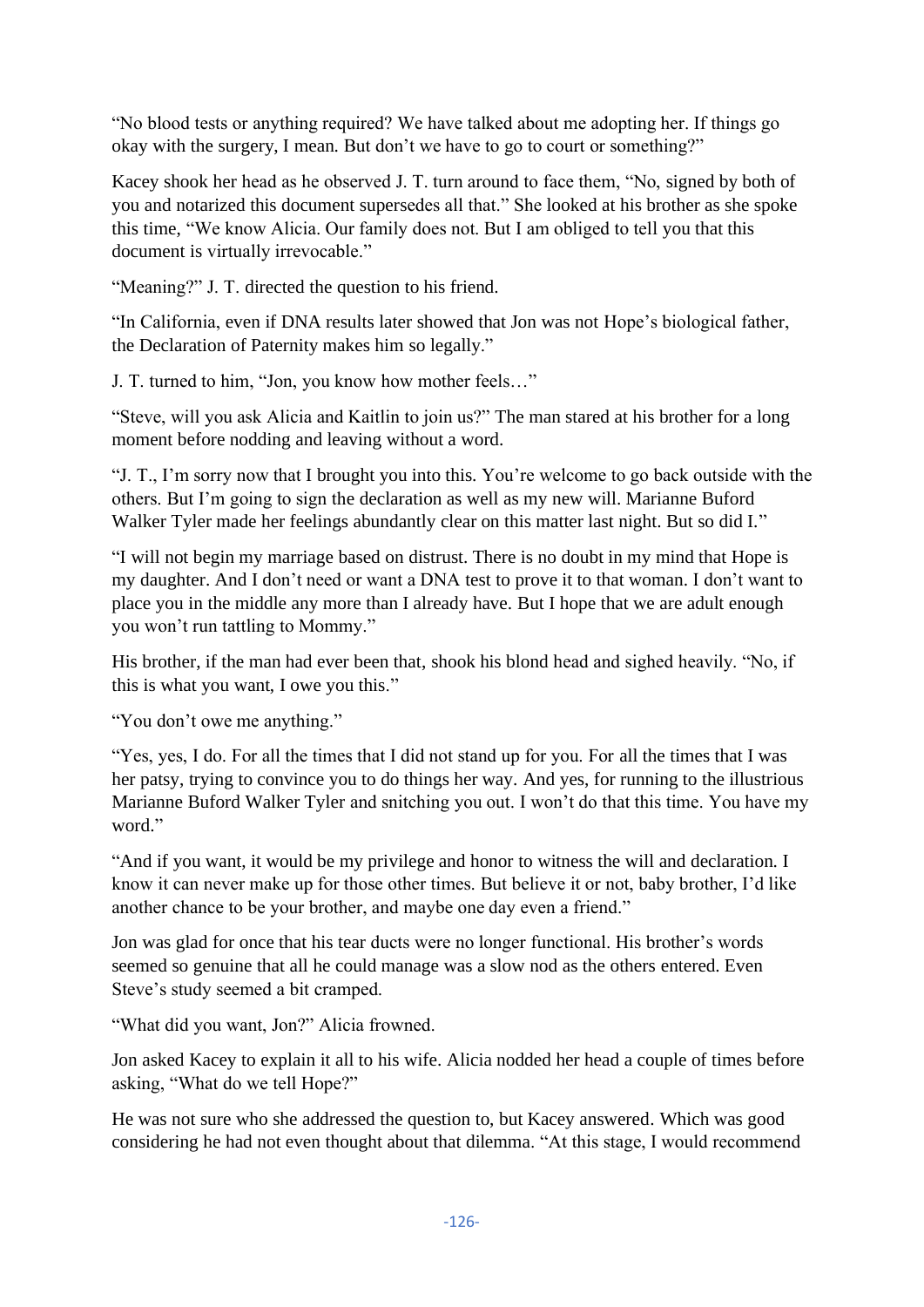nothing. Children rarely see their birth certificates. So, that gives you a few years to figure out how to handle the issue."

Alicia nodded again, then she glanced across the room to his brother before turning back to him. "Are you sure about this? Honestly, Jon, if your Family needs a DNA test to be comfortable with things, I'm sure we can manage something without Hope even knowing what it means."

He shook his head and answered her with the truth that even he had tried to avoid. "No, not even a DNA test will make the great Marianne Buford Walker Tyler 'comfortable' with our child or our marriage. And frankly, my dear, I don't give a damn. You and I, and one day Hope, are all who need to know the truth. All this is about legalities that we both Hope will never be necessary but that I can't afford to ignore. This is the fastest and easiest way to do things, sweetheart. Will you sign it? If not for me, then for Hope?"

The rest was over in only a couple of minutes with signatures and seals, handshakes and hugs. Jon steeled himself as J. T. held out his hand. He shook it quickly. While he was grateful for his brother's assistance and more so for his promised silence, only time would tell how genuine the man was about the rest. He was a bit shocked when his brother embraced Alicia, "Welcome to the family. If you can call it that."

\*\*\*

Alicia's mind was elsewhere as her friends talked about baby showers, homebirths, and breastfeeding. If what she suspected was true, she should probably pay closer attention. While she was not so sure about the whole water birth thing, she had learned more today from Kaitlin about breastfeeding than she had the nurse in the hospital after Hope was born. She had somehow struggled through sore nipples to nurse her daughter, but once she had gone back to work, it had become more than she could manage. But next time, maybe…

"That's a mean thing to say. Take it back," Alicia looked up in time to see Amy push Jon's nephew into the pool. Thankfully they had all been cooling their feet in the shallow end. So, the boy was in no real danger. But her daughter was in tears.

Before she or Kacey could make it to the other side of the pool, Jon's mother was there. Mrs. Tyler helped her grandson from the water, passing him to his mother before turning on the girls.

"How dare you?"

"But he said…"

"A lady never resorts to violence. Your behavior shows your poor breeding, lack of the social graces, and discipline." The woman reached out and took both girls by the ears, dragging them from the pool.

"Get your fucking hands off my child," Chris had made it around the pool faster on four wheels than they could on two legs. Though perhaps, she and Kacey were both frozen by the events that were transpiring.

"If you had taught the child proper manners, then none of this…."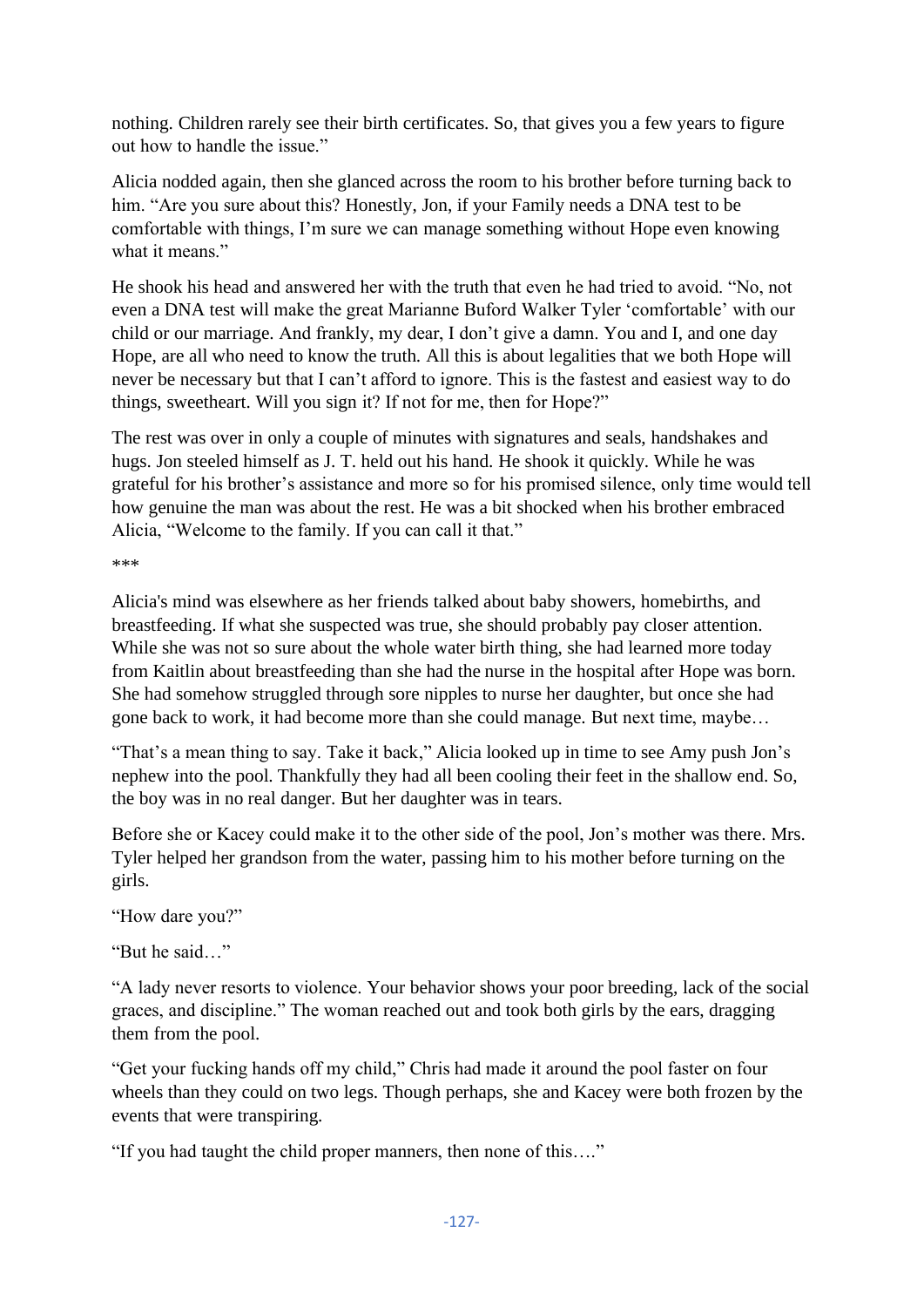"I have taught my daughter to defend herself. Come here, lollipop." Chris held out his arms, but Amy shook her head, clinging to Hope. Until Jon pulled their daughter from the woman's grasp, then the girl ran and flung herself on his lap, burying her little face in his Hawaiian shirt.

"And you of all people should know better than to allow that urchin to associate with such people. Jonathan Edward Tyler, your father and I taught…"

"Taught me that appearances were more important than honor. That drinking, adultery, and nagging were what marriage was all about. That brotherhood was a competition. That power and money were more important than honor, compassion, or justice. Need I go on?"

Jon bent down and cradled his crying daughter, "It's alright now, Hope. I'm here. It's okay."

Chris drew his daughter back and brushed the tears from her eyes, "This isn't like you, Amy. I trust you not to resort to violence except when absolutely necessary…"

"But Daddy, that boy called Hope a bastard. He said that Alicia was…" The little girl's eyes found hers, and Alicia's heart stuttered to a stop at what she saw there. "Mommy says that word is miscoginis… You know that word, Mommy. He said that Alicia only wanted to get her claws into Jon for his money."

Kacey stepped within inches of Marianne Buford Walker Tyler. There was no sign of the friend that Alicia had laughed and cried with. The other new mother making it on her own even before her husband was killed in action. This woman looked every bit the hard-hitting assistant district attorney that she was reputed to be. Alicia was glad she was a law-abiding citizen.

"Mrs. Tyler, I am vaguely familiar with Texas law on child abuse. But let me remind you that you are in California now. And touching another person's child is assault."

"If that child had not bullied and abused my grandson, then…"

"And if you had not filled a child's mind with such hate and prejudice, none of this would have happened. Those are not words that seven-year-olds come up with on their own."

From the looks on both women's faces, Alicia feared that her wedding reception was about to become a very bad episode of the Glorious Ladies of Wrestling. Not that she would mind seeing 'that' woman pushed into the pool in her designer suit.

But Steve and her brother-in-law appeared at the women's sides at that moment. "As always, Mrs. Tyler, your presence is…" Steve shook his dark head and sighed before looking towards Jon, then addressing his brother. "I think it would be best if you took your family and left, J.  $T$ "

The other man nodded to Steve then turned to look at Jon. Alicia almost felt sorry for the man. There was something about J. T.'s eyes. Then she realized what it was. She had seen that same pain in her husband's blue depths so often. The pain was evident in the man's trembling voice as he looked back and forth between Jon, Steve, and around the pool at the others, "I'm sorry. So sorry."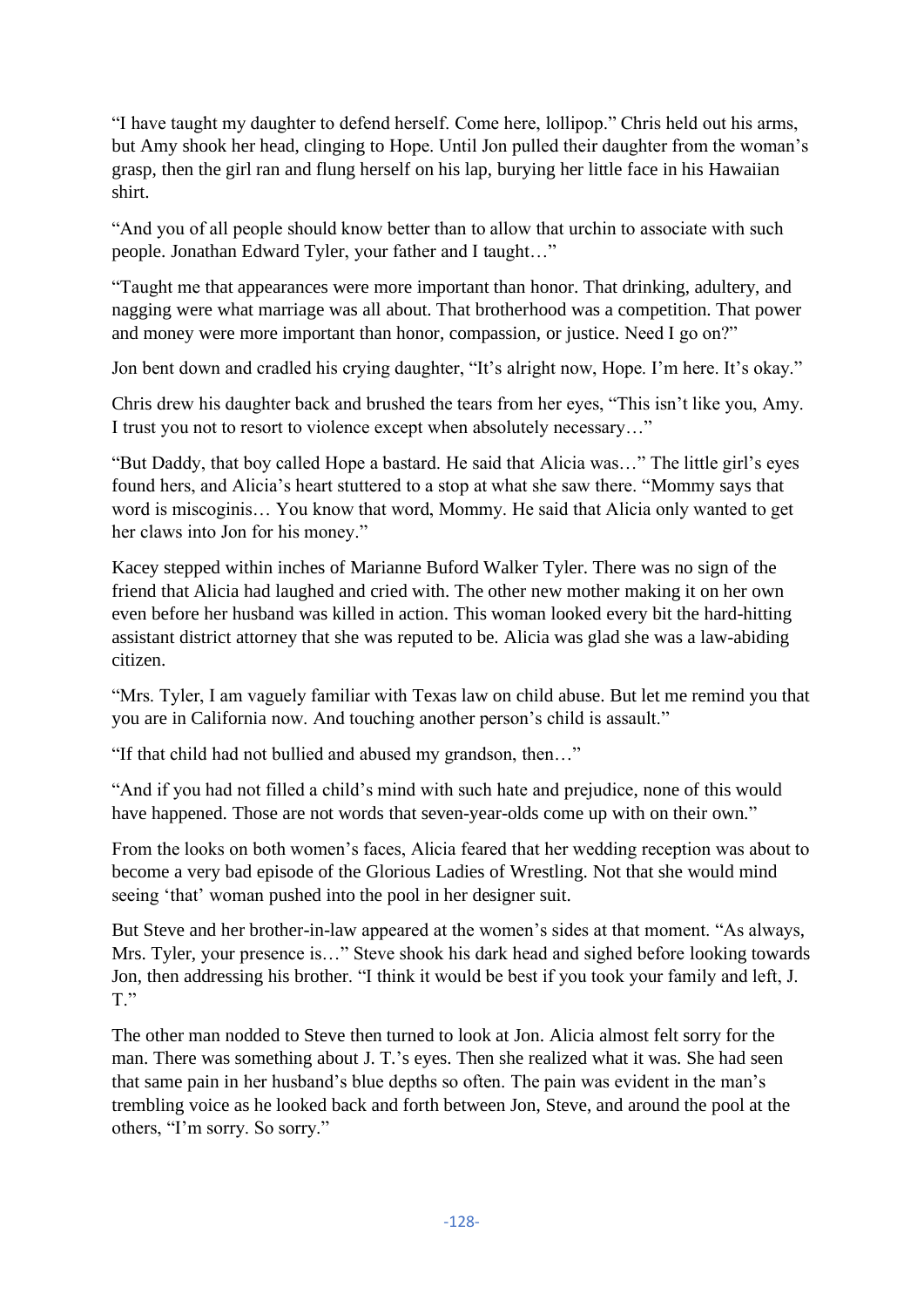Alicia could not stay to witness any more of the disaster that was her marriage as she turned and ran for the bathroom. It had been more than seven years since she first learned it was surprisingly easy to cry and vomit at the same time. But this was not how she pictured her wedding day.

\*\*\*

Jon sat on the end of their bed. His head in his trembling hands. Why had he done it? Sure, he knew all the logical reasons, but shouldn't he have seen that it wouldn't really matter? That his mother, no, 'that' woman would never accept the woman he loved or their child. Just as the great Marianne Buford Walker Tyler had never accepted or loved him. He wasn't even sure anymore that she genuinely cared about J. T. or Clarice.

But it was not his mother nor his brother that he was angry with. It was himself. He had failed. Again. Just like he had that day. Maybe Alicia and Hope had not died or been burned beyond recognition. But he knew all too well that scars on the soul hurt just as much. And right now, he feared that woman had killed something even more precious to him. Any chance of love and happiness with Alicia.

The look on her face as she ran from the pool. He had wanted to follow her, but Hope was still inconsolable in his arms. As Sarah tried to bundle his nephew in a towel, Priscilla had jerked it away, muttering something that sounded like freak. J. T. had disappeared into the house to get his daughter, who thankfully had been napping the whole time, while his oldest son just stared at the ground with his hands shoved into his suit pockets.

Steve had physically stepped between Kacey and that woman. Jon was still trying to figure out the look that passed between them. Sure, the scene she had caused was terrible. But that level of animus seemed to go deeper.

While he and Chris handled the little girls, Kaitlin Danvers-Logan had followed Alicia inside. It was probably for the best. Two hours later and he still had no idea what to say to her. How to apologize. She was still trying to calm their daughter and get Hope ready for bed.

This night was so different than he had planned. He and Chris had organized a surprise sleepover at their house for the little girls. And Jon… He had carefully planned and rehearsed how he was going to spill his guts to his wife. How much that night had meant to him. How he had come to recognize that he loved her before he had even stepped back inside that diner. How much these past weeks had meant to him. All his hopes for a future with them…

Instead, she had ruined it all. Once again, Marianne Buford Walker Tyler had destroyed his life and any hope for happiness he had. And he had let her do it. He had failed at the most essential part of being a husband and father – keeping this family safe. And he had no idea what to do now. How to make it right? If that was even possible.

"Hey, Jon, have you seen Hope's toothbrush?"

Her eyes were still swollen. Alicia looked pale. And the smile on her face was as fake as most of the jewelry his mother wore. It took him a moment to even process what she was saying. But when her words hit him, it was as deafening as that IED had been. He clenched his hands at his side. He could not manage to force a single word from his throat as he stood and pushed past her. This time he might kill that woman.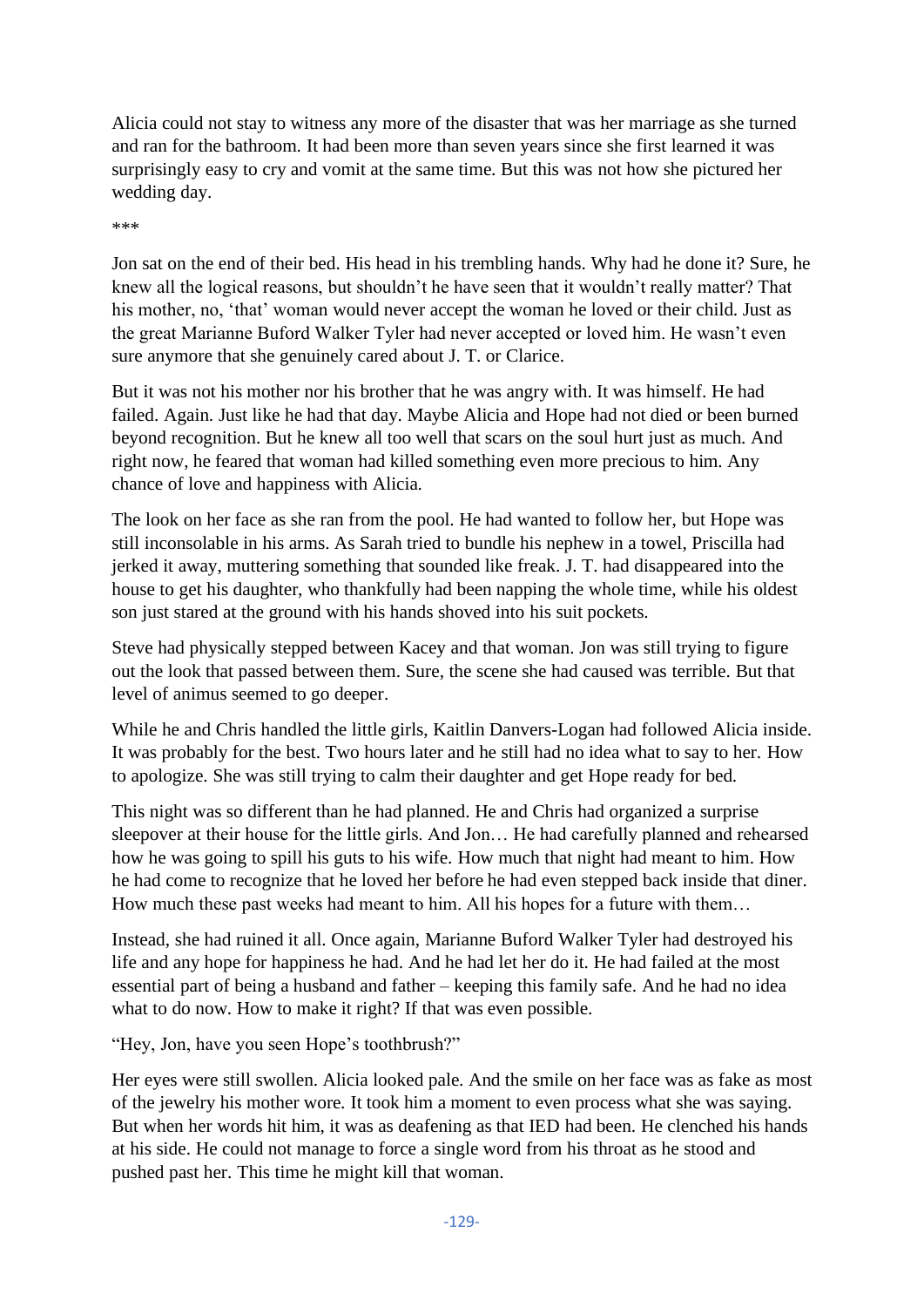# **Chapter Sixteen**

Alicia laid her head on the stiff white hospital sheet. It was over. According to the doctors, everything had gone perfectly, even better than they expected. Jon had come around enough in the recovery room for them to move him back to his room. Of course, the anesthetic still had effects. He had been out for much of the past couple of hours.

She had sent Hope home with Chris and Kacey. They had discussed the whole thing with their daughter, Mandy, and their friends. Even Mandy felt that their daughter would be better off in the waiting room with the adults than trying to fit in at school. So, the little girl had read or colored.

The surgery itself had been shockingly short. Less than two hours. Another couple in recovery. Jon had come around enough to kiss Hope and tell her that he loved her before Kacey and Chris whisked the child away to pick Amy up from school.

Alison was filling in for her at the diner for the next few days. They had hired another waitress, too. They had found the woman through a woman's shelter. Kira upheld the pattern of the struggling single mother and was delighted to have found a job that allowed her son to come to the restaurant after school. The boy was a bit older than Hope and Amy, but he had taken up the role of big brother, helping the girls with homework.

By the time, DeShawn graduated and hopped on his bike in less than a month, the woman would be ready to take Alison's place. Well, at least as a waitress. Alicia knew that no one would ever take the woman's place in her heart. Ali had been her first adult friend, perhaps her first 'real' friend ever.

Everything was falling into place. It was all such an anti-climax after that disastrous wedding. After Jon had fled without a word on their wedding night, Alicia had finished putting Hope to bed. But the moment her daughter was asleep, she had collapsed into tears. Alison had overheard her and come into the bedroom. Her friend had been there for her once more when he had not been. Eventually, she had cried herself to sleep. Alone. On her wedding night.

She had awoken just before dawn. Jon sat silently on the side of the bed. At first, she had tried to pretend she was still asleep but eventually, the need to pee had won out. She would have gotten a shower and gone into the restaurant, but Alison was opening and managing the breakfast shift that morning. Reluctantly, she had decided it was probably best to get it all over with before they had to get Hope ready for school. She was determined that their daughter never witness them argue.

When she had finally found the courage to go back into the bedroom they had been sharing for weeks, Jon was still sitting there, toying with what looked like a plastic baggie. Something about the absolute defeated slump of his shoulders had deflated the anger that had raged through her since he walked out. On their wedding night.

She slumped to the bed next to him. They had sat like that for a couple of minutes before he passed that bag to her. Alicia had frowned when she saw what was inside. "I don't understand. Where did you get this? I gave her one of the unopened adult ones and promised to get a new one today."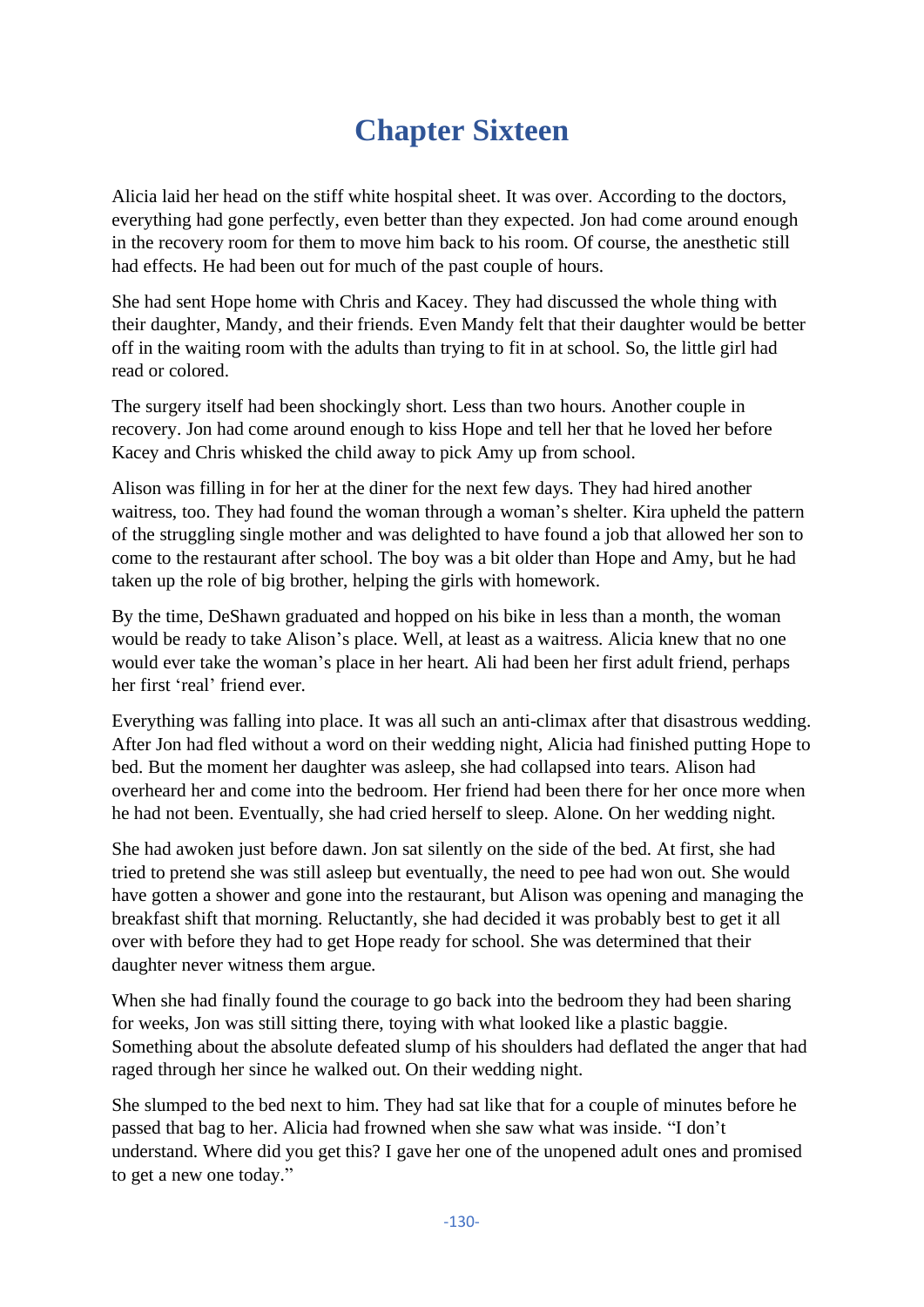When he looked at her with those blue eyes, her world shifted. "Marianne Buford Walker Tyler took it when she went to the bathroom yesterday. She intended to run the DNA test that I refused to agree to."

She had shaken her head, "But I told you that's okay. If your family needs proof Hope is your daughter, I understand."

"No. I won't begin our marriage based on distrust."

"Jon, that's not how I see it."

"No, sweetheart, you don't understand how 'that' woman works."

"Oh, I think I got a mouthful yesterday."

He had given her that quirky smile she loved so much and taken her hand in his. "Even if she did not fabricate the results, and she might. There would come a time when she would say or do something about that test to drive a wedge between us. Make it look like I doubted you or that the test was my idea. As bad as yesterday was, that was only a small taste of what Marianne Buford Walker Tyler is capable of."

"And I don't want any part of that or her coming between us or around Hope. I Hope you can forgive me. I should have never invited them to the wedding. I should have known by now that it would be more trouble than it was worth."

Of course, she had forgiven him. And demonstrated just how much by taking him into her arms and body, doing all she could to soothe his pain. It had been everything that a wedding night should be. Even if it was a bit delayed. And in some trick of the early desert dawn light shining through the bedroom window, she had almost believed that she saw love shining in those bright blue eyes and felt it in every tender caress.

There had been plenty of repeats in the days leading up to this surgery. Ali had insisted this was their honeymoon and pushed Alicia out of the diner every chance she got. Jon had hung around too as if he could not stand to spend a moment away from her. Hell, she would have sworn he half-mumbled those sacred words as the drugs put him to sleep before the surgery.

She brushed a tender caress across the worst scarring on his cheek as tears coursed down hers. "Oh, Jon, what are we going to do now?"

\*\*\*

When Jon usually woke from surgeries, the first thing to hit him was pain. Not this time. It was her sweet smell, gentle touch, and those words. He had made it. The doctors had assured him that he would. But some part of his fucked up psyche had feared he did not deserve a Happily Ever After. Was that the survivor's guilt talking? Or his childhood and family traumas?

It did not matter now. He had made it. And hopefully, he would have another forty or fifty years. Because even a millennium with this woman would never be enough to show her. "I love you."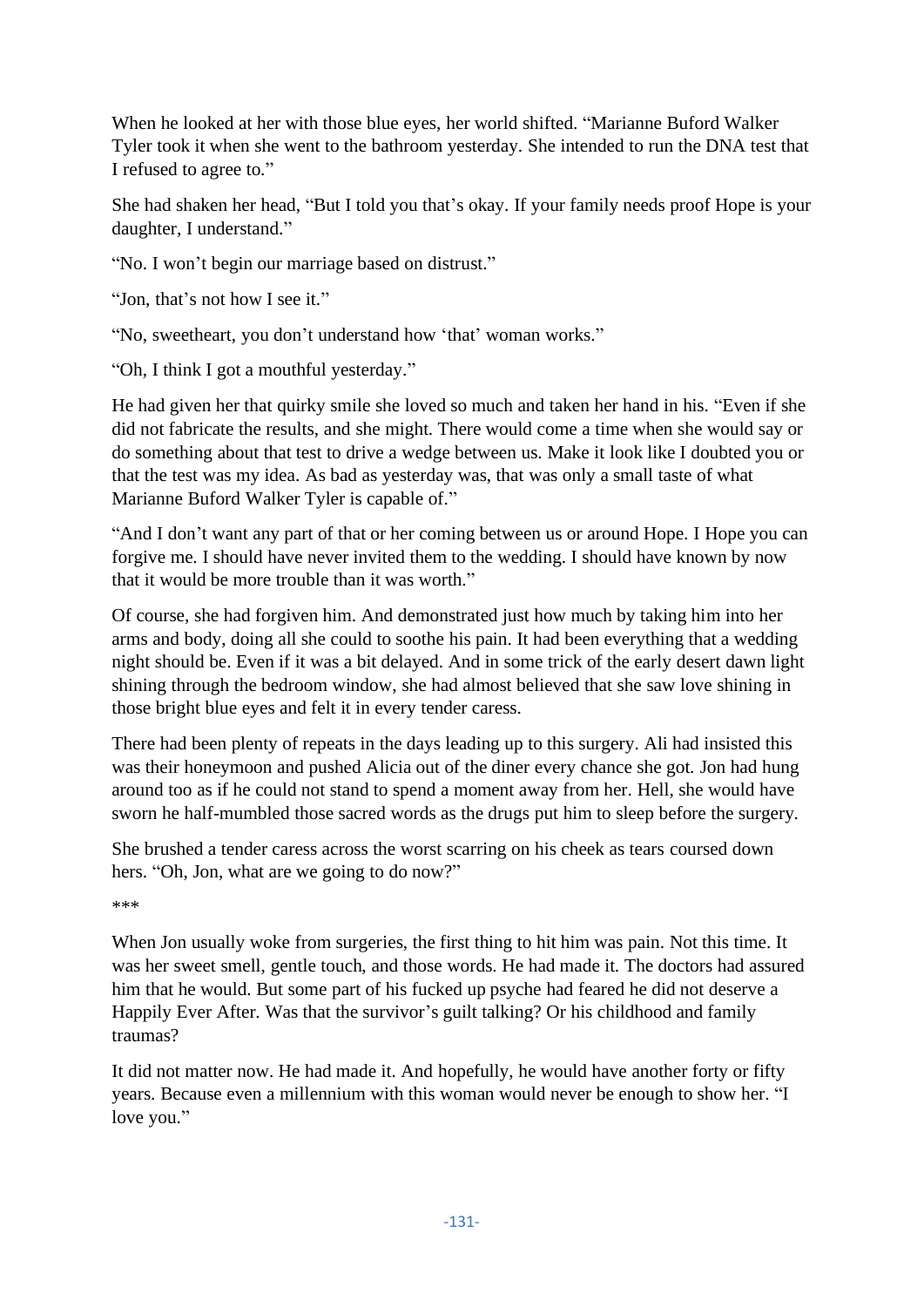Could she even hear him? He knew that his voice was always scratchier and muted after surgeries. Those damned tubes down your throat did a number on anyone's vocal cords. But especially his mangled excuse for a voice box.

She gave him another of those tight, fake smiles. There had been a lot of those the past few days. "Hey, you're awake. Can I get you something? The nurse said, you can have a few sips of water this time." She reached for the ugly plastic cup at the side of his bed.

Jon shook his head, "No." He was uncertain what to do now. Yes, perhaps she had not heard him or understood his slurred words. But what if she was ignoring him? After everything that had happened, he certainly did not deserve her. Did he try again? Did he have the courage?

It wasn't like he'd had much success with love. Hell, if his first wife had not been bad enough, even his own mother had never really loved him. How could an amazing woman like this? But she was his wife now. And maybe he had convinced her to marry him for their daughter's sake, but did that matter?

Sure, he remembered her words. That confession. But he had rejected her. Well, perhaps not rejected, but he had not had the courage then to share his true feelings. Besides, that was before she had seen his fucked up family, dealt with the illustrious Marianne Buford Walker Tyler. That woman could kill anyone's love.

He wanted to reach for her, but he was practically as helpless as a baby at the moment. One hand was gone, nothing but white bandages above the elbow. And the other was tied to a damned board with a tube coming out of it. Hell, there was a clear plastic bag of pee on the side of the bed. Damn, he always hated this bit. It was humiliating, degrading, and dehumanizing.

And he hated her seeing him this way most of all. He wanted to be her hero. A man worthy of her. But he realized perhaps too late that he never had been. Even that first night, when his face was handsome, his soul had been as scarred as he was now.

So, what did he do? As she said, what now?

He studied her face for some hint, some vestige of that love she had professed, some Hope 'that' woman had not been able to extinguish.

Alicia gave another of those fake smiles then dropped her head. "You don't have to say that."

"Say what? That I love you?" She nodded her head but still would not look up. "Yes, yes, I do. I should have said it that night. When you first told me. But…"

He closed his eyes and breathed in deeply. He had no other choice. He had to go all-in with this one. "But I didn't feel worthy. Hell, I still don't. Between my fucked up family and survivor's guilt, I might not ever."

He felt frustration thrumming through him. He wanted to lift her chin and force her to look him in the eyes. Even if he wasn't sure that he wanted to see the truth in her dark eyes. Maybe they should wait to have this conversation until he was out of the hospital? But that didn't seem right. This moment felt special. Like it could be some fresh start for them. An opportunity that might not come again.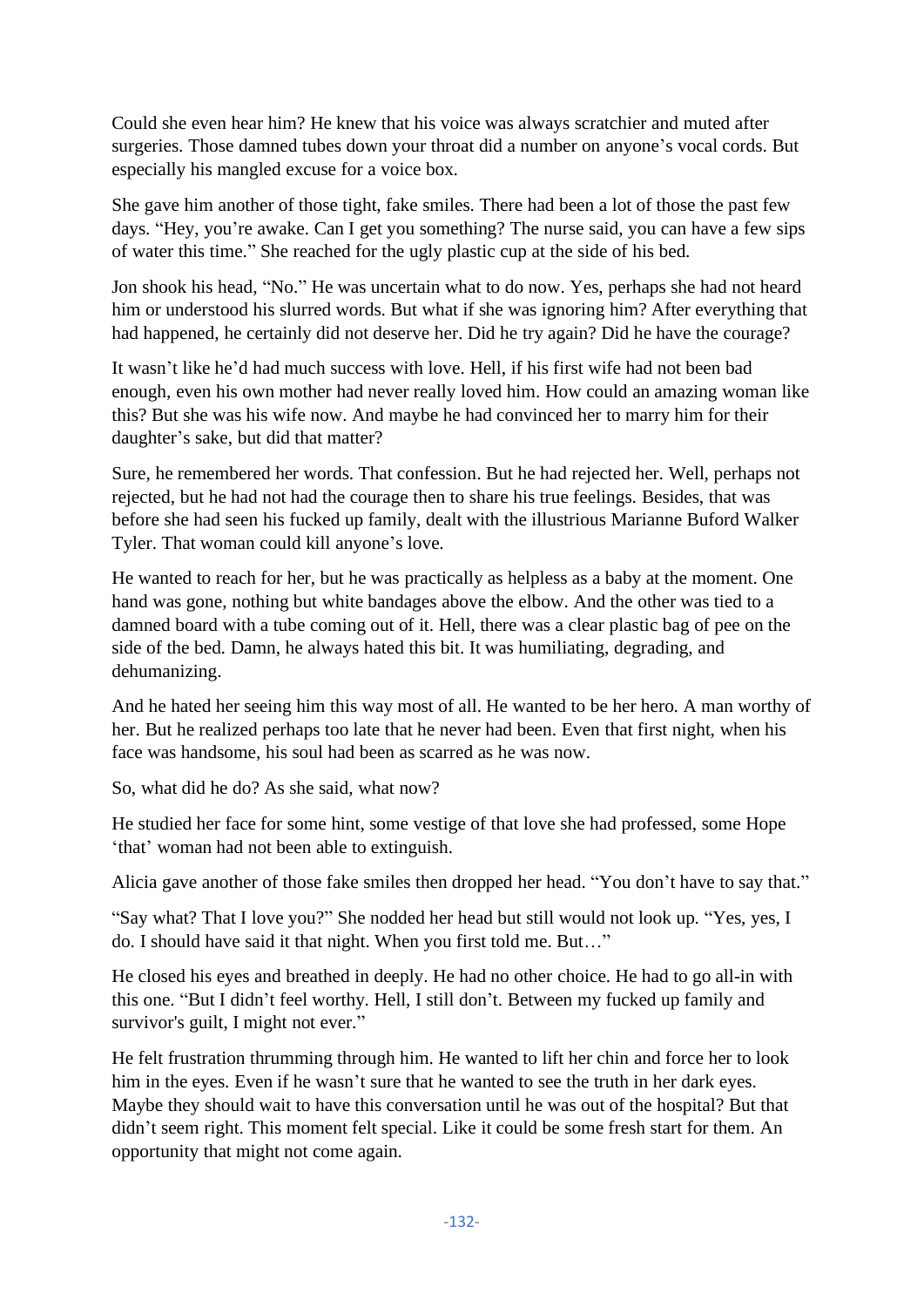"Look at me, please." His words were all he had right now. He Hoped they would be enough.

And they were. Though the tears glistening in her eyes ripped his gut apart. "I fell in love with you that night."

She sniffled and brushed the back of her hand across her face, "When I told you how I felt?"

He shook his head, "No, in the diner, the night we met. When you refused to take the bait, didn't offer me pity or sympathy. It scared me. And I ran. Until I couldn't run anymore."

"They say your whole life flashes before you. But all I saw was you. When that IED went off, you were the last thing I thought about, sweetheart. And when I woke up in that hospital bed, you were the first thing. Memories of that night were the only thing that kept me from…" Jon practiced those damned deep breathing exercises. Those were words she did not need to hear.

When he finally had himself back under control, he looked at her again. There were more tears. Was that a good thing or bad? But he had come this far. He had to finish.

"Every time I came to the VA, I thought about the diner. That last time, I just couldn't resist. I was afraid it would be gone. An abandoned building, empty and alone like my life. I was so fucking relieved that it wasn't. But I didn't expect you to still be there. I thought you'd be a shrink somewhere. And I sure didn't expect Hope. But there you both were."

"I know I'm doing this all wrong. What's new? At least according to 'that' woman, I never do anything right. I know we are already married and have a child together, but if you let me, sweetheart, I'd like to court you. Is that even a fucking word anymore? Whatever they call it, I want the chance to show you how much I love you. To prove that I can be the type of man you and Hope deserve. Will you let me, darling?"

Those tears were coming faster now, but the quick way she nodded her head gave him Hope. Hope for a future. And her words when they finally came sent his heart soaring.

"I fell in love with you that night, too. It was those memories and our daughter that got me through Abuelita's death. Every time that door opened, and I saw a uniform, my heart skipped a beat. That day when I looked into your eyes, eyes I would know anywhere, it almost burst."

"Part of me was scared. What if you discovered the truth about Hope? I worried you would take her away. And yes, you have changed our lives. But for the better. I was living in denial about how much our little girl needed her daddy. And Jon, you are an amazing one."

She leaned down and kissed his scarred cheek, "If this is time to come clean, then you should know you're going to be a daddy again."

"You're pregnant?"

She nodded, "All those prayers Hope says every night must work."

"Maybe. Or perhaps it has more to do with my insatiable lust for my wife? Two down and four to go?"

Alicia laughed, "Let's see after this one. I'll grant you that the Flores family has almost dwindled out, but…"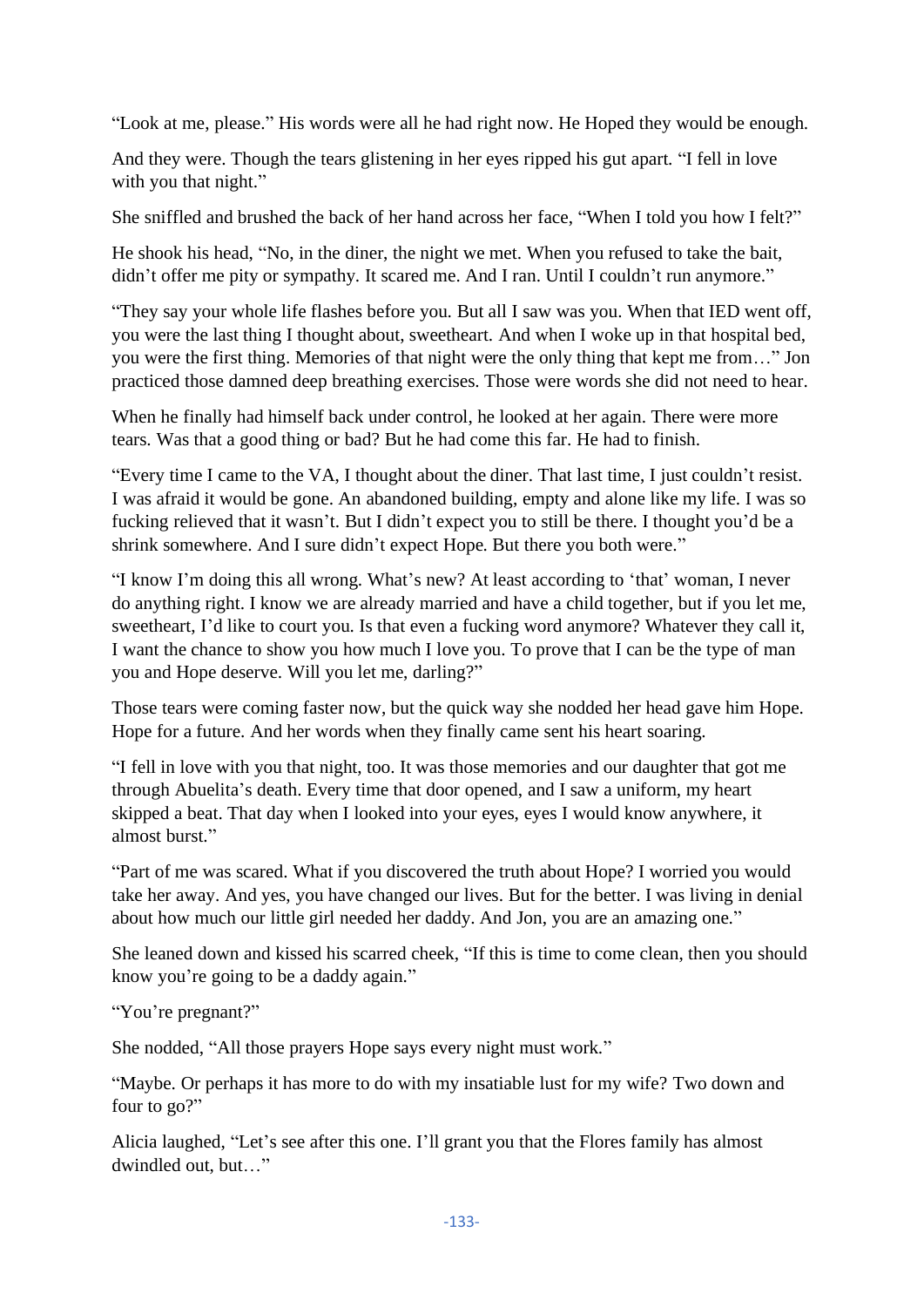"Then let's repopulate it."

"What? I don't understand. Even if we had that half dozen, wouldn't they be Tylers?"

"Why? Who says? It's not like I want those people anywhere near our children."

"J. T. …"

"My brother has always been Marianne Buford Walker Tyler's puppet. Yeah, he was half decent at the wedding. But he left with them…"

"You should know that J. T. has been calling and texting all day. Jon, he's genuinely concerned about you. And he has been nothing but kind. He has repeatedly apologized for the things that George said and asked me to tell Hope how sorry he was, too. I know that things have not been good between you. Even he admits that, but please, don't we all deserve second chances?"

"I don't want to talk about J. T. now. I want to talk about us. Our family. Our future. But if it means that much to you, I promise to keep an open mind about the man."

Her smile was radiant, "That's all I ask. Now, what the heck are you talking about? Are you saying that Hope, this baby, and I should keep the name Flores? I mean, I guess that is common enough."

"Maybe I am just too old-fashioned, but I always thought I would take my husband's name when I got married. Although, to be fair, as you said, we haven't done any of this in the 'normal' way. I don't think we've ever even been on a date?"

"Then that's the first order of business. The moment I get out of here, we're going on a date."

"Don't be silly. We'd have to arrange babysitting and someone to cover the diner and…"

"I am going to romance my wife until I convince her that loving me is the smartest thing she's ever done."

Alicia leaned down until their foreheads touched, "I knew that the moment I turned the key that night, Jon. And never for a moment, not even during the hardest moments of my pregnancy when I felt all alone and scared, did I ever doubt that. You freed something inside of me. Changed me. Made me a better person."

"Ditto, darling. I've never been any good with words, but those sound about right." He was able to lift his head just that fraction of an inch. Just enough to capture her lips. He poured his heart and soul into that kiss. As he had with all those others. Trying to tell her with his touch what he had been too frightened to with words.

But all that was behind them now. This was a new day. A new beginning. He reluctantly broke the kiss and held her gaze once more as he spoke, "And yes, I want you and all the children we have to be Flores. I don't want them shackled with the expectations that come with the Tyler name, at least in that woman's mind."

"But how would you feel if I took the name Flores too? I mean, Kaitlin is always talking about those matriarchal societies where the lineage is traced through the mother. What says we can't do that?"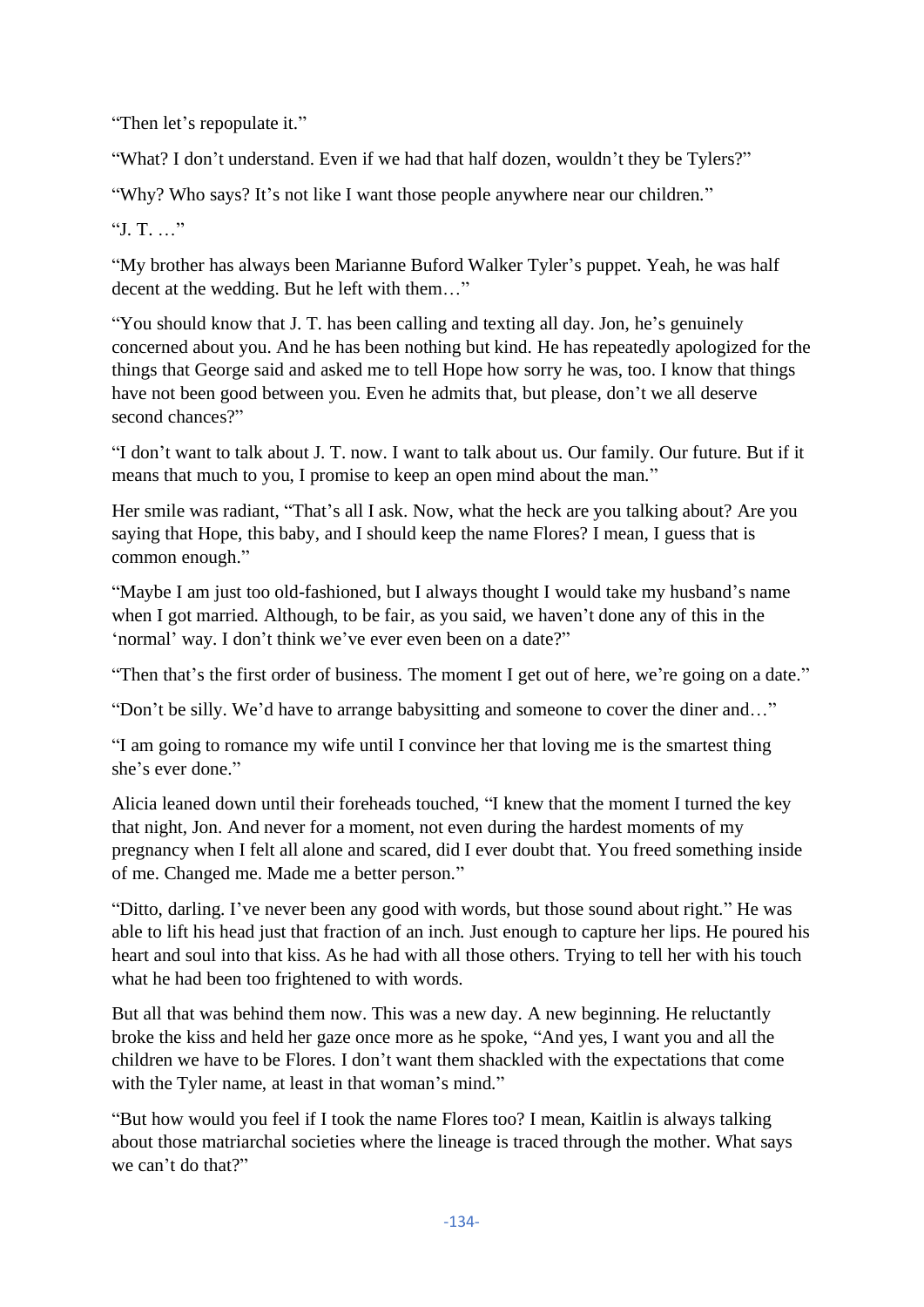She drew back and stared at him for a long moment. Then Alicia laughed, and the melody sang to the core of his soul, "Not a damned thing, Jon Flores."

Jon smiled at the sense of new Hope which burst in his heart. She might have said 'no strings attached,' but she had woven a tether of love around his heart that night which had withstood a bomb blast, despair, and depression. In the end, it had drawn him back. To that diner. To this woman. To Hope. And to a new and brighter future. And Jon was damned glad for that string.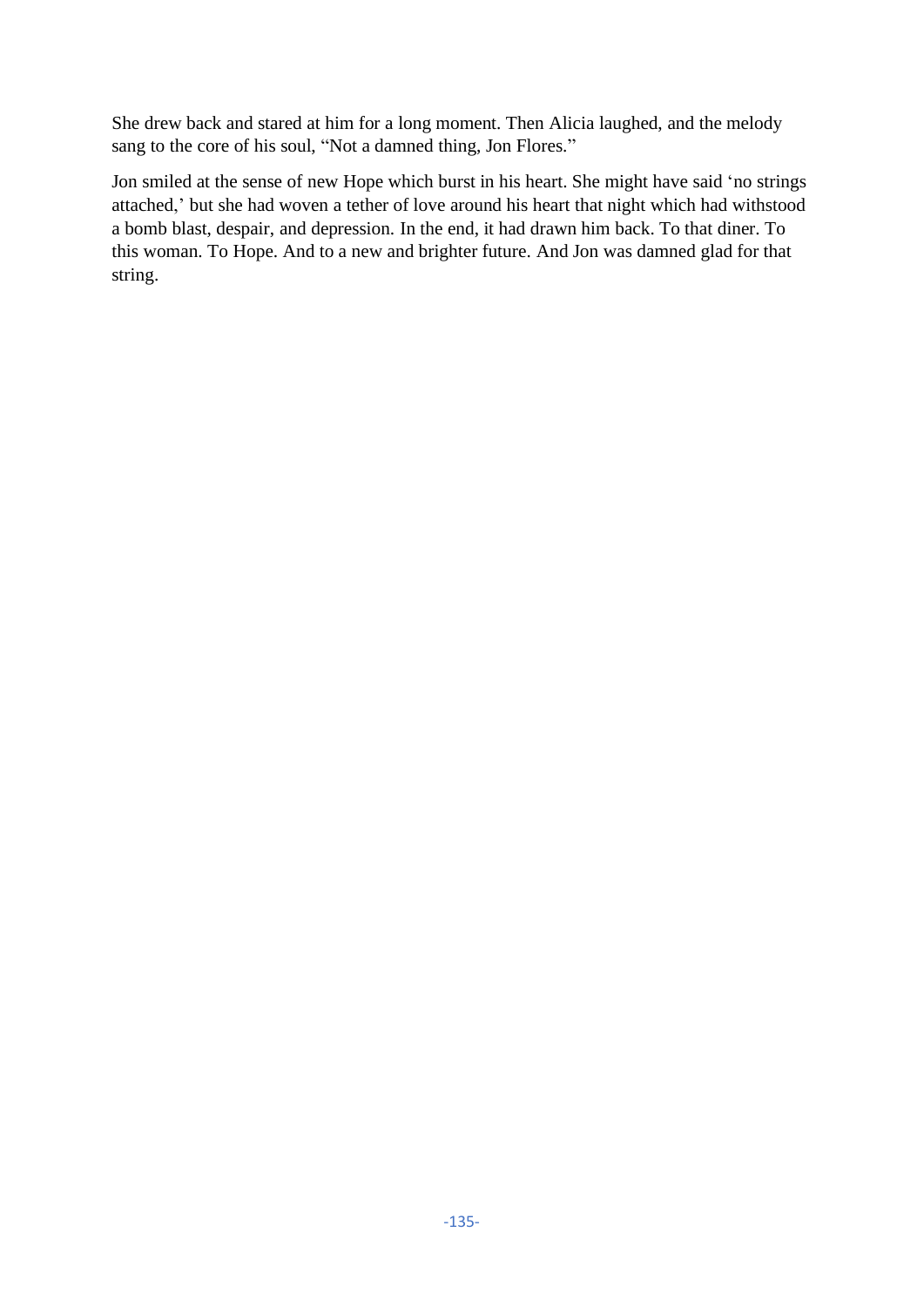## **Epilogue**

Jon Flores watched the children run and play. Of course, as tweens, Hope and Amy were beyond all that. Instead, they hung out on the sidelines with their tablet, probably watching some video. But Justice and Valor were in the thick of things, laughing and smiling, with Sky and Joy Danvers-Logan, Tommy Turner, and Journey Saunders. All of their friends had come to celebrate this day with them. Even Alison had traveled all the way from Alaska with her new family.

His eyes drifted to the chairs on the other side of the pool. They were back, too. Of course, over the last five years, things between him and J. T. had improved so damned much. You would almost think they were brothers. More so than they ever had been. But then again, his brother was not the same person. How much of that was all the things he had been through? And how much was his partner's doing? His oldest nephew certainly was not the same.

But it was the shell of the woman reclining in the wheelchair that had been the hardest for him. He would not have done it. But Alicia had insisted. And he would do anything for his wife. Even that. Certainly seeing 'that' woman like this was... A part of him screamed that she deserved this for all the hate, animosity, and prejudice that had been her life. He knew, though, that Alicia would be disappointed in him. So, for her sake, he was trying. Doing his best to forgive, even if forgetting was not possible.

His wife… Jon knew that if his tear-ducts worked, he'd be crying. Unashamedly. Five wonderful years. Three more children. He had taken over managing the diner, so she could pursue that other dream. She had completed her training as a counselor and was part of the Danvers Foundation's Reconciliation network.

And every damned day, when he woke beside her, he thanked whatever was out there that he had been given a second chance – to come back to the woman he loved and the child he did not know he had and to make things right. He would always question the decisions he had made that day and mourn the good men he had lost. He had good friends who understood that - Chris, Chase, Chance, and others in the veterans support network that the foundation sponsored.

She was right. As she usually was. As blessed as they had been, how could he not extend forgiveness to 'that' woman? Or what was left of her.

"Are you ready to begin?" Kaitlin tapped him on the shoulder.

He nodded as he bent to kiss the almost blond head of the Flores family's latest member. After the twins, they had decided that their family was complete. Three sounded like a good number. And with all the other changes in their lives, they feared they could not give another one the time, attention, or care that every child deserves. But Honor was as determined to join the battles for the destiny of this insignificant little planet as her big sister had been.

Or that was the new age mumbo-jumbo way of looking at the failure of Alicia's pills. He was half-beginning to believe that shit himself. Especially when he looked at this latest little blessing, a better world for everyone.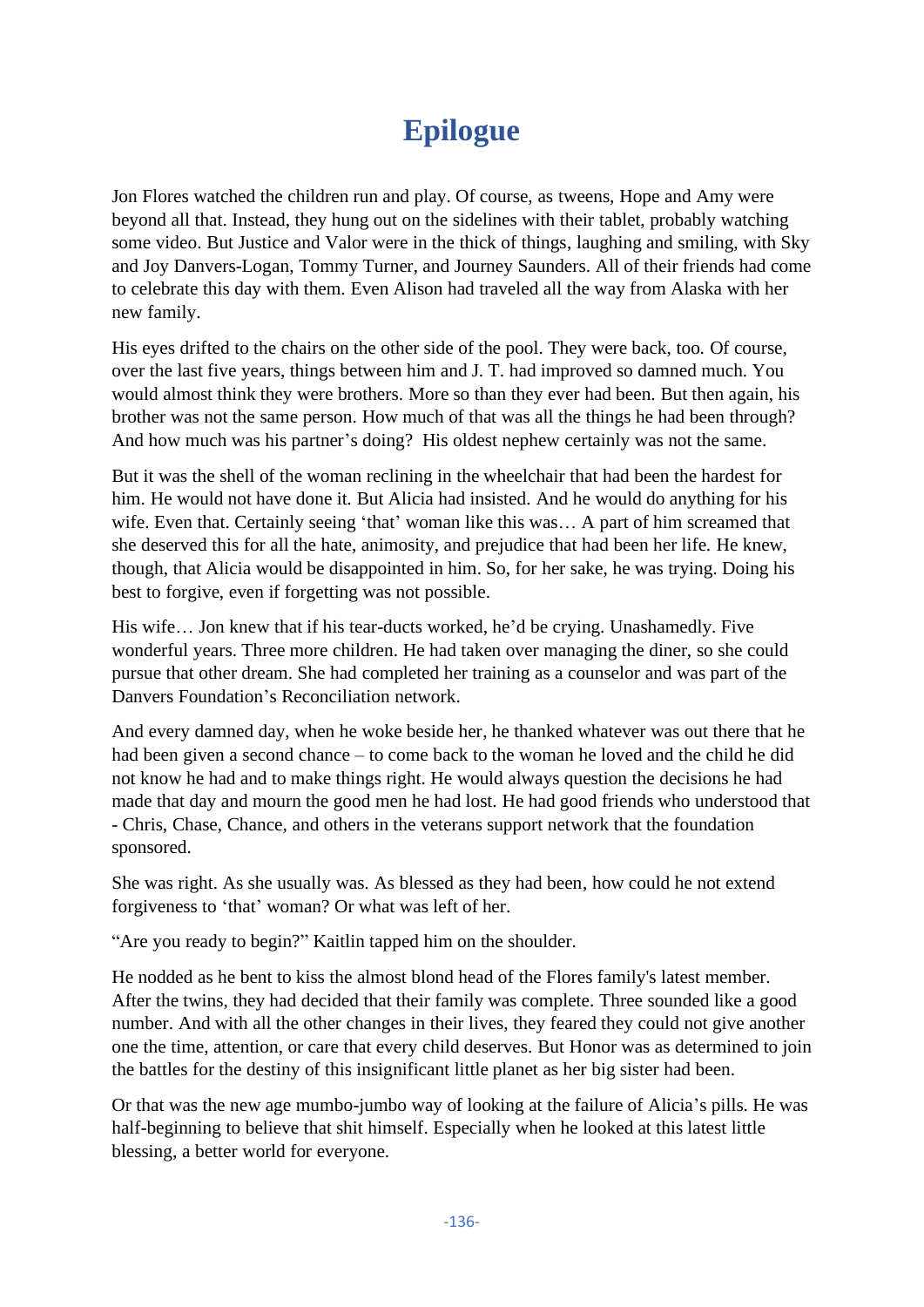He followed Kaitlin to the edge of the property, where it had once been nothing but desert. It was not the artificial green and lush of some lawn, but slowly they were reclaiming the land. It was another of the Regeneration projects supported by the foundation, the Reconciliation network, and a significant part of the children's learning at the new democratic school which Mandy Saunders had founded.

When he looked at this strip of land, it reminded him of his life. It would never be that artificially perfect lawn, but the costs of creating and maintaining those things were not sustainable. Just as the price of forcing our children into conformity and 'normality' never was.

But that did not mean this land was barren. By working with the natural environment, fostering native plants, and using Traditional Ecological Knowledge shared by their First Nations friends, this place was teeming with wildlife. It even provided food sovereignty to their community's economically oppressed.

Jon felt that same sense of renewal and connectedness as he stepped inside the circle of friends. Alicia and Hope entered from the other side. As they approached the center, even Valor and Justice slipped in to join them. His family. The Flores. A new beginning. Taking the best of the old ways and the new to create something better. A family and a community worth fighting for. Not with guns, but with words and actions. A new way of fighting old injustices.

"We gather here today to celebrate love. Jon and Alicia's love for one another. A love that fosters and builds family and community. It has been my honor and privilege to know this couple, to work with Alicia for the last five years. I have watched their struggles and witnessed the victory of love in their lives. They have become a shining example of compassion and forgiveness to us all." Kaitlin looked around the circle of close to a hundred people that they had met over the years. "Alicia, would you like to begin?"

He saw the tears in those dark eyes, but this time he knew. Those were happy tears. Most of them had been over the past few years. Sure, there had been a few sad ones, a couple of angry ones. There always was in this life. In this world that was still struggling with injustice, prejudice, and inequality. But they faced that all together, as a family, just as they were now.

"When you walked into the diner that night, I had no idea where this road would lead. The only thing I knew for certain was the pull I felt to you. To the pain, I saw in those blue eyes. When you walked back into the diner seven years later, those eyes pulled me to you again. I promised you 'no strings attached.' But the universe had other ideas."

Alicia smiled and squeezed Hope's hand, "And I am grateful every single day to it and you for that." Being honest and open with an eleven-year-old had proven shockingly easy. Kids were never as dumb as parents and society think they are. He should have remembered that from his own childhood. Their daughter had shrugged, laughed, and said something about karma biting them in the ass. And that was it.

"Today, I officially rescind that offer." She pulled the rainbow ribbon from her hair and held out her hand.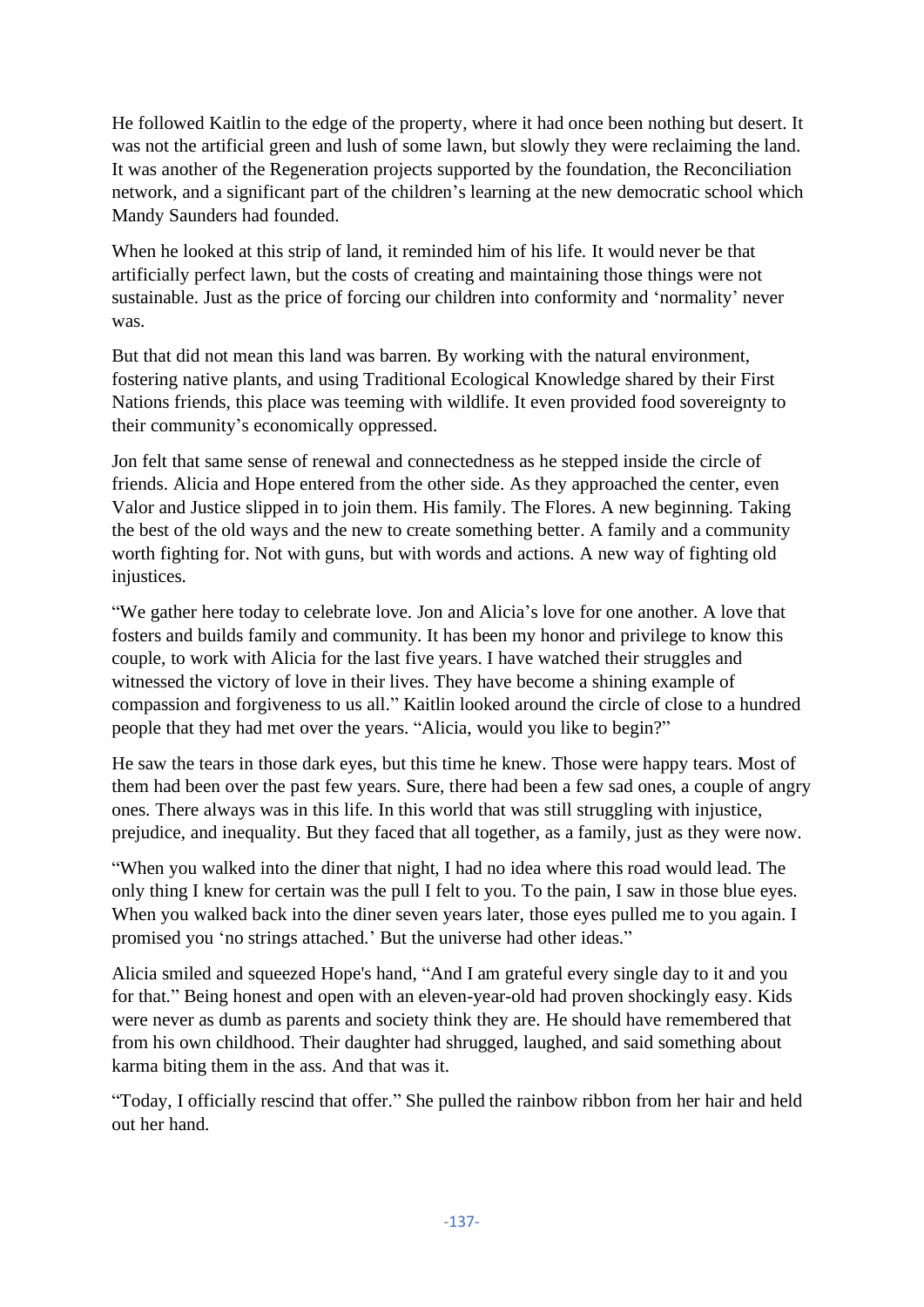Jon took it without hesitation, "I told you that night there was no such thing as no strings attached." He smiled and winked at their eldest, "I just didn't realize how prophetic that was."

"But you're wrong, sweetheart. You and our family are not strings. You're a lifeline. My lifeline. The thing that tugged me back from death, physical and psychological more times than I could ever count."

"I knew that night that you were the best thing that ever happened to me. And every day when I wake up beside you, whether it is a good one or bad, I know that as long as you are by my side, everything will be alright."

He took her hand, and together they passed the ribbon to Kaitlin. "It is my pleasure to honor and consecrate the commitments made by these two people. May the goddess bless you both with many years of happiness, love, and joy. Today and into the next life, whatever that may be." She intoned as she wrapped the string around their joined hands.

Their children interlocked their arms around them. Jon half-turned to make sure that Honor was not crushed in their family hug. Their circle, their community moved in slowly, embracing all the Flores. As one by one, they came up to congratulate them.

The last was his brother J. T. and his family. Well, most of them. His middle child George still refused to visit after the divorce. But after years of court battles, J. T. had finally been granted unsupervised visits with his daughter Laura.

Jon inhaled deeply, steeling himself for whatever was to come, as he looked down on the woman in the wheelchair. He, of all people, understood what Marianne Buford Walker Tyler must feel, trapped in a body that had betrayed her. But as much as Jon knew it disappointed Alicia, compassion for that woman was still incredibly hard for him. He wasn't there yet.

But he admired his brother. After everything that woman had put J. T. through, his brother had still stepped up, taking the woman in and providing the intense care she needed after the stroke. Even when he and Clarice would have exiled that woman to a nursing home, J. T. and his partner had intervened. Jon knew the strain they were under, given the situation. And he was slowly coming to terms with the idea that he and Alicia would share that burden. But he wasn't there yet.

She was thinner, older, and of course, the left side of her mouth dropped. He felt the shooting pain in his chest as if looking in a mirror. Of course, her hair and makeup were immaculate. Her grandson and J. T.'s partner made certain of that. He wondered what the great Marianne Buford Walker Tyler must feel about that.

But they would never know. The stroke had left his mother without speech or even the ability to form many of those thoughts into coherent words using assistive technology. The most she could manage these days was the rare three-word sentence, but it mainly was yes or no.

Jon felt her gentle hand on his shoulder. He knew how much this meant to his wife. They had been talking about this for months. But was he ready? Could he do it? He turned and saw her smile of encouragement. He had sworn once that he would spend the rest of his life becoming the man she deserved. Did he have a choice?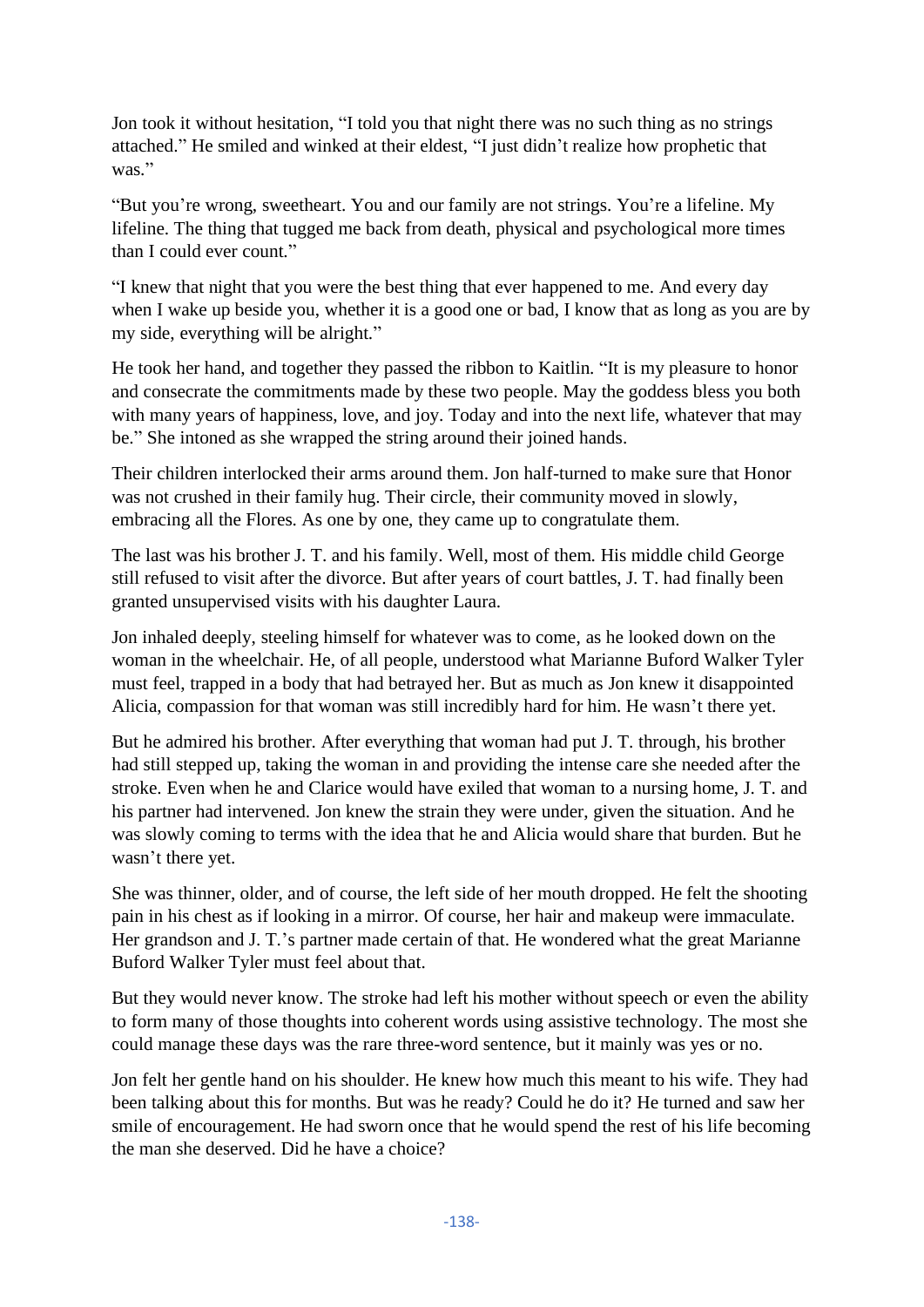He leaned forward, wrapping his prosthetic arm around the woman who had given him life, if not love. "Mother." It was as far as he could go. He hoped that it would be enough for his wife. The one person who mattered. The only one whose opinion he truly valued.

Jon saw them. The tears. In eyes that were a reflection of his own. That woman looked from him to Honor, then Alicia. She lifted her good right hand to brush over the sleeping baby's head. That hand gripped his. He was surprised at the strength remaining in her one working hand, though he knew all about compensating. "Sorry."

One word. One slurred word. And he was supposed to forgive a fucking lifetime of pain and fuck yeah, mental abuse? He wanted to rage at the injustice. He wanted to scream in anger. He wanted to run away from it all.

But he knew he could not. This moment was it. The culmination of their lives' work. All that he and Alicia stood for, everything they worked for and believed in. It all came down to this. How could they teach their children or others that the power to change the world began with the person in the mirror if he did not live that himself?

That did not make the words, "You're forgiven," one bit easier to say. Hell, they sounded almost as chocked as hers had. But Jon had gotten them out. And in the process, he had freed something inside of himself. Forgiveness was not about that woman. It was not even entirely about him. It was about Honor. About doing the right thing even when it hurt like hell.

That woman nodded her head slightly. Her lopsided smile reflected his own. They could not change the past. But they could create a better future. Jon felt that gentle squeeze on his shoulder and saw the tears running down Alicia's face as she turned to J. T., "We thought maybe Marianne could stay with us for a couple of weeks; give ya'll a bit of a break."

Jon felt the kick to his stomach. Not an emotional one, but an actual physical one as their eight-month-old daughter looked up at him with those same eyes. Though genetics said otherwise, Honor had been born with the same blue eyes that woman, J. T., and he shared. "Okay, I get it. Now, I see why you had to come into our lives." He kissed her dark hair and caught Alicia's smile as she discussed the details with his brother.

He had told her that night that life did not work like that. That there was no such thing as no string attached. But he had meant every word, every vow he said today. This had been his lifeline since that night. She had been it as that IED exploded, and his flesh seared away. She was there through all the surgeries and therapies. And now, he knew that she would be there through whatever was to come next.

That together with their friends and family, they could make a difference. This world might never be perfect. But it could be different. She had shown him that. With Hope, Honor, and Valor, it could be more Justice in the future.